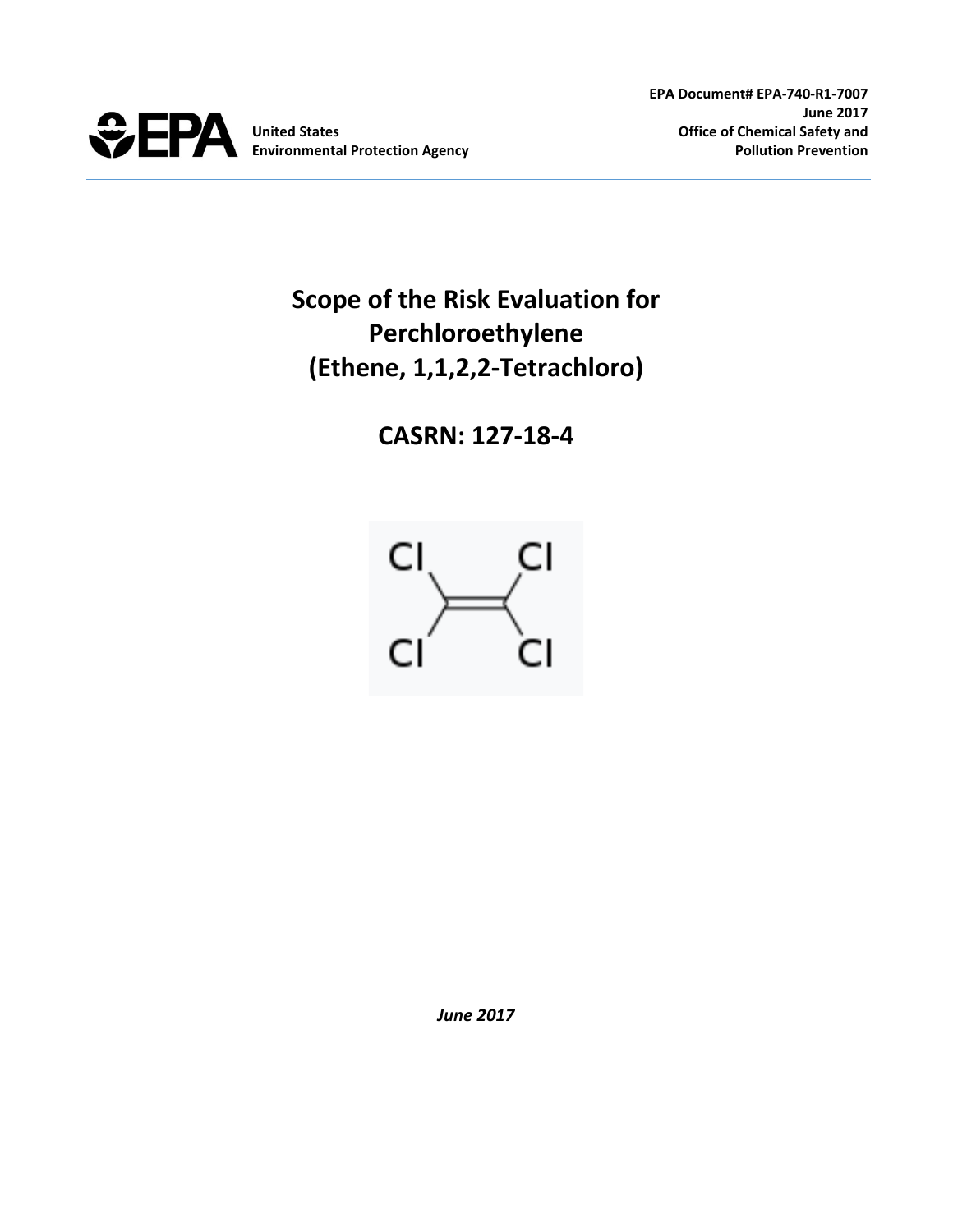# **TABLE OF CONTENTS**

| $\mathbf{1}$   |                                                                                                  |  |
|----------------|--------------------------------------------------------------------------------------------------|--|
|                | 1.1                                                                                              |  |
|                | 1.2                                                                                              |  |
|                | 1.3                                                                                              |  |
| $\overline{2}$ |                                                                                                  |  |
|                | 2.1                                                                                              |  |
|                | 2.2                                                                                              |  |
|                | 2.2.1                                                                                            |  |
|                | 2.2.2                                                                                            |  |
|                | 2.3                                                                                              |  |
|                | 2.3.1                                                                                            |  |
|                | 2.3.2                                                                                            |  |
|                | 2.3.3                                                                                            |  |
|                | 2.3.4                                                                                            |  |
|                | 2.3.5                                                                                            |  |
|                | 2.3.5.1                                                                                          |  |
|                | 2.3.5.2                                                                                          |  |
|                | 2.3.5.3                                                                                          |  |
|                | 2.3.5.4                                                                                          |  |
|                | 2.4                                                                                              |  |
|                | 2.4.1                                                                                            |  |
|                | 2.4.2                                                                                            |  |
|                | 2.4.2.1                                                                                          |  |
|                | 2.4.2.2                                                                                          |  |
|                | 2.4.2.3                                                                                          |  |
|                | 2.5                                                                                              |  |
|                | Initial Conceptual Model for Industrial and Commercial Activities and Uses: Potential<br>2.5.1   |  |
|                |                                                                                                  |  |
|                | Initial Conceptual Model for Consumer Activities and Uses: Potential Exposures and<br>2.5.2      |  |
|                | Initial Conceptual Model for Environmental Releases and Wastes: Potential Exposures and<br>2.5.3 |  |
|                |                                                                                                  |  |
|                | 2.6                                                                                              |  |
|                | 2.6.1                                                                                            |  |
|                | 2.6.1.1                                                                                          |  |
|                | 2.6.1.2                                                                                          |  |
|                | 2.6.1.3                                                                                          |  |
|                | 2.6.1.4                                                                                          |  |
|                | 2.6.1.5                                                                                          |  |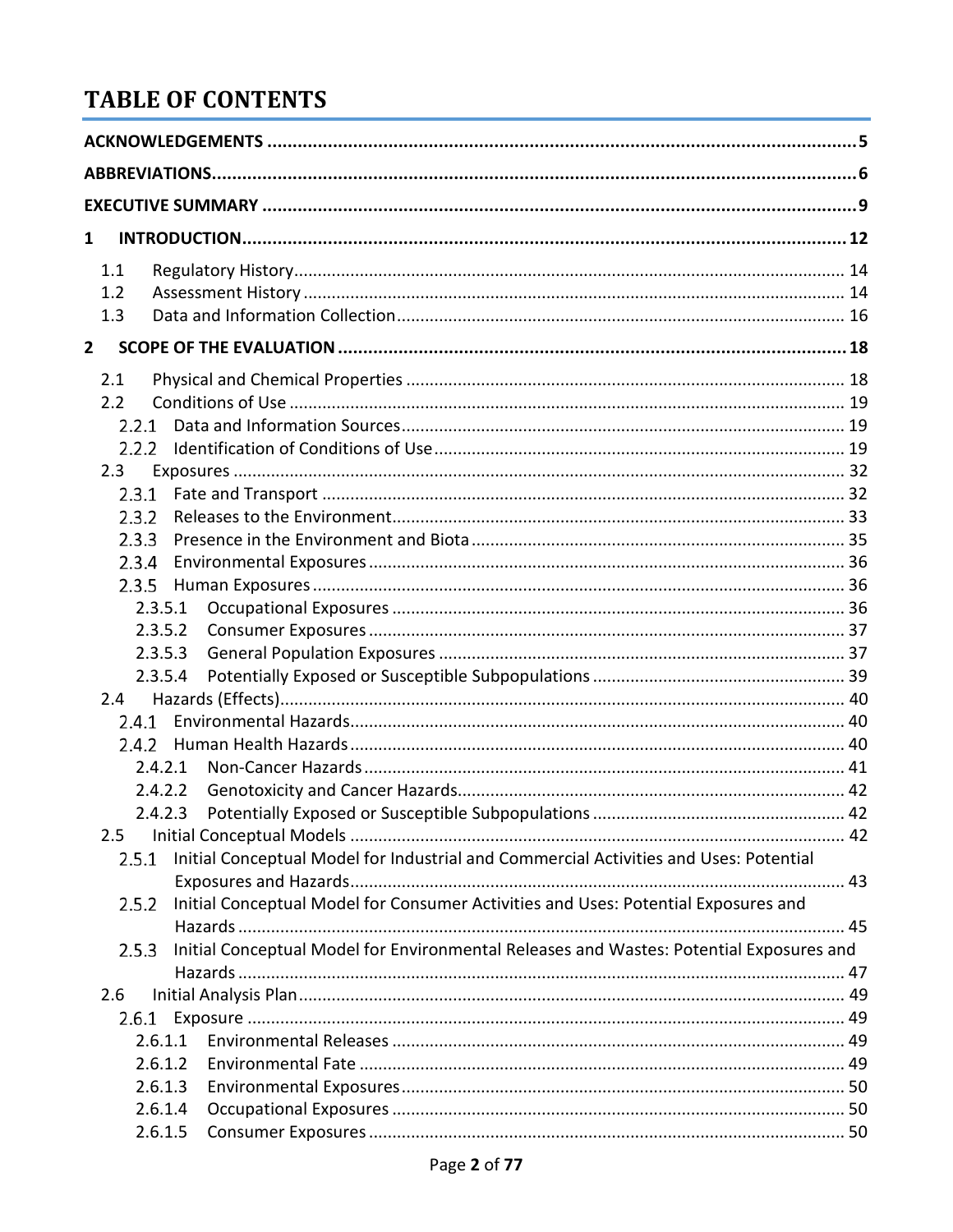| 2.6.1.6                                                                                     |  |
|---------------------------------------------------------------------------------------------|--|
|                                                                                             |  |
| 2.6.2.1                                                                                     |  |
| 2.6.2.2                                                                                     |  |
|                                                                                             |  |
|                                                                                             |  |
|                                                                                             |  |
|                                                                                             |  |
| A.1                                                                                         |  |
| A.2                                                                                         |  |
| A.3                                                                                         |  |
| Appendix B PROCESS, RELEASE AND OCCUPATIONAL EXPOSURE INFORMATION 69                        |  |
| B.1                                                                                         |  |
| B.1.1                                                                                       |  |
| B.1.1.1                                                                                     |  |
| B.1.1.2                                                                                     |  |
|                                                                                             |  |
| B.1.2.1                                                                                     |  |
| B.1.2.2                                                                                     |  |
| B.1.2.3                                                                                     |  |
| B.1.2.4                                                                                     |  |
| B.1.2.5                                                                                     |  |
|                                                                                             |  |
| B.1.3.1                                                                                     |  |
| B.1.3.2                                                                                     |  |
| B.1.3.3                                                                                     |  |
| B.1.3.4                                                                                     |  |
| B.1.3.5                                                                                     |  |
| Processing Aid for Pesticide, Fertilizer and Other Agricultural Manufacturing 75<br>B.1.3.6 |  |
| B.1.3.7                                                                                     |  |
| B.1.3.8                                                                                     |  |
|                                                                                             |  |
| B.2                                                                                         |  |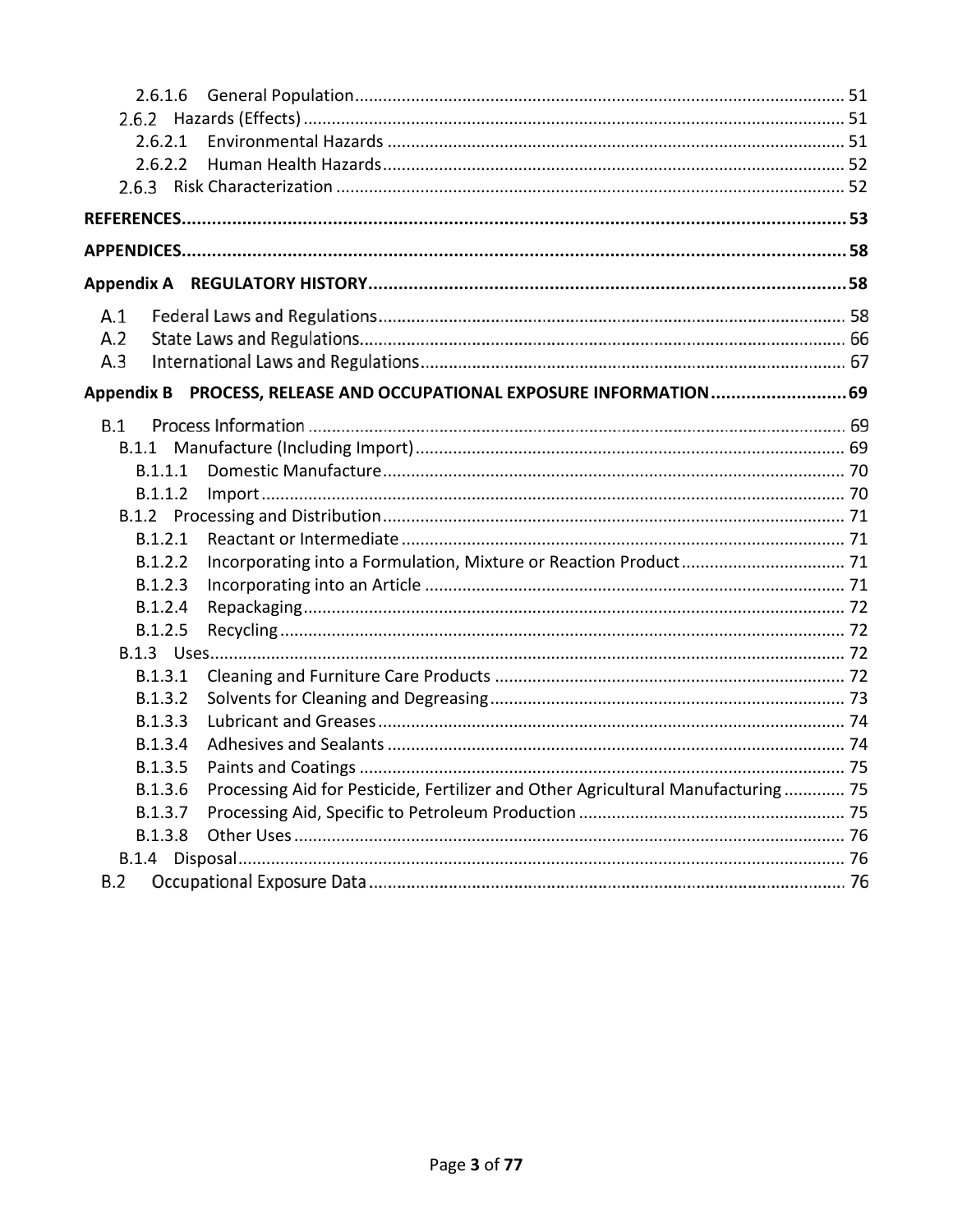# **LIST OF TABLES**

| Table 2-2. Production Volume of Perchloroethylene in CDR Reporting Period (2012 to 2015)  20  |  |
|-----------------------------------------------------------------------------------------------|--|
|                                                                                               |  |
|                                                                                               |  |
| Table 2-5. Summary of Perchloroethylene TRI Production-Related Waste Managed in 2015 (lbs) 34 |  |
| Table 2-6. Summary of Perchloroethylene TRI Releases to the Environment in 2015 (lbs)  34     |  |

# **LIST OF FIGURES**

# **LIST OF APPENDIX TABLES**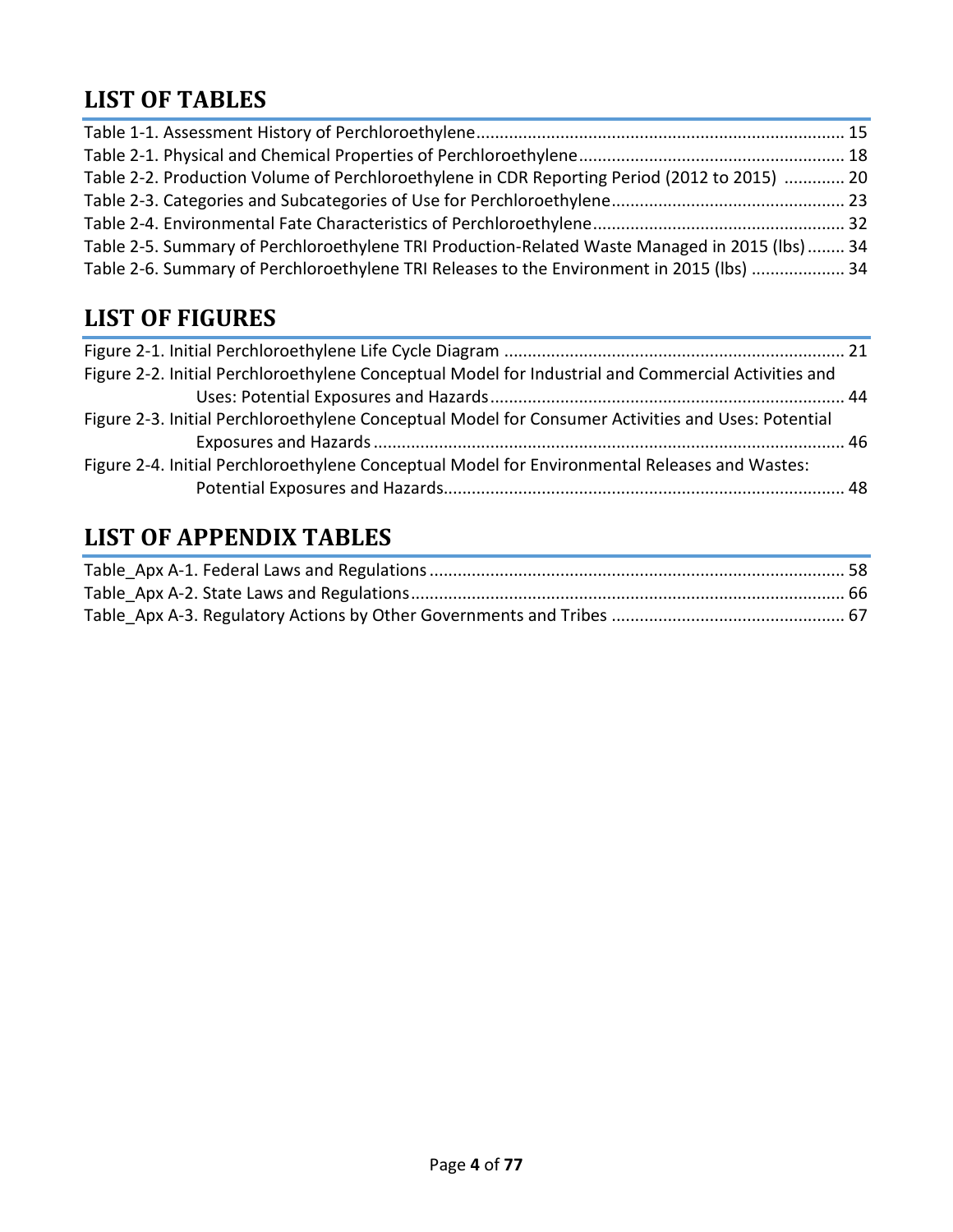## <span id="page-4-0"></span>**ACKNOWLEDGEMENTS**

This report was developed by the United States Environmental Protection Agency (U.S. EPA), Office of Chemical Safety and Pollution Prevention (OCSPP), Office of Pollution Prevention and Toxics (OPPT).

#### **Acknowledgements**

The OPPT Assessment Team gratefully acknowledges participation or input from EPA's Office of General Counsel, Office of Research and Development and assistance from EPA contractors CSRA LLC (Contract No. CIO-SP3, HHSN316201200013W), ERG (Contract No. EP-W-12-006), ICF (Contract No. EP-C-14-001) and SRC (Contract No. EP-W-12-003).

#### **Docket**

Supporting information can be found in public docket: [EPA-HQ-OPPT-2016-0732](https://www.regulations.gov/docket?D=EPA-HQ-OPPT-2016-0732)

#### **Disclaimer**

Reference herein to any specific commercial products, process or service by trade name, trademark, manufacturer or otherwise does not constitute or imply its endorsement, recommendation or favoring by the United States Government.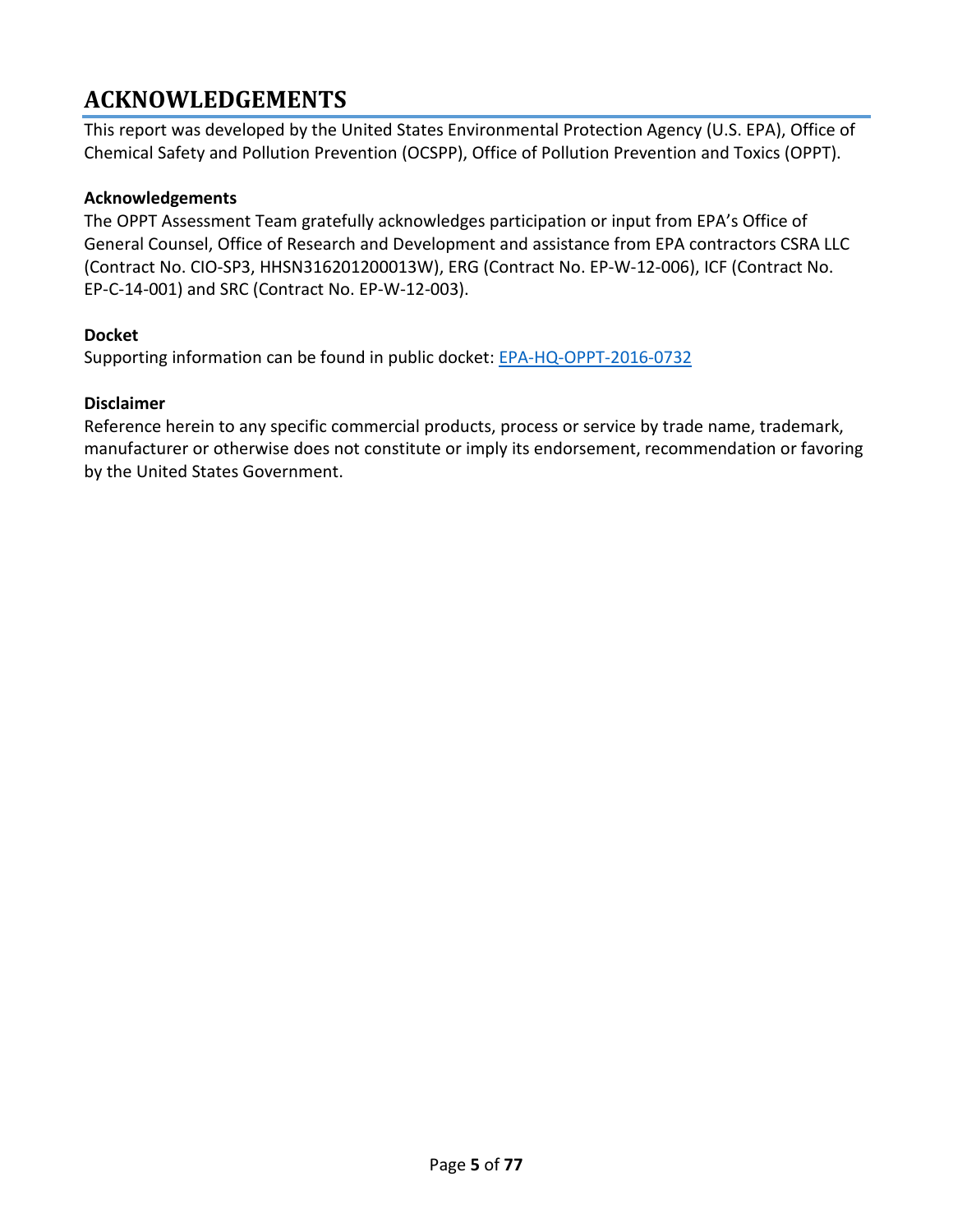# <span id="page-5-0"></span>**ABBREVIATIONS**

| °C               | Degrees Celsius                                                      |
|------------------|----------------------------------------------------------------------|
| $1 - BP$         | 1-Bromopropane                                                       |
| <b>ACGIH</b>     | American Conference of Government Industrial Hygienists              |
| <b>AEGL</b>      | Acute Exposure Guideline Level                                       |
| <b>ATSDR</b>     | Agency for Toxic Substances and Disease Registries                   |
| atm              | Atmosphere(s)                                                        |
| <b>BAF</b>       | <b>Bioaccumulation Factor</b>                                        |
| <b>BCF</b>       | <b>Bioconcentration Factor</b>                                       |
| <b>CAA</b>       | Clean Air Act                                                        |
| <b>CASRN</b>     | <b>Chemical Abstracts Service Registry Number</b>                    |
| <b>CBI</b>       | <b>Confidential Business Information</b>                             |
| CCL <sub>4</sub> | Carbon Tetrachloride                                                 |
| <b>CDC</b>       | <b>Centers for Disease Control</b>                                   |
| <b>CDR</b>       | <b>Chemical Data Reporting</b>                                       |
| <b>CEHD</b>      | Chemical Exposure Health Data                                        |
| <b>CEPA</b>      | <b>Canadian List of Toxic Substances</b>                             |
| <b>CERCLA</b>    | Comprehensive Environmental Response, Compensation and Liability Act |
| <b>CFC</b>       | Chlorofluorocarbon                                                   |
| <b>CHIRP</b>     | <b>Chemical Risk Information Platform</b>                            |
| $\text{cm}^3$    | Cubic Centimeter(s)                                                  |
| <b>COC</b>       | <b>Concentration of Concern</b>                                      |
| CoRAP            | <b>Community Rolling Action Plan</b>                                 |
| cP               | Centipoise                                                           |
| <b>CPCat</b>     | <b>Chemical and Product Categories</b>                               |
| <b>CPSC</b>      | <b>Consumer Product Safety Commission</b>                            |
| <b>CSCL</b>      | <b>Chemical Substances Control Law</b>                               |
| <b>CWA</b>       | Clean Water Act                                                      |
| <b>DNAPL</b>     | Dense Non-Aqueous Phase Liquid                                       |
| <b>ECHA</b>      | <b>European Chemicals Agency</b>                                     |
| <b>EDC</b>       | Ethylene Dichloride                                                  |
| EG               | <b>Effluent Guidelines</b>                                           |
| <b>EPA</b>       | <b>Environmental Protection Agency</b>                               |
| <b>EPCRA</b>     | Emergency Planning and Community Right-to-Know Act                   |
| <b>ESD</b>       | <b>Emission Scenario Documents</b>                                   |
| EU               | <b>European Union</b>                                                |
| <b>FDA</b>       | Food and Drug Administration                                         |
| <b>FFDCA</b>     | Federal Food, Drug and Cosmetic Act                                  |
| <b>FHSA</b>      | Federal Hazardous Substance Act                                      |
| <b>FIFRA</b>     | Federal Insecticide, Fungicide and Rodenticide Act                   |
| g                | Gram(s)                                                              |
| <b>GACT</b>      | <b>Generally Available Control Technology</b>                        |
| <b>HAP</b>       | <b>Hazardous Air Pollutant</b>                                       |
| <b>HCFC</b>      | Hydrochlorofluorocarbon                                              |
| HCI              | Hydrochloric Acid                                                    |
| <b>HFC</b>       | Hydrofluorocarbon                                                    |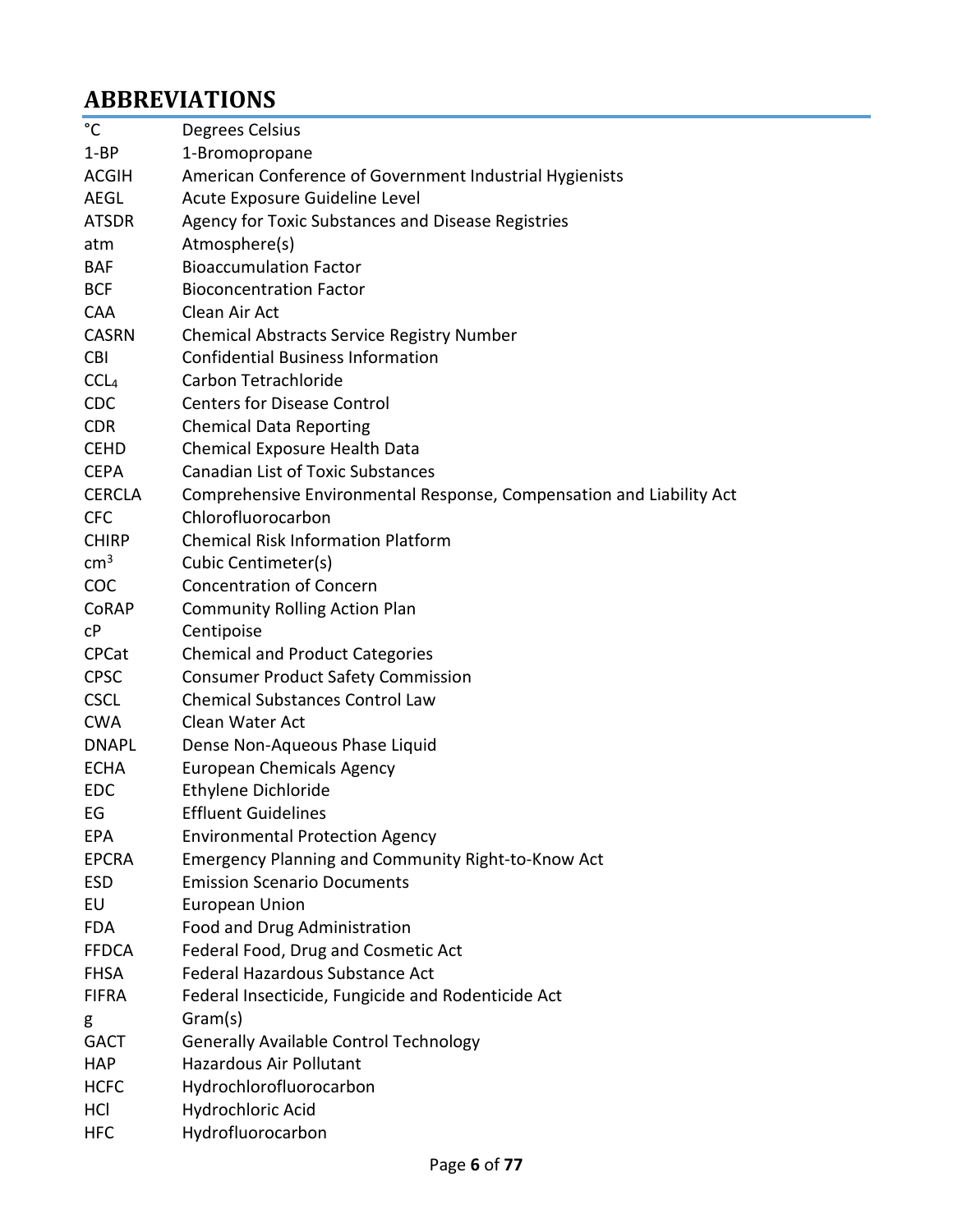| <b>HSIA</b>         | Halogenated Solvents Industry Association                        |
|---------------------|------------------------------------------------------------------|
| <b>HPV</b>          | <b>High Production Volume</b>                                    |
| <b>IARC</b>         | International Agency for Research on Cancer                      |
| <b>IDLH</b>         | Immediately Dangerous to Life and Health                         |
| i.p.                | Intraperitoneal                                                  |
| <b>IRIS</b>         | Integrated Risk Information System                               |
| <b>ISHA</b>         | Industrial Safety and Health Act                                 |
| kg                  | Kilogram(s)                                                      |
| L.                  | Liter(s)                                                         |
| Ib                  | Pound                                                            |
| $Log K_{oc}$        | Logarithmic Organic Carbon: Water Partition Coefficient          |
| Log K <sub>ow</sub> | Logarithmic Octanol: Water Partition Coefficient                 |
| m <sup>3</sup>      | Cubic Meter(s)                                                   |
| MACT                | Maximum Achievable Control Technology                            |
| <b>MCL</b>          | <b>Maximum Contaminant Level</b>                                 |
| <b>MCLG</b>         | Maximum Contaminant Level Goal                                   |
| mg                  | Milligram(s)                                                     |
| μg                  | Microgram(s)                                                     |
| mmHg                | Millimeter(s) of Mercury                                         |
| <b>MOA</b>          | Mode of Action                                                   |
| <b>MSDS</b>         | <b>Material Safety Data Sheet</b>                                |
| n                   | Number                                                           |
| <b>NAAQS</b>        | National Ambient Air Quality Standards                           |
| <b>NAC</b>          | National Advisory Committee                                      |
| <b>NAICS</b>        | North American Industry Classification System                    |
| <b>NCEA</b>         | National Center for Environmental Assessment                     |
| <b>NEI</b>          | <b>National Emissions Inventory</b>                              |
| <b>NESHAP</b>       | National Emission Standards for Hazardous Air Pollutants         |
| <b>NHANES</b>       | National Health and Nutrition Examination Survey                 |
| <b>NICNAS</b>       | National Industrial Chemicals Notification and Assessment Scheme |
| <b>NIH</b>          | National Institutes of Health                                    |
| <b>NIOSH</b>        | National Institute of Occupational Safety and Health             |
| <b>NITE</b>         | National Institute of Technology and Evaluation                  |
| <b>NPL</b>          | <b>National Priorities List</b>                                  |
| <b>NTP</b>          | <b>National Toxicology Program</b>                               |
| <b>OAQPS</b>        | Office of Air Quality Planning and Standards                     |
| <b>OCSPP</b>        | Office of Chemical Safety and Pollution Prevention               |
| <b>ODS</b>          | Ozone Depleting Substance                                        |
| <b>OECD</b>         | Organisation for Economic Co-operation and Development           |
| OEHHA               | Office of Environmental Health Hazard Assessment                 |
| OEL                 | Occupational Exposure Limit                                      |
| <b>OPPT</b>         | Office of Pollution Prevention and Toxics                        |
| <b>OSHA</b>         | Occupational Safety and Health Administration                    |
| <b>OW</b>           | Office of Water                                                  |
| <b>PCE</b>          | Perchloroethylene                                                |
| <b>PEL</b>          | Permissible Exposure Limit                                       |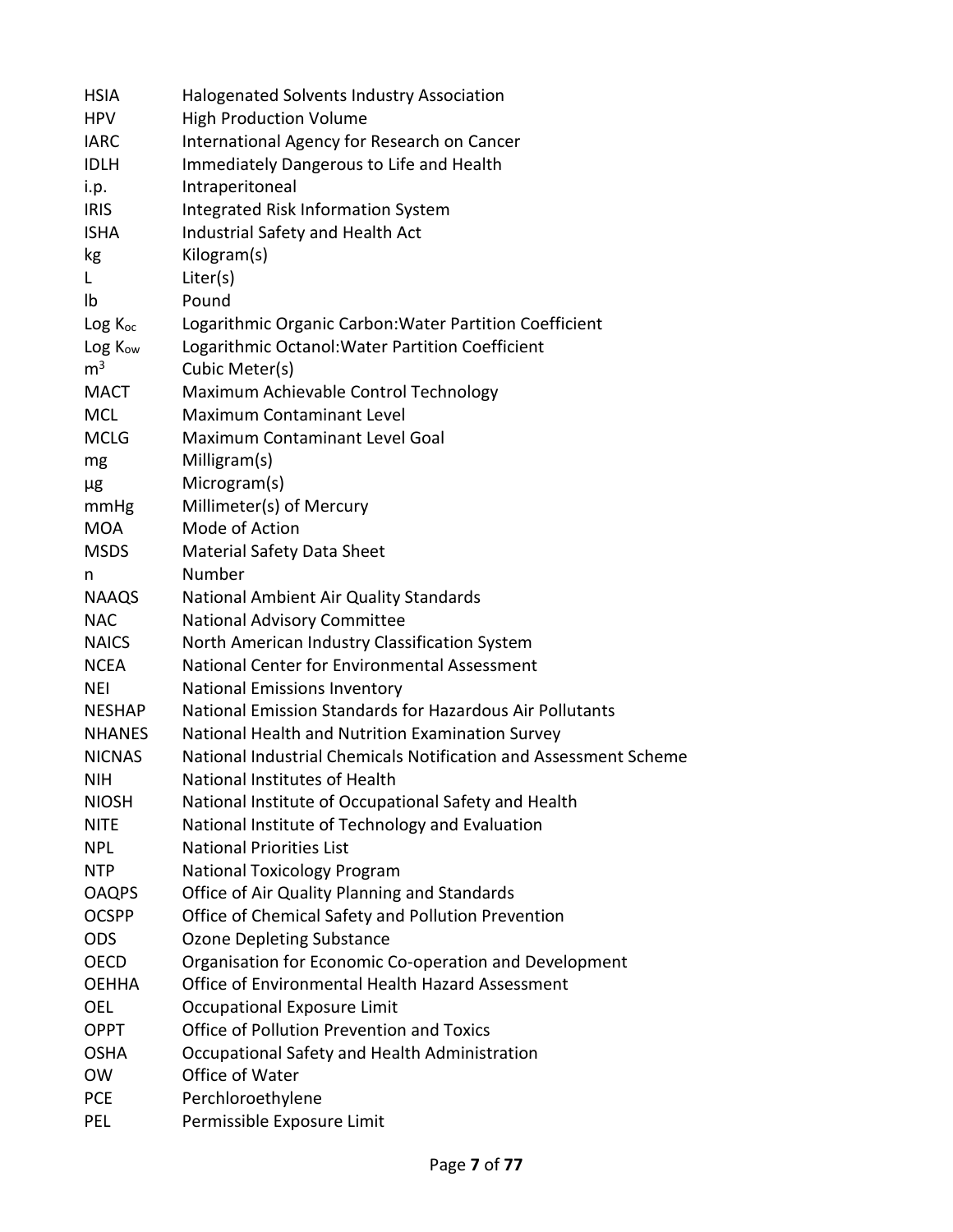| POD          | Point of Departure                                     |
|--------------|--------------------------------------------------------|
| <b>POTW</b>  | <b>Publicly Owned Treatment Works</b>                  |
| ppm          | Part(s) per Million                                    |
| <b>PWS</b>   | <b>Public Water System</b>                             |
| <b>RCRA</b>  | Resource Conservation and Recovery Act                 |
| <b>SARA</b>  | Superfund Amendments and Reauthorization Act           |
| <b>SCHER</b> | Scientific Committee on Health and Environmental Risks |
| <b>SDS</b>   | Safety Data Sheet                                      |
| SDWA         | Safe Drinking Water Act                                |
| <b>SNAP</b>  | Significant New Alternatives Policy                    |
| <b>STEL</b>  | Short-Term Exposure Limit                              |
| $t_{1/2}$    | Half-life                                              |
| <b>TCCR</b>  | Transparent, Clear, Consistent, and Reasonable         |
| <b>TCE</b>   | Trichloroethylene                                      |
| <b>TLV</b>   | <b>Threshold Limit Value</b>                           |
| TRI          | <b>Toxics Release Inventory</b>                        |
| <b>TSCA</b>  | <b>Toxic Substances Control Act</b>                    |
| <b>TTO</b>   | <b>Total Toxic Organics</b>                            |
| <b>TWA</b>   | Time-Weighted Average                                  |
| U.S.         | <b>United States</b>                                   |
| <b>VOC</b>   | Volatile Organic Compound                              |
| <b>WHO</b>   | World Health Organization                              |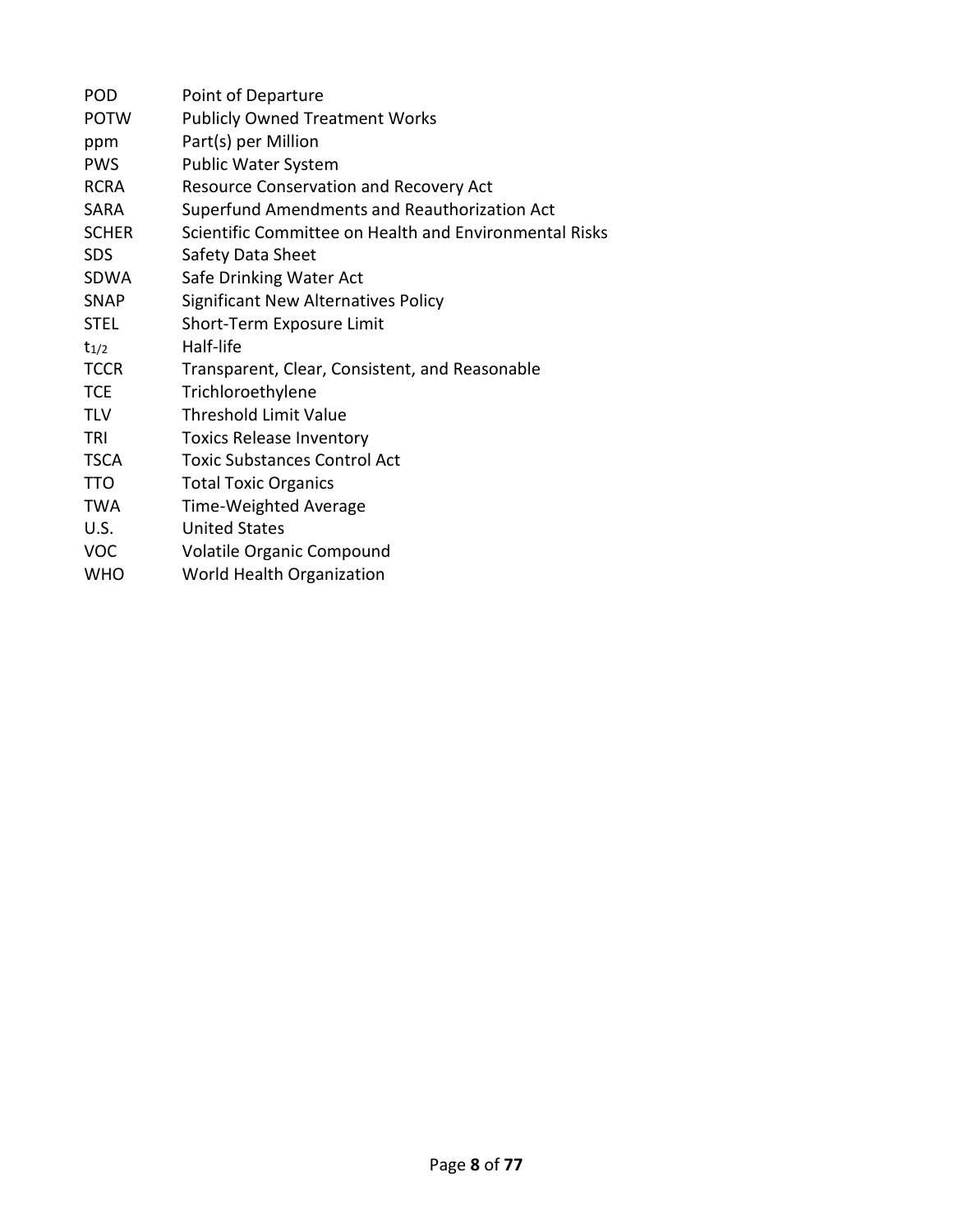# <span id="page-8-0"></span>**EXECUTIVE SUMMARY**

TSCA § 6(b)(4) requires U.S. Environmental Protection Agency (EPA) to establish a risk evaluation process. In performing risk evaluations for existing chemicals, EPA is directed to "determine whether a chemical substance presents an unreasonable risk of injury to health or the environment, without consideration of costs or other non-risk factors, including an unreasonable risk to a potentially exposed or susceptible subpopulation identified as relevant to the risk evaluation by the Administrator under the conditions of use." In December of 2016, EPA published a list of 10 chemical substances that are the subject of the Agency's initial chemical risk evaluations (81 [FR 91927\)](https://www.federalregister.gov/documents/2016/12/19/2016-30468/designation-of-ten-chemical-substances-for-initial-risk-evaluations-under-the-toxic-substances), as required by TSCA § 6(b)(2)(A). Perchloroethylene was one of these chemicals.

TSCA § 6(b)(4)(D) requires that EPA publish the scope of the risk evaluation to be conducted, including the hazards, exposures, conditions of use and potentially exposed or susceptible subpopulations that the Administrator expects to consider. This document fulfills the TSCA  $\S 6(b)(4)(D)$  requirement for perchloroethylene.

This document presents the scope of the risk evaluation to be conducted for perchloroethylene. If a hazard, exposure, condition of use or potentially exposed or susceptible subpopulation has not been discussed, EPA, at this point in time, is not intending to include it in the scope of the risk evaluation. As per the rulemaking, *Procedures for Chemical Risk Evaluation Under the Amended Toxic Substances Control Act (TSCA)*, with respect to conditions of use in conducting a risk evaluation under TSCA, EPA will first identify "circumstances" that constitute "conditions of use" for each chemical. While EPA interprets this as largely a factual determination—i.e., EPA is to determine whether a chemical substance is actually involved in one or more of the activities listed in the definition—the determination will inevitably involve the exercise of some discretion.

To the extent practicable, EPA has aligned this scope document with the approach set forth in the risk evaluation process rule; however, the scope documents for the first 10 chemicals in the risk evaluation process differ from the scope documents that EPA anticipates publishing in the future. Time constraints have resulted in scope documents for the first 10 chemicals that are not as refined or specific as future scope documents are anticipated to be.

Because there was insufficient time for EPA to provide an opportunity for comment on a draft of this scope document, as it intends to do for future scope documents, EPA will publish and take public comment on a problem formulation document which will refine the current scope, as an additional interim step, prior to publication of the draft risk evaluation for perchloroethylene. This problem formulation is expected to be released within approximately 6 months of publication of the scope.

Perchloroethylene, also known as ethene, 1,1,2,2-tetrachloro, tetrachloroethylene and PCE, is a high production volume (HPV) solvent [see *Preliminary Information on Manufacturing, Processing, Distribution, Use, and Disposal: Tetrachloroethylene (Perchloroethylene)*, [EPA-HQ-OPPT-2016-0732-](https://www.regulations.gov/document?D=EPA-HQ-OPPT-2016-0732-0003) [0003\]](https://www.regulations.gov/document?D=EPA-HQ-OPPT-2016-0732-0003). Perchloroethylene is subject to a number of federal and state regulations and reporting requirements. For example, perchloroethylene has been a Toxics Release Inventory (TRI) reportable chemical under Section 313 of the Emergency Planning and Community Right-to-Know Act (EPCRA) since 1995. It is designated a Hazardous Air Pollutant (HAP) under the Clean Air Act (CAA), a hazardous waste under the Comprehensive Environmental Response, Compensation and Liability Act (CERCLA) and a regulated drinking water contaminant under the Safe Drinking Water Act (SDWA).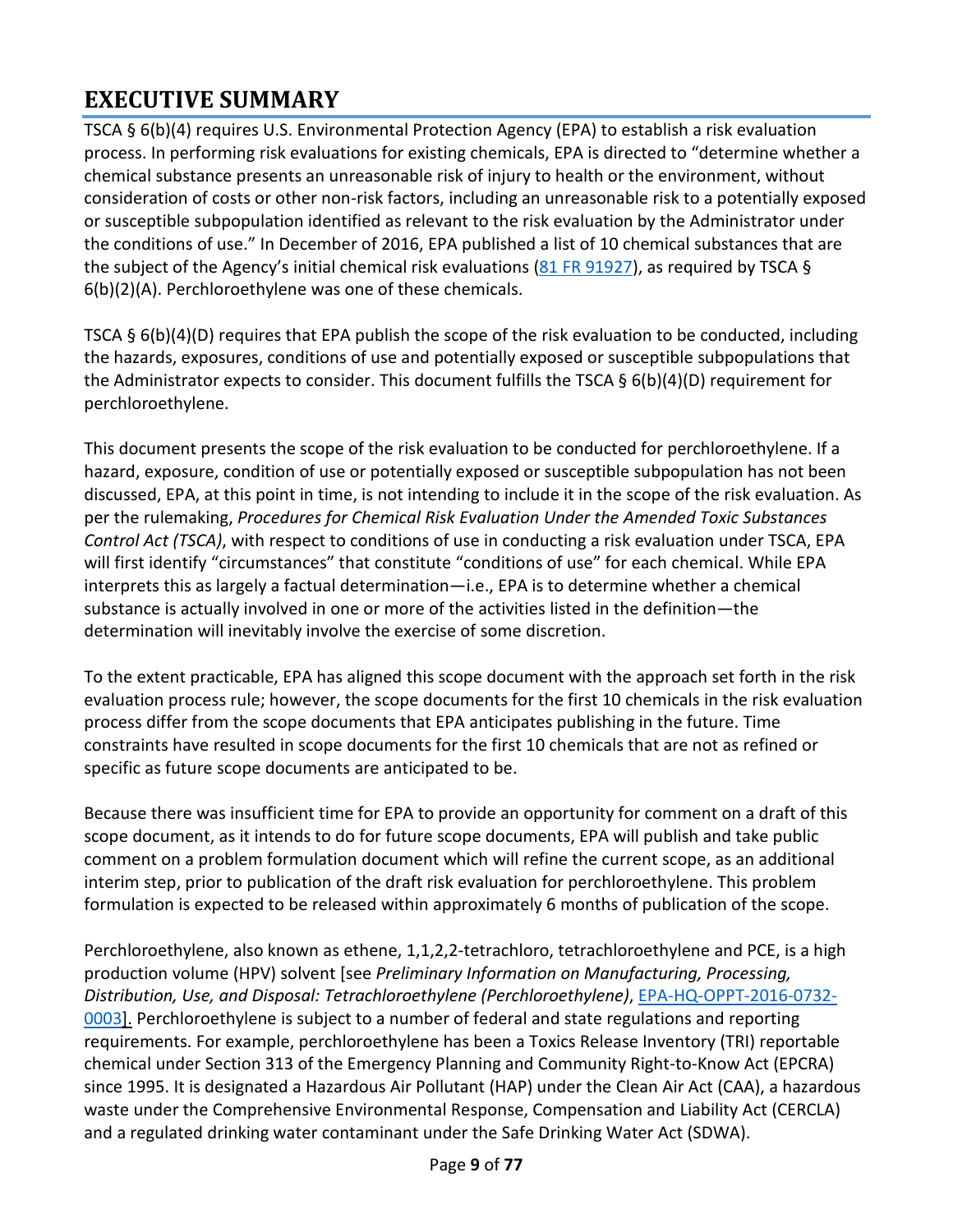Information on the domestic manufacture, processing and use of perchloroethylene is available to EPA through its Chemical Data Reporting (CDR) Rule, issued under TSCA. According to the 2016 CDR, more than 324 million pounds of perchloroethylene were manufactured (including imported) in the United States in 2015. According to the *Use and Market Profile for Tetrachloroethylene* [\(EPA-HQ-OPPT-2016-](https://www.regulations.gov/docket?D=EPA-HQ-OPPT-2016-0732) [0732\)](https://www.regulations.gov/docket?D=EPA-HQ-OPPT-2016-0732), perchloroethylene is primarily used to produce fluorinated compounds, such as hydrofluorocarbons (HFCs) and hydrochlorofluorocarbons (HCFCs) (65%) followed by dry cleaning (15%) and vapor degreasing solvents (10%). Other uses can be quite varied, including:

- Adhesives
- Degreasing
- Brake cleaner
- Laboratories
- Lubricants
- Mold cleaners, releases and protectants
- Oil refining
- Sealants
- Stainless steel polish
- Tire buffers and cleaners and
- Vandal mark removers.

The initial conceptual models presented in Section 2 identify conditions of use; exposure pathways (e.g., media); exposure routes (e.g., inhalation, dermal, oral); potentially exposed populations, including potentially exposed or susceptible subpopulations; and hazards EPA expects to evaluate based on the inherent hazards of the chemical.

This document presents the occupational scenarios in which workers and occupational non-users may be exposed to perchloroethylene during a variety of conditions of use, such as manufacturing, processing and uses in dry cleaning, adhesives and degreasing. EPA expects that the highest exposures to perchloroethylene generally involve workers in industrial and commercial settings. Perchloroethylene can be found in numerous commercial and consumer products, resulting in exposures to commercial workers and consumers. The consumer conceptual model indicates exposures occurring from perchloroethylene-containing products in either indoor or outdoor environments. For perchloroethylene, EPA believes that workers, consumers, and bystanders as well as certain other groups of individuals may experience greater exposures than the general population. EPA will evaluate whether other groups of individuals within the general population may be exposed via pathways that are distinct from the general population due to unique characteristics (e.g., life stage, behaviors, activities, duration), or have greater susceptibility than the general population, and should therefore be considered relevant potentially exposed or susceptible subpopulations for purposes of this risk evaluation.

Exposures to the general population may occur from industrial releases. The Toxics Release Inventory identifies releases of perchloroethylene to air, water and land, with the majority being releases to air. The general population can be exposed to perchloroethylene through inhalation, oral and dermal pathways due to its widespread presence in a variety of environmental media such as in air, drinking water, ground water and/or surface water. EPA considers workers, occupational nonusers, consumers and bystanders and certain groups of individuals who may experience greater exposures due to proximity to conditions of use, as potentially exposed or susceptible subpopulations.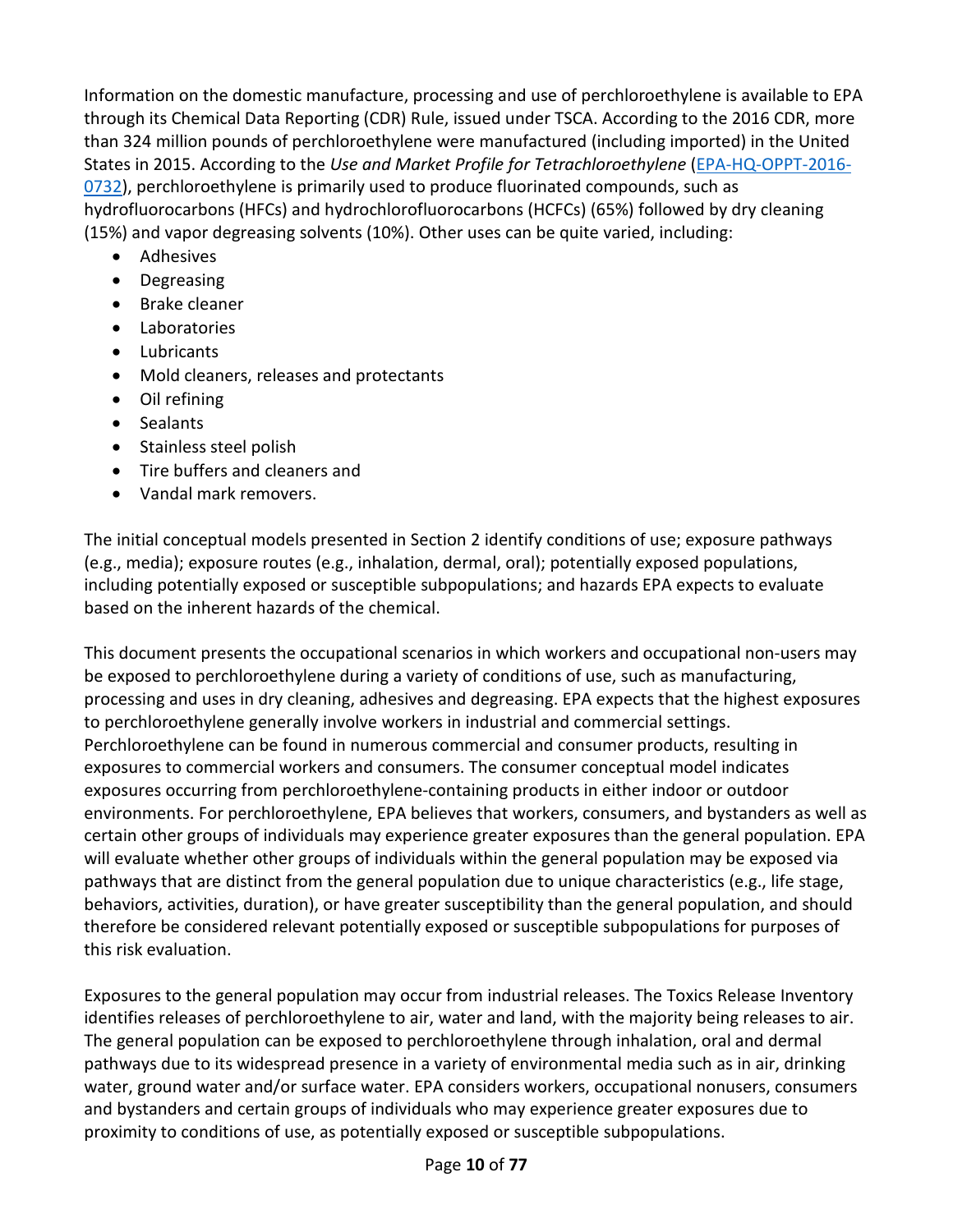Perchloroethylene has been the subject of numerous health hazard and risk assessments, based on human and animal data. Any existing assessments will be a starting point as EPA will conduct a systematic review of the literature, including new literature since the existing assessments, as available in *Perchloroethylene (CASRN 127-18-4) Bibliography: Supplemental File for the TSCA Scope Document*  [\(EPA-HQ-OPPT-2016-0732\)](https://www.regulations.gov/docket?D=EPA-HQ-OPPT-2016-0732). EPA expects to consider hazards identified in the recent assessment by the EPA Integrated Risk Information System (IRIS) Program: neurotoxicity, kidney toxicity, liver toxicity, developmental and reproductive toxicity and cancer. Support for an association with immune and blood effects was less well characterized. Perchloroethylene is also considered to be irritating.

The initial analysis plan describes EPA's plan for conducting systematic review of readily available information and identification of assessment approaches to be used in conducting the risk evaluation for perchloroethylene. The initial analysis plan will be used to develop the problem formulation and final analysis plan for the risk evaluation of perchloroethylene.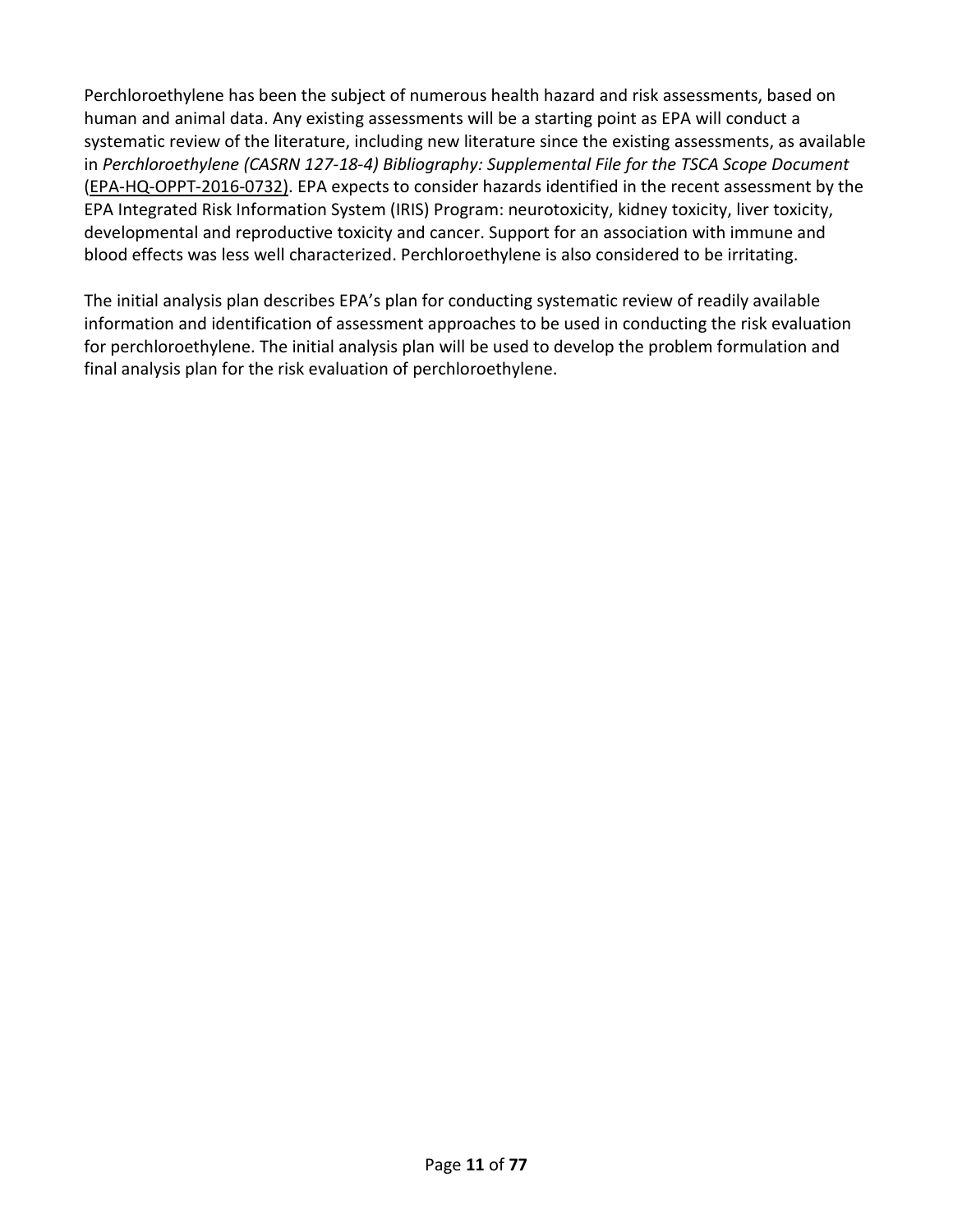# <span id="page-11-0"></span>**1 INTRODUCTION**

This document presents the scope of the risk evaluation to be conducted for perchloroethylene. If a condition of use has not been discussed, EPA, at this point in time, is not intending to include that condition of use in the scope of the risk evaluation. Moreover, during problem formulation EPA may determine that not all conditions of use mentioned in this scope will be included in the risk evaluation. Any condition of use that will not be evaluated will be clearly described in the problem formulation document.

On June 22, 2016, the Frank R. Lautenberg Chemical Safety for the 21<sup>st</sup> Century Act, which amended the Toxic Substances Control Act (TSCA), the nation's primary chemicals management law, was signed into law. The new law includes statutory requirements and deadlines for actions related to conducting risk evaluations of existing chemicals.

TSCA § 6(b)(4) requires the U.S. Environmental Protection Agency (EPA) to establish a risk evaluation process. In performing risk evaluations for existing chemicals, EPA is directed to "determine whether a chemical substance presents an unreasonable risk of injury to health or the environment, without consideration of costs or other non-risk factors, including an unreasonable risk to a potentially exposed or susceptible subpopulation identified as relevant to the risk evaluation by the Administrator under the conditions of use."

In December of 2016, EPA published a list of 10 chemical substances that are the subject of the Agency's initial chemical risk evaluations (81 [FR 91927\)](https://www.federalregister.gov/documents/2016/12/19/2016-30468/designation-of-ten-chemical-substances-for-initial-risk-evaluations-under-the-toxic-substances), as required by TSCA § 6(b)(2)(A). These 10 chemical substances were drawn from the 2014 update of EPA's TSCA Work Plan for Chemical Assessments, a list of chemicals that EPA identified in 2012 and updated in 2014 (currently totaling 90 chemicals) for further assessment under TSCA. EPA's designation of the first 10 chemical substances constituted the initiation of the risk evaluation process for each of these chemical substances, pursuant to the requirements of TSCA  $\S$  6(b)(4).

TSCA § 6(b)(4)(D) requires that EPA publish the scope of the risk evaluation to be conducted, including the hazards, exposures, conditions of use and potentially exposed or susceptible subpopulations that the Administrator expects to consider. On February 14, 2017, EPA convened a public meeting to receive input and information to assist the Agency in its efforts to establish the scope of the risk evaluations under development for the ten chemical substances designated in December 2016 for risk evaluations pursuant to TSCA. EPA provided the public an opportunity to identify information, via oral comment or by submission to a public docket, specifically related to the conditions of use for the ten chemical substances. EPA used this information in developing this scope document, which fulfills the TSCA § 6(b)(4)(D) requirement for perchloroethylene.

As per the rulemaking, *Procedures for Chemical Risk Evaluation Under the Amended Toxic Substances Control Act (TSCA)*, in conducting a risk evaluation under TSCA EPA will first identify "circumstances" that constitute "conditions of use" for each chemical. While EPA interprets this as largely a factual determination—*i.e*., EPA is to determine whether a chemical substance is actually involved in one or more of the activities listed in the definition—the determination will inevitably involve the exercise of some discretion. Based on legislative history, statutory structure and other evidence of Congressional intent, EPA has determined that certain activities may not generally be considered to be conditions of use. In exercising its discretion, for example, EPA would not generally consider that a single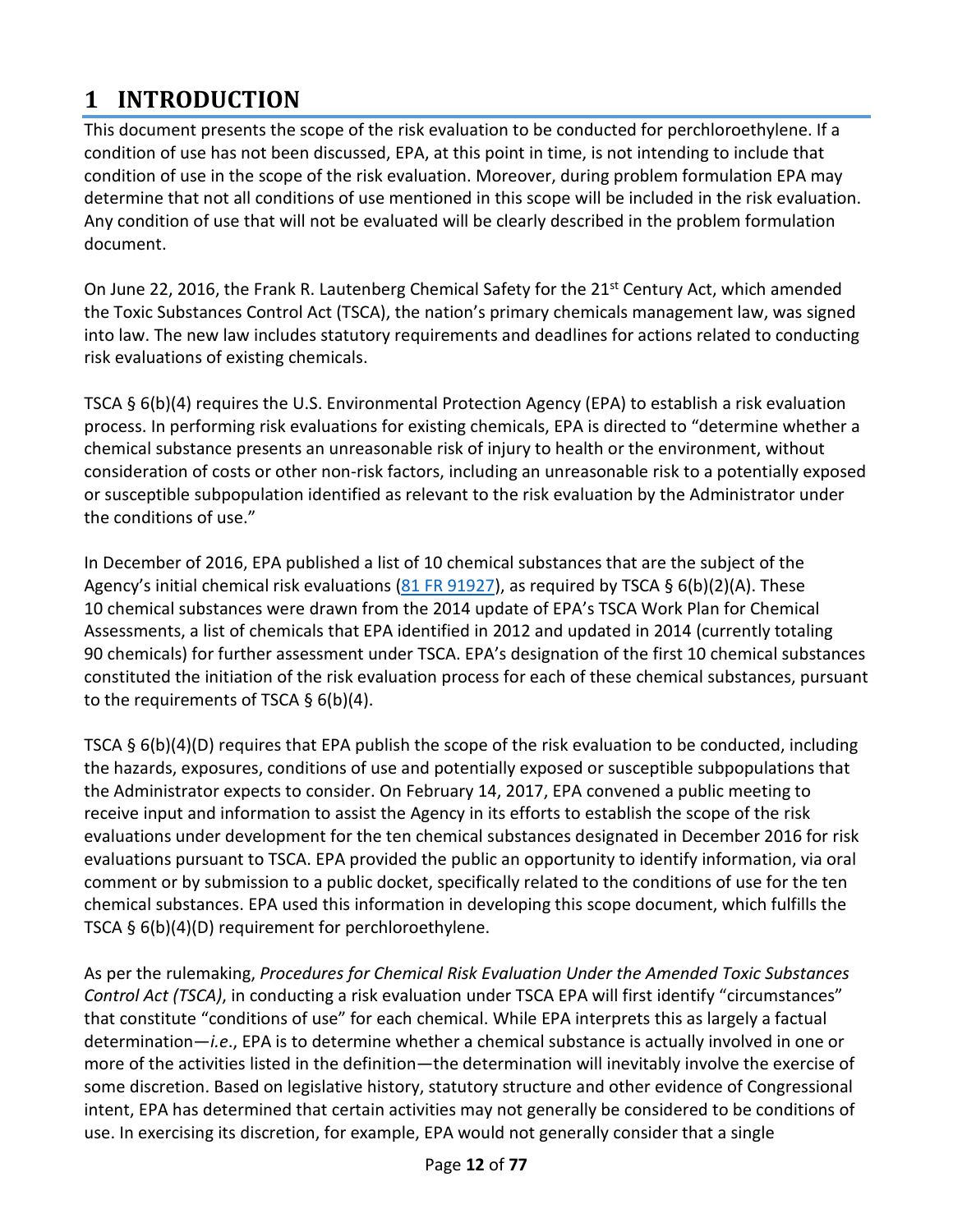unsubstantiated or anecdotal statement (or even a few isolated statements) on the internet that a chemical can be used for a particular purpose would necessitate concluding that this represented part of the chemical substance's "conditions of use." As a further example, although the definition could be read literally to include all intentional misuses (e.g., inhalant abuse), as a "known" or "reasonably foreseen" activity in some circumstances, EPA does not generally intend to include such activities in either a chemical substance's prioritization or risk evaluation. In addition, EPA interprets the mandates under section 6(a)-(b) to conduct risk evaluations and any corresponding risk management to focus on uses for which manufacture, processing, or distribution in commerce is intended, known to be occurring, or reasonably foreseen (i.e., is prospective or on-going), rather than reaching back to evaluate the risks associated with legacy uses, associated disposal, and legacy disposal, and interprets the definition of "conditions of use" in that context. For instance, the conditions of use for purposes of section 6 might reasonably include the use of a chemical substance in insulation where the manufacture, processing or distribution in commerce for that use is prospective or on-going, but would not include the use of the chemical substance in previously installed insulation, if the manufacture, processing or distribution for that use is not prospective or on-going. In other words, EPA interprets the risk evaluation process of section 6 to focus on the continuing flow of chemical substances from manufacture, processing and distribution in commerce into the use and disposal stages of their lifecycle. That said, in a particular risk evaluation, EPA may consider background exposures from legacy use, associated disposal, and legacy disposal as part of an assessment of aggregate exposure or as a tool to evaluate the risk of exposures resulting from non-legacy uses.

Furthermore, in exercising its discretion under section 6(b)(4)(D) to identify the conditions of use that EPA expects to consider in a risk evaluation, EPA believes it is important for the Agency to have the discretion to make reasonable, technically sound scoping decisions in light of the overall objective of determining whether chemical substances in commerce present an unreasonable risk. Consequently, EPA may, on a case-by case basis, exclude certain activities that EPA has determined to be conditions of use in order to focus its analytical efforts on those exposures that are likely to present the greatest concern meriting an unreasonable risk consideration. For example, EPA intends to exercise discretion in addressing circumstances where the chemical substance subject to scoping is unintentionally present as an impurity in another chemical substance that is not the subject of the pertinent scoping, in order to determine which risk evaluation the potential risks from the chemical substance should be addressed in. As an additional example, EPA may, on a case-by-case basis, exclude uses that EPA has sufficient basis to conclude would present only "*de minimis*" exposures. This could include uses that occur in a closed system that effectively precludes exposure or use as an intermediate. During the scoping phase, EPA may also exclude a condition of use that has been adequately assessed by another regulatory agency, particularly where the other agency has effectively managed the risks.

The situations identified above are examples of the kinds of discretion that EPA will exercise in determining what activities constitute conditions of use, and what conditions of use are to be included in the scope of any given risk evaluation. See the preamble to *Procedures for Chemical Risk Evaluation Under the Amended Toxic Substances Control Act (TSCA)* for further discussion of these issues.

To the extent practicable, EPA has aligned this scope document with the approach set forth in the risk evaluation process rule; however, the scope documents for the first 10 chemicals in the risk evaluation process differ from the scope documents that EPA anticipates publishing in the future. The first 10 chemical substances were not subject to the prioritization process that will be used in the future in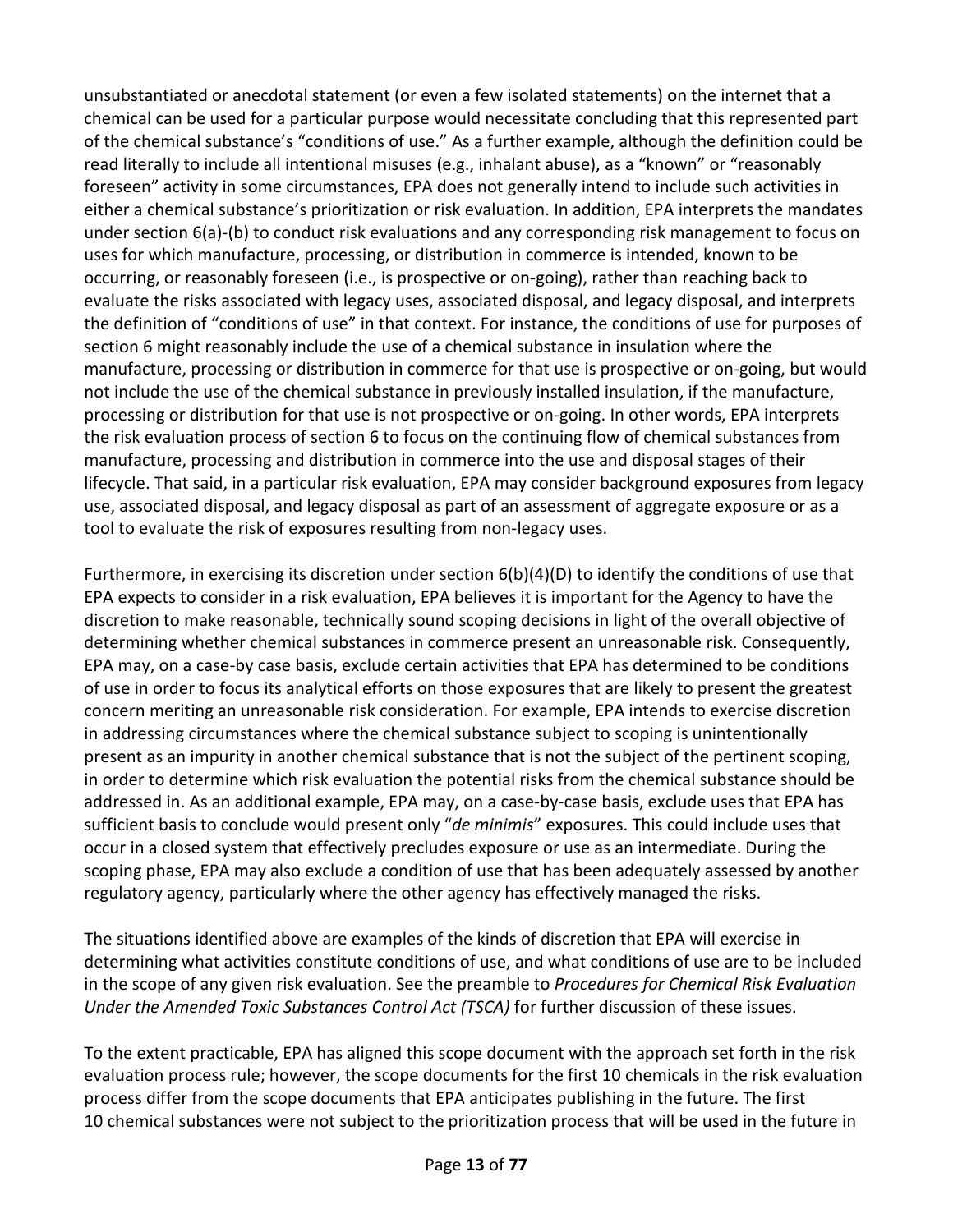accordance with amendments to TSCA. EPA expects to collect and screen much of the relevant information about chemical substances that will be subject to the risk evaluation process during and before prioritization. The volume of data and information about the first 10 chemicals that is available to EPA is extremely large and EPA is still in the process of reviewing it, since the Agency had limited ability to process the information gathered before issuing the scope documents for the first 10 chemicals. As a result of the statutory timeframes, EPA had limited time to process all of the information gathered during scoping for the first 10 chemicals within the time provided in the statute for publication of the scopes after initiation of the risk evaluation process. For these reasons, EPA's initial screenings and designations with regard to applicability of data (e.g., on-topic vs. off-topic information and data) may change as EPA progresses through the risk evaluation process. Likewise, the Conceptual Models and Analysis Plans provided in the first 10 chemical scopes are designated as "Initial" to indicate that EPA expects to further refine them during problem formulation.

The aforementioned time constraints have resulted in scope documents for the first 10 chemicals that are not as refined or specific as future scope documents are anticipated to be. In addition, there was insufficient time for EPA to provide an opportunity for comment on a draft of this scope document, as it intends to do for future scope documents. For these reasons, EPA will publish and take public comment on a problem formulation document which will refine the current scope, as an additional interim step, prior to publication of the draft risk evaluations for the first 10 chemicals. This problem formulation is expected to be released within approximately 6 months of publication of the scope.

## <span id="page-13-0"></span>**1.1 Regulatory History**

EPA conducted a search of existing domestic and international laws, regulations and assessments pertaining to perchloroethylene. EPA compiled this summary from data available from federal, state, international and other government sources, as cited in Appendix A. During risk evaluation, EPA will evaluate and consider the impact of these existing laws and regulations in the problem formulation step to determine what, if any further analysis might be necessary as part of the risk evaluation.

#### *Federal Laws and Regulations*

Perchloroethylene is subject to federal statutes or regulations, other than TSCA, that are implemented by other offices within EPA and/or other federal agencies/departments. A summary of federal laws, regulations and implementing authorities is provided in Appendix [A.1.](#page-57-3)

#### *State Laws and Regulations*

Perchloroethylene is subject to state statutes or regulations implemented by state agencies or departments. A summary of state laws, regulations and implementing authorities is provided in Appendix [A.2.](#page-65-1)

### *Laws and Regulations in Other Countries and International Treaties or Agreements*

Perchloroethylene is subject to statutes or regulations in countries other than the United States. A summary of these laws and regulations is provided in Appendix [A.3.](#page-66-1)

### <span id="page-13-1"></span>**1.2 Assessment History**

EPA has identified assessments conducted by other EPA Programs and other organizations (se[e Table](#page-14-0)  [1-1\)](#page-14-0). Depending on the source, these assessments may include information on conditions of use, hazards, exposures and potentially exposed or susceptible subpopulations—information useful to EPA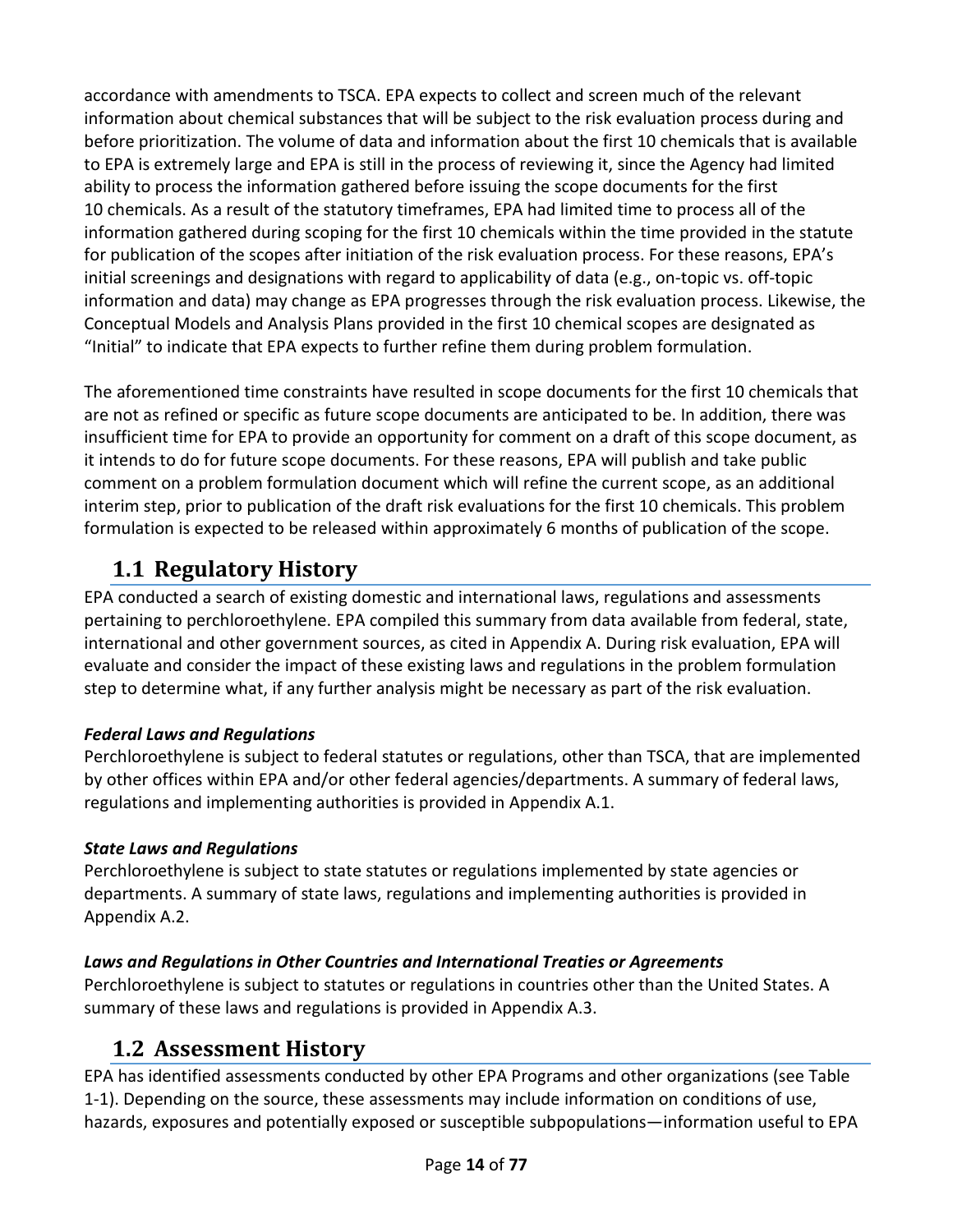in preparing this scope for risk evaluation. [Table 1-1](#page-14-0) shows the assessments that have been conducted. In addition to using this information, EPA intends to conduct a full review of the data collected see *Perchloroethylene (CASRN 127-18-4) Bibliography: Supplemental File for the TSCA Scope Document* [\(EPA-HQ-OPPT-2016-0732\)](https://www.regulations.gov/docket?D=EPA-HQ-OPPT-2016-0732)*,* using the literature search strategy [see *Strategy for Conducting Literature*  Searches for Perchloroethylene: Supplemental File for the TSCA Scope Document, [\(EPA-HQ-OPPT-2016-](https://www.regulations.gov/docket?D=EPA-HQ-OPPT-2016-0732) [0732\)](https://www.regulations.gov/docket?D=EPA-HQ-OPPT-2016-0732)] to ensure that EPA is considering information that has been made available since these assessments were conducted.

| <b>Authoring Organization</b>                                                                                                            | <b>Assessment</b>                                                                                                            |  |  |
|------------------------------------------------------------------------------------------------------------------------------------------|------------------------------------------------------------------------------------------------------------------------------|--|--|
| <b>EPA Assessments</b>                                                                                                                   |                                                                                                                              |  |  |
| Integrated Risk Information System (IRIS)                                                                                                | <b>Toxicological Review of Tetrachloroethylene</b><br>(Perchloroethylene) (CAS No. 127-18-4) (U.S. EPA,<br>2012 <sub>b</sub> |  |  |
| Office of Air Quality Planning and Standards<br>(OAQPS)                                                                                  | Perchloroethylene Dry Cleaners Refined Human<br><b>Health Risk Characterization (2005b)</b>                                  |  |  |
| National Center for Environmental Assessment<br>(NCEA)                                                                                   | <b>Sources, Emission and Exposure for</b><br>Trichloroethylene (TCE) and Related Chemicals<br>(2001)                         |  |  |
| <b>Office of Air Toxics</b>                                                                                                              | Tetrachloroethylene (Perchloroethylene); 127-18-<br>4(2000b)                                                                 |  |  |
| <b>Office of Pesticides and Toxic Substances</b><br>(now, Office of Chemical Safety and Pollution<br>Prevention [OCSPP])                 | <b>Occupational Exposure and Environmental</b><br><b>Release Assessment of Tetrachloroethylene</b><br>(1985b)                |  |  |
| Office of Water                                                                                                                          | <b>Final Health Effects Criteria Document for</b><br>Tetrachloroethylene (U.S. EPA, 1985a)                                   |  |  |
| Office of Water (OW)                                                                                                                     | <b>Ambient Water Quality Criteria for</b><br>Tetrachloroethylene (U.S. EPA, 1980a)                                           |  |  |
| <b>Other U.S.-Based Organizations</b>                                                                                                    |                                                                                                                              |  |  |
| California Environmental Protection Agency, Office<br>of Environmental Health Hazard Assessment<br>(OEHHA), Air Toxics Hot Spots Program | Perchloroethylene Inhalation Cancer Unit Risk<br><b>Factor (2016)</b>                                                        |  |  |
| Agency for Toxic Substances and Disease Registry<br>(ATSDR)                                                                              | <b>Toxicological Profile for Tetrachloroethylene</b><br>(PERC) (Draft) (2014)                                                |  |  |
| National Advisory Committee for Acute Exposure<br><b>Guideline Levels for Hazardous Substances</b><br>(NAC/AEGL Committee)               | Tetrachloroethylene (2009)                                                                                                   |  |  |
| California Environmental Protection Agency,<br>OEHHA, Pesticide and Environmental Toxicology<br>Section                                  | Public Health Goal for Tetrachloroethylene in<br>Drinking Water (2001)                                                       |  |  |

<span id="page-14-0"></span>

| Table 1-1. Assessment History of Perchloroethylene |  |  |
|----------------------------------------------------|--|--|
|----------------------------------------------------|--|--|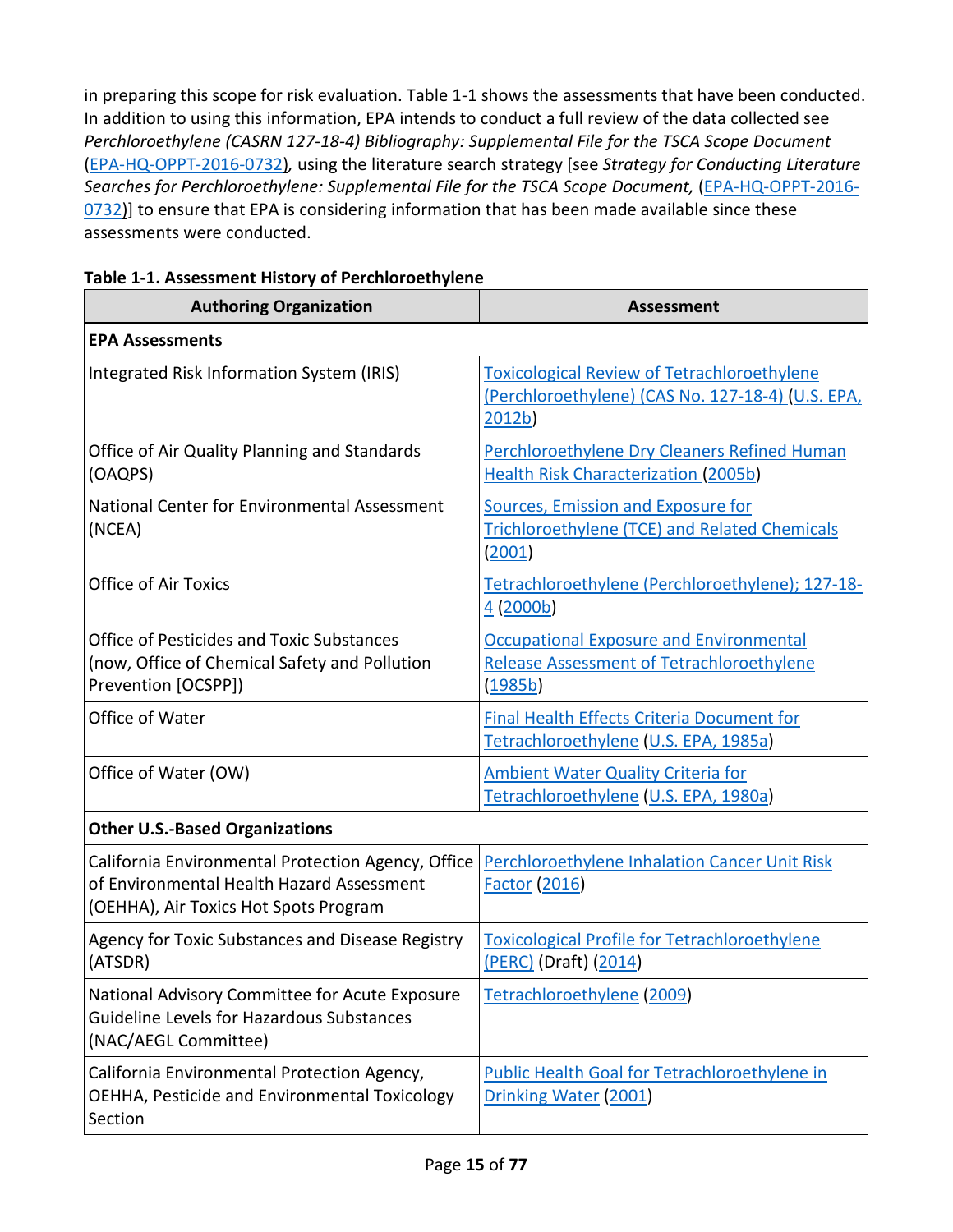| <b>Authoring Organization</b>                                                           | <b>Assessment</b>                                                                                                                                          |
|-----------------------------------------------------------------------------------------|------------------------------------------------------------------------------------------------------------------------------------------------------------|
| National Toxicology Program (NTP)                                                       | <b>Toxicology and Carcinogenesis Studies of</b><br>Tetrachloroethylene (Perchloroethylene); (CAS<br>No. 127-18-4) in F344/N Rats and B6C3F1 Mice<br>(1986) |
| <b>International</b>                                                                    |                                                                                                                                                            |
| International Agency for Research on Cancer<br>(IARC)                                   | <b>IARC Monographs on the Evaluation of</b><br><b>Carcinogenic Risks to Humans,</b><br>Tetrachloroethylene (2014)                                          |
| European Union (EU), Scientific Committee on<br>Health and Environmental Risks (SCHER)  | <b>SCHER, Scientific Opinion on the Risk Assessment</b><br>Report on Tetrachloroethylene, Human Health<br>Part, CAS No.: 127-18-4, 12 (2008)               |
| World Health Organization (WHO)                                                         | <b>Concise International Chemical Assessment</b><br>Document 68; Tetrachloroethylene (2006)                                                                |
| EU                                                                                      | <b>EU Risk Assessment Report; Tetrachloroethylene,</b><br>Part 1 - environment (2005)                                                                      |
| National Industrial Chemicals Notification and<br>Assessment Scheme (NICNAS), Australia | <b>Tetrachloroethylene; Priority Existing Chemical</b><br>Assessment Report No. 15 (2001)                                                                  |

## <span id="page-15-0"></span>**1.3 Data and Information Collection**

EPA/OPPT generally applies a process and workflow that includes: (1) data collection (2) data evaluation and (3) data integration of the scientific data used in risk assessments developed under TSCA. Scientific analysis is often iterative in nature as new knowledge is obtained. Hence, EPA/OPPT expects that multiple refinements regarding data collection will occur during the process of risk evaluation.

### *Data Collection: Data Search*

EPA/OPPT conducted chemical-specific searches for data and information on: physical and chemical properties; environmental fate and transport; conditions of use information; environmental exposures, human exposures, including potentially exposed or susceptible subpopulations; ecological hazard, human health hazard, including potentially exposed or susceptible subpopulations.

EPA/OPPT designed its initial data search to be broad enough to capture a comprehensive set of sources containing data and/or information potentially relevant to the risk evaluation. Generally, the search was not limited by date and was conducted on a wide range of data sources, including but not limited to: peer-reviewed literature and gray literature (e.g., publicly-available industry reports, trade association resources, government reports). When available, EPA/OPPT relied on the search strategies from recent assessments, such as EPA Integrated Risk Information System (IRIS) assessments and the National Toxicology Program's (NTP) *Report on Carcinogens,* to identify relevant references and supplemented these searches to identify relevant information published after the end date of the previous search to capture more recent literature. *Strategy for Conducting Literature Searches for Perchloroethylene: Supplemental File for the TSCA Scope Document* [\(EPA-HQ-OPPT-2016-0732\)](https://www.regulations.gov/docket?D=EPA-HQ-OPPT-2016-0732) provides details about the data sources and search terms that were used in the initial search.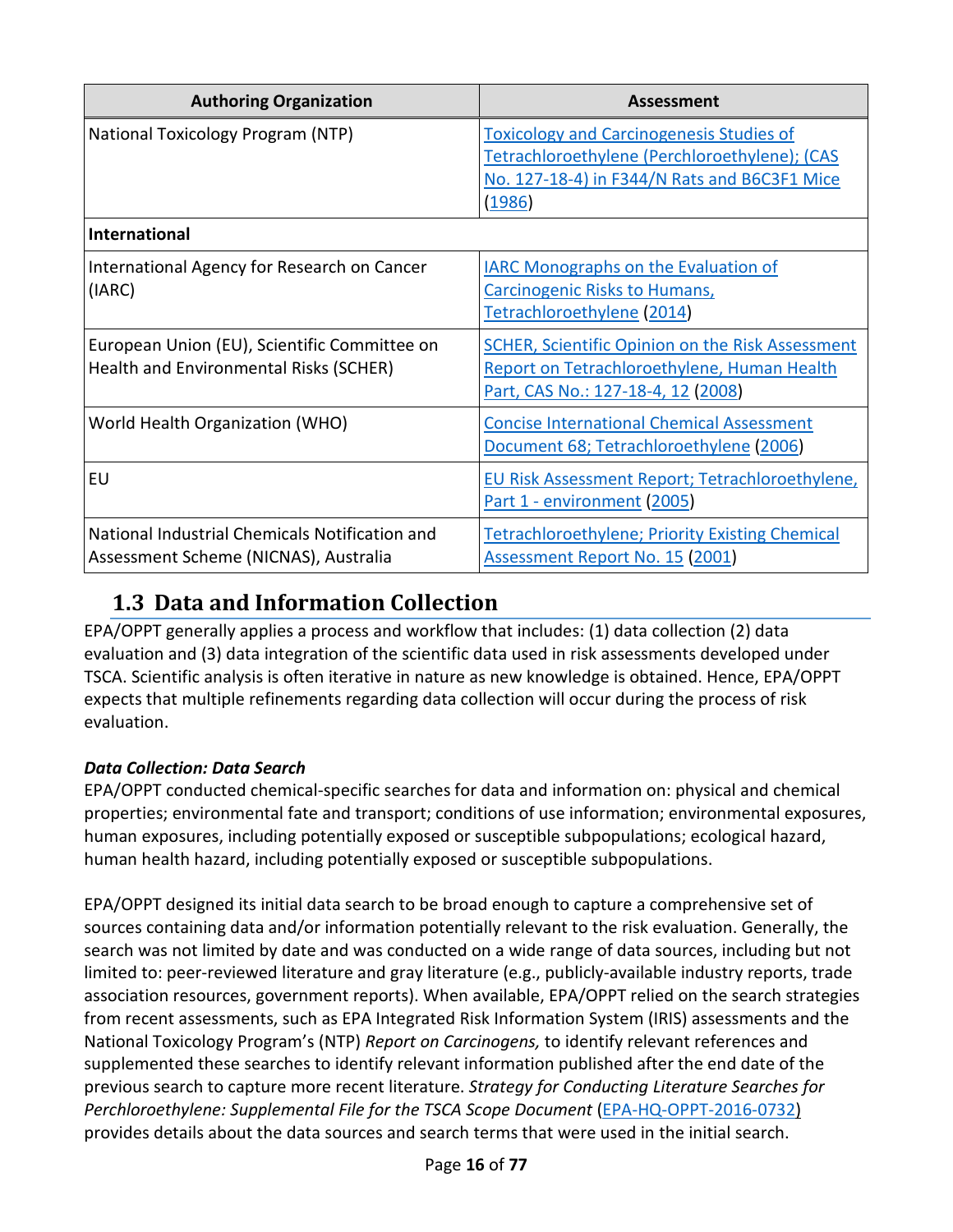#### *Data Collection: Data Screening*

Following the data search, references were screened and categorized using selection criteria outlined in the supplemental document: *Strategy for Conducting Literature Searches for Perchloroethylene: Supplemental File for the TSCA Scope Document.* Titles and abstracts were screened against the criteria as a first step with the goal of identifying a smaller subset of the relevant data to move into the subsequent data extraction and data evaluation steps. Prior to full-text review, EPA/OPPT anticipates refinements to the search and screening strategies, as informed by an evaluation of the performance of the initial title/abstract screening and categorization process.

The categorization scheme (or tagging structure) used for data screening varies by scientific discipline (i.e., physical and chemical properties; environmental fate and transport; chemical use/conditions of use information; human and environmental exposures, including potentially exposed or susceptible subpopulations identified by virtue of greater exposure; human health hazard, including potentially exposed or susceptible subpopulations identified by virtue of greater susceptibility; and ecological hazard), but within each data set, there are two broad categories or data tags: (1) o*n-topic* references or (2) *off-topic* references. *On-topic* references are those that may contain data and/or information relevant to the risk evaluation. O*ff-topic* references are those that do not appear to contain data or information relevant to the risk evaluation. The supplemental document: *Strategy for Conducting Literature Searches for Perchloroethylene: Supplemental File for the TSCA Scope Document* discusses the inclusion and exclusion criteria that EPA/OPPT used to categorize references as *on-topic* or *offtopic*.

Additional data screening using sub-categories (or sub-tags) was also performed to facilitate further sorting of data/information, for example, identifying references by source type (e.g., published peerreviewed journal article, government report); data type (e.g., primary data, review article); human health hazard (e.g., liver toxicity, cancer, reproductive toxicity); or chemical-specific and use-specific data or information. These sub-categories are described in supplemental document: *Strategy for Conducting Literature Searches for Perchloroethylene: Supplemental File for the TSCA Scope Document*  and will be used to organize the different streams of data during the stages of data evaluation and data integration steps of systematic review.

Results of the initial search and categorization can be found in the supplemental document *Perchloroethylene (CASRN 127-18-4) Bibliography: Supplemental File for the TSCA Scope Document* [\(EPA-HQ-OPPT-2016-0732\)](https://www.regulations.gov/docket?D=EPA-HQ-OPPT-2016-0732)*.* This document provides a comprehensive list (bibliography) of the sources of data identified by the initial search and the initial categorization for *on-topic* and *off-topic*  references. Because systematic review is an iterative process, EPA/OPPT expects that some references may move from the *on-topic* to the *off-topic* categories, and vice versa. Moreover, targeted supplemental searches may also be conducted to address specific needs for the analysis phase (e.g., to locate specific data needed for modeling); hence, additional *on-topic* references not initially identified in the initial search may be identified as the systematic review process proceeds.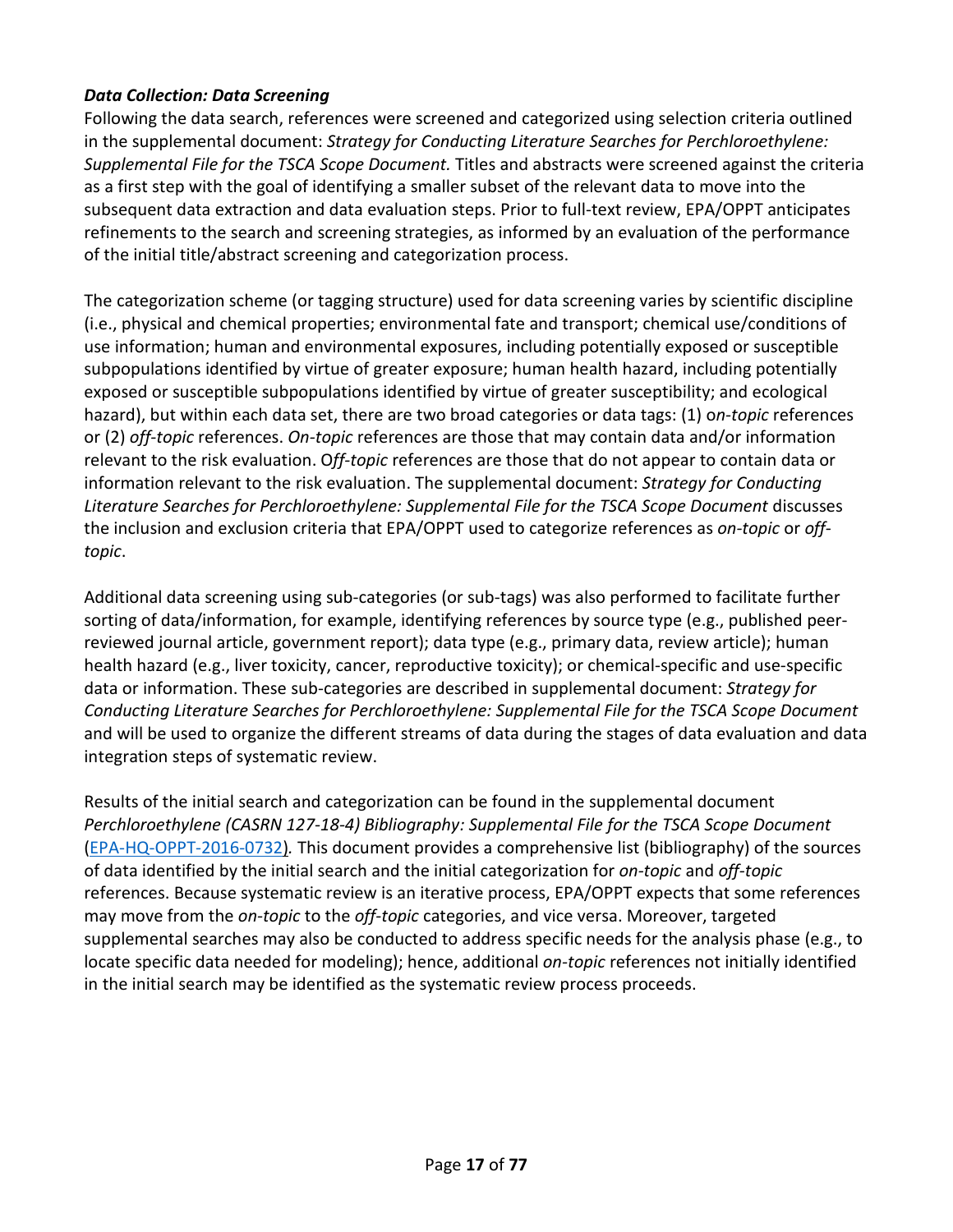# <span id="page-17-0"></span>**2 SCOPE OF THE EVALUATION**

As required by TSCA, the scope of the risk evaluation identifies the conditions of use, hazards, exposures and potentially exposed or susceptible subpopulations that the Administrator expects to consider. To communicate and visually convey the relationships between these components, EPA is including an initial life cycle diagram and initial conceptual models that describe the actual or potential relationships between perchloroethylene and human and ecological receptors. An initial analysis plan is also included which identifies, to the extent feasible, the approaches and methods that EPA may use to assess exposures, effects (hazards) and risks under the conditions of use of perchloroethylene. As noted previously, EPA intends to refine this analysis plan during the problem formulation phase of risk evaluation.

## <span id="page-17-1"></span>**2.1 Physical and Chemical Properties**

Physical-chemical properties influence the environmental behavior and the toxic properties of a chemical, thereby informing the potential conditions of use, exposure pathways and routes and hazards that EPA intends to consider. For scope development, EPA considered the measured or estimated physical-chemical properties set forth in [Table 2-1.](#page-17-2)

| Property                                      | Value <sup>a</sup>                                  | <b>References</b>                                      |  |
|-----------------------------------------------|-----------------------------------------------------|--------------------------------------------------------|--|
| Molecular formula                             | $C_2Cl_4$                                           |                                                        |  |
| Molecular weight                              | 165.833                                             |                                                        |  |
| Physical form                                 | Colorless liquid; ether-<br>like, mildly sweet odor | Lewis (2007); NIOSH (2005); U.S.<br>Coast Guard (1984) |  |
| Melting point                                 | $-22.3$ °C                                          | Lide (2007)                                            |  |
| <b>Boiling point</b>                          | 121.3°C                                             | Lide (2007)                                            |  |
| Density                                       | 1.623 g/cm <sup>3</sup> at 20 $^{\circ}$ C          | Lide (2007)                                            |  |
| Vapor pressure                                | 18.5 mmHg at 25°C                                   | Riddick et al. (1985)                                  |  |
| Vapor density                                 | 5.7 (relative to air)                               | Browning (1965)                                        |  |
| Water solubility                              | 206 mg/L at 25°C                                    | <b>Horvath (1982)</b>                                  |  |
| Octanol: water partition coefficient (Kow)    | 3.40                                                | Hansch et al. (1995)                                   |  |
| Henry's Law constant                          | $0.0177$ atm-m <sup>3</sup> /mole                   | Gossett (1987)                                         |  |
| Flash point                                   | Not applicable                                      | <b>NFPA, 2010</b>                                      |  |
| Autoflammability                              | Not readily available                               |                                                        |  |
| Viscosity                                     | 0.839 cP @at 25°C                                   | <b>Hickman (2000)</b>                                  |  |
| Refractive index                              | 1.4775                                              | Lide (2007)                                            |  |
| Dielectric constant                           | 0 <sub>D</sub>                                      |                                                        |  |
| <sup>a</sup> Measured unless otherwise noted. |                                                     |                                                        |  |

<span id="page-17-2"></span>**Table 2-1. Physical and Chemical Properties of Perchloroethylene**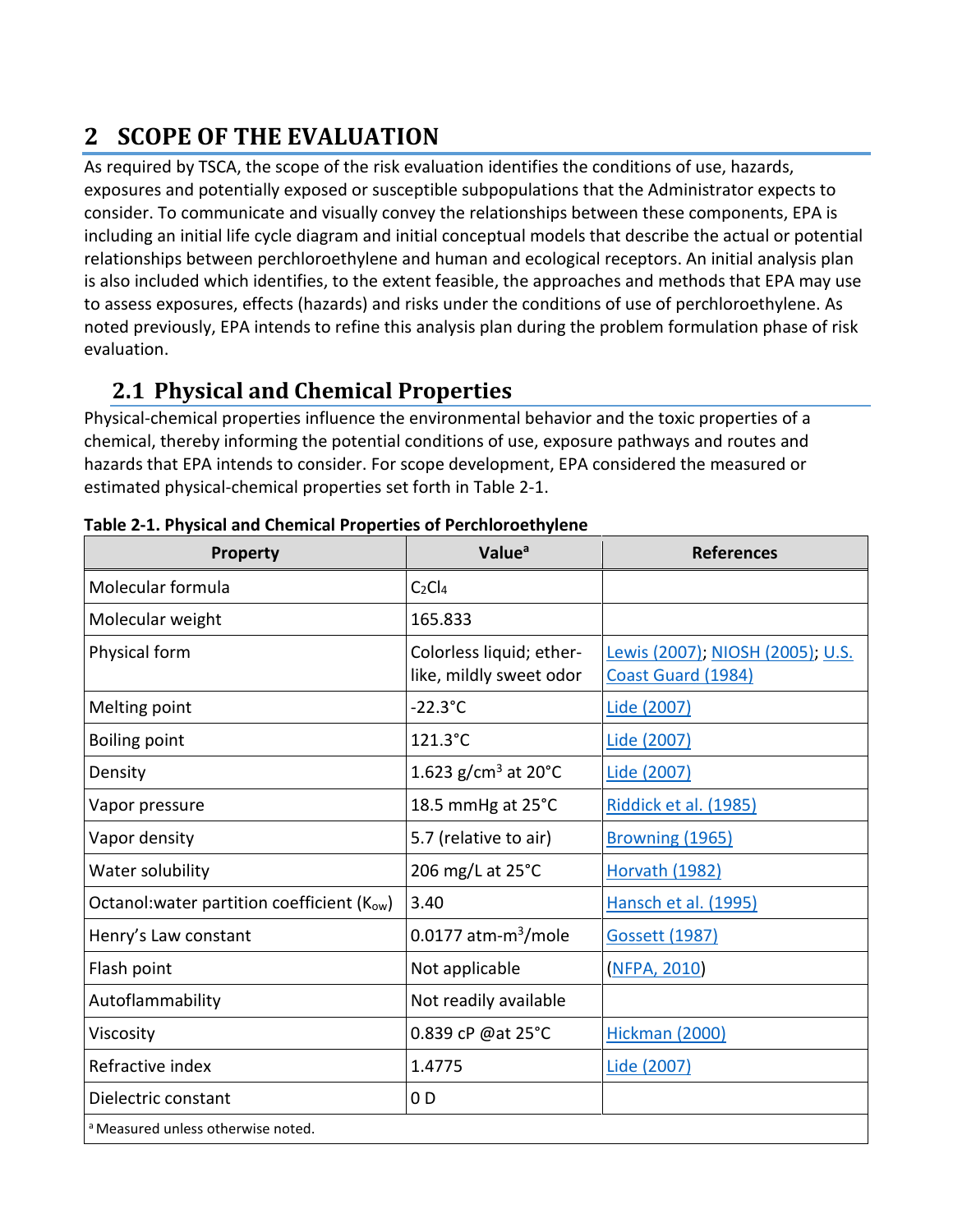## <span id="page-18-0"></span>**2.2 Conditions of Use**

TSCA § 3(4) defines the conditions of use as ''the circumstances, as determined by the Administrator, under which a chemical substance is intended, known, or reasonably foreseen to be manufactured, processed, distributed in commerce, used, or disposed of.''

### **Data and Information Sources**

<span id="page-18-1"></span>As the first step in preparing these scope documents, EPA identified, based on reasonably available information, the conditions of use for the subject chemicals. As further described in this document, EPA searched a number of available data sources (e.g., *Use and Market Profile for Tetrachloroethylene*, [EPA-HQ-OPPT-2016-0732\)](https://www.regulations.gov/docket?D=EPA-HQ-OPPT-2016-0732). Based on this search, EPA published a preliminary list of information and sources related to chemical conditions of use [see *Preliminary Information on Manufacturing, Processing, Distribution, Use, and Disposal: Tetrachloroethylene (Perchloroethylene) and Use*, [EPA-HQ-OPPT-2016-0732\]](https://www.regulations.gov/docket?D=EPA-HQ-OPPT-2016-0732) prior to a February 2017 public meeting on scoping efforts for risk evaluation convened to solicit comment and input from the public. EPA also convened meetings with companies, industry groups, chemical users and other stakeholders to aid in identifying conditions of use and verifying conditions of use identified by EPA. The information and input received from the public and stakeholder meetings has been incorporated into this scope document to the extent appropriate, as indicated in [Table 2-3.](#page-22-0) Thus, EPA believes the manufacture, processing, distribution, use and disposal activities identified in these documents constitute the intended, known, and reasonably foreseen activities associated with the subject chemicals, based on reasonably available information. The documents do not, in most cases, specify whether activity under discussion is intended, known, or reasonably foreseen, in part due to the time constraints in preparing these documents.

### **2.2.2 Identification of Conditions of Use**

<span id="page-18-2"></span>As part of the scope, an initial life cycle diagram is provided [\(Figure 2-1\)](#page-20-0) depicting the conditions of use that are within the scope of the risk evaluation during various life cycle stages including manufacturing, processing, use (industrial, commercial, consumer, where distinguishable), distribution and disposal. The information is grouped according to Chemical Data Reporting (CDR) processing codes and use categories (including functional use codes for industrial uses and product categories for commercial and consumer uses), in combination with other data sources (e.g., published literature and consultation with stakeholders) to provide an overview of conditions of use. EPA notes that some subcategories may be grouped under multiple CDR categories.

For the purposes of this scope, CDR definitions were used. CDR use categories include the following: "industrial use" means use at a site at which one or more chemicals or mixtures are manufactured (including imported) or processed. "Commercial use" means the use of a chemical or a mixture containing a chemical (including as part of an article) in a commercial enterprise providing saleable goods or services. "Consumer use" means the use of a chemical or a mixture containing a chemical (including as part of an article, such as furniture or clothing) when sold to or made available to consumers for their use [\(U.S. EPA, 2016a\)](http://hero.epa.gov/index.cfm?action=search.view&reference_id=3839188).

To understand conditions of use relative to one another and associated potential exposures under those conditions of use, the life cycle diagram includes the production volume associated with each stage of the life cycle, as reported in the 2016 CDR [\(U.S. EPA, 2016b\)](http://hero.epa.gov/index.cfm?action=search.view&reference_id=3827204), when the volume was not claimed confidential business information (CBI). The 2016 CDR reporting data for perchloroethylene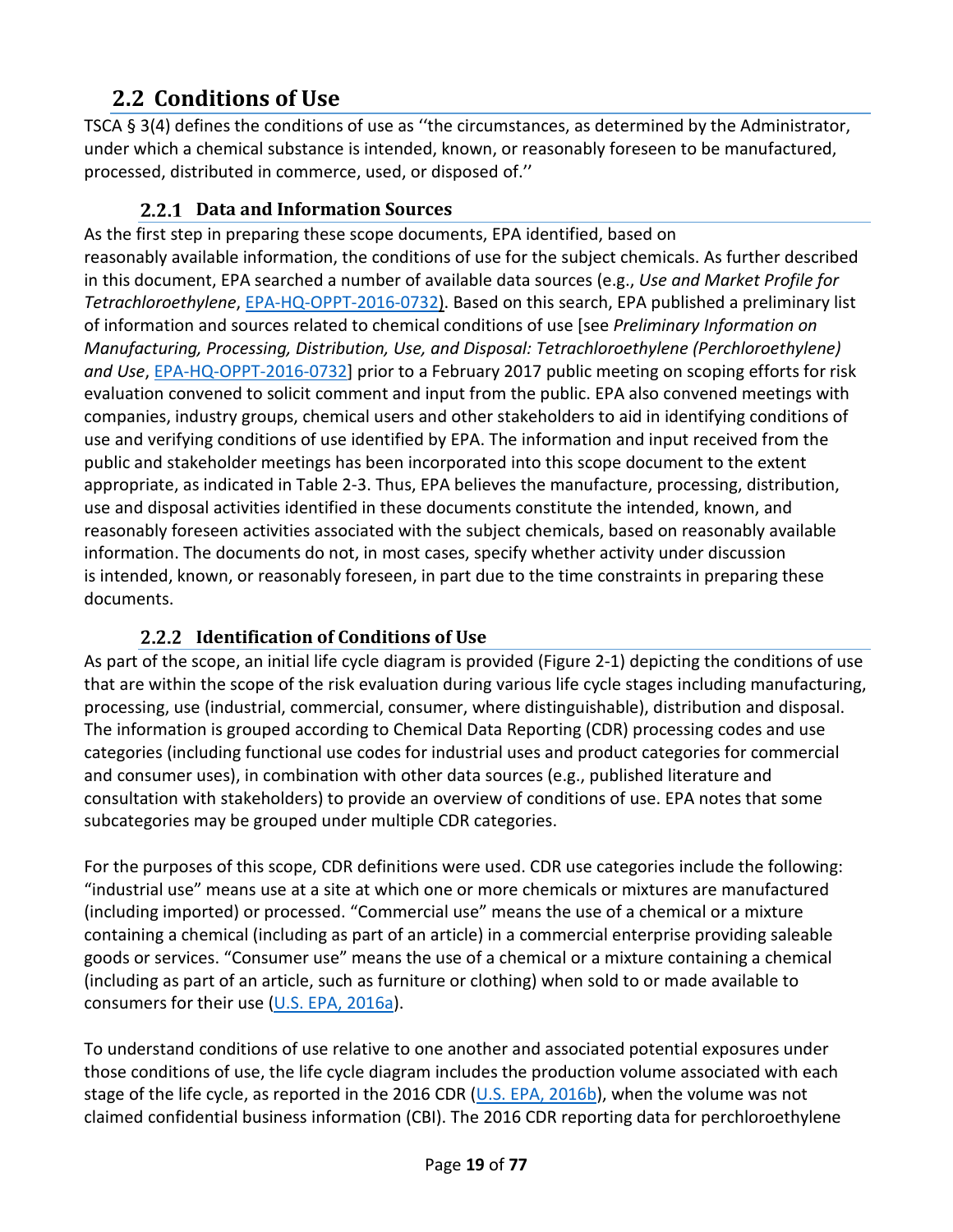are provided in [Table 2-2](#page-19-0) from EPA's CDR database [\(U.S. EPA, 2016b\)](http://hero.epa.gov/index.cfm?action=search.view&reference_id=3827204). As demonstrated in [Table 2-2,](#page-19-0) production and importation of perchloroethylene has decreased since 2012.

| <b>Reporting Year</b>                                                                                                                                                                                                                                                                                           | 2012 | 2013        | 2014        | 2015        |  |
|-----------------------------------------------------------------------------------------------------------------------------------------------------------------------------------------------------------------------------------------------------------------------------------------------------------------|------|-------------|-------------|-------------|--|
| 387,623,401<br><b>Total Aggregate</b><br>Production Volume (lbs)                                                                                                                                                                                                                                                |      | 391,403,540 | 355,305,850 | 324,240,744 |  |
| <sup>a</sup> The CDR data for the 2016 reporting period is available via ChemView (https://java.epa.gov/chemview) (U.S. EPA,<br>2016b). Because of an ongoing CBI substantiation process required by amended TSCA, the CDR data available in the scope<br>document is more specific than currently in ChemView. |      |             |             |             |  |

<span id="page-19-0"></span>**Table 2-2. Production Volume of Perchloroethylene in CDR Reporting Period (2012 to 2015) a**

[Figure 2-1](#page-20-0) depicts the initial life cycle diagram of perchloroethylene from manufacture to the point of disposal. EPA identified the use categories by reviewing the industrial processing use activities, and commercial and consumer use product categories reported in the 2016 CDR [\(U.S. EPA, 2016b\)](http://hero.epa.gov/index.cfm?action=search.view&reference_id=3827204). Then, EPA identified the subcategories by supplementing CDR data with information from *Preliminary Information on Manufacturing, Processing, Distribution, Use, and Disposal: Tetrachloroethylene (Perchloroethylene)* and *Use and Market Profile for Tetrachloroethylene*, both available in the public docket [\(EPA-HQ-OPPT-2016-0732\)](https://www.regulations.gov/docket?D=EPA-HQ-OPPT-2016-0732). For risk evaluations, EPA will assess each use subcategory by identifying all potential sources of release and human exposure associated with that subcategory.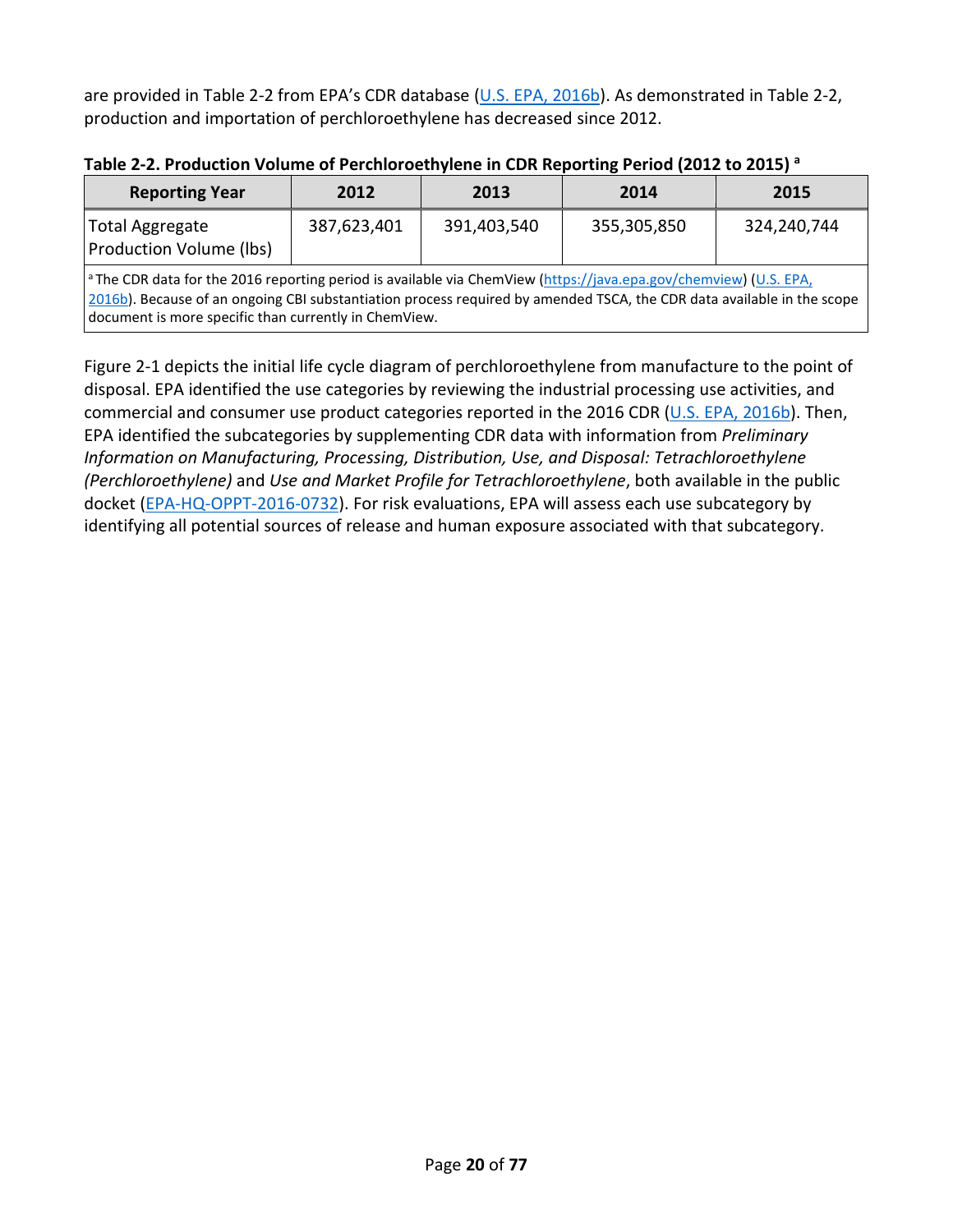#### INTERNAL DELIBERATIVE – DO NOT QUOTE OR CITE



#### **Figure 2-1. Initial Perchloroethylene Life Cycle Diagram**

The initial life cycle diagram depicts the conditions of use that are within the scope of the risk evaluation during various life cycle stages including manufacturing, processing, use (industrial, commercial, consumer, where distinguishable), distribution and disposal. The production volumes shown are for reporting year 2015 from the 2016 CDR reporting period [\(U.S. EPA, 2016b\)](http://hero.epa.gov/index.cfm?action=search.view&reference_id=3827204). Activities related to distribution (e.g*.,* loading, unloading) will be considered throughout the perchloroethylene life cycle, rather than using a single distribution scenario.

<sup>a</sup> Se[e Table 2-3](#page-22-1) for additional uses not mentioned specifically in this diagram.

<span id="page-20-0"></span><sup>b</sup> Wastewater: combination of water and organic liquid, where the organic content is less than 50 %. Liquid Wastes: combination of water and organic liquid, where the organic content is greater than 50 %.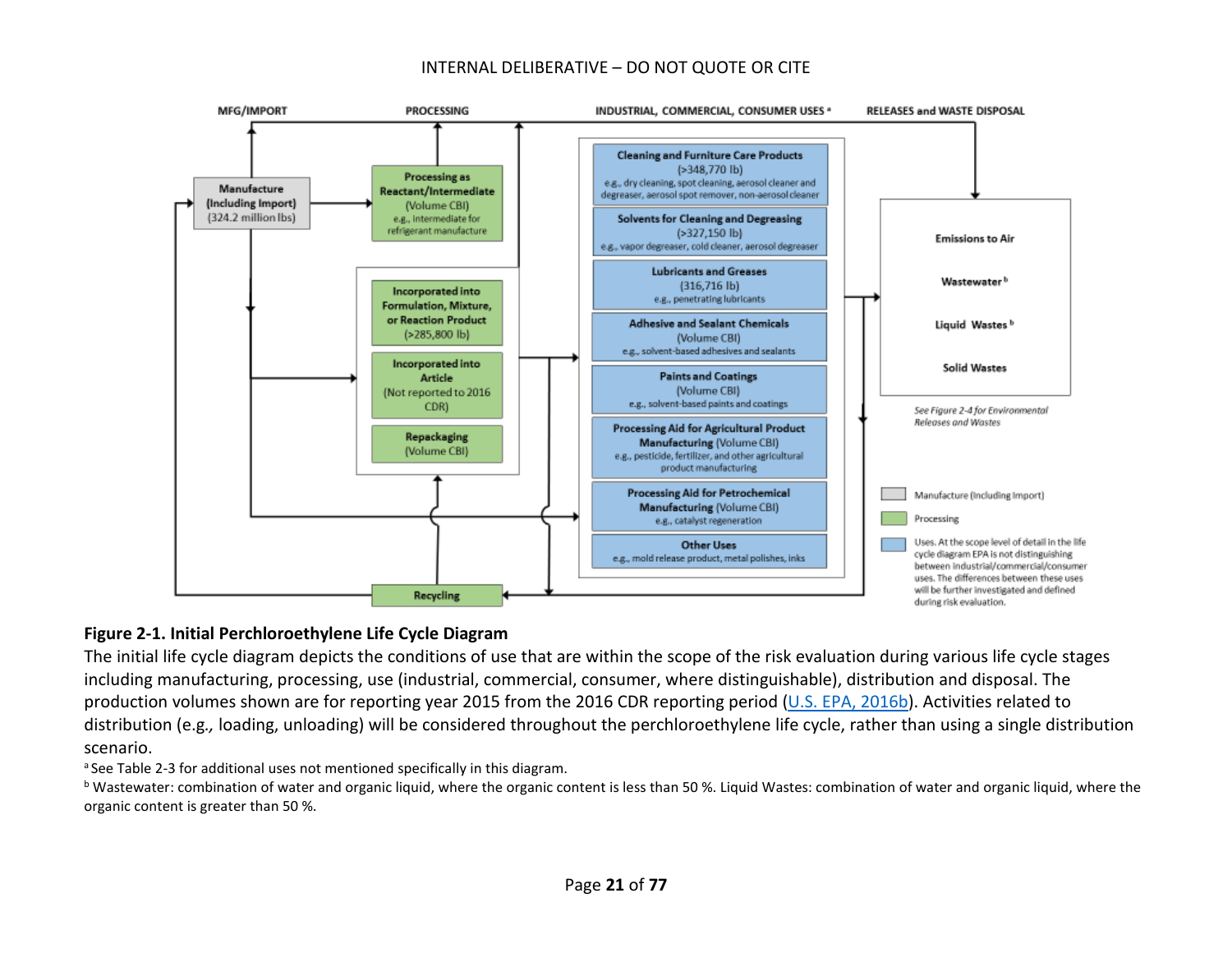Descriptions of the industrial, commercial and consumer use categories identified from the 2016 CDR [\(U.S. EPA, 2016b\)](http://hero.epa.gov/index.cfm?action=search.view&reference_id=3827204) and included in the life cycle diagram are summarized below. The descriptions provide a brief overview of the use category; [Appendix B](#page-68-0) contains more detailed descriptions (e.g., process descriptions, worker activities, process flow diagrams, equipment illustrations) for each manufacture, processing, use and disposal category. The descriptions provided below are primarily based on the corresponding industrial function category and/or commercial and consumer product category descriptions from the 2016 CDR and can be found in EPA's *[Instructions for Reporting 2016](https://www.epa.gov/chemical-data-reporting/instructions-reporting-2016-tsca-chemical-data-reporting)  TSCA [Chemical Data Reporting](https://www.epa.gov/chemical-data-reporting/instructions-reporting-2016-tsca-chemical-data-reporting)* [\(U.S. EPA, 2016a\)](http://hero.epa.gov/index.cfm?action=search.view&reference_id=3839188).

The "**Cleaning and Furniture Care Products**" category encompasses chemical substances contained in products that are used to remove dirt, grease, stains and foreign matter from furniture and furnishings or to cleanse, sanitize, bleach, scour, polish, protect or improve the appearance of surfaces ( $U.S. EPA$ , [2016a\)](http://hero.epa.gov/index.cfm?action=search.view&reference_id=3839188). This category includes a wide variety of uses, including, but not limited to, the use of perchloroethylene as a commercial dry cleaning solvent, in spot cleaning formulations, in automotive care products such as brake cleaners and engine degreasers, and other aerosol and non-aerosol type cleaners.

The "**Solvents for Cleaning and Degreasing**" category encompasses chemical substances used to dissolve oils, greases and similar materials from a variety of substrates including metal surfaces, glassware and textile [\(U.S. EPA, 2016a\)](http://hero.epa.gov/index.cfm?action=search.view&reference_id=3839188). This category includes the use of perchloroethylene in vapor degreasing, cold cleaning, in industrial and commercial aerosol degreasing products and in industrial dry cleaning applications, including spot cleaning.

The "**Lubricants and Greases**" category encompasses chemical substances contained in products used to reduce friction, heat generation and wear between solid surfaces [\(U.S. EPA, 2016a\)](http://hero.epa.gov/index.cfm?action=search.view&reference_id=3839188). This category covers a variety of lubricants and greases that contain perchloroethylene including, but not limited to, penetrating lubricants, cutting tool coolants, aerosol lubricants, red greases, white lithium greases, silicone-based lubricants and chain and cable lubricants.

The "**Adhesives and Sealants**" category encompasses chemical substances contained in adhesive and sealant products used to fasten or bond other materials together [\(U.S. EPA, 2016a\)](http://hero.epa.gov/index.cfm?action=search.view&reference_id=3839188). EPA anticipates that the primary subcategory will be the use of perchloroethylene in solvent-based adhesives and sealants. This category covers industrial, commercial and consumer uses of adhesives and sealants.

The "**Paints and Coatings**" category encompasses chemical substances contained in paints, lacquers, varnishes and other coating products that are applied as a thin continuous layer to a surface [\(U.S. EPA,](http://hero.epa.gov/index.cfm?action=search.view&reference_id=3839188)  [2016a;](http://hero.epa.gov/index.cfm?action=search.view&reference_id=3839188) [OECD, 2009c\)](http://hero.epa.gov/index.cfm?action=search.view&reference_id=3827298). Coating may provide protection to surfaces from a variety of effects such as corrosion and UV degradation; may be purely decorative; or provide other functions [\(OECD, 2009c\)](http://hero.epa.gov/index.cfm?action=search.view&reference_id=3827298). EPA anticipates that the primary subcategory will be the use of perchloroethylene in solvent-based coatings. This category covers industrial, commercial and consumer uses of paints and coatings.

The "**Processing aids for agricultural product manufacturing**" category encompasses a variety of chemical substances that are used to improve the processing characteristics or operation of process equipment or to alter or buffer the pH of the substance [\(U.S. EPA, 2016a\)](http://hero.epa.gov/index.cfm?action=search.view&reference_id=3839188). Processing aids do not become a part of the final reaction product and are not intended to affect the function of the product [\(U.S. EPA, 2016a\)](http://hero.epa.gov/index.cfm?action=search.view&reference_id=3839188). Based on the 2016 CDR, EPA anticipates the primary subcategory will be the use in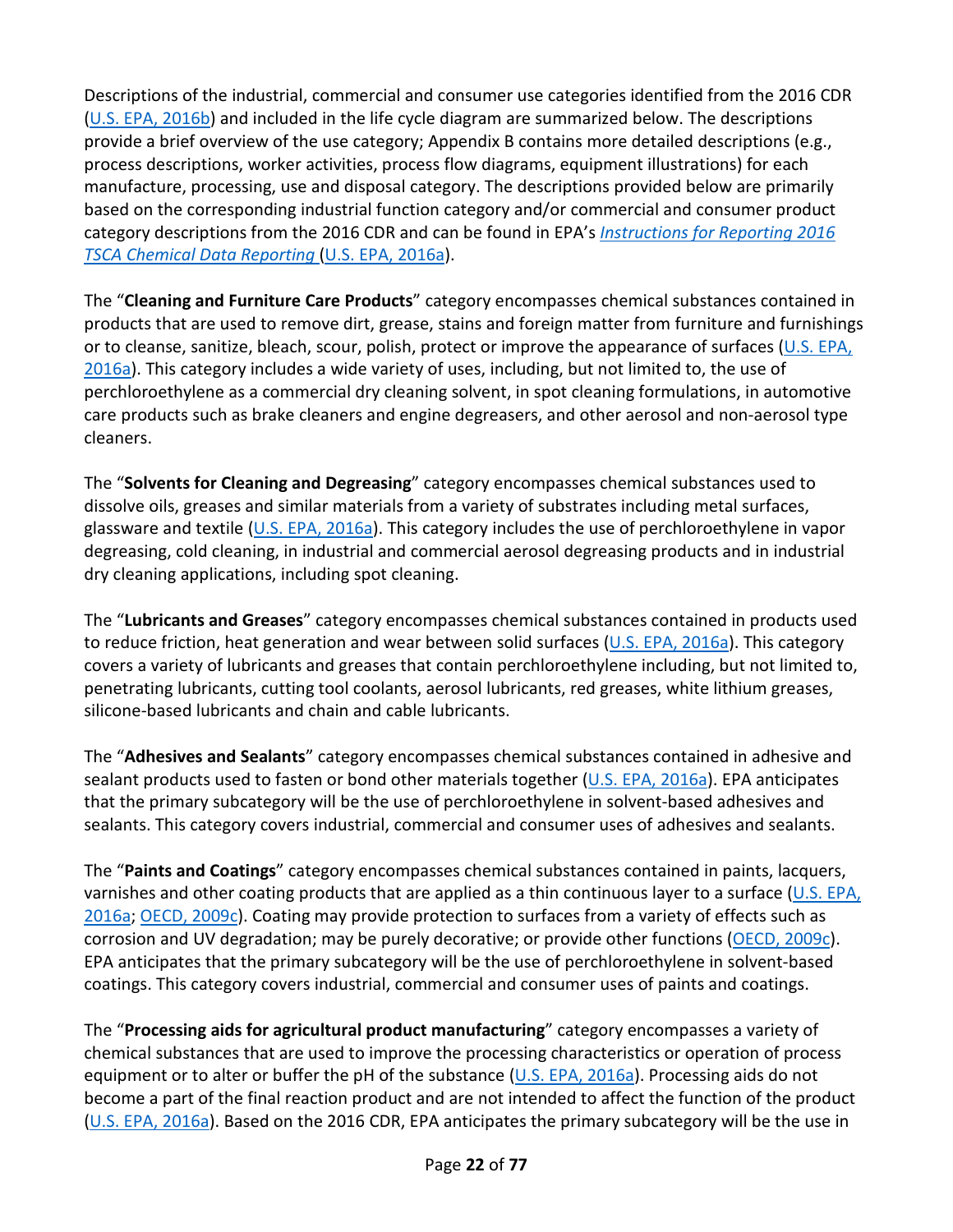pesticide, fertilizer or other agricultural product manufacturing; however, the exact use in this subcategory has yet to be identified be EPA. Examples of processing aids include buffers, dehumidifiers, dehydrating agents, sequestering agents and chelators [\(U.S. EPA, 2016a\)](http://hero.epa.gov/index.cfm?action=search.view&reference_id=3839188).

The "**Processing aid for petrochemical manufacturing**" category is similar to the "Processing aid for agricultural product manufacturing" category except the chemicals are use specifically during the production of oil, gas and other similar products [\(U.S. EPA, 2016a\)](http://hero.epa.gov/index.cfm?action=search.view&reference_id=3839188). Based on the [U.S. EPA \(2016a\)](http://hero.epa.gov/index.cfm?action=search.view&reference_id=3839188) and a Dow Chemical Company Product Safety Assessment [\(Dow Chemical Co, 2008\)](http://hero.epa.gov/index.cfm?action=search.view&reference_id=3797950), EPA anticipates the primary subcategory will be the use of perchloroethylene for catalyst regeneration in petrochemical manufacturing.

<span id="page-22-1"></span>[Table 2-3](#page-22-0) summarizes each life cycle stage and the corresponding categories and subcategories of conditions of use for perchloroethylene that EPA expects to consider in the risk evaluation. Using the 2016 CDR, EPA identified industrial processing or use activities, industrial function categories and commercial and consumer use product categories. EPA identified the subcategories by supplementing CDR data with other published literature and information obtained through stakeholder consultations. For risk evaluations, EPA intends to consider each life cycle stage (and corresponding use categories and subcategories) and assess relevant potential sources of release and human exposure associated with that life cycle stage.

| Life Cycle Stage | Category <sup>a</sup>                          | Subcategory <sup>b</sup>                                | <b>References</b>                                                                                                                                                                                                                                                       |
|------------------|------------------------------------------------|---------------------------------------------------------|-------------------------------------------------------------------------------------------------------------------------------------------------------------------------------------------------------------------------------------------------------------------------|
| Manufacture      | Domestic<br>manufacture                        | Domestic manufacture                                    | <b>U.S. EPA (2016b)</b>                                                                                                                                                                                                                                                 |
|                  | Import                                         | Import                                                  | <b>U.S. EPA (2016b)</b>                                                                                                                                                                                                                                                 |
| Processing       | Processing as a<br>reactant or<br>intermediate | Intermediate in industrial gas<br>manufacturing         | U.S. EPA (2016b);<br>Market Profile, EPA-HQ-<br>OPPT-2016-0732; Public<br>Comment, EPA-HQ-<br>OPPT-2016-0732-0013;<br>Public Comment, Public<br>Comment, EPA-HQ-<br>OPPT-2016-0732-<br>DRAFT-0018; Public<br>Comment, Public<br>Comment, EPA-HQ-<br>OPPT-2016-0732-0033 |
|                  |                                                | Intermediate in basic organic<br>chemical manufacturing | U.S. EPA (2016b);<br>Market Profile, EPA-HQ-<br>OPPT-2016-0732;                                                                                                                                                                                                         |
|                  |                                                | Intermediate in petroleum<br>refineries                 | U.S. EPA (2016b);<br>Market Profile, EPA-HQ-<br>OPPT-2016-0732; Public                                                                                                                                                                                                  |

<span id="page-22-0"></span>**Table 2-3. Categories and Subcategories of Use for Perchloroethylene**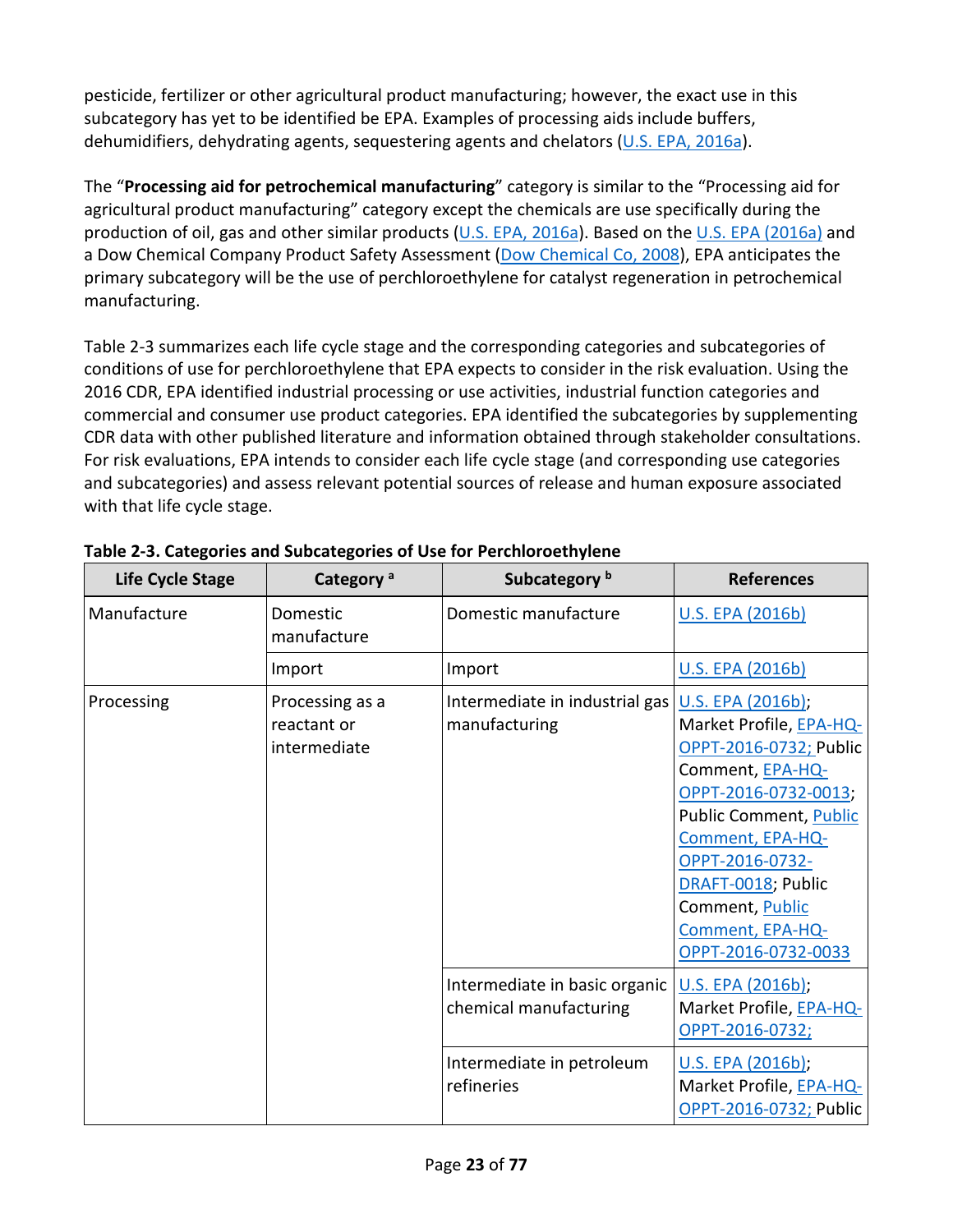| Life Cycle Stage            | Category <sup>a</sup>                                            | Subcategory <sup>b</sup>                                                                                                      | <b>References</b>                                                                                                                                   |
|-----------------------------|------------------------------------------------------------------|-------------------------------------------------------------------------------------------------------------------------------|-----------------------------------------------------------------------------------------------------------------------------------------------------|
|                             |                                                                  |                                                                                                                               | Comment, EPA-HQ-<br>OPPT-2016-0732-0018                                                                                                             |
|                             |                                                                  | Residual or byproduct                                                                                                         | Public Comment, EPA-<br>HQ-OPPT-2016-0732-<br>0013                                                                                                  |
|                             | Incorporated into<br>formulation, mixture<br>or reaction product | Cleaning and degreasing<br>products                                                                                           | U.S. EPA (2016b); Public<br>Comment, EPA-HQ-<br>OPPT-2016-0732-0017                                                                                 |
|                             |                                                                  | Adhesive and sealant<br>products                                                                                              | U.S. EPA (2016b)                                                                                                                                    |
|                             |                                                                  | Paint and coating products                                                                                                    | U.S. EPA (2016b)                                                                                                                                    |
|                             |                                                                  | Other chemical products and<br>preparations                                                                                   | U.S. EPA (2016b)                                                                                                                                    |
|                             | Incorporated into<br>articles                                    | Plastic and rubber products                                                                                                   | Use Document, EPA-<br>HQ-OPPT-2016-0732-<br>0003                                                                                                    |
|                             | Repackaging                                                      | Solvent for cleaning or<br>degreasing                                                                                         | <b>U.S. EPA (2016b)</b>                                                                                                                             |
|                             |                                                                  | Intermediate                                                                                                                  | <b>U.S. EPA (2016b)</b>                                                                                                                             |
|                             | Recycling                                                        | Recycling                                                                                                                     | <b>U.S. EPA (2016b)</b>                                                                                                                             |
| Distribution in<br>commerce | Distribution                                                     | Distribution                                                                                                                  | Use Document, EPA-<br>HQ-OPPT-2016-0732-<br>0003                                                                                                    |
| Industrial use              | or degreasing)                                                   | Solvents (for cleaning Solvents and/or Degreasers<br>(cold, aerosol spray or vapor<br>degreaser; not specified in<br>comment) | Market Profile, EPA-HQ-<br>OPPT-2016-0732; Public<br>Comment, EPA-HQ-<br>OPPT-2016-0732-0022;<br>Public Comment, EPA-<br>HQ-OPPT-2016-0732-<br>0029 |
|                             |                                                                  | Batch vapor degreaser (e.g.,<br>open-top, closed-loop)                                                                        | U.S. EPA (1985b); Public<br>Comment, EPA-HQ-<br>OPPT-2016-0732-0015;<br>Public Comment, EPA-<br>HQ-OPPT-2016-0732-<br>0027                          |
|                             |                                                                  | In-line vapor degreaser (e.g.,<br>conveyorized, web cleaner)                                                                  | U.S. EPA (1985b); Public<br>Comment, EPA-HQ-<br>OPPT-2016-0732-0014                                                                                 |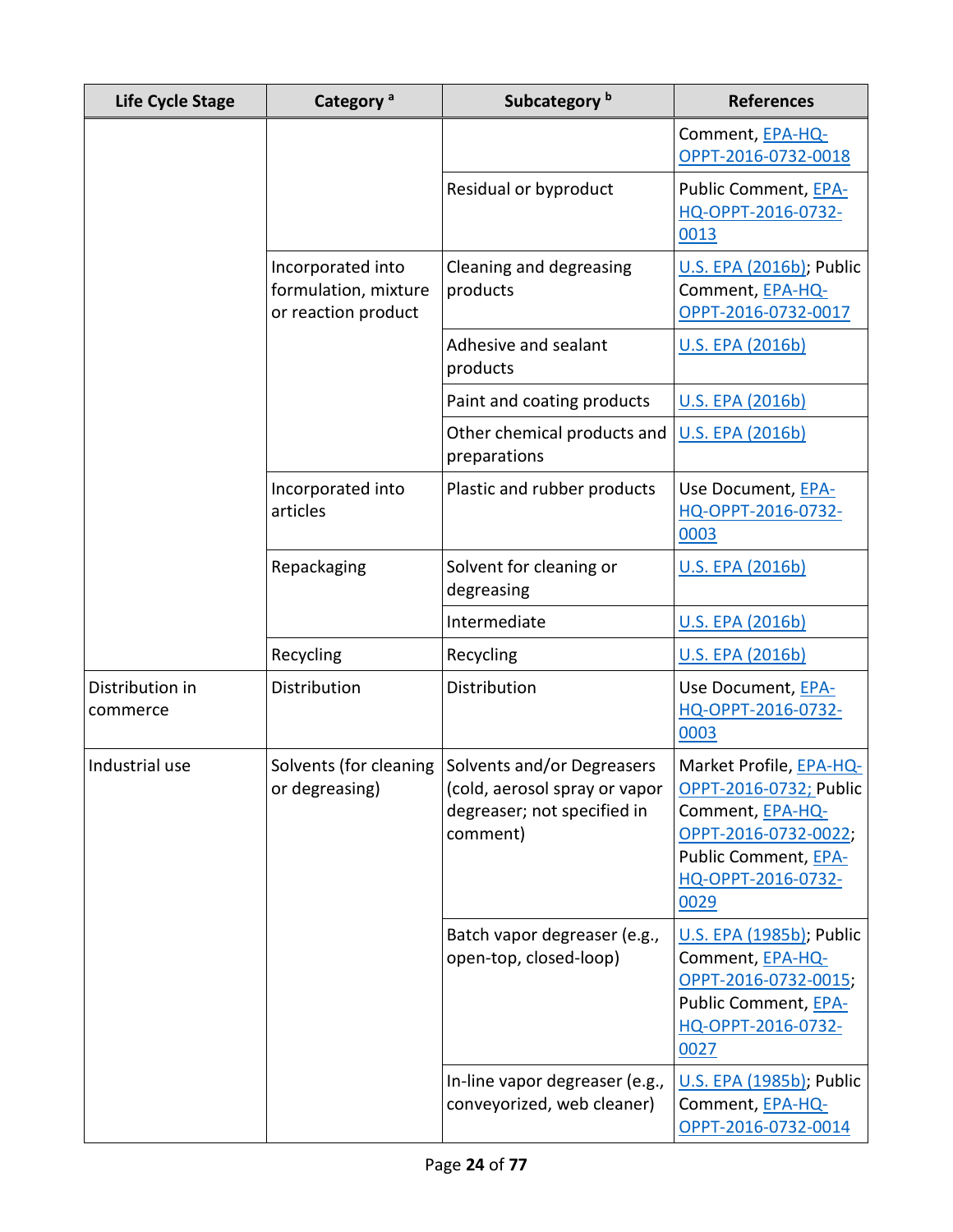| <b>Life Cycle Stage</b> | Category <sup>a</sup>                    | Subcategory <sup>b</sup>                                                                                  | <b>References</b>                                                                                                                                                                                                                                                                                   |
|-------------------------|------------------------------------------|-----------------------------------------------------------------------------------------------------------|-----------------------------------------------------------------------------------------------------------------------------------------------------------------------------------------------------------------------------------------------------------------------------------------------------|
|                         | Solvents (for cleaning<br>or degreasing) | Cold cleaner                                                                                              | Market Profile, EPA-HQ-<br>OPPT-2016-0732; U.S.<br>EPA (1985b); Public<br>Comment, EPA-HQ-<br>OPPT-2016-0732-0017                                                                                                                                                                                   |
|                         |                                          | Aerosol spray<br>degreaser/cleaner                                                                        | Use Document, EPA-<br>HQ-OPPT-2016-0732-<br>0003; Market Profile,<br><b>EPA-HQ-OPPT-2016-</b><br>0732; Public Comment,<br><b>EPA-HQ-OPPT-2016-</b><br>0732-0009; Public<br>Comment, EPA-HQ-<br>OPPT-2016-0732-0017                                                                                  |
|                         |                                          | Dry cleaning solvent                                                                                      | Market Profile, EPA-HQ-<br>OPPT-2016-0732; U.S.<br><b>EPA (2006a)</b>                                                                                                                                                                                                                               |
|                         |                                          | Spot cleaner                                                                                              | Market Profile, EPA-HQ-<br>OPPT-2016-0732; U.S.<br><b>EPA (2006a)</b> ; Public<br>Comment, EPA-HQ-<br>OPPT-2016-0732-0009                                                                                                                                                                           |
|                         | Lubricants and<br>greases                | Lubricants and greases (e.g.,<br>penetrating lubricants,<br>cutting tool coolants, aerosol<br>lubricants) | U.S. EPA (2016b);<br>Market Profile, EPA-HQ-<br>OPPT-2016-0732; Public<br>Comment, EPA-HQ-<br>OPPT-2016-0732-0027;<br>Public Comment, EPA-<br>HQ-OPPT-2016-0732-<br>0029                                                                                                                            |
|                         | Adhesive and sealant<br>chemicals        | Solvent-based adhesives and<br>sealants                                                                   | <u>U.S. EPA (2016b)</u> ; Use<br>Document, EPA-HQ-<br>OPPT-2016-0732-0003;<br>Market Profile, EPA-HQ-<br>OPPT-2016-0732; Public<br>Comment, EPA-HQ-<br>OPPT-2016-0732-0009;<br>Public Comment, EPA-<br>HQ-OPPT-2016-0732-<br>0015; Public Comment,<br><b>EPA-HQ-OPPT-2016-</b><br>0732-0022; Public |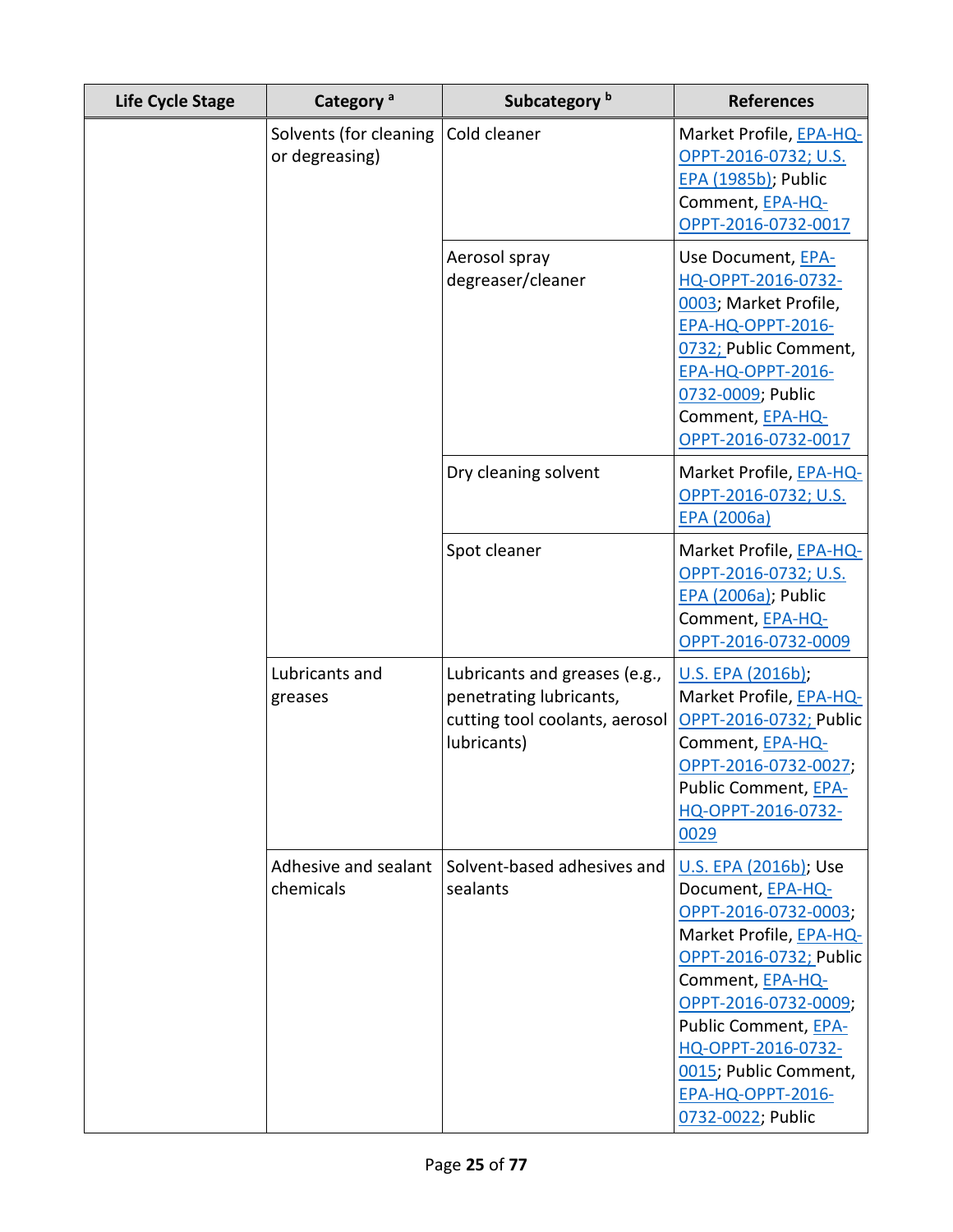| <b>Life Cycle Stage</b> | Category <sup>a</sup>                                          |                                                                           | <b>References</b>                                                                                                                                                                                                                                                                                                                                                                                     |  |
|-------------------------|----------------------------------------------------------------|---------------------------------------------------------------------------|-------------------------------------------------------------------------------------------------------------------------------------------------------------------------------------------------------------------------------------------------------------------------------------------------------------------------------------------------------------------------------------------------------|--|
|                         |                                                                |                                                                           | Comment, EPA-HQ-<br>OPPT-2016-0732-0027                                                                                                                                                                                                                                                                                                                                                               |  |
|                         | Paints and coatings<br>including paint and<br>coating removers | Solvent-based paints and<br>coatings                                      | <u>U.S. EPA (2016b)</u> ; Use<br>Document, EPA-HQ-<br>OPPT-2016-0732-0003;<br>Market Profile, EPA-HQ-<br>OPPT-2016-0732; Public<br>Comment, EPA-HQ-<br>OPPT-2016-0732-0006;<br>Public Comment, EPA-<br>HQ-OPPT-2016-0732-<br>0009; Public Comment,<br><b>EPA-HQ-OPPT-2016-</b><br>0732-0015; Public<br>Comment, EPA-HQ-<br>OPPT-2016-0732-0020;<br>Public Comment, EPA-<br>HQ-OPPT-2016-0732-<br>0027 |  |
|                         | Processing aids, not<br>otherwise listed                       | Pesticide, fertilizer and other<br>agricultural chemical<br>manufacturing | <b>U.S. EPA (2016b)</b>                                                                                                                                                                                                                                                                                                                                                                               |  |
|                         | Processing aids,<br>specific to petroleum<br>production        | Catalyst regeneration in<br>petrochemical<br>manufacturing                | <u>U.S. EPA (2016b)</u> ; Use<br>Document, EPA-HQ-<br>OPPT-2016-0732-0003;<br>Market Profile, EPA-HQ-<br>OPPT-2016-0732; Dow<br>Chemical Co (2008);<br>Public Comment, EPA-<br>HQ-OPPT-2016-0732-<br>0018; Public Comment,<br><b>EPA-HQ-OPPT-2016-</b><br>0732-0027                                                                                                                                   |  |
|                         | Other uses                                                     | Textile processing                                                        | Use Document, EPA-<br>HQ-OPPT-2016-0732-<br>0003; Market Profile,<br><b>EPA-HQ-OPPT-2016-</b><br>0732                                                                                                                                                                                                                                                                                                 |  |
|                         |                                                                | Wood furniture<br>manufacturing                                           | Use Document, EPA-<br>HQ-OPPT-2016-0732-<br>0003                                                                                                                                                                                                                                                                                                                                                      |  |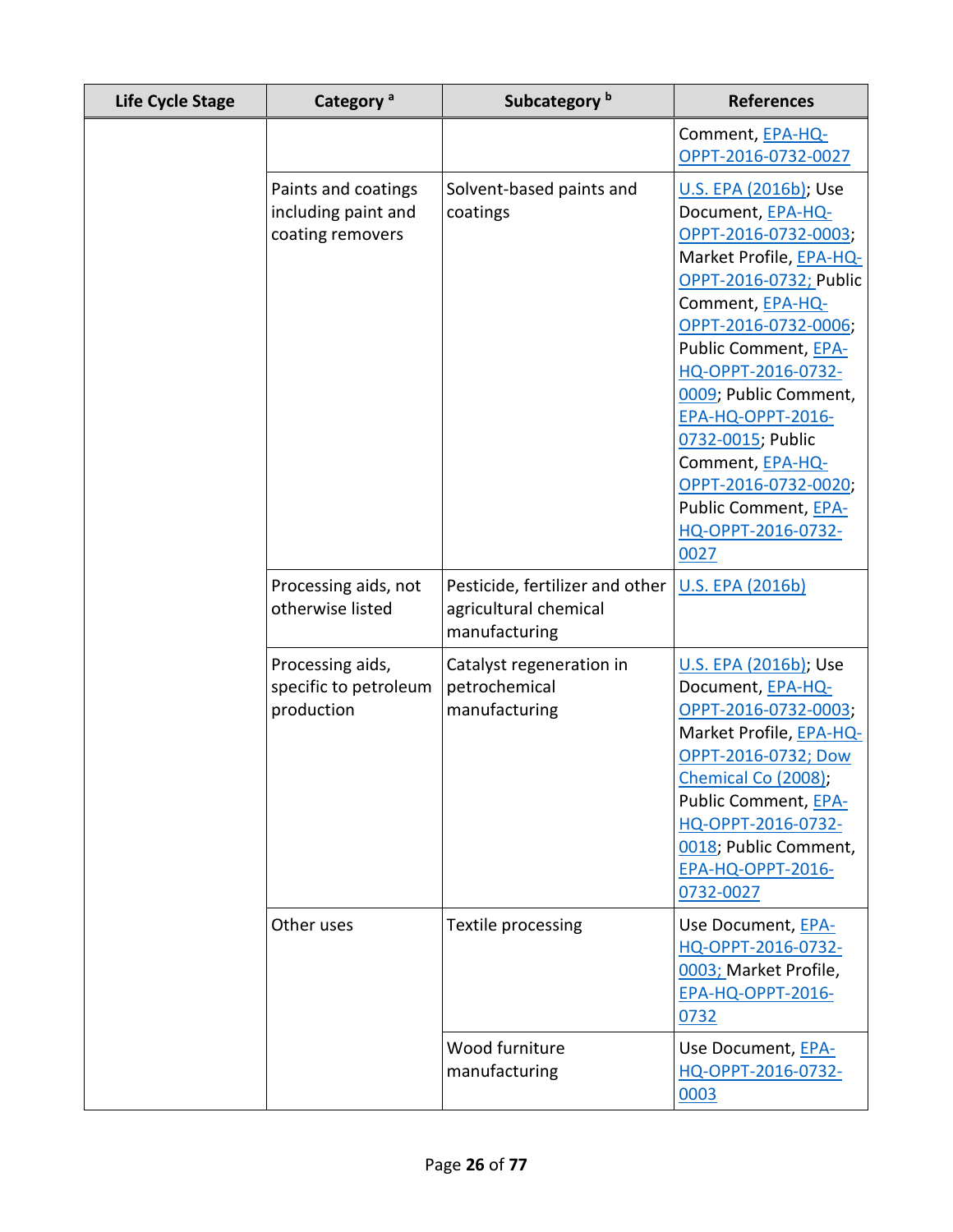| Life Cycle Stage                          | Category <sup>a</sup>      | Subcategory <sup>b</sup>           | <b>References</b>                                                                                                                                                                                                                                                                                                                                              |
|-------------------------------------------|----------------------------|------------------------------------|----------------------------------------------------------------------------------------------------------------------------------------------------------------------------------------------------------------------------------------------------------------------------------------------------------------------------------------------------------------|
|                                           |                            | Laboratory chemicals               | Use Document, EPA-<br>HQ-OPPT-2016-0732-<br>0003; Market Profile,<br><b>EPA-HQ-OPPT-2016-</b><br>0732; Public Comment,<br><b>EPA-HQ-OPPT-2016-</b><br>0732-0015                                                                                                                                                                                                |
|                                           |                            | Foundry applications               | Use Document, EPA-<br>HQ-OPPT-2016-0732-<br>0003; Market Profile,<br><b>EPA-HQ-OPPT-2016-</b><br>0732                                                                                                                                                                                                                                                          |
| Commercial/consumer   Cleaning and<br>use | furniture care<br>products | Cleaners and degreasers<br>(other) | Market Profile, EPA-HQ-<br>OPPT-2016-0732; Public<br>Comment, EPA-HQ-<br>OPPT-2016-0732-0009;<br>Public Comment, EPA-<br>HQ-OPPT-2016-0732-<br>0017; Public Comment,<br><b>EPA-HQ-OPPT-2016-</b><br>0732-0022; EPA-HQ-<br>OPPT-2016-0732-0023;<br>Public Comment, EPA-<br>HQ-OPPT-2016-0732-<br>0027; Public Comment,<br><b>EPA-HQ-OPPT-2016-</b><br>0732-0029 |
|                                           |                            | Dry cleaning solvent               | Market Profile, EPA-HQ-<br>OPPT-2016-0732; U.S.<br>EPA (2006a); Public<br>Comment, EPA-HQ-<br>OPPT-2016-0732-0007;<br>Public Comment, EPA-<br>HQ-OPPT-2016-0732-<br>0009                                                                                                                                                                                       |
|                                           |                            | Spot cleaner                       | Market Profile, EPA-HQ-<br>OPPT-2016-0732; U.S.<br><b>EPA (2006a)</b> ; Public<br>Comment, EPA-HQ-<br>OPPT-2016-0732-0009                                                                                                                                                                                                                                      |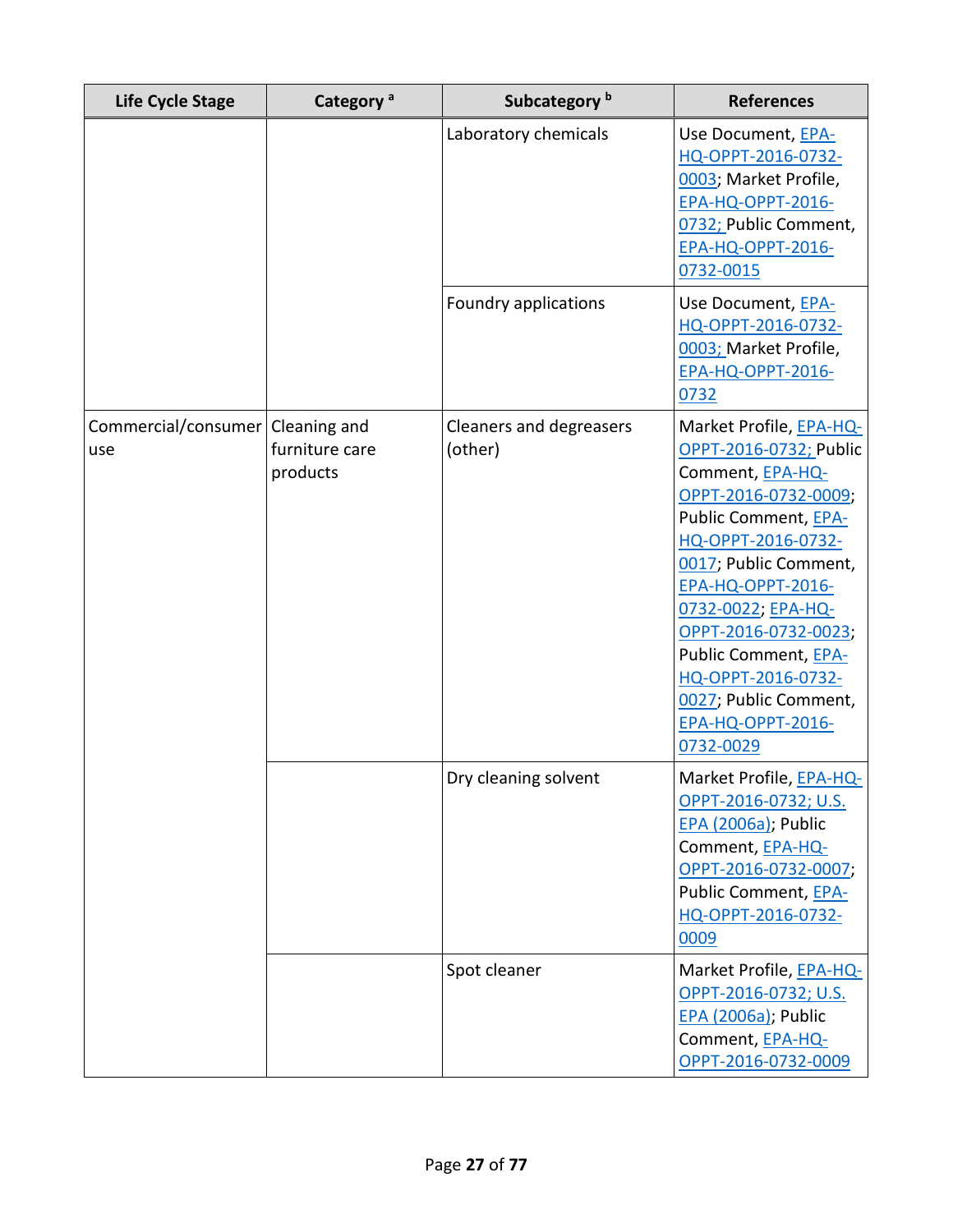| <b>Life Cycle Stage</b> | Category <sup>a</sup>              | Subcategory <sup>b</sup>                                                                                  | <b>References</b>                                                                                                                                                                                                         |
|-------------------------|------------------------------------|-----------------------------------------------------------------------------------------------------------|---------------------------------------------------------------------------------------------------------------------------------------------------------------------------------------------------------------------------|
|                         |                                    | Automotive care products<br>(e.g., engine degreaser and<br>brake cleaner)                                 | U.S. EPA (2016b), Use<br>Document, EPA-HQ-<br>OPPT-2016-0732-0003;<br>Market Profile, EPA-HQ-<br>OPPT-2016-0732; Public<br>Comment, EPA-HQ-<br>OPPT-2016-0732-0017;<br>Public Comment, EPA-<br>HQ-OPPT-2016-0732-<br>0027 |
|                         |                                    | Aerosol cleaner                                                                                           | Use Document, EPA-<br>HQ-OPPT-2016-0732-<br>0003; Market Profile,<br><b>EPA-HQ-OPPT-2016-</b><br>0732; Public Comment,<br>EPA-HQ-OPPT-2016-<br>0732-0009                                                                  |
|                         |                                    | Non-aerosol cleaner                                                                                       | Use Document, EPA-<br>HQ-OPPT-2016-0732-<br>0003; Market Profile,<br><b>EPA-HQ-OPPT-2016-</b><br>0732; Public Comment,<br><b>EPA-HQ-OPPT-2016-</b><br>0732-0009                                                           |
|                         | Lubricants and<br>greases          | Lubricants and greases (e.g.,<br>penetrating lubricants,<br>cutting tool coolants, aerosol<br>lubricants) | U.S. EPA (2016b);<br>Market Profile, EPA-HQ-<br>OPPT-2016-0732; Public<br>Comment, EPA-HQ-<br>OPPT-2016-0732-0027;<br>Public Comment, EPA-<br>HQ-OPPT-2016-0732-<br>0029                                                  |
|                         | Adhesives and<br>sealant chemicals | Adhesives for arts and crafts                                                                             | U.S. EPA (2016b); Use<br>Document, EPA-HQ-<br>OPPT-2016-0732-0003;<br>Market Profile, EPA-HQ-<br>OPPT-2016-0732; Public<br>Comment, EPA-HQ-<br>OPPT-2016-0732-0009                                                        |
|                         |                                    | Light repair adhesives                                                                                    | <u>U.S. EPA (2016b)</u> ; Use<br>Document, EPA-HQ-<br>OPPT-2016-0732-0003                                                                                                                                                 |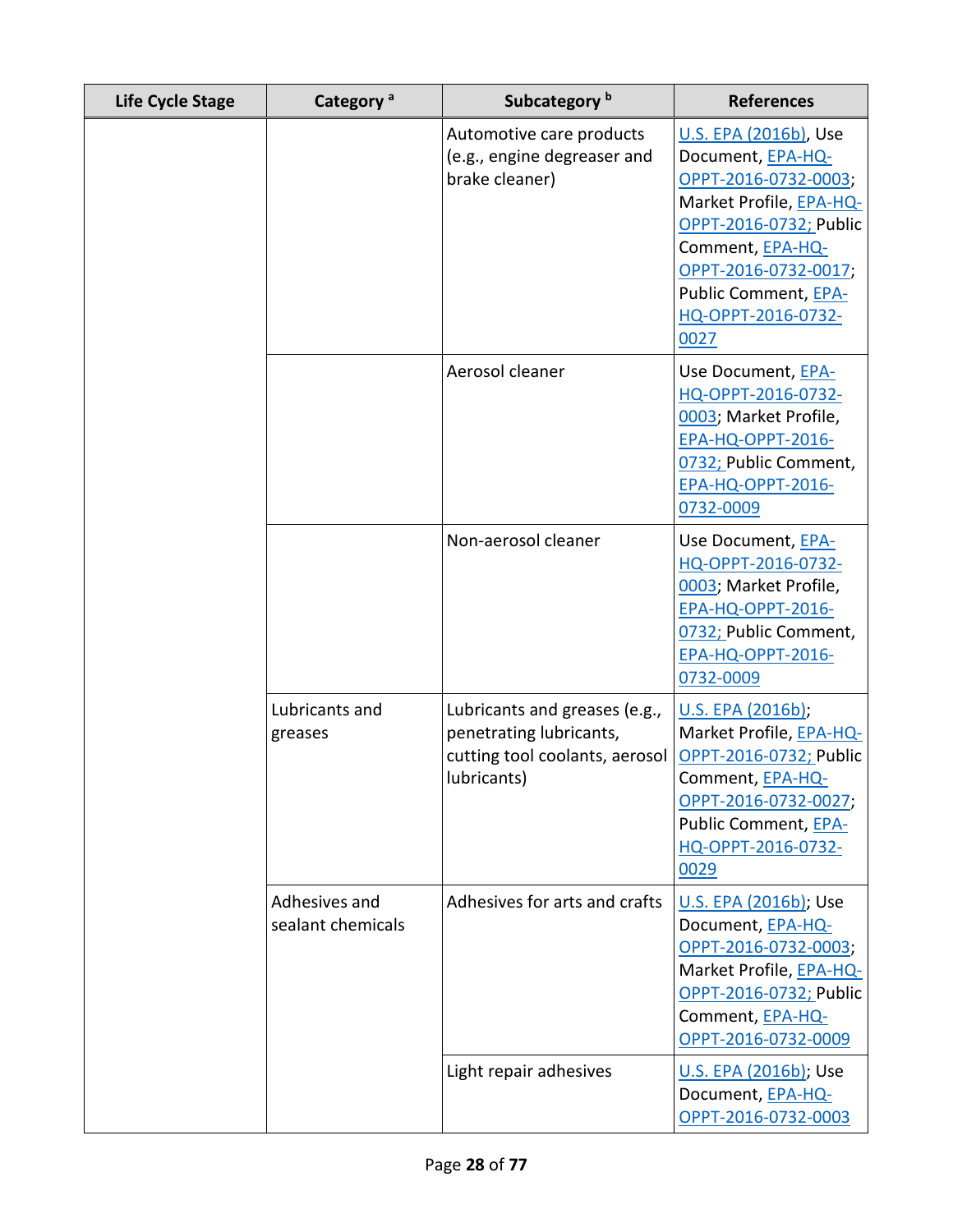| Category <sup>a</sup><br><b>Life Cycle Stage</b> |                     | Subcategory <sup>b</sup>                            | <b>References</b>                                                                                                                                                                                                                                                                   |  |
|--------------------------------------------------|---------------------|-----------------------------------------------------|-------------------------------------------------------------------------------------------------------------------------------------------------------------------------------------------------------------------------------------------------------------------------------------|--|
|                                                  | Paints and coatings | Solvent-based paints and<br>coatings                | U.S. EPA (2016b); Use<br>Document, EPA-HQ-<br>OPPT-2016-0732-0003;<br>Market Profile, EPA-HQ-<br>OPPT-2016-0732; Public<br>Comment, EPA-HQ-<br>OPPT-2016-0732-0009;<br>Public Comment, EPA-<br>HQ-OPPT-2016-0732-<br>0020; Public Comment,<br><b>EPA-HQ-OPPT-2016-</b><br>0732-0027 |  |
|                                                  | Other uses          | Carpet cleaning                                     | Use Document, EPA-<br>HQ-OPPT-2016-0732-<br>0003; Market Profile,<br><b>EPA-HQ-OPPT-2016-</b><br>0732; Public Comment,<br><b>EPA-HQ-OPPT-2016-</b><br>0732-0009                                                                                                                     |  |
|                                                  |                     | Laboratory chemicals                                | Use Document, EPA-<br>HQ-OPPT-2016-0732-<br>0003; Market Profile,<br><b>EPA-HQ-OPPT-2016-</b><br>0732                                                                                                                                                                               |  |
|                                                  |                     | Metal (e.g., stainless steel)<br>and stone polishes | Use Document, EPA-<br>HQ-OPPT-2016-0732-<br>0003; Market Profile,<br><b>EPA-HQ-OPPT-2016-</b><br>0732                                                                                                                                                                               |  |
|                                                  |                     | Inks and ink removal<br>products                    | Use Document, EPA-<br>HQ-OPPT-2016-0732-<br>0003; Market Profile,<br><b>EPA-HQ-OPPT-2016-</b><br>0732                                                                                                                                                                               |  |
|                                                  |                     | Welding                                             | Use Document, EPA-<br>HQ-OPPT-2016-0732-<br>0003; Market Profile,<br><b>EPA-HQ-OPPT-2016-</b><br>0732;                                                                                                                                                                              |  |
|                                                  |                     | Photographic film                                   | Use Document, EPA-<br>HQ-OPPT-2016-0732-<br>0003                                                                                                                                                                                                                                    |  |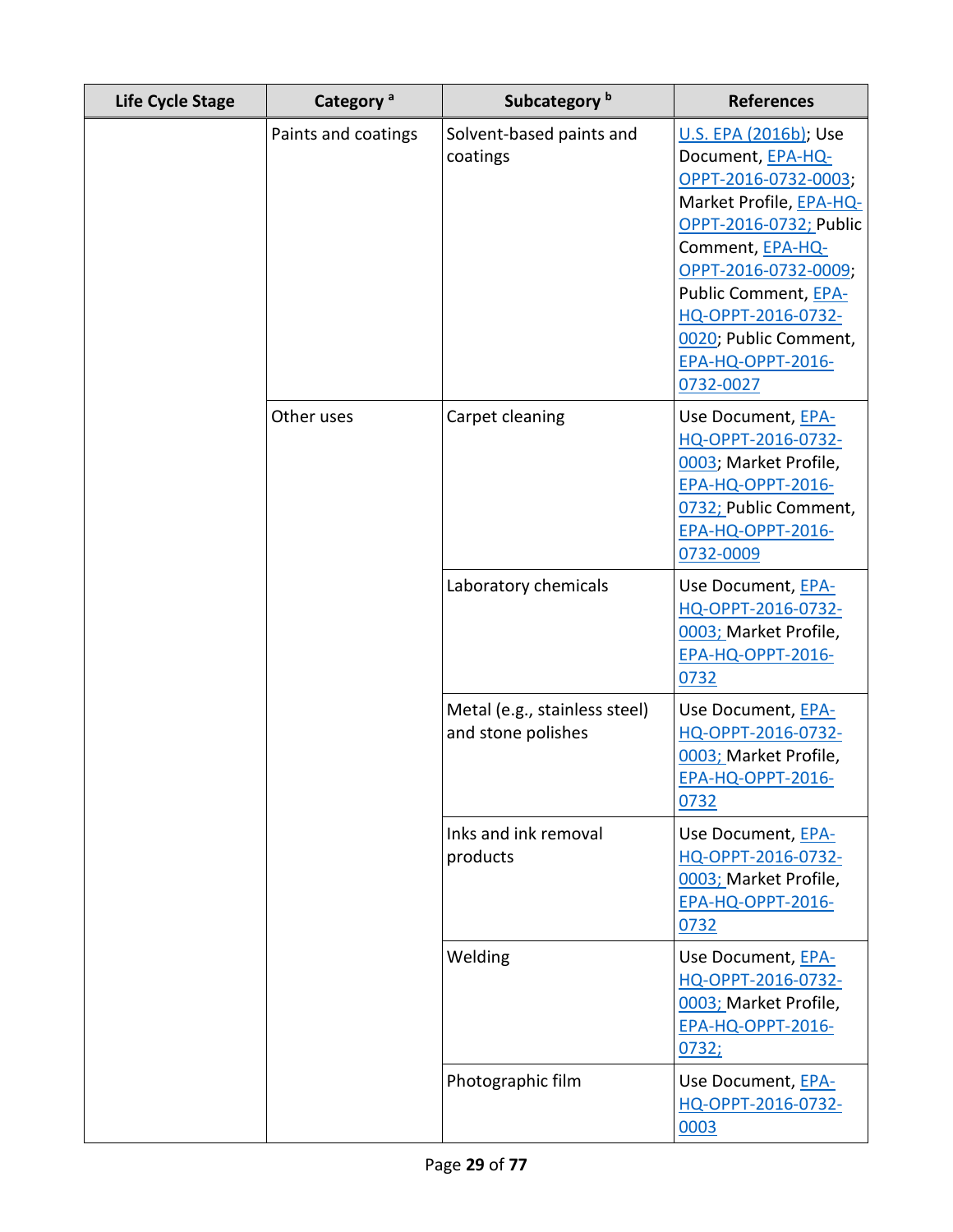| <b>Life Cycle Stage</b>                                     | Category <sup>a</sup>             | Subcategory <sup>b</sup>                                                                                                     | <b>References</b>                                                                                                                                               |
|-------------------------------------------------------------|-----------------------------------|------------------------------------------------------------------------------------------------------------------------------|-----------------------------------------------------------------------------------------------------------------------------------------------------------------|
|                                                             |                                   | Mold cleaning, release and<br>protectant products                                                                            | Use Document, EPA-<br>HQ-OPPT-2016-0732-<br>0003; Market Profile,<br><b>EPA-HQ-OPPT-2016-</b><br>0732; Public Comment,<br><b>EPA-HQ-OPPT-2016-</b><br>0732-0017 |
| Disposal                                                    | Emissions to air                  | Air                                                                                                                          | Use Document, EPA-                                                                                                                                              |
|                                                             | Wastewater                        | Industrial pre-treatment                                                                                                     | HQ-OPPT-2016-0732-<br>0003                                                                                                                                      |
|                                                             |                                   | Industrial wastewater<br>treatment                                                                                           |                                                                                                                                                                 |
|                                                             |                                   | Publicly owned treatment<br>works (POTW)                                                                                     |                                                                                                                                                                 |
|                                                             |                                   | Underground injection                                                                                                        |                                                                                                                                                                 |
|                                                             | Solid wastes and<br>liquid wastes | Municipal landfill                                                                                                           |                                                                                                                                                                 |
|                                                             |                                   | Hazardous landfill                                                                                                           |                                                                                                                                                                 |
|                                                             |                                   | Other land disposal                                                                                                          |                                                                                                                                                                 |
|                                                             |                                   | Municipal waste incinerator                                                                                                  |                                                                                                                                                                 |
|                                                             |                                   | Hazardous waste incinerator                                                                                                  |                                                                                                                                                                 |
|                                                             |                                   | Off-site waste transfer                                                                                                      |                                                                                                                                                                 |
| perchloroethylene in industrial and/or commercial settings. |                                   | <sup>a</sup> These categories appear in the Life Cycle Diagram, reflect CDR codes and broadly represent conditions of use of |                                                                                                                                                                 |

These subcategories reflect more specific uses of perchloroethylene.

The uses of perchloroethylene include the production of fluorinated compounds, dry cleaning and vapor degreasing, as well as a number of smaller uses. Nearly 65% of the production volume of perchloroethylene is used to produce fluorinated compounds, such as hydrofluorocarbons (HFCs) and hydrochlorofluorocarbons (HCFCs) [\(NTP, 2014;](http://hero.epa.gov/index.cfm?action=search.view&reference_id=2825907) [ICIS, 2011\)](http://hero.epa.gov/index.cfm?action=search.view&reference_id=3839194). HFCs 134a and 125 are alternatives to chlorofluorocarbons (CFCs) and HCFCs, which are ozone depleting substances (ODSs), and the subject of a phase-out [\(https://www.epa.gov/ods-phaseout\)](https://www.epa.gov/ods-phaseout). HCFCs are transitional substances in the phaseout of ODSs [\(ICIS, 2011\)](http://hero.epa.gov/index.cfm?action=search.view&reference_id=3839194) (Public Comment, [EPA-HQ-OPPT-2016-0732-0033\)](https://www.regulations.gov/document?D=EPA-HQ-OPPT-2016-0732-0033). Previously, perchloroethylene was widely used to manufacture CFCs (esp. trichlorotrifluoroethane (CFC-113)) until CFCs were essentially eliminated in the United States by the Montreal Protocol; a relatively small amount of CFC-113 is still produced for exempted uses (teleconference with Honeywell, 2017; summary is available in the docket: [EPA-HQ-OPPT-2016-0732\)](https://www.regulations.gov/docket?D=EPA-HQ-OPPT-2016-0732).

The second largest use of perchloroethylene (~15%) is as a solvent in dry cleaning facilities [\(NTP, 2014\)](http://hero.epa.gov/index.cfm?action=search.view&reference_id=2825907). Perchloroethylene is non-flammable and effectively dissolves fats, greases, waxes and oils, without harming natural or human-made fibers. These properties enabled it to replace traditional petroleum solvents [\(ATSDR, 2014;](http://hero.epa.gov/index.cfm?action=search.view&reference_id=2990770) [Dow Chemical Co, 2008;](http://hero.epa.gov/index.cfm?action=search.view&reference_id=3797950) [Tirsell, 2000\)](http://hero.epa.gov/index.cfm?action=search.view&reference_id=3827370). The demand for perchloroethylene dry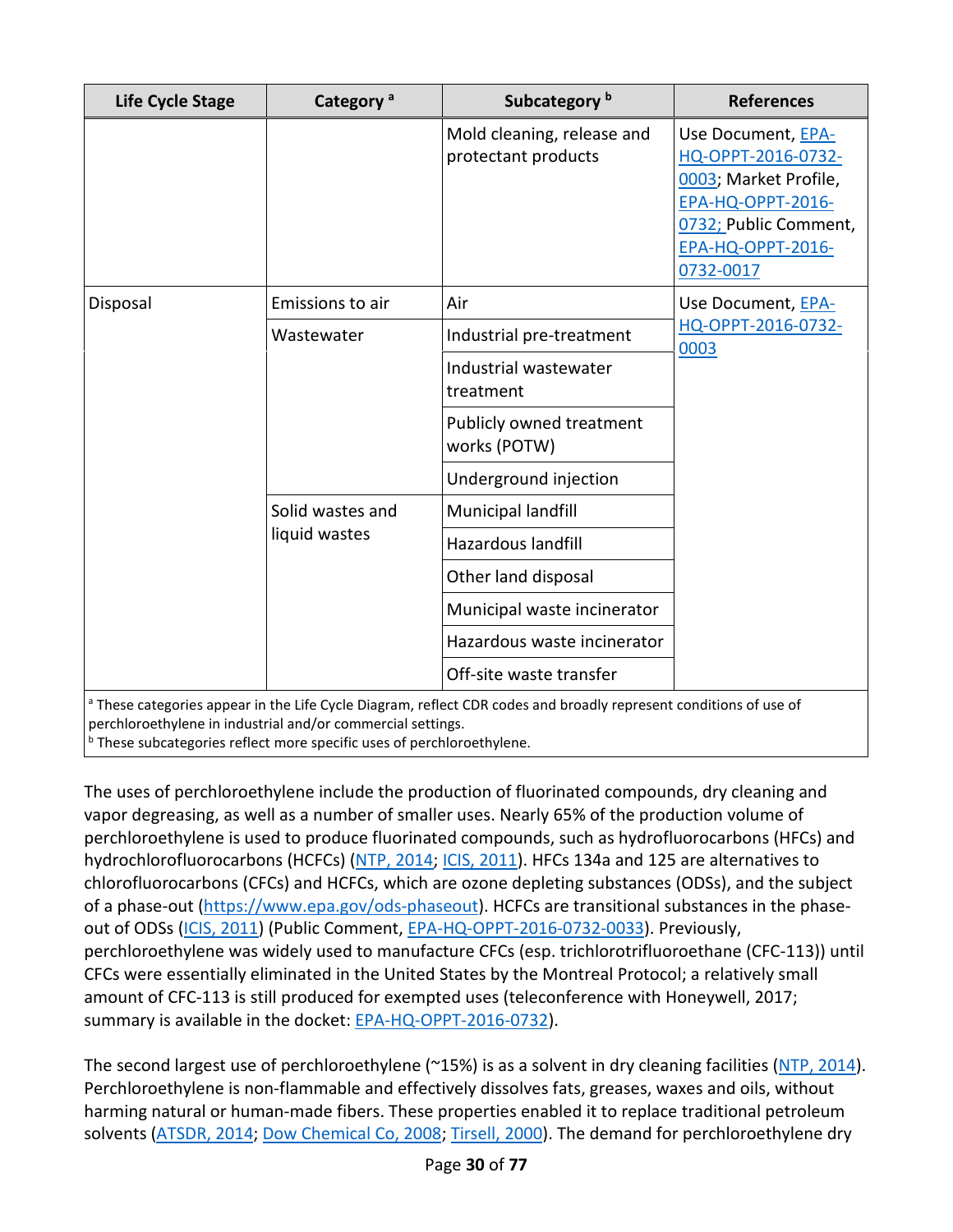cleaning solvents has steadily declined as a result of the improved efficiency of dry cleaning equipment, increased chemical recycling and the popularity of wash-and-wear fabrics that eliminate the need for dry cleaning [\(ATSDR, 2014\)](http://hero.epa.gov/index.cfm?action=search.view&reference_id=2990770). Perchloroethylene is also used in dry cleaning detergent and dry cleaning sizing.

Approximately 60% of dry cleaning machines now use perchloroethylene as a solvent [\(DLI and NCA,](http://hero.epa.gov/index.cfm?action=search.view&reference_id=3827403)  [2017\)](http://hero.epa.gov/index.cfm?action=search.view&reference_id=3827403). In 1991, EPA estimated that 83% of all dry cleaning facilities used perchloroethylene as solvent [\(U.S. EPA, 1991\)](http://hero.epa.gov/index.cfm?action=search.view&reference_id=3827363). In 2008, the Halogenated Solvents Industry Association (HSIA) estimated that 70% of dry cleaners used perchloroethylene as dry cleaning solvent [\(EPA-HQ-OPPT-2016-0732-0027\)](https://www.regulations.gov/document?D=EPA-HQ-OPPT-2016-0732-0027). Similarly, in 2011, King County, WA conducted a profile of the dry cleaning industry and found that 69% of respondents (105 of the 152 respondents) used perchloroethylene in their primary machine (Whittaker [and Johanson, 2011\)](http://hero.epa.gov/index.cfm?action=search.view&reference_id=3827371). Hence, there appears to be a trend towards alternatives to perchloroethylene in dry cleaning. According to the dry cleaning industry, a majority of new perchloroethylene dry cleaning machines are sold in locations where local fire codes preclude the use of Class III combustible alternative solvents or where the nature of the dry cleaning operation requires the use of perchloroethylene [\(DLI and NCA, 2017\)](http://hero.epa.gov/index.cfm?action=search.view&reference_id=3827403).

The third most prevalent use of perchloroethylene (~10%) is as a vapor degreasing solvent [\(NTP, 2014\)](http://hero.epa.gov/index.cfm?action=search.view&reference_id=2825907). Perchloroethylene can be used to dissolve many organic compounds, select inorganic compounds and high-melting pitches and waxes making it ideal for cleaning contaminated metal parts and other fabricated materials [\(ATSDR, 2014\)](http://hero.epa.gov/index.cfm?action=search.view&reference_id=2990770). It is a very good solvent for greases, fats, waxes, oils, bitumen, tar and many natural and synthetic resins for use in chemical cleaning systems, degreasing light and heavy metals, degreasing pelts and leather (tanning), extraction of animal and vegetable fats and oils and textile dyeing (solvent for dye baths) [\(Stoye, 2000\)](http://hero.epa.gov/index.cfm?action=search.view&reference_id=3827368). Perchloroethylene is also used in cold cleaning, which is similar to vapor degreasing, except that cold cleaning does not require the solvent to be heated to its boiling point in order to clean a given component. Vapor degreasing and cold cleaning scenarios may include a range of open-top or closed systems, conveyorized/enclosed/inline systems, spray wands, dip containers and wipes.

Perchloroethylene has many other uses, which collectively constitute ~10% of the production volume. EPA's search of safety data sheets, government databases and other sources found over 375 products containing perchloroethylene. These uses include (but are not limited to):

- Adhesives
- Aerosol degreasing
- Brake cleaner
- Laboratories
- Lubricants
- Mold cleaners, releases and protectants
- Oil refining
- Sealants
- Stainless steel polish
- Tire buffers and cleaners
- Vandal mark removers

Many of these uses include consumer products, such as adhesives (arts and crafts, as well as light repairs), aerosol degreasing, brake cleaners, aerosol lubricants, sealants, sealants for gun ammunition,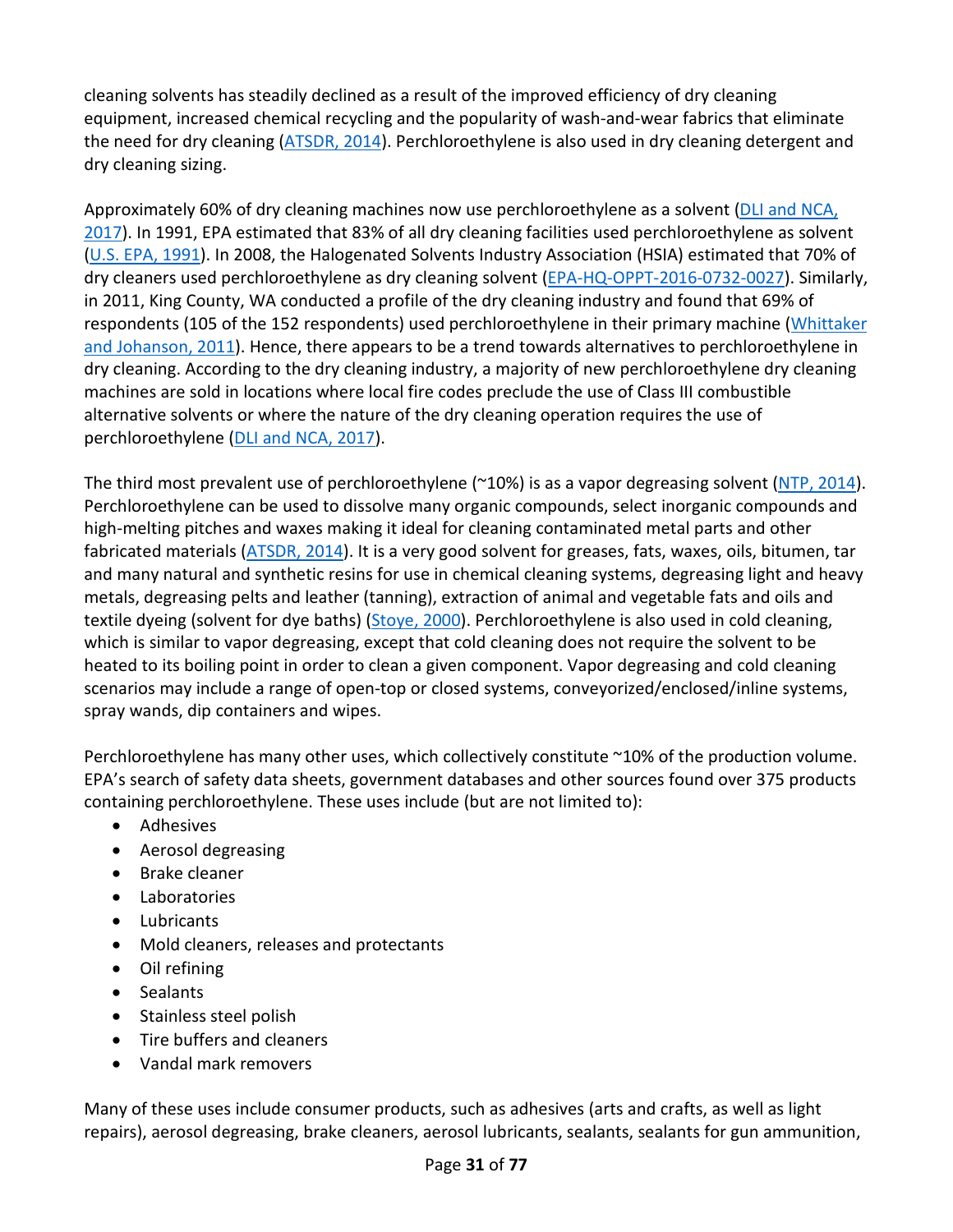stone polish, stainless steel polish and wipe cleaners. The uses of perchloroethylene in consumer adhesives and brake cleaners are especially prevalent; EPA has found 16 consumer adhesive products and 14 consumer brake cleaners containing perchloroethylene [see *Preliminary Information on Manufacturing, Processing, Distribution, Use, and Disposal: Tetrachloroethylene (Perchloroethylene)* and *Use and Market Profile for Tetrachloroethylene*, [EPA-HQ-OPPT-2016-0732-0003\]](https://www.regulations.gov/document?D=EPA-HQ-OPPT-2016-0732-0003).

## <span id="page-31-0"></span>**2.3 Exposures**

For TSCA exposure assessments, EPA expects to evaluate exposures and releases to the environment resulting from the conditions of use applicable to perchloroethylene. Post-release pathways and routes will be described to characterize the relationship or connection between the conditions of use of perchloroethylene and the exposure to human receptors, including potentially exposed or susceptible subpopulations and ecological receptors. EPA will take into account, where relevant, the duration, intensity (concentration), frequency and number of exposures in characterizing exposures to perchloroethylene.

### **Fate and Transport**

<span id="page-31-1"></span>Environmental fate includes both transport and transformation processes. Environmental transport is the movement of the chemical within and between environmental media. Transformation occurs through the degradation or reaction of the chemical with other species in the environment. Hence, knowledge of the environmental fate of the chemical informs the determination of the specific exposure pathways and potential human and environmental receptors EPA expects to consider in the risk evaluation. [Table 2-4](#page-31-2) provides environmental fate data that EPA has identified and considered in developing the scope for perchloroethylene.

| <b>Property or Endpoint</b>                                     | Value <sup>a</sup>                                                                                                                                                                     | <b>References</b>                |
|-----------------------------------------------------------------|----------------------------------------------------------------------------------------------------------------------------------------------------------------------------------------|----------------------------------|
| Direct photodegradation                                         | 3 years (atmosphere)                                                                                                                                                                   | <b>ECB (2005)</b>                |
| Indirect photodegradation                                       | 96 days (atmosphere)                                                                                                                                                                   | ECB (2005)                       |
| Hydrolysis half-life                                            | Months-years                                                                                                                                                                           | <b>ECB (2005)</b>                |
| Biodegradation                                                  | No degradation (aerobic in mixed and<br>pure culture, modified shake flask, river<br>die-away study, sewage inoculated).<br><1 day to weeks (anaerobic, based on<br>multiple studies). | <b>ECB (2005)</b>                |
| Bioconcentration factor (BCF)                                   | 40 and 49 (fish)<br>312 and 101 (marine algae)                                                                                                                                         | ECB (2005)                       |
| Bioaccumulation factor (BAF)                                    | 46 (estimated)                                                                                                                                                                         | ECB (2005); (U.S. EPA,<br>2012a) |
| Organic carbon: water<br>partition coefficient ( $log K_{oc}$ ) | $1.6 - 2.7$<br>2.9 (estimated)                                                                                                                                                         | ECB (2005)                       |
| <sup>a</sup> Measured unless otherwise noted.                   |                                                                                                                                                                                        |                                  |

### <span id="page-31-2"></span>**Table 2-4. Environmental Fate Characteristics of Perchloroethylene**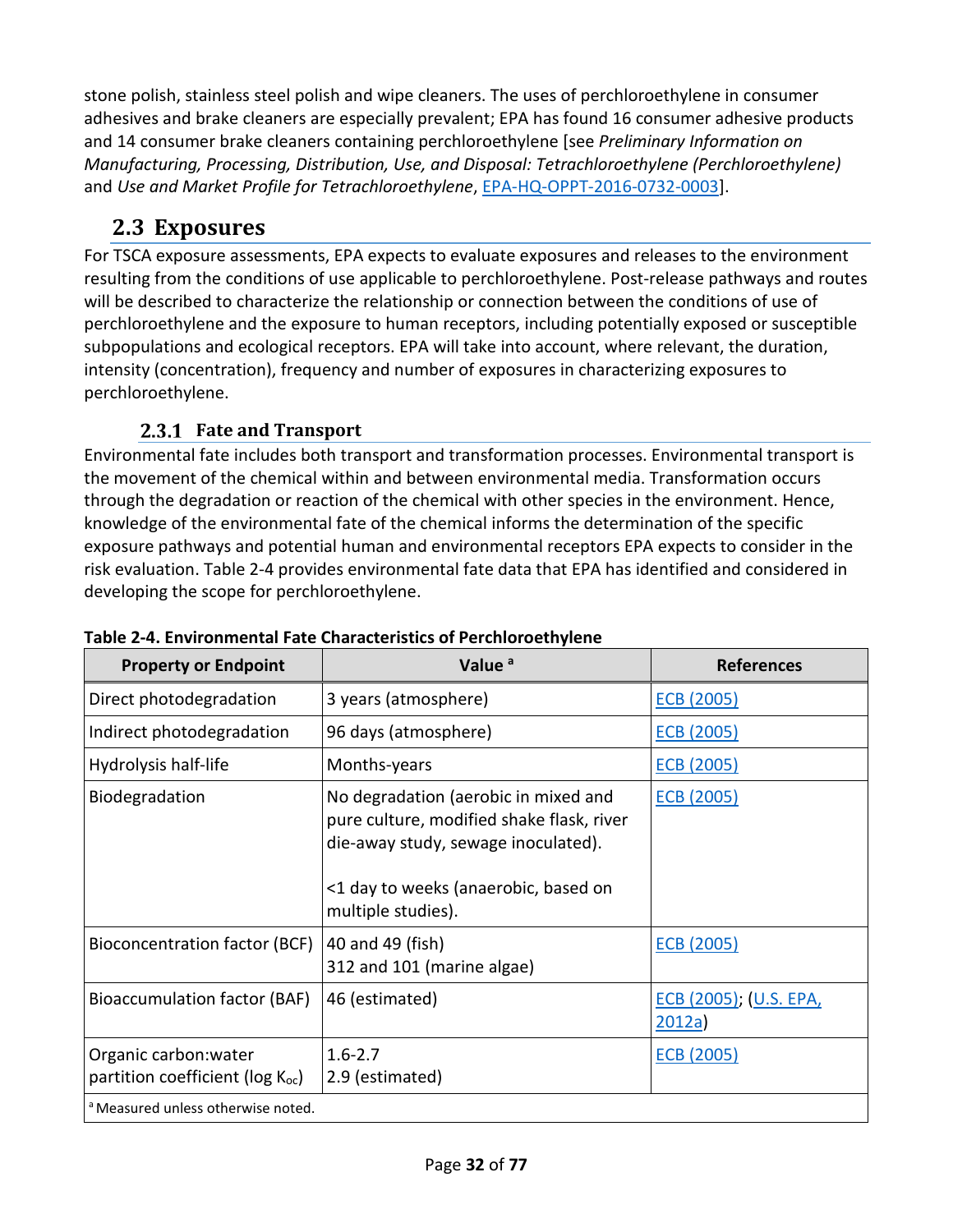The environmental fate and transport of perchloroethylene has been reviewed by [ATSDR \(2014\),](http://hero.epa.gov/index.cfm?action=search.view&reference_id=2990770) [WHO](http://hero.epa.gov/index.cfm?action=search.view&reference_id=631155)  (2006) and [ECB \(2005\).](http://hero.epa.gov/index.cfm?action=search.view&reference_id=3839195) This section was prepared based on these reviews.

Based on its vapor pressure and Henry's Law constant perchloroethylene will tend to partition from water to air and, to a lesser extent soil to air. The persistence of perchloroethylene is complicated, with results highly dependent on specific environmental and microbial conditions [\(WHO, 2006;](http://hero.epa.gov/index.cfm?action=search.view&reference_id=631155) [ECB, 2005\)](http://hero.epa.gov/index.cfm?action=search.view&reference_id=3839195). In the vapor phase perchloroethylene can be slowly transformed by reaction with hydroxyl and other radicles with half-lives of months or greater, and long-range transport may occur. In water, perchloroethylene is generally stable. Aqueous photolysis has not been observed and is not expected to be a significant degradation processes. Hydrolysis, if it occurs, is expected to be slow with a half-life  $(t_{1/2})$  of greater than months to years.

Aerobic biodegradation may occur but degradation is slow with rates and pathways that are environment- and population-dependent. Anaerobic degradation has been observed to be faster than aerobic degradation under some conditions with acclimated microbial populations.

Perchloroethylene in surface waters can be expected to volatilize into the atmosphere. However, perchloroethylene is denser than water and only slightly soluble in water. In soil and aquifers, it will tend to remain in the aqueous phase and be transported to ground water. Anaerobic biodegradation is expected to be a significant degradation mechanism in soil and ground water.

In ground water, perchloroethylene may be present as a dense non-aqueous phase liquid (DNAPL), which, because it is denser than water, means that it will form a separate phase, often at the base of an aquifer. The half-life degradation rate in ground water is estimated to be between one to two years, based on aqueous aerobic biodegradation [\(Howard, 1991\)](http://hero.epa.gov/index.cfm?action=search.view&reference_id=3828846) but may be considerably longer under certain conditions.

In soil and sediment, aerobic and anaerobic degradation can occur but is generally slow. Several microbial species have been identified that are capable of degrading perchloroethylene under certain conditions but biodegradation in the environment is expected to be slow with  $t_{1/2}$  of months or greater.

With BCFs and BAFs ranging from 40 to 100, [ATSDR \(2014\),](http://hero.epa.gov/index.cfm?action=search.view&reference_id=2990770) [WHO \(2006\)](http://hero.epa.gov/index.cfm?action=search.view&reference_id=631155) and [ECB \(2005\)](http://hero.epa.gov/index.cfm?action=search.view&reference_id=3839195) indicate that there is limited potential for perchloroethylene to bioaccumulate in plants and animals.

### **Releases to the Environment**

<span id="page-32-0"></span>Releases to the environment from conditions of use (e.g., industrial and commercial processes, commercial or consumer uses resulting in down-the-drain releases) are one component of potential exposure and may be derived from reported data that are obtained through direct measurement, calculations based on empirical data and/or assumptions and models.

A key source of information that EPA expects to consider in evaluating exposure are data reported under the TRI program. Under the Emergency Planning and Community Right-to-Know Act (EPCRA) Section 313 rule, perchloroethylene is a TRI-reportable substance effective January 1, 1987.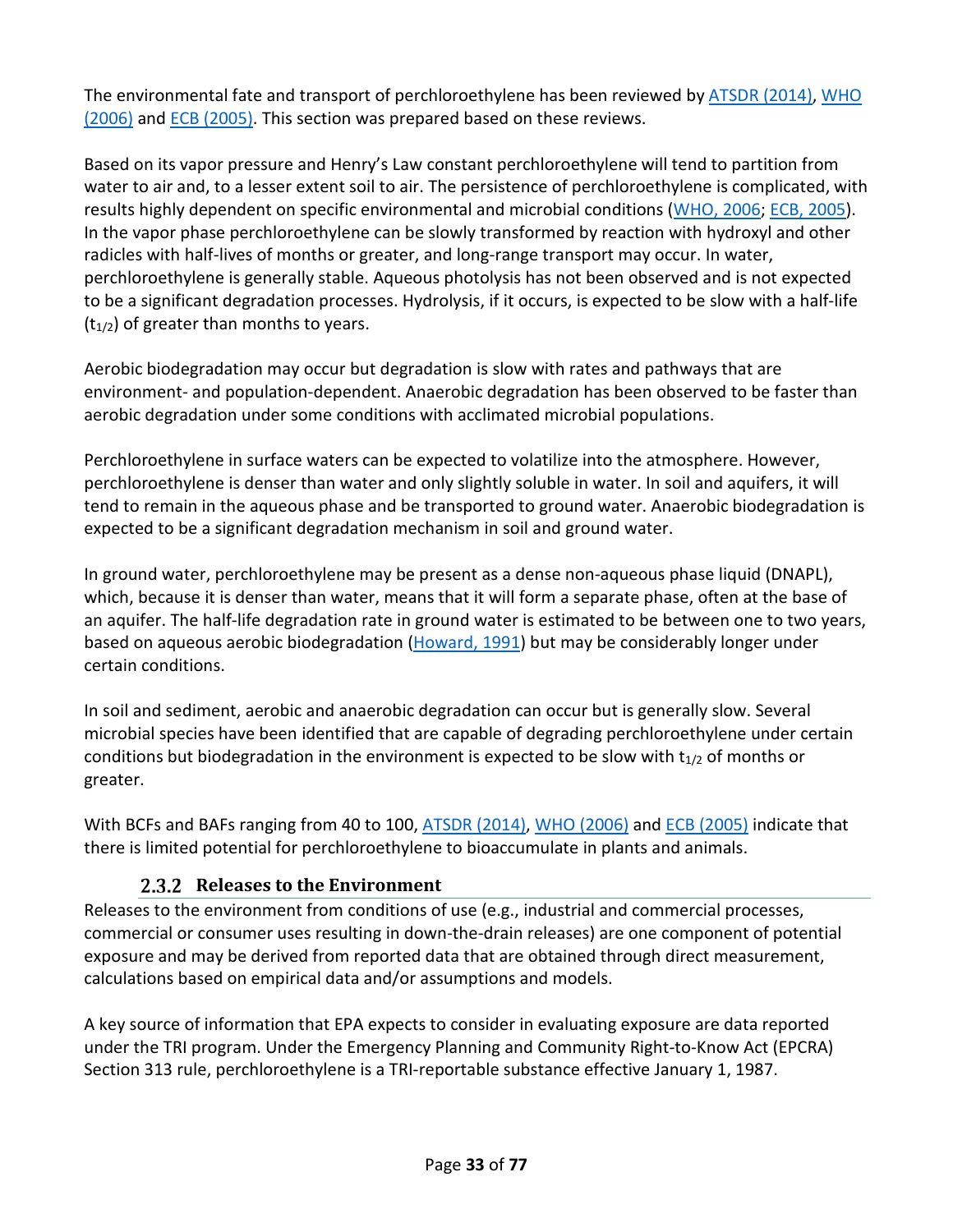[Table 2-5](#page-33-0) provides production-related waste managed data (also referred to as waste managed) for perchloroethylene reported by industrial facilities to the TRI program for 2015[. Table 2-6](#page-33-1) provides more detailed information on the quantities released to air or water or disposed of on land.

| Number of<br><b>Facilities</b> | Recycling  | <b>Energy</b><br><b>Recovery</b> | <b>Treatment</b> | Releases <sup>a, b, c</sup> | <b>Total Production</b><br><b>Related Waste</b> |
|--------------------------------|------------|----------------------------------|------------------|-----------------------------|-------------------------------------------------|
| 27                             | 46,406,761 | 2,341,981                        | 15,130,958       | 1,167,367                   | 65,047,068                                      |

<span id="page-33-0"></span>**Table 2-5. Summary of Perchloroethylene TRI Production-Related Waste Managed in 2015 (lbs)**

Data source: 2015 TRI Data (updated March 2017) [U.S. EPA \(2017\).](http://hero.epa.gov/index.cfm?action=search.view&reference_id=3834224) <sup>a</sup> Terminology used in these columns may not match the more detailed data element names used in the TRI public data and analysis access points.

 $c$  Counts all releases including release quantities transferred and release quantities disposed of by a receiving facility reporting to TRI.

In 2015, 27 facilities reported a total of 65 million pounds of perchloroethylene waste managed. Of this total, 46 million pounds were recycled, 2.3 million pounds were recovered for energy, 15 million pounds were treated and 1.1 million pounds were released into the environment. Of these releases, the majority, or 63 percent, were released to air: 0.7 million pounds were released to air (stack and fugitive air emissions), 349 pounds were released to water (surface water discharges), 78 thousand pounds were released to land (of which disposal to Resource Conservation and Recovery Act (RCRA) Subtitle C landfills is the primary disposal method) and 334 thousand pounds were released in other forms such as to waste brokers.

Release quantities i[n Table 2-6](#page-33-1) are more representative of actual releases during the year. Productionrelated waste managed shown in [Table 2-5](#page-33-0) excludes any quantities reported as catastrophic or onetime releases (TRI section 8 data), while release quantities shown i[n Table 2-6](#page-33-1) include both productionrelated and non-routine quantities (TRI section 5 and 6 data). [Table 2-5](#page-33-0) counts all release quantities reported to TRI while [Table 2-6](#page-33-1) counts releases once at final disposition, accounting for transfers of chemical waste from one TRI reporting facility and received by another TRI reporting facility for final disposal. As a result, release quantities may differ slightly and may further reflect differences in TRI calculation methods for reported release range estimates [\(U.S. EPA, 2017\)](http://hero.epa.gov/index.cfm?action=search.view&reference_id=3834224).

|          |                                          |                     | <b>Air Releases</b>                           |                          | <b>Land Releases</b>                     |                                               |                                            |                                |                               |
|----------|------------------------------------------|---------------------|-----------------------------------------------|--------------------------|------------------------------------------|-----------------------------------------------|--------------------------------------------|--------------------------------|-------------------------------|
|          | <b>Number</b><br>οf<br><b>Facilities</b> | <b>Stack</b><br>Air | <b>Fugitive</b><br>Air<br>Releases   Releases | Water<br><b>Releases</b> | Class I<br>Under-<br>ground<br>Injection | <b>RCRA</b><br><b>Subtitle C</b><br>Landfills | All other<br>Land<br>Disposal <sup>a</sup> | Other<br>Releases <sup>a</sup> | <b>Total</b><br>Releases b, c |
| Subtotal |                                          | 435,558             | 279,073                                       |                          | 272                                      | 78,036                                        | 414                                        |                                |                               |
| Totals   | 27                                       |                     | 714,631                                       | 349                      |                                          | 78,722                                        |                                            | 334,148                        | 1,127,864                     |

#### <span id="page-33-1"></span>**Table 2-6. Summary of Perchloroethylene TRI Releases to the Environment in 2015 (lbs)**

Data source: 2015 TRI Data (updated March 2017[\) U.S. EPA \(2017\).](http://hero.epa.gov/index.cfm?action=search.view&reference_id=3834224)

<sup>a</sup> Terminology used in these columns may not match the more detailed data element names used in the TRI public data and analysis access points.<br><sup>b</sup> These release quantities do include releases due to one-time events not a

<sup>c</sup> Counts release quantities once at final disposition, accounting for transfers to other TRI reporting facilities that ultimately dispose of the chemical

waste.

**b** Does not include releases due to one-time event not associated with production such as remedial actions or earthquakes.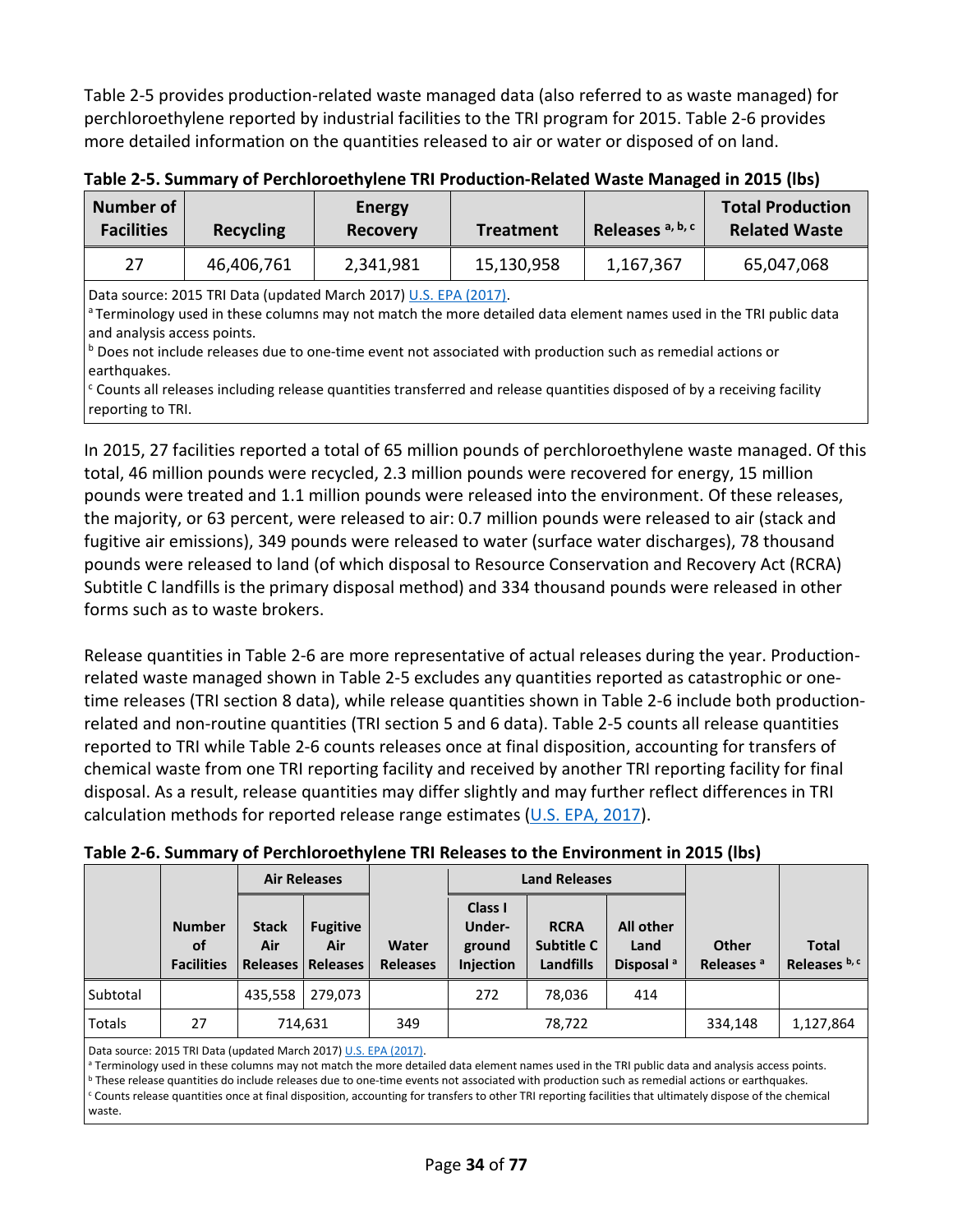While production-related waste managed shown in [Table 2-5](#page-33-0) excludes any quantities reported as catastrophic or one-time releases (TRI Section 8 data), release quantities shown in [Table 2-6](#page-33-1) include both production-related and non-routine quantities (TRI section 5 and 6 data). As a result, release quantities may differ slightly and may further reflect differences in TRI calculation methods for reported release range estimates [\(U.S. EPA, 2017\)](http://hero.epa.gov/index.cfm?action=search.view&reference_id=3834224).

Other sources of information provide evidence of releases of perchloroethylene, including EPA effluent guidelines (EGs) promulgated under the Clean Water Act (CWA), National Emission Standards for Hazardous Air Pollutants (NESHAPs) promulgated under the Clean Air Act (CAA) or other EPA standards and regulations that set legal limits on the amount of perchloroethylene that can be emitted to a particular media. EPA expects to consider these data in conducting the exposure assessment component of the risk evaluation for perchloroethylene.

### **Presence in the Environment and Biota**

<span id="page-34-0"></span>Monitoring studies or a collection of relevant and reliable monitoring studies provide(s) information that can be used in an exposure assessment. Monitoring studies that measure environmental concentrations or concentrations of chemical substances in biota provide evidence of exposure. Monitoring and biomonitoring data were identified in EPA's data search for perchloroethylene:

### *Environment*

Perchloroethylene has been found in air, soil, surface water, salt water, drinking water, aquatic organisms and terrestrial organisms[\(WHO, 2006\)](http://hero.epa.gov/index.cfm?action=search.view&reference_id=631155). Historic industrial, commercial and military use of perchloroethylene, including unregulated or improper disposal of perchloroethylene wastes, has resulted in location-specific soil and ground water contamination. Perchloroethylene is a common ground water contaminant at hazardous waste sites in the U.S. [\(ATSDR, 2014\)](http://hero.epa.gov/index.cfm?action=search.view&reference_id=2990770) and a common drinking water contaminant [\(U.S. EPA, 2012b\)](http://hero.epa.gov/index.cfm?action=search.view&reference_id=3491015). EPA will evaluate manufacturing, processing, distribution, use, disposal and recycling to identify and characterize current sources of release and contamination.

Urban and industrial areas are prone to higher perchloroethylene air concentrations than rural areas due to the concentration of sources [\(ATSDR, 2014;](http://hero.epa.gov/index.cfm?action=search.view&reference_id=2990770) [U.S. EPA, 2012b;](http://hero.epa.gov/index.cfm?action=search.view&reference_id=3491015) [WHO, 2006\)](http://hero.epa.gov/index.cfm?action=search.view&reference_id=631155). EPA air monitoring data from 2013 reported detection of perchloroethylene in 77% of ambient air samples, with 58% of detects above the method detection limit [\(U.S. EPA, 2015, Table 4.1\)](http://hero.epa.gov/index.cfm?action=search.view&reference_id=3827235). Indoor air concentrations of perchloroethylene tend to be greater than concentrations in outdoor air [\(ATSDR, 2014;](http://hero.epa.gov/index.cfm?action=search.view&reference_id=2990770) [U.S. EPA,](http://hero.epa.gov/index.cfm?action=search.view&reference_id=3491015)  [2012b\)](http://hero.epa.gov/index.cfm?action=search.view&reference_id=3491015).

Perchloroethylene is a common contaminant in municipal drinking water supplies and ground water, with some of the highest measured concentrations in ground water occurring near perchloroethylene contaminated sites (for some examples, see [\(ATSDR, 2014;](http://hero.epa.gov/index.cfm?action=search.view&reference_id=2990770) [WHO, 2006 and references therein\)](http://hero.epa.gov/index.cfm?action=search.view&reference_id=631155). EPA and the USGS National Water Quality Assessment Program (Cycle 1, 1992-2001) reported perchloroethylene contamination in U.S. surface water and ground water in 19.6% of samples (n=5,911) and at 13.2% of sites (n=4,295), with detection in surface water occurring more frequently than in ground water [\(U.S. EPA, 2009\)](http://hero.epa.gov/index.cfm?action=search.view&reference_id=3827379). EPA's Second Six-Year Review Contaminant Occurrence Data reported occurrence of monitored chemicals in U.S. drinking water supplies from 1998 to 2005. The Second Six-Year Review data showed perchloroethylene occurrence in 2.5% of roughly 50,000 public water systems, with thirty-six states reporting drinking water systems with at least one detection above the maximum contaminant level [\(MCL: 5 µg/L, U.S. EPA, 2009\)](http://hero.epa.gov/index.cfm?action=search.view&reference_id=3827379).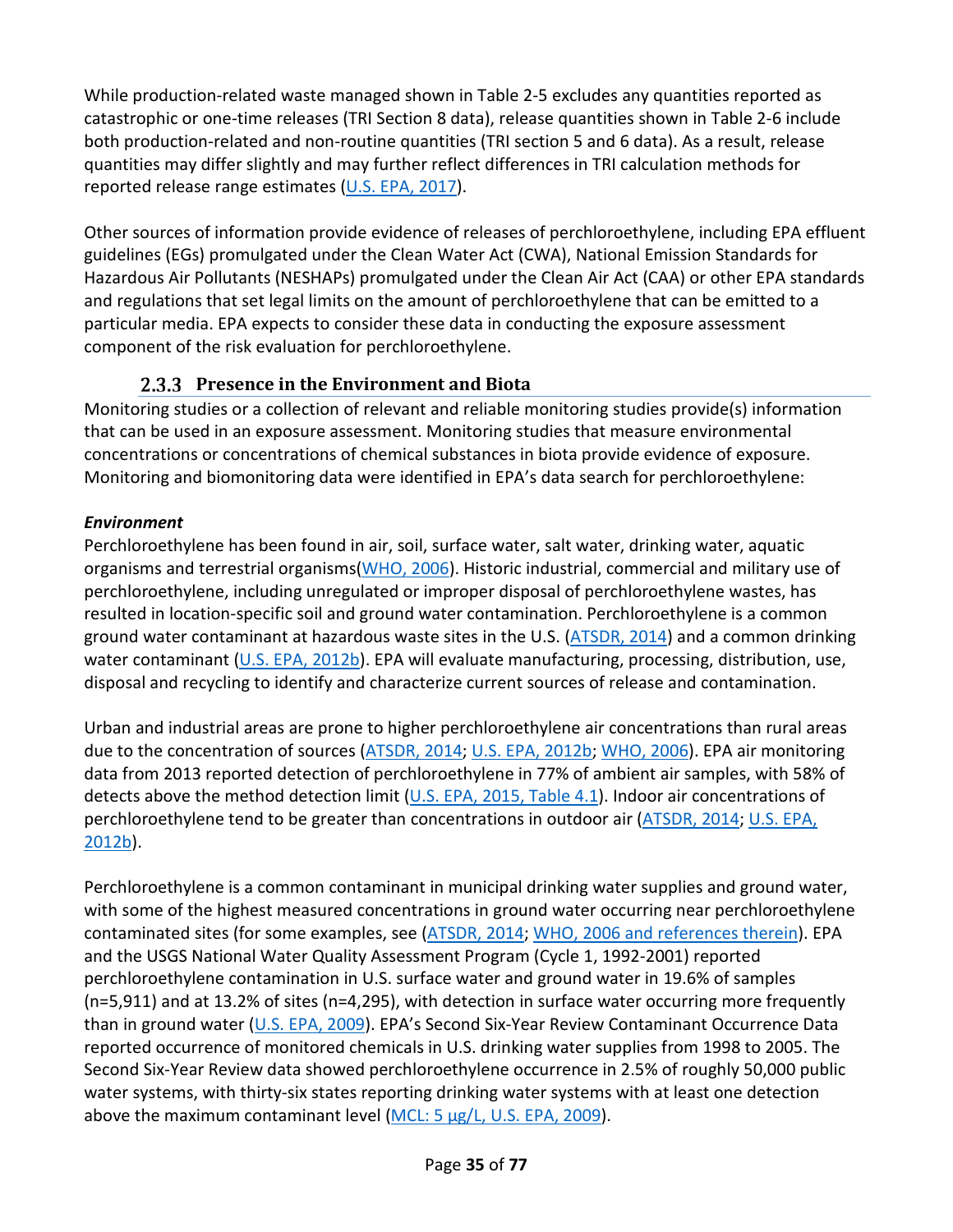### *Biota*

The EU Risk Assessment Report [\(ECB, 2005\)](http://hero.epa.gov/index.cfm?action=search.view&reference_id=3839195) summarized data on measured levels of perchloroethylene in biota, including algae, invertebrates, fish and terrestrial plants. Nearly all reported concentrations are from locations in the EU and are below  $\approx$ 25 µg/kg.

Perchloroethylene has been measured in biomonitoring samples of U.S. populations. A subset of National Health and Nutrition Examination Survey (NHANES) data (1999-2000) reported in Lin et al. (2008) show the presence of perchloroethylene in 77% of human blood samples from non-smoking U.S. adults. Updated biomonitoring data reported by the Centers for Disease Control (CDC), sampled between 2001 and 2008, show a possible decline in the prevalence of perchloroethylene in U.S. population human blood samples, however limits of detection differ between the two data sets, complicating direct comparison. The CDC data show a decreasing concentration trend over the timeframe of data collection [\(CDC, 2017\)](http://hero.epa.gov/index.cfm?action=search.view&reference_id=3827236).

### **Environmental Exposures**

<span id="page-35-0"></span>The manufacturing, processing, use and disposal of perchloroethylene can result in releases to the environment. EPA expects to consider exposures to the environment and ecological receptors that occur via the exposure pathways or media shown in [Figure 2-4](#page-47-0) in conducting the risk evaluation for perchloroethylene.

### **Human Exposures**

<span id="page-35-1"></span>The manufacturing, processing, distribution, use and disposal of perchloroethylene can result in releases to the environment. EPA expects to consider exposures to the environment and ecological receptors that occur via the exposure pathways or media shown in [Figure 2-4](#page-47-0) in conducting the risk evaluation for perchloroethylene.

### **2.3.5.1 Occupational Exposures**

<span id="page-35-2"></span>EPA expects to consider worker activities where there is a potential for exposure under the various conditions of use described inSection [2.2.](#page-18-0) In addition, EPA expects to consider exposure to occupational non-users, who do not directly handle the chemical but perform work in an area where the chemical is present. When data and information are available to support the analysis, EPA also expects to consider the effect(s) that engineering controls and/or personal protective equipment have on occupational exposure levels.

Workers and occupational non-users may be exposed to perchloroethylene when performing activities associated with the conditions of use described in Section [2.2,](#page-18-0) that may include:

- Unloading and transferring perchloroethylene to and from storage containers to process vessels;
- Using perchloroethylene in process equipment (e.g., vapor degreasing machine);
- Applying formulations and products containing perchloroethylene onto substrates (e.g., spray applying coatings or adhesives containing perchloroethylene);
- Performing other work activities in or near areas where perchloroethylene is used.

Based on these activities, EPA expects to consider inhalation exposure to vapor and mists, and dermal exposure, including skin contact with liquids and vapors for workers and occupational non-users. EPA also expects to consider potential worker exposure through mists that deposit in the upper respiratory tract and are swallowed.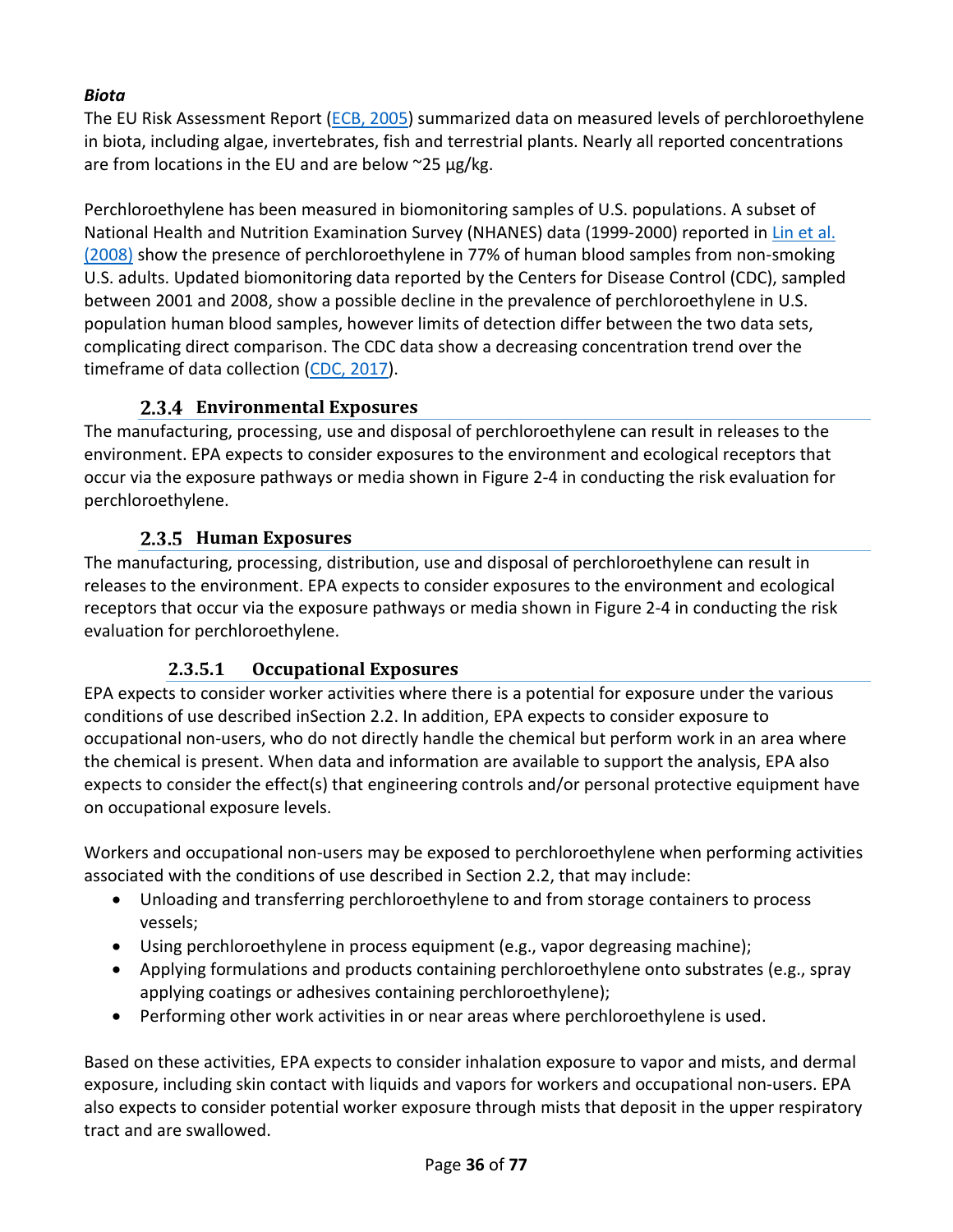The United States has several regulatory and non-regulatory exposure limits for perchloroethylene: An OSHA Permissible Exposure Limit (PEL) of 100 ppm 8-hour time-weighted average (TWA) [\(OSHA, 1997\)](http://hero.epa.gov/index.cfm?action=search.view&reference_id=3838548) and an American Conference of Government Industrial Hygienists (ACGIH) Threshold Limit Value (TLV) of 25 ppm 8-hour TWA [\(ACGIH, 2001\)](http://hero.epa.gov/index.cfm?action=search.view&reference_id=594530). The influence of these exposure limits on occupational exposures will be considered in the occupational exposure assessment. Also, the National Institute for Occupational Safety and Health (NIOSH) indicates that perchloroethylene has an immediately dangerous to life and health (IDLH) value of 150 ppm based on effects that might occur from a 20-30 minute exposure, and NIOSH provides a notation that perchloroethylene is a potential occupational carcinogen [\(NIOSH, 1994\)](http://hero.epa.gov/index.cfm?action=search.view&reference_id=3838549).

Key data that inform occupational exposure assessment and which EPA expects to consider include: the OSHA Chemical Exposure Health Data (CEHD) and NIOSH Health Hazard Evaluation (HHE) program data. OSHA data are workplace monitoring data from OSHA inspections. The inspections can be random or targeted or can be the result of a worker complaint. OSHA data can be obtained through the OSHA Integrated Management Information System (IMIS) at [https://www.osha.gov/oshstats/index.html.](https://www.osha.gov/oshstats/index.html)

Table Apx B- 1 in Appendix B provides a summary of industry sectors with perchloroethylene personal monitoring air samples obtained from OSHA inspections conducted between 2011 and 2016. NIOSH HHEs are conducted at the request of employees, union officials or employers and help inform potential hazards at the workplace. HHEs can be downloaded at [https://www.cdc.gov/niosh/hhe/.](https://www.cdc.gov/niosh/hhe/) During the problem formulation, EPA will review these data and evaluate their utility in the risk evaluation.

# **2.3.5.2 Consumer Exposures**

Perchloroethylene can be found in consumer and/or commercial products that are readily available for public purchase at common retailers [\(EPA-HQ-OPPT-2016-0732-0003,](https://www.regulations.gov/document?D=EPA-HQ-OPPT-2016-0732-0003) Sections 3 and 4 and [Table 2-3\)](#page-22-0) and can therefore result in exposures to consumers.

Exposures routes for consumers using perchloroethylene-containing products may include inhalation of vapors mists and aerosols (e.g., aerosols from spray applications), dermal exposure to products and oral exposure to mists that deposit in the upper respiratory tract and are swallowed. Although unlikely given the physical-chemical properties, EPA also expects to consider oral ingestion via oral route such as from incidental ingestion of methylene chloride residue on hands and body.

EPA expects to consider inhalation, dermal and oral exposures to consumers and bystanders associated with the consumer use in the home.

# **2.3.5.3 General Population Exposures**

Wastewater/liquid wastes, solid wastes or air emissions of perchloroethylene could result in potential pathways for oral, dermal or inhalation exposure to the general population. EPA will consider each media, route and pathway to estimate general population exposures.

# *Inhalation*

General population inhalation exposure to perchloroethylene in air may result from industrial manufacturing and processing plant fugitive emissions. Perchloroethylene volatizes from contaminated soil and shallow ground water, possibly resulting in elevated outdoor inhalation exposure. Through a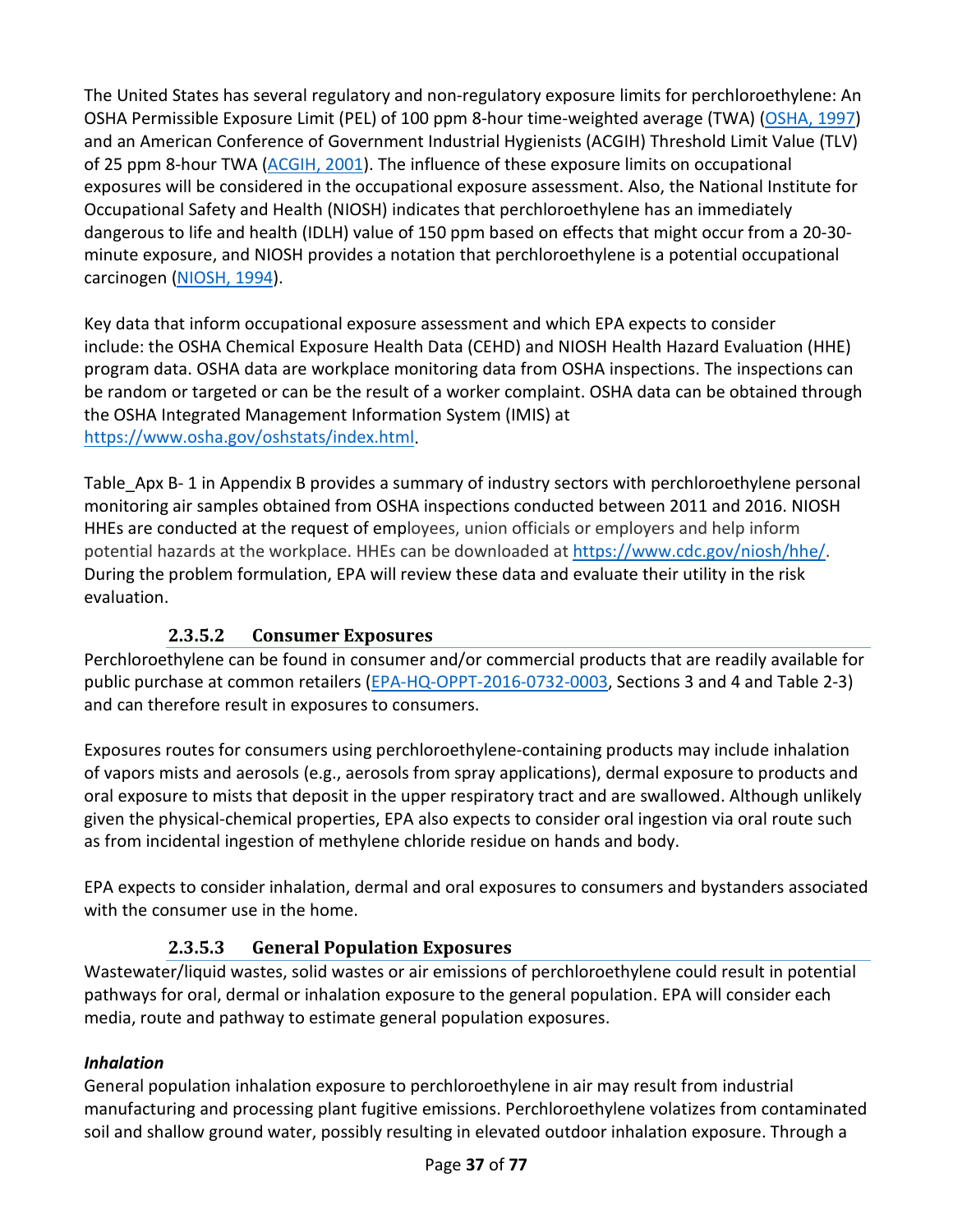process known as vapor intrusion, volatized perchloroethylene may also infiltrate residential and commercial buildings through cracks in floors, crawl spaces, pipe fittings and toilet and sewer junctions, leading to elevated indoor concentrations of perchloroethylene and greater inhalation exposure [\(ATSDR, 2014;](http://hero.epa.gov/index.cfm?action=search.view&reference_id=2990770) [U.S. EPA, 2012c\)](http://hero.epa.gov/index.cfm?action=search.view&reference_id=3827389). In addition, inhalation exposures to perchloroethylene may occur due to volatilization of perchloroethylene from contaminated water (municipal or well water) during showering and bathing [\(U.S. EPA, 2012b\)](http://hero.epa.gov/index.cfm?action=search.view&reference_id=3491015).

Families of workers with occupational perchloroethylene exposure are exposed secondarily by perchloroethylene volatilization from workers clothing, and from exhaled breath, as un-metabolized perchloroethylene is exhaled on the breath as the primary excretion mechanism in humans (ATSDR, [2014;](http://hero.epa.gov/index.cfm?action=search.view&reference_id=2990770) [U.S. EPA, 2012b\)](http://hero.epa.gov/index.cfm?action=search.view&reference_id=3491015).

Indoor emissions, from the use of perchloroethylene containing products and articles (e.g., degreasers; recently dry-cleaned clothing), may also be sources of perchloroethylene in indoor air [\(ATSDR, 2014;](http://hero.epa.gov/index.cfm?action=search.view&reference_id=2990770) [U.S. EPA, 2012b\)](http://hero.epa.gov/index.cfm?action=search.view&reference_id=3491015).

Based on these potential sources and pathways of exposure, EPA expects to consider inhalation exposures of the general population to air containing perchloroethylene that may result from the conditions of use of perchloroethylene.

#### *Oral*

The general population may ingest perchloroethylene via contaminated drinking water, ground water and/or surface water [\(ATSDR, 2014;](http://hero.epa.gov/index.cfm?action=search.view&reference_id=2990770) [U.S. EPA, 2012b\)](http://hero.epa.gov/index.cfm?action=search.view&reference_id=3491015). Perchloroethylene enters water supplies through industrial and commercial wastewater and liquid waste streams, sewage sludge land application, wet deposition (rain) and leaching from contaminated soils [\(U.S. EPA, 2009\)](http://hero.epa.gov/index.cfm?action=search.view&reference_id=3827379). Oral ingestion pathways may include exposure to contaminated drinking water or breast milk. EPA also expects to consider ingestion via the oral route such as from incidental ingestion of perchloroethylene residue on the hand/body.The EU Risk Assessment Report [\(ECB, 2005\)](http://hero.epa.gov/index.cfm?action=search.view&reference_id=3839195) indicates that perchloroethylene may be present in fish, although EPA does not anticipate fish ingestion to be a significant general population exposure pathway, as perchloroethylene has a low bioaccumulation potential in aquatic organisms (BCF 40 50), Kow < 3) [\(WHO, 2006\)](http://hero.epa.gov/index.cfm?action=search.view&reference_id=631155).

Based on these potential sources and pathways of exposure, EPA expects to consider oral exposures to the general population that may result from the conditions of use of perchloroethylene.

#### *Dermal*

Exposure to perchloroethylene may occur via use of products containing perchloroethylene, and through dermal contact with dry-cleaned fabrics or other articles treated with products containing perchloroethylene [\(U.S. EPA, 2012b\)](http://hero.epa.gov/index.cfm?action=search.view&reference_id=3491015). Dermal exposure to perchloroethylene from showering, bathing and swimming is also possible [\(U.S. EPA, 2012b\)](http://hero.epa.gov/index.cfm?action=search.view&reference_id=3491015).

Based on these potential sources and pathways of exposure, EPA expects to consider dermal exposures to the general population that may result from the conditions of use of perchloroethylene.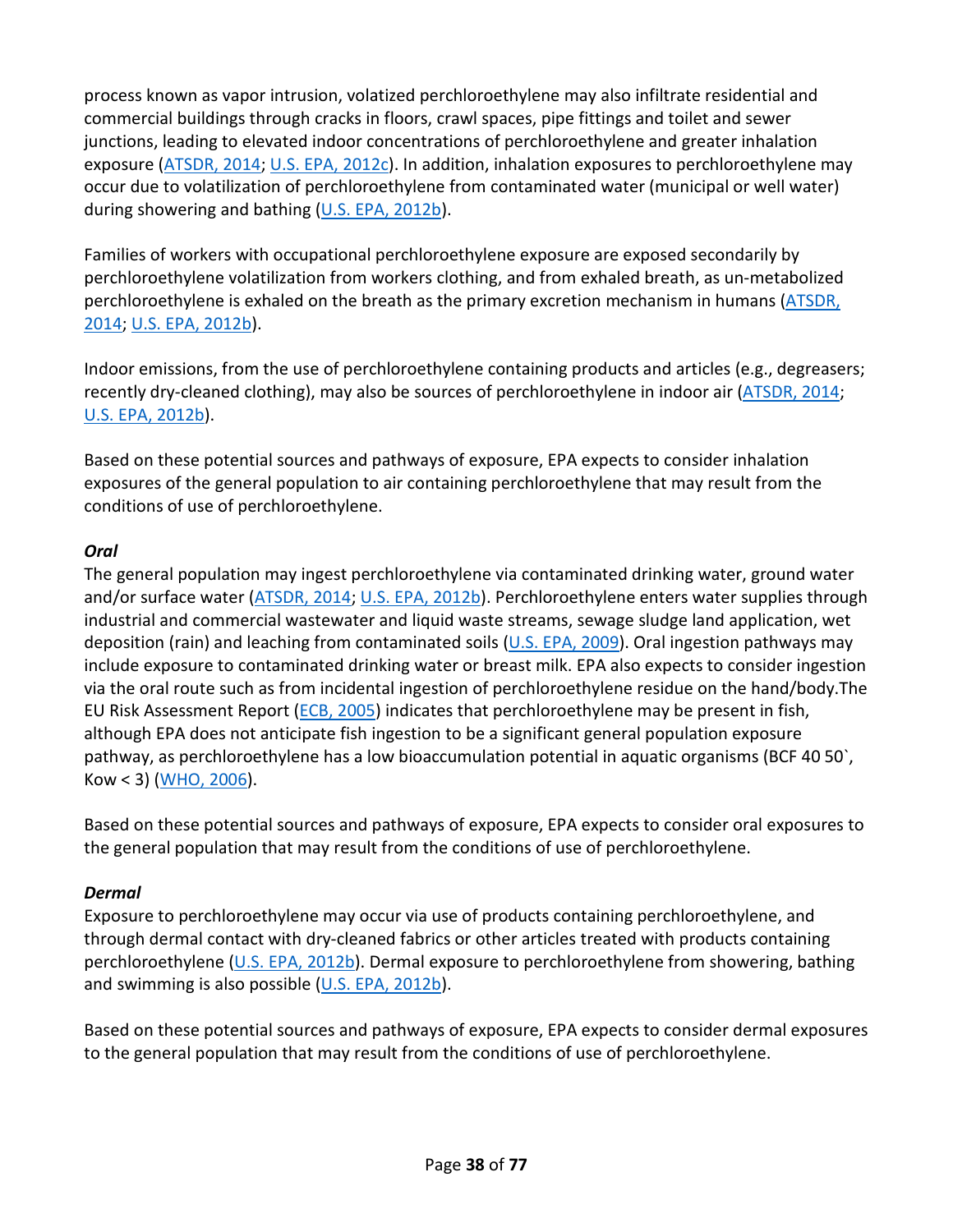# **2.3.5.4 Potentially Exposed or Susceptible Subpopulations**

TSCA requires that the determination of whether a chemical substance presents an unreasonable risk include consideration of unreasonable risk to "a potentially exposed or susceptible subpopulation identified as relevant to the risk evaluation" by EPA. TSCA  $\S 3(12)$  states that "the term 'potentially exposed or susceptible subpopulation' means a group of individuals within the general population identified by the Administrator who, due to either greater susceptibility or greater exposure, may be at greater risk than the general population of adverse health effects from exposure to a chemical substance or mixture, such as infants, children, pregnant women, workers, or the elderly."

In this section, EPA addresses the potentially exposed or susceptible subpopulations identified as relevant based on greater exposure. EPA will address the subpopulations identified as relevant based on greater susceptibility in the hazard section.

Of the human receptors identified in the previous sections, EPA identifies the following as potentially exposed or susceptible subpopulations due to their *greater exposure*, that EPA expects to consider in the risk evaluation:

- Workers and occupational non-users, including women of childbearing age.
- Consumers and bystanders associated with consumer use. Perchloroethylene has been identified as being used in products available to consumers; however, only some individuals within the general population may use these products. Therefore, those who do use these products, including hobbyists, are a potentially exposed or susceptible subpopulation due to greater exposure.
- Other groups of individuals within the general population who may experience greater exposures due to their proximity to conditions of use identified in Section [2.2](#page-18-0) that result in releases to the environment and subsequent exposures (e.g., individuals who live or work near manufacturing, processing, distribution, use or disposal sites).

In developing exposure scenarios, EPA will evaluate available data to ascertain whether some human receptor groups may be exposed via exposure pathways that may be distinct to a particular subpopulation or lifestage (e.g., children's crawling, mouthing or hand-to-mouth behaviors) and whether some human receptor groups may have higher exposure via identified pathways of exposure due to unique characteristics (e.g., activities, duration or location of exposure) when compared with the general population [\(U.S. EPA, 2006b\)](http://hero.epa.gov/index.cfm?action=search.view&reference_id=194567).

For example, the behavior of children may put them in closer contact with some sources of perchloroethylene, such as carpet cleaners. The hand-to-mouth/mouthing behaviors of small children may increase accidental ingestion of perchloroethylene from dry cleaned articles and contaminated soils. Children may be exposed via inhalation as bystanders, during consumer use in the home. Although the amount of perchloroethylene children may ingest through water and food is not well described [\(U.S. EPA, 2012b\)](http://hero.epa.gov/index.cfm?action=search.view&reference_id=3491015), children tend to consume more water and food per body weight relative to adults, and have greater skin surface area than adults, relative to weight, which can result in proportionally higher ingestion and dermal exposures.

Perchloroethylene is lipophilic, and accumulates in fatty fluids and tissues in the human body. Subpopulations that may have higher body fat composition, and may be more highly exposed include pubescent and adult women, including women of child-bearing age. The EPA IRIS Assessment for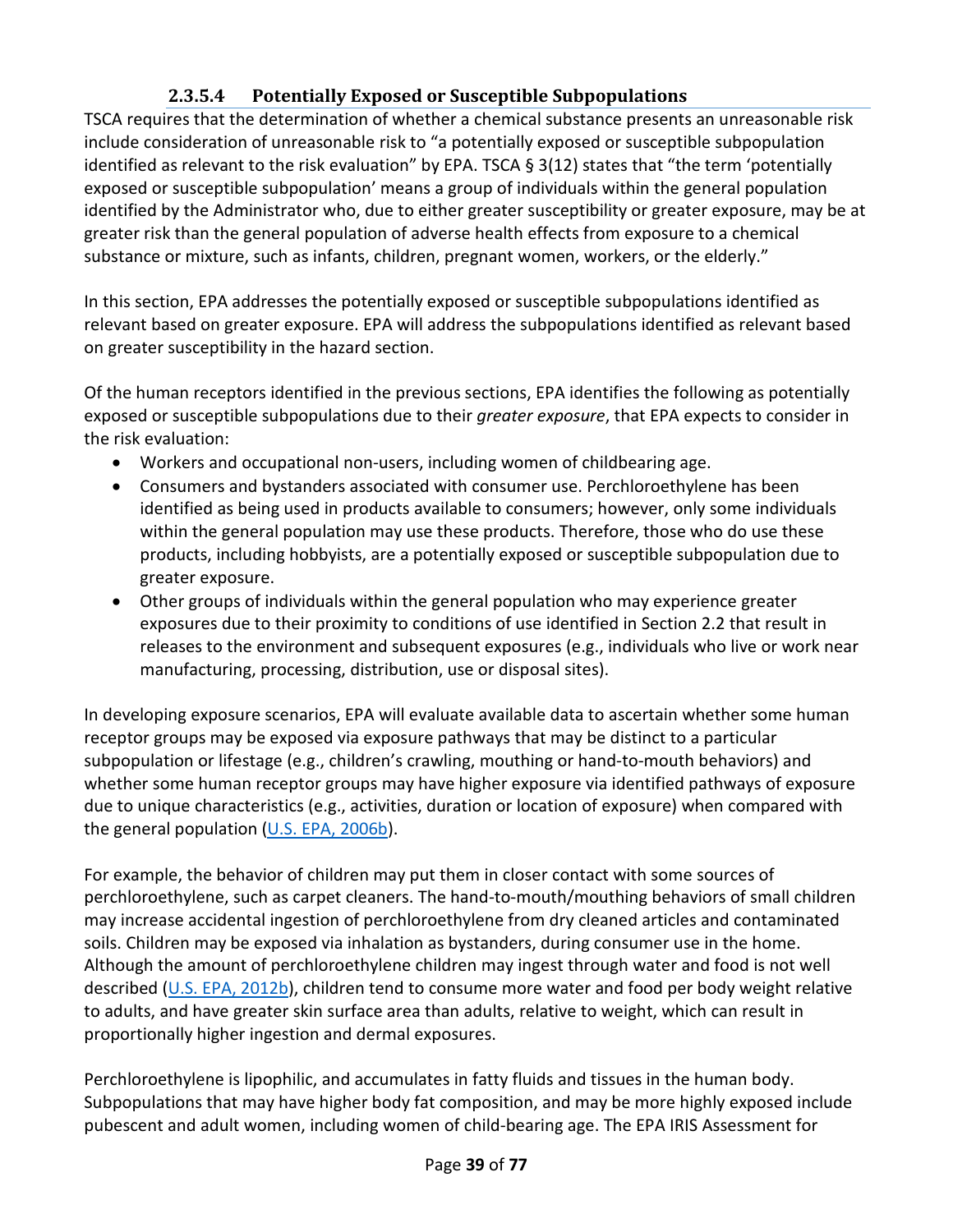perchloroethylene [\(U.S. EPA, 2012b\)](http://hero.epa.gov/index.cfm?action=search.view&reference_id=3491015) also identified the developing fetus as potentially exposed, as well as infants consuming breastmilk, particularly for mothers with occupational exposure to perchloroethylene or exposure due to proximity to industrial or commercial sources [\(U.S. EPA, 2012b\)](http://hero.epa.gov/index.cfm?action=search.view&reference_id=3491015). Infants fed by formula may also experience increased perchloroethylene exposure if perchloroethylene is present in drinking water supplies [\(U.S. EPA, 2012b\)](http://hero.epa.gov/index.cfm?action=search.view&reference_id=3491015).

In summary, in the risk evaluation for perchloroethylene, EPA expects to consider the following potentially exposed groups of human receptors: workers, occupational non-user, consumers and bystanders associated with consumer use. As described above, EPA may also identify additional potentially exposed or susceptible subpopulations that will be considered based on greater exposure.

# **2.4 Hazards (Effects)**

For scoping, EPA conducted comprehensive searches for data on hazards of perchloroethylene, as described in the supplemental document: *Strategy for Conducting Literature Searches for Perchloroethylene: Supplemental File for the TSCA Scope Document*. Based on initial screening, EPA expects to consider the hazards of perchloroethylene identified in this scope document. However, when conducting the risk evaluation, the relevance of each hazard within the context of a specific exposure scenario will be judged for appropriateness. For example, hazards that occur only as a result of chronic exposures may not be applicable for acute exposure scenarios. This means that it is unlikely that every hazard identified in the scope will be considered for every exposure scenario.

# **Environmental Hazards**

For scoping purposes, EPA consulted the following sources of environmental hazard data for perchloroethylene: [ECB \(2005\)](http://hero.epa.gov/index.cfm?action=search.view&reference_id=3839195) and [WHO \(2006\).](http://hero.epa.gov/index.cfm?action=search.view&reference_id=631155) However, EPA also expects to consider other studies (e.g., more recently published, alternative test data) that have been published since these reviews, as identified in the literature search conducted by the Agency for perchloroethylene (*Perchloroethylene (CASRN 127-18-4) Bibliography: Supplemental File for the TSCA Scope Document*, [EPA-HQ-OPPT-2016-](https://www.regulations.gov/docket?D=EPA-HQ-OPPT-2016-0732) [0732\)](https://www.regulations.gov/docket?D=EPA-HQ-OPPT-2016-0732).

EPA expects to consider the hazards of perchloroethylene to aquatic organisms including fish, aquatic invertebrates and algae potentially exposed under acute and chronic exposure conditions. The [ECB](http://hero.epa.gov/index.cfm?action=search.view&reference_id=3839195)  (2005) Risk Assessment for perchloroethylene suggests acute and chronic hazard for the environment based on mortality, immobility, cell growth inhibition and reproduction. EPA also expects to consider the hazards of perchloroethylene to terrestrial organisms including soil invertebrates, birds, insects and mammals and amphibians exposed to relevant media under acute and/or chronic exposure conditions.

# **Human Health Hazards**

Perchloroethylene has an existing EPA IRIS Assessment [\(U.S. EPA, 2012b\)](http://hero.epa.gov/index.cfm?action=search.view&reference_id=3491015) and a draft ATSDR Toxicological Profile [\(ATSDR, 2014\)](http://hero.epa.gov/index.cfm?action=search.view&reference_id=2990770); hence, many of the hazards of perchloroethylene have been previously compiled and systematically reviewed. EPA has relied heavily on these comprehensive reviews in preparing this scope. EPA also expects to consider other studies (e.g., more recently published, alternative test data) that have been published since these reviews, as identified in the literature search conducted by the Agency for perchloroethylene (*Perchloroethylene (CASRN 127-18-4) Bibliography: Supplemental File for the TSCA Scope Document*). EPA expects to consider all potential hazards associated with perchloroethylene. Based on reasonably available information, the following are the hazards that have been identified in previous government documents and that EPA currently expects will likely be the focus of its analysis.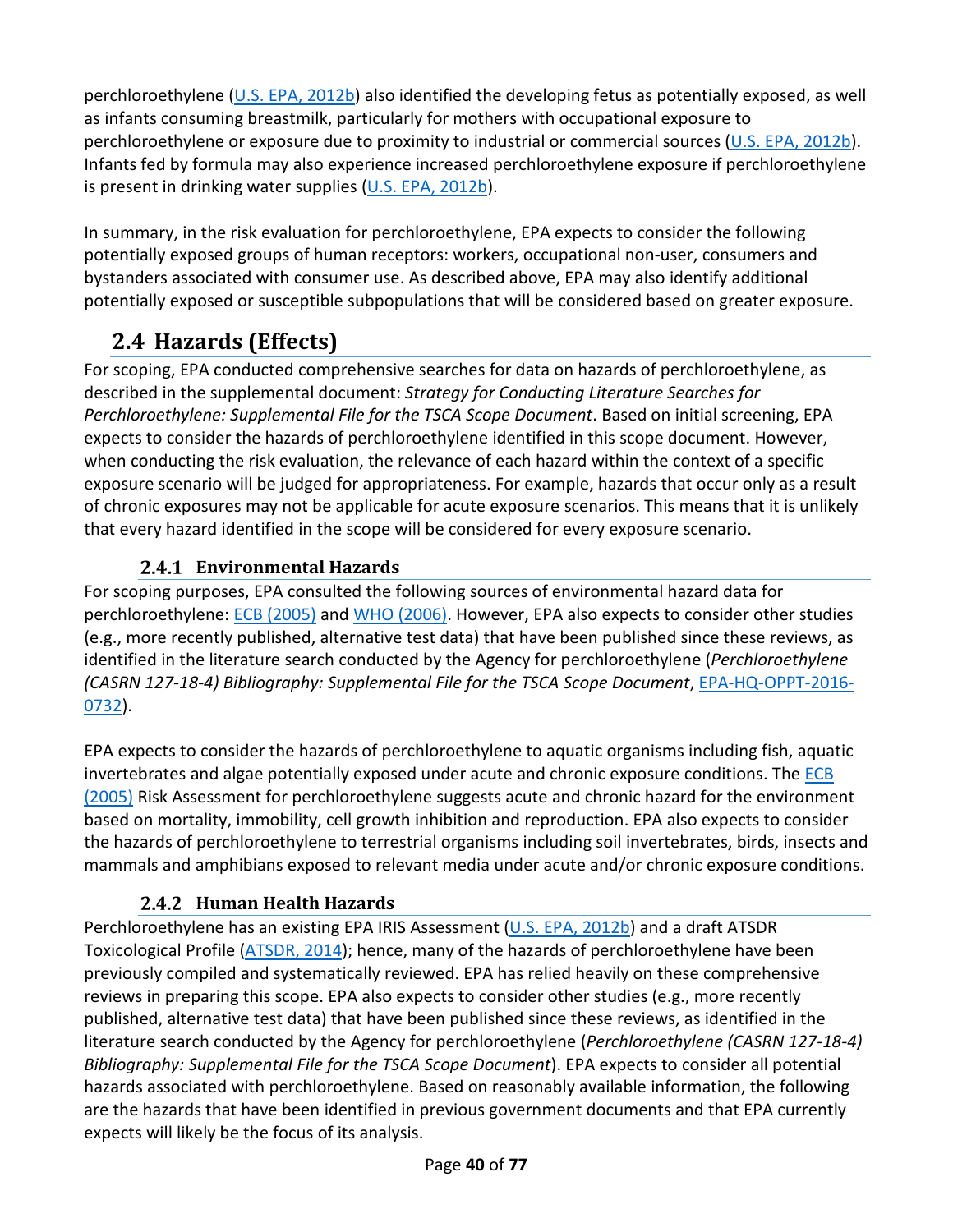# **2.4.2.1 Non-Cancer Hazards**

The EPA IRIS Assessment on perchloroethylene [\(U.S. EPA, 2012b\)](http://hero.epa.gov/index.cfm?action=search.view&reference_id=3491015) evaluated the following non-cancer hazards that may be associated with perchloroethylene exposures: the central nervous system (neurotoxicity), kidney, liver and development and reproduction. In general, neurological effects were found to be associated with lower perchloroethylene inhalation exposures. According to the EPA IRIS Assessment [\(U.S. EPA, 2012b\)](http://hero.epa.gov/index.cfm?action=search.view&reference_id=3491015), support for an association with immune and blood effects were less well characterized. In their draft Toxicological Profile for perchloroethylene, ATSDR [\(2014\)](http://hero.epa.gov/index.cfm?action=search.view&reference_id=2990770) identified similar hazard concerns. The National Advisory Committee for Acute Exposure Guideline Levels for Hazardous Substances [\(NAC/AEGL, 2009\)](http://hero.epa.gov/index.cfm?action=search.view&reference_id=3838526) also identified irritation as a hazard concern.

### *Acute Toxicity*

Data from acute studies in animals and human incidents indicate that short term exposure to perchloroethylene may cause irritation and neurotoxicity and can impair cognitive function in humans[\(U.S. EPA, 2012b\)](http://hero.epa.gov/index.cfm?action=search.view&reference_id=3491015). An Acute Exposure Guidance Limit (AEGL) values, established by the National Advisory Committee for Acute Exposure Guideline Levels for Hazardous Substances [\(NAC/AEGL, 2009\)](http://hero.epa.gov/index.cfm?action=search.view&reference_id=3838526), has been developed based on irritation to humans (AEGL-1), ataxia in rodents (AEGL-2), and lethality in mice (AEGL-3) [\(NAC/AEGL, 2009\)](http://hero.epa.gov/index.cfm?action=search.view&reference_id=3838526).

#### *Neurotoxicity*

Evidence in humans and animals show that chronic exposure to perchloroethylene can cause neurotoxicity, resulting in decrements in color vision, visuospatial memory and possibly other aspects of cognition and neuropsychological function [\(U.S. EPA, 2012b\)](http://hero.epa.gov/index.cfm?action=search.view&reference_id=3491015). Neurotoxic effects have been characterized in human controlled exposure, occupational exposure and residential studies, as well as in experimental animal studies, providing evidence of an association between perchloroethylene exposure and neurological deficits [\(U.S. EPA, 2012b\)](http://hero.epa.gov/index.cfm?action=search.view&reference_id=3491015). The EPA IRIS assessment for perchloroethylene [\(U.S. EPA, 2012b\)](http://hero.epa.gov/index.cfm?action=search.view&reference_id=3491015) further notes that the nervous system is an expected target with oral perchloroethylene exposures because perchloroethylene and metabolites produced from inhalation exposures will also reach the target tissue via oral exposure.

#### *Kidney Toxicity*

Animal and epidemiologic evidence supports an association between perchloroethylene exposure and chronic kidney disease. Adverse effects on the kidney (e.g., kidney-to-body weight ratios, hyaline droplet formation, glomerular "nephrosis," karyomegaly (enlarged nuclei), cast formation, and other lesions or indicators of renal toxicity) have been observed in studies of rodents exposed to high concentrations of perchloroethylene by inhalation, oral and intraperitoneal (i.p.) injection of perchloroethylene metabolites, supporting the human incidence information [\(U.S. EPA, 2012b\)](http://hero.epa.gov/index.cfm?action=search.view&reference_id=3491015).

#### *Liver Toxicity*

Liver toxicity (i.e., necrosis, vacuolation, etc) has been reported in multiple animal species by inhalation and oral exposures to perchloroethylene, with the mouse typically being more sensitive than the rat [\(U.S. EPA, 2012b\)](http://hero.epa.gov/index.cfm?action=search.view&reference_id=3491015). The liver effects are characterized by increased liver weight, necrosis, inflammatory cell infiltration, triglyceride increases proliferation, cytoplasmic vacuolation (fatty changes), pigment in cells, oval cell hyperplasia and regenerative cellular foci. The EPA IRIS Assessment for perchloroethylene [\(U.S. EPA, 2012b\)](http://hero.epa.gov/index.cfm?action=search.view&reference_id=3491015) found suggestive evidence that perchloroethylene is a liver toxicant in humans.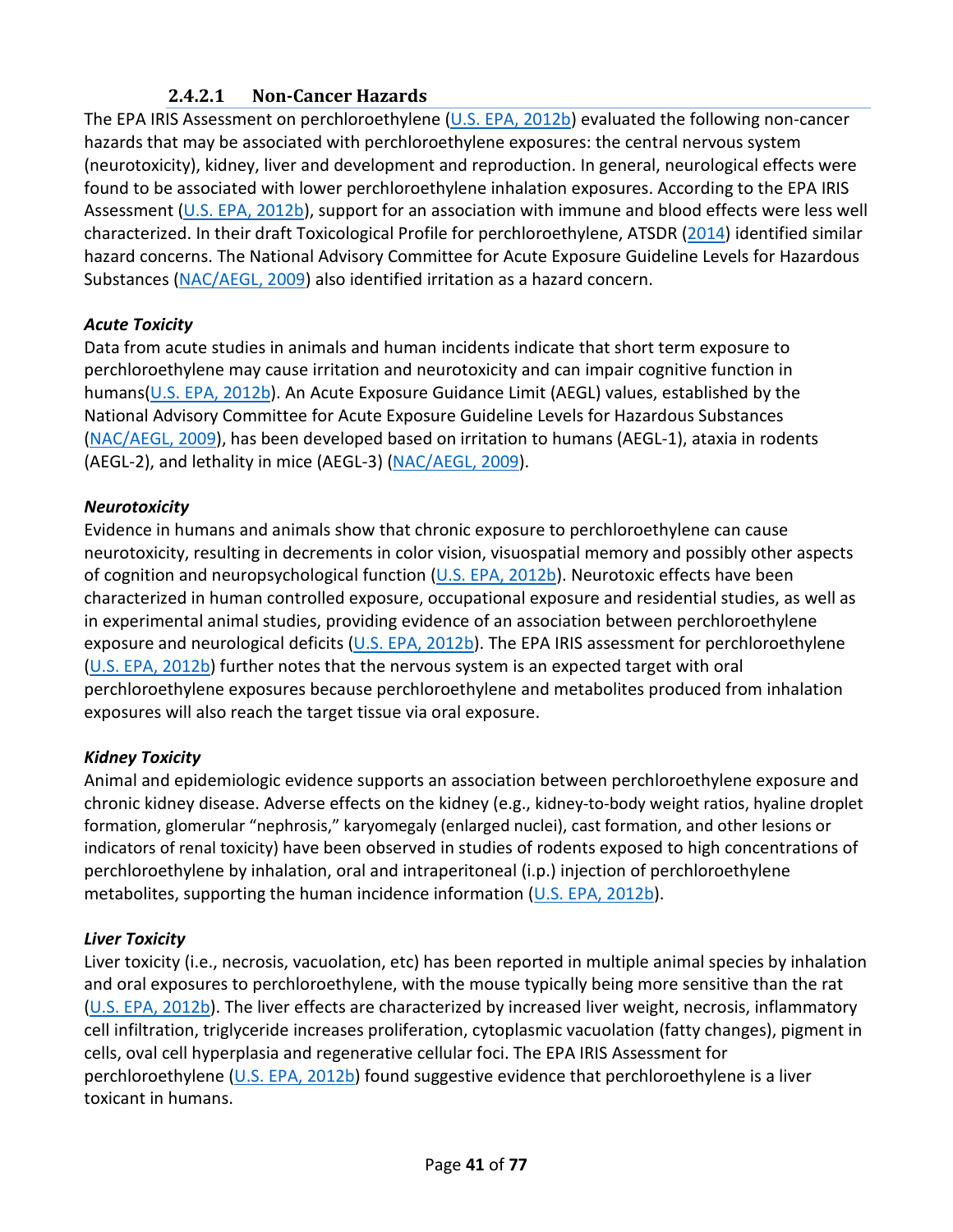# *Reproductive/Developmental Toxicity*

The EPA IRIS Assessment for perchloroethylene [\(U.S. EPA, 2012b\)](http://hero.epa.gov/index.cfm?action=search.view&reference_id=3491015) evaluated the developmental and reproductive toxicity of perchloroethylene in humans and animals. Studies of tetrachloroethylene exposure in humans have evaluated several reproductive outcomes including effects on menstrual disorders, semen quality, fertility, time to pregnancy, and risk of adverse pregnancy outcomes including spontaneous abortion, low birth weight or gestational age, birth anomalies, and stillbirth (U.S. EPA, 2012b). Data from animal studies identified various manifestations of developmental toxicity including, increased mortality and decreased body weight in the offspring of rodents exposed via inhalation.

# *Irritation*

Irritation data for perchloroethylene have been reviewed outside the EPA IRIS Assessment. Controlled exposures in humans and case reports have identified eye and nose irritation [\(NAC/AEGL, 2009\)](http://hero.epa.gov/index.cfm?action=search.view&reference_id=3838526).

# **2.4.2.2 Genotoxicity and Cancer Hazards**

Epidemiologic data indicate several cancer types, including non-Hodgkin lymphoma, multiple myeloma, bladder, esophageal, kidney, lung, cervical and breast cancer [\(U.S. EPA, 2012b\)](http://hero.epa.gov/index.cfm?action=search.view&reference_id=3491015). Perchloroethylene is generally considered to be non-genotoxic, however several metabolites exhibit mutagenic and/or genotoxic properties and may contribute to potential genotoxic mode of action (MOA) [\(U.S. EPA,](http://hero.epa.gov/index.cfm?action=search.view&reference_id=3491015)  [2012b\)](http://hero.epa.gov/index.cfm?action=search.view&reference_id=3491015). In 2012, EPA released the outcome of the weight-of-evidence cancer assessment, which described the weight-of-evidence judgment of the likelihood that perchloroethylene is a human carcinogen, and quantitative estimates of risk from oral and inhalation exposure [\(U.S. EPA, 2012b\)](http://hero.epa.gov/index.cfm?action=search.view&reference_id=3491015). Followin[g U.S. EPA \(2005a\)](http://hero.epa.gov/index.cfm?action=search.view&reference_id=86237) Guidelines for Carcinogen Risk Assessment, EPA concluded that perchloroethylene is "likely to be carcinogenic in humans by all routes of exposure" [\(U.S. EPA, 2012b\)](http://hero.epa.gov/index.cfm?action=search.view&reference_id=3491015).

# **2.4.2.3 Potentially Exposed or Susceptible Subpopulations**

TSCA requires that the determination of whether a chemical substance presents an unreasonable risk include consideration of unreasonable risk to "a potentially exposed or susceptible subpopulation identified as relevant to the risk evaluation" by EPA. TSCA § 3(12) states that "the term 'potentially exposed or susceptible subpopulation' means a group of individuals within the general population identified by the Administrator who, due to either greater susceptibility or greater exposure, may be at greater risk than the general population of adverse health effects from exposure to a chemical substance or mixture, such as infants, children, pregnant women, workers, or the elderly." In developing the hazard assessment, EPA will evaluate available data to ascertain whether some human receptor groups may have greater susceptibility than the general population to the chemical's hazard(s).

The EPA IRIS Assessment for perchloroethylene [\(U.S. EPA, 2012b\)](http://hero.epa.gov/index.cfm?action=search.view&reference_id=3491015) and [ATSDR \(2014\)](http://hero.epa.gov/index.cfm?action=search.view&reference_id=2990770) identified the following subpopulations as possibly more susceptible to adverse effects associated with perchloroethylene exposures: early and later lifestages and groups defined by health and nutrition status, gender, race/ethnicity, genetics and multiple exposures and cumulative risk. However EPA [\(2012b\)](http://hero.epa.gov/index.cfm?action=search.view&reference_id=3491015) also determined that the available data was insufficient to allow for a quantitative assessment of the impact of susceptibility on risk.

# **2.5 Initial Conceptual Models**

A conceptual model describes the actual or predicted relationships between the chemical substance and receptors, either human or environmental. These conceptual models are integrated depictions of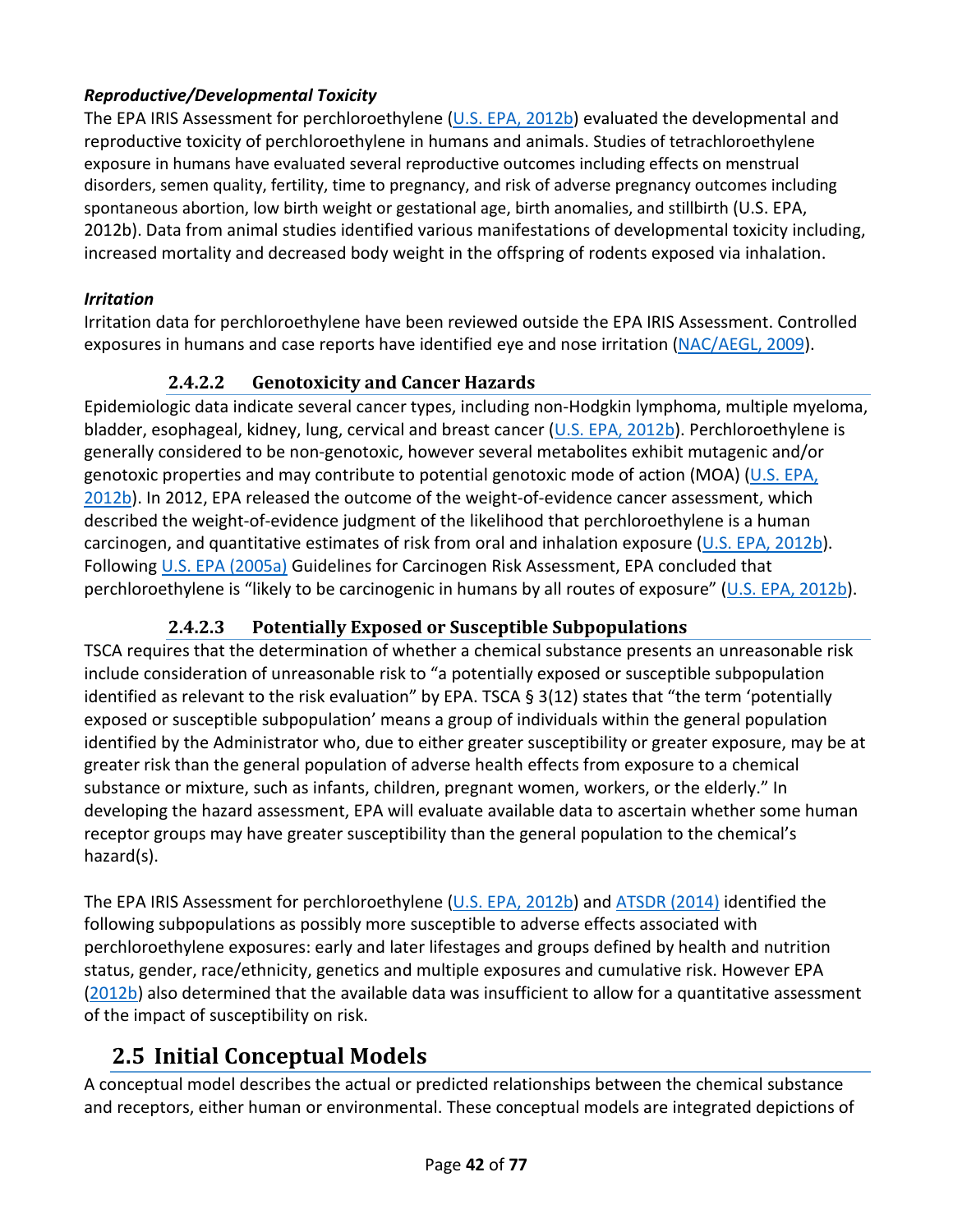the conditions of use, exposures (pathways and routes), hazards and receptors. As part of the scope for perchloroethylene, EPA developed three conceptual models, presented here.

### **Initial Conceptual Model for Industrial and Commercial Activities and Uses: Potential Exposures and Hazards**

[Figure 2-2](#page-43-0) presents the initial conceptual model for human receptors from industrial and commercial activities and uses of perchloroethylene. EPA expects that workers and occupational non-users may be exposed to perchloroethylene via inhalation and dermal routes. EPA also expects to consider workers' potential exposure through mists that deposit in the upper respiratory tract and are swallowed.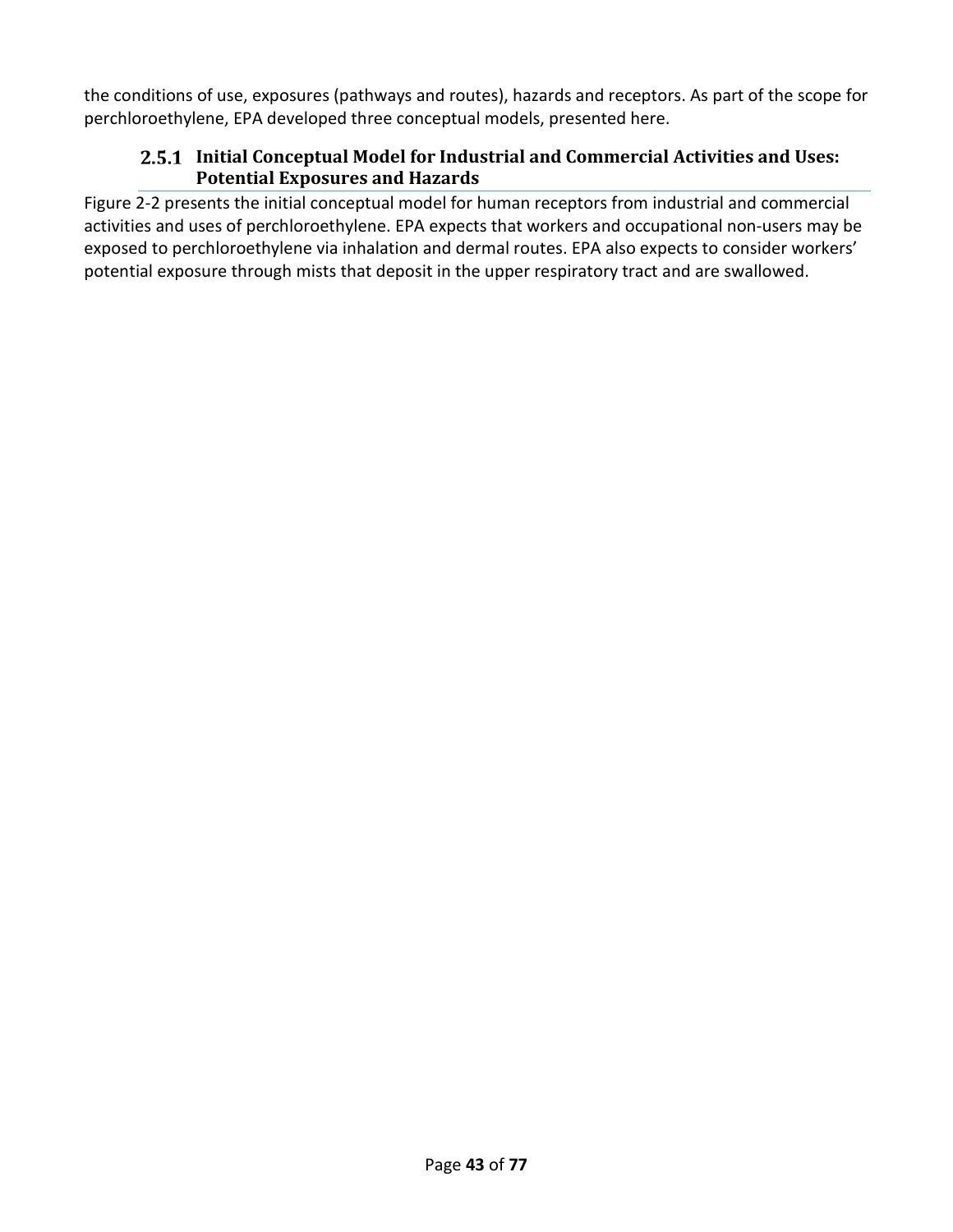

Wastewater, Liquid Wastes, Solid Wastes (See Figure 2-4)

#### **Figure 2-2. Initial Perchloroethylene Conceptual Model for Industrial and Commercial Activities and Uses: Potential Exposures and Hazards**

The conceptual model presents the exposure pathways, exposure routes and hazards to human receptors from industrial and commercial activities and uses of perchloroethylene.

<sup>a</sup> Some products are used in both commercial and consumer applications. Additional uses of perchloroethylene are included i[n Table 2-3.](#page-22-1)

<sup>b</sup> Stack air emissions are emissions that occur through stacks, confined vents, ducts, pipes or other confined air streams. Fugitive air emissions are those that are not stack emissions, and include fugitive equipment leaks from valves, pump seals, flanges, compressors, sampling connections, open-ended lines; evaporative losses from surface impoundment and spills; and releases from building ventilation systems.<br>
Ferchloroethylene vapor in air, soil or ground water may migrate to indoor air in co-located residences, co-located businesses or other nearb

 $\textdegree$  Exposure may occur through mists that deposit in the upper respiratory tract and are swallowed.  $\textdegree$  Receptors include potentially exposed or susceptible subpopulations.

<span id="page-43-0"></span><sup>f</sup> When data and information are available to support the analysis, EPA also considers the effect that engineering controls and/or personal protective equipment have on occupational exposure levels.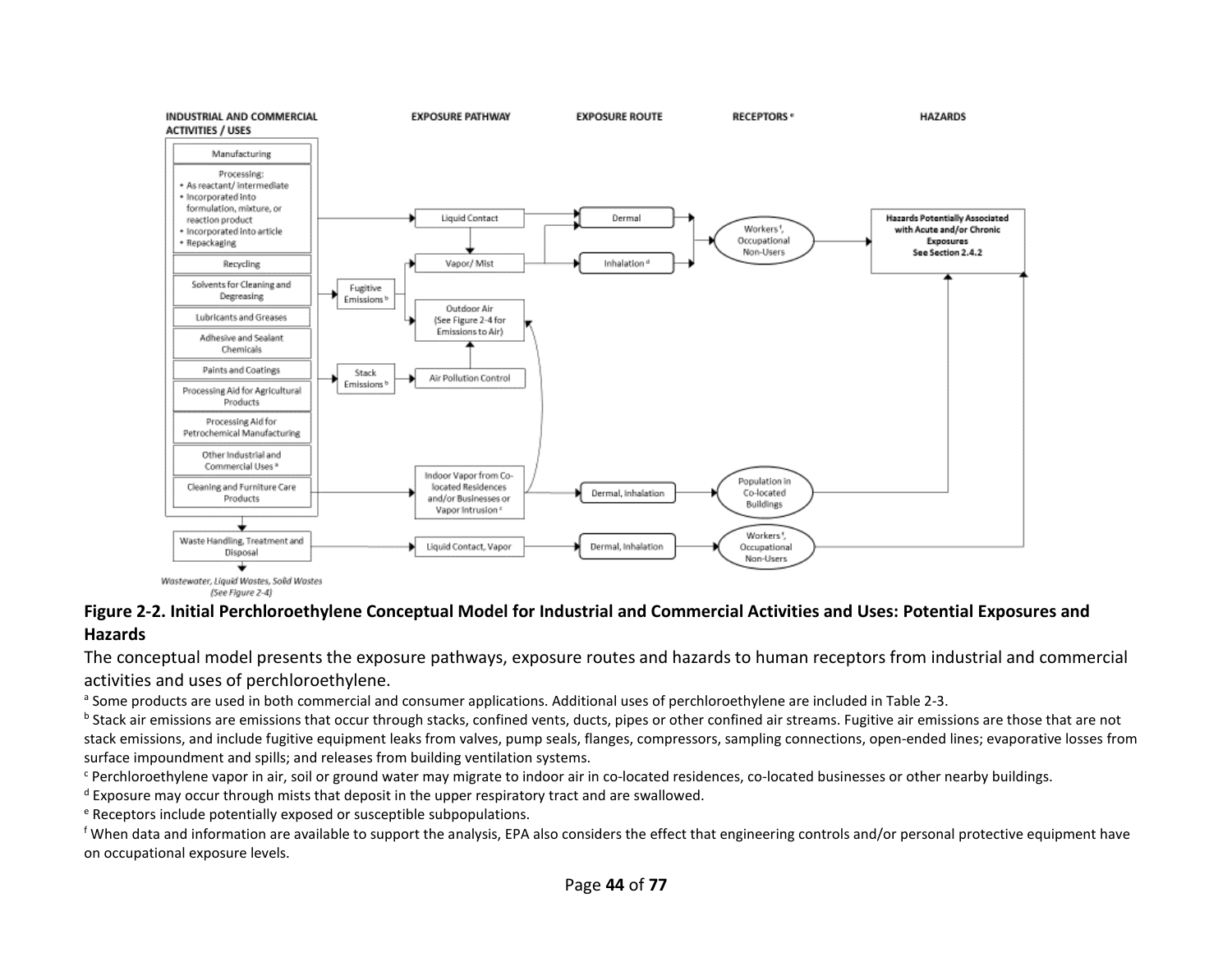#### **Initial Conceptual Model for Consumer Activities and Uses: Potential Exposures and Hazards**

[Figure 2-3](#page-45-0) presents the initial conceptual model for human receptors from consumer uses of perchloroethylene. Similar to [Figure 2-2,](#page-43-0) consumers and bystanders may be exposed via inhalation, dermal and oral routes. It should be noted that some consumers may purchase and use products primarily intended for commercial use. It also shows emissions of perchloroethylene to wastewater, liquid and solid wastes containing perchloroethylene.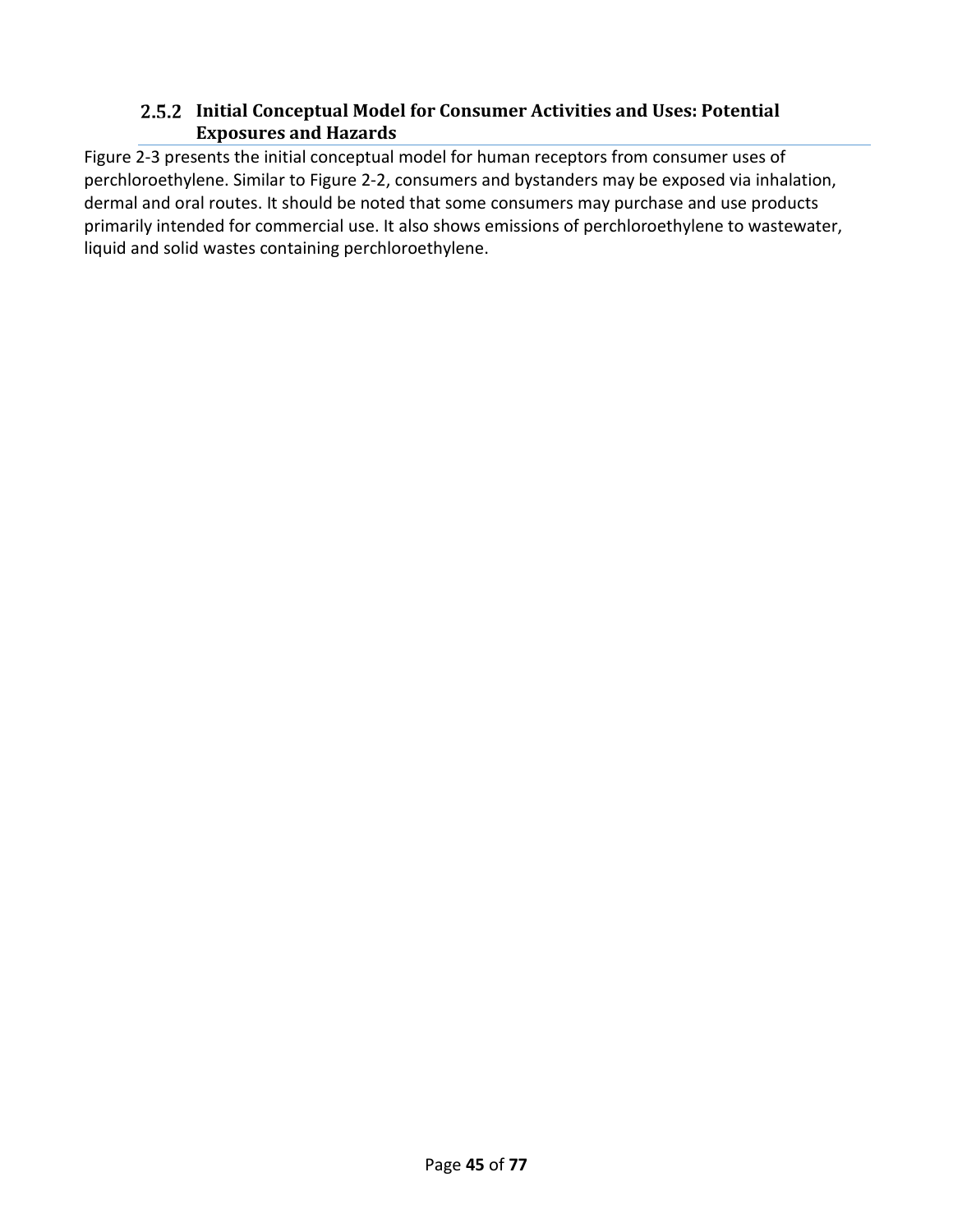

#### **Figure 2-3. Initial Perchloroethylene Conceptual Model for Consumer Activities and Uses: Potential Exposures and Hazards**

The conceptual model presents the exposure pathways, exposure routes and hazards to human receptors from consumer activities and uses of perchloroethylene.

<sup>a</sup> Some products are used in both commercial and consumer applications. Additional uses of perchloroethylene are included i[n Table 2-3.](#page-22-1)

<sup>b</sup> Oral exposure may occur through mists that deposit in the upper respiratory tract, and are swallowed. Although less likely given the physical-chemical properties, EPA will also consider oral ingestion via oral route such as from incidental ingestion of perchloroethylene residue on hand/body.<br><sup>c</sup> Receptors include potentially exposed or susceptible subpopulations.

<span id="page-45-0"></span>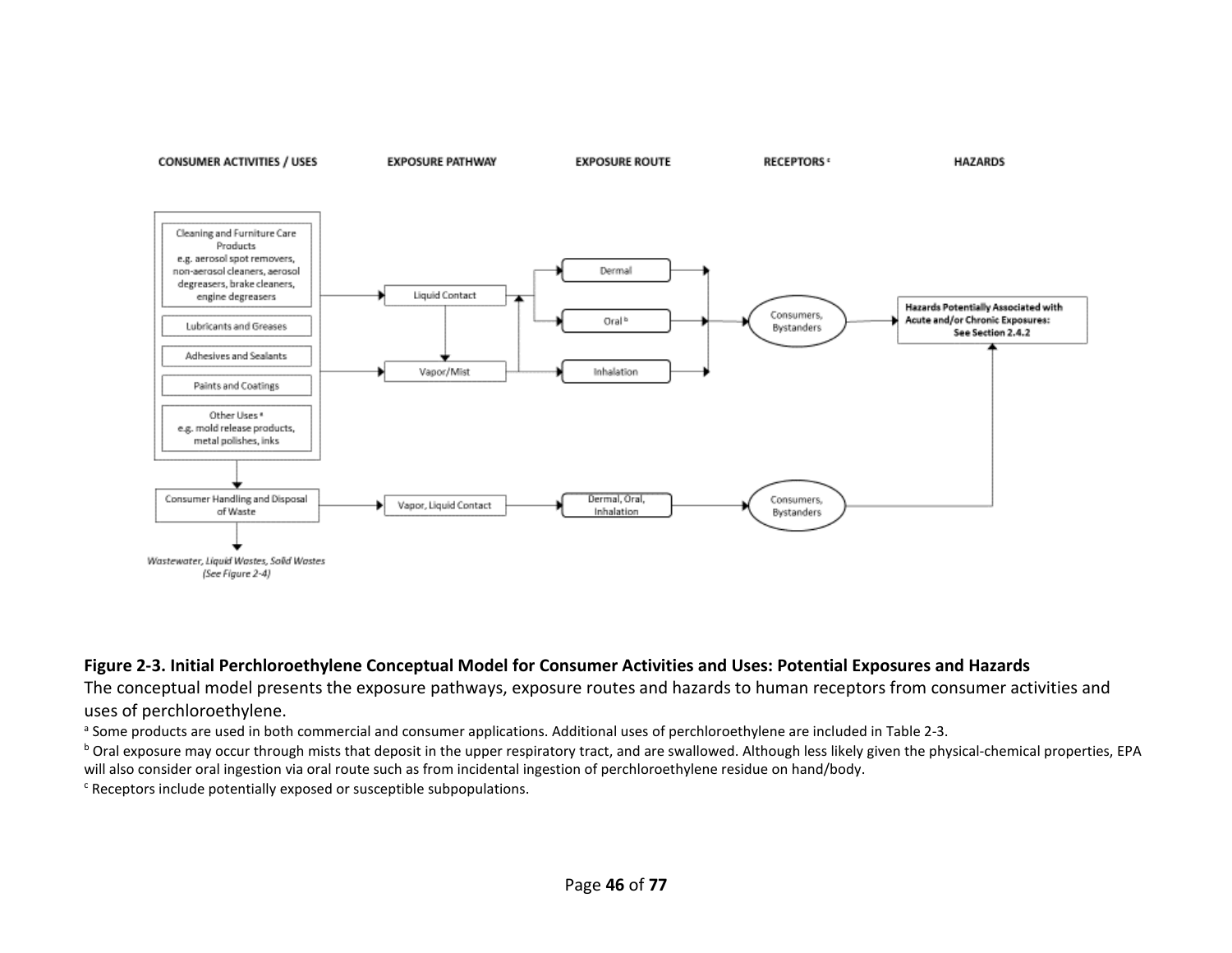## **Initial Conceptual Model for Environmental Releases and Wastes: Potential Exposures and Hazards**

As shown in [Figure 2-4,](#page-47-0) EPA anticipates that industrial, commercial and consumer activities could result in emissions of perchloroethylene to outdoor air, as well as liquid and solid wastes containing perchloroethylene. EPA anticipates that general populations living near industrial and commercial facilities using perchloroethylene may be exposed via inhalation of outdoor air. General populations may also be exposed via ingestion of contaminated drinking water, dermal and inhalation exposure from showering/bathing with contaminated drinking water and inhalation exposure from the migration of vapor in air, soil or ground water to air. In addition, aquatic and terrestrial life may be exposed to perchloroethylene-contaminated water, sediment and soil.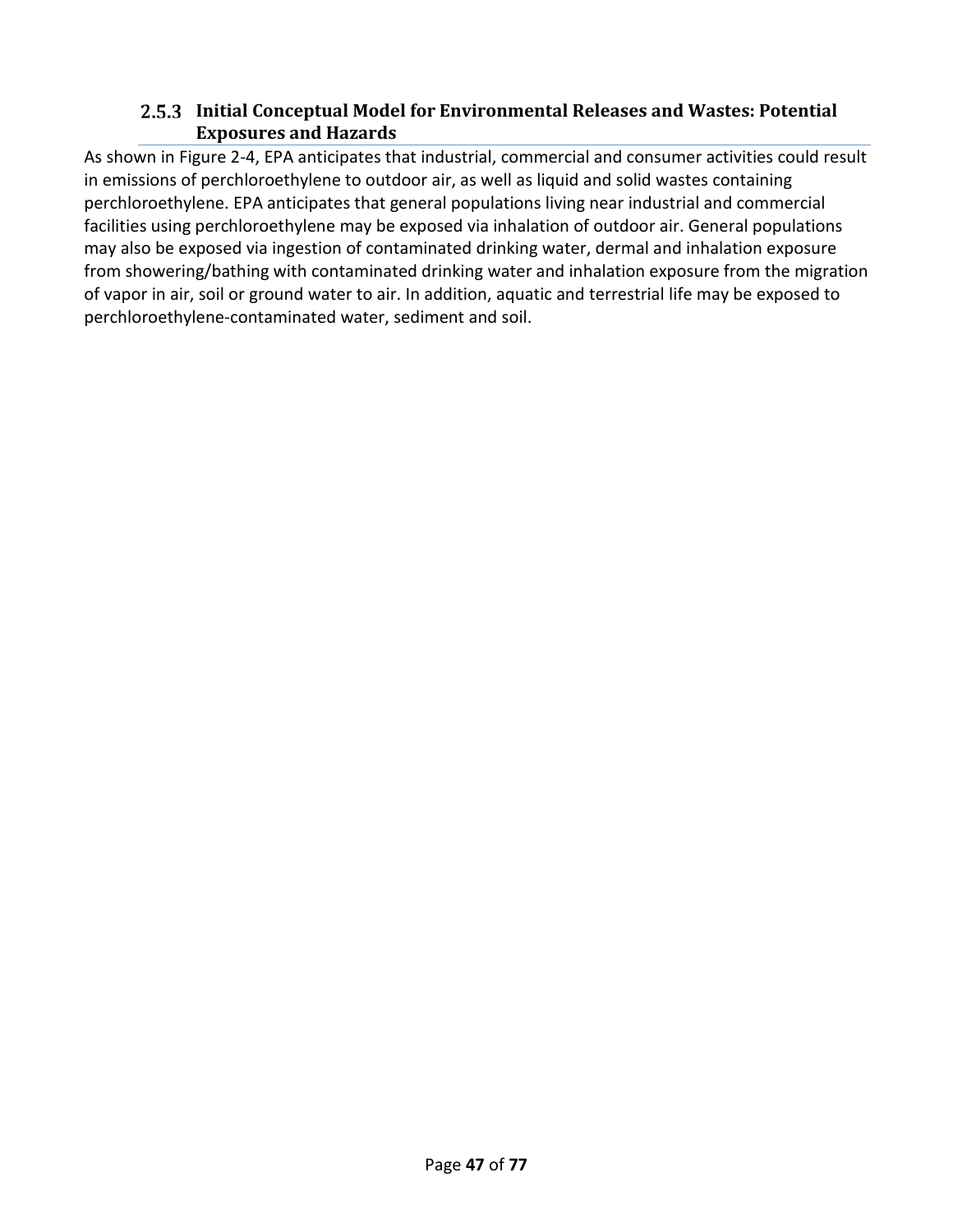**RELEASES AND WASTES FROM** INDUSTRIAL / COMMERCIAL / CONSUMER USES



**EXPOSURE ROUTE** 

**RECEPTORS**<sup>e</sup>

**EFFECTS** 

**EXPOSURE PATHWAY** 

#### **Figure 2-4. Initial Perchloroethylene Conceptual Model for Environmental Releases and Wastes: Potential Exposures and Hazards**

The conceptual model presents the exposure pathways, exposure routes and hazards to human and environmental receptors from environmental releases and wastes of perchloroethylene.

a Industrial wastewater or liquid wastes may be treated on-site and then released to surface water (direct discharge) or pre-treated and released to POTW (indirect discharge). For consumer uses, such wastes may be released directly to POTW (i.e., down the drain). Drinking water will undergo further treatment in drinking water treatment plant. Ground water may also be a source of drinking water.

**b** Additional releases may occur from recycling and other waste treatment.

<sup>c</sup> Volatilization from or liquid contact with tap water in the home during showering, bathing, washing, etc. represents another potential in-home exposure pathway.

<sup>d</sup> Presence of mist is not expected; dermal and oral exposure are negligible.

<span id="page-47-0"></span><sup>e</sup> Receptors include potentially exposed or susceptible subpopulations.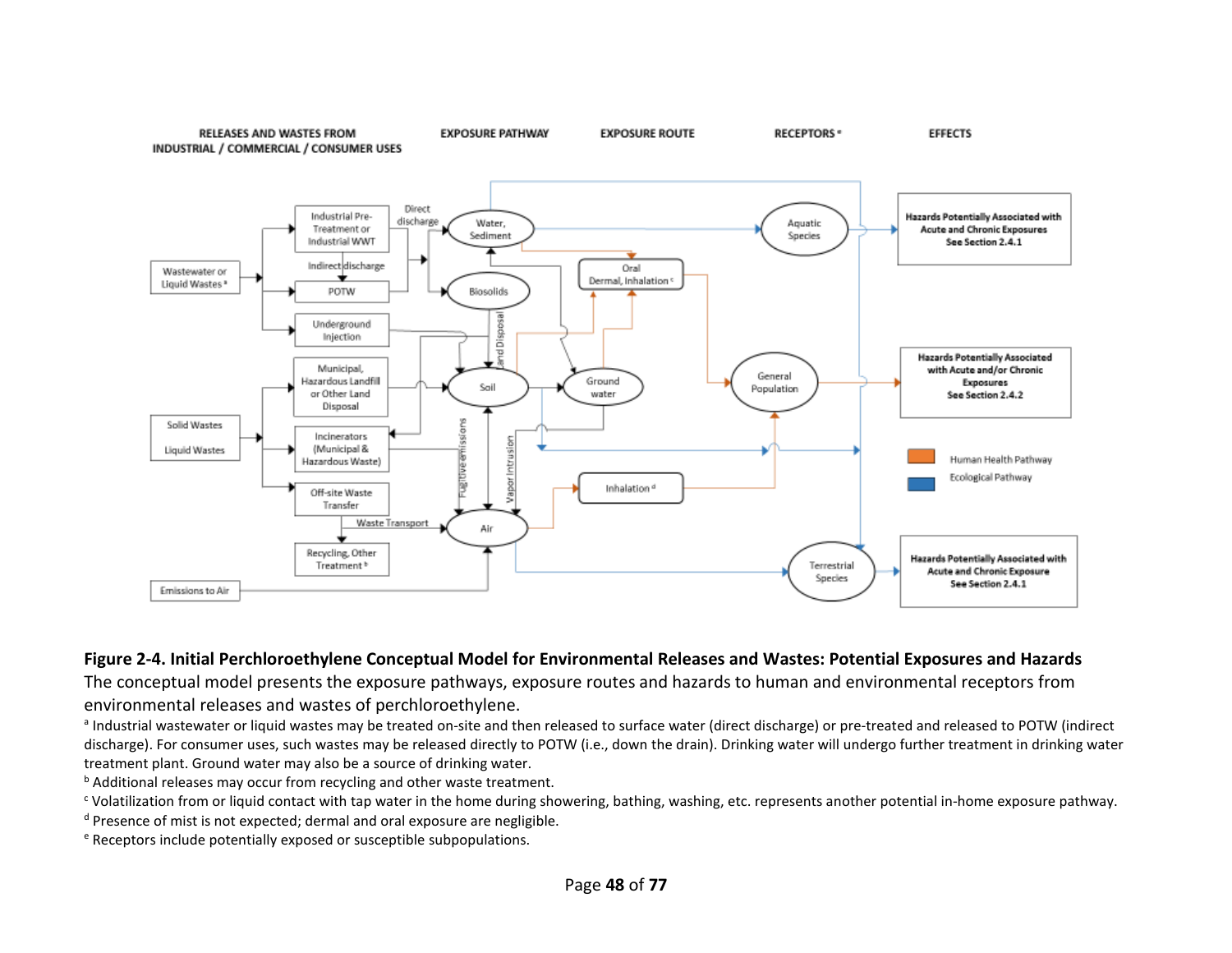# **2.6 Initial Analysis Plan**

The initial analysis plan will be used to develop the eventual problem formulation and final analysis plan for the risk evaluation. While EPA has conducted a search for readily available data and information from public sources (see *Perchloroethylene (127-18-4) Bibliography: Supplemental File for the TSCA Scope Document*) as described in Section [1.3,](#page-15-0) EPA encourages submission of additional existing data, such as full study reports or workplace monitoring from industry sources, that may be relevant for refining conditions of use, exposures, hazards and potentially exposed or susceptible subpopulations.

The analysis plan outlined here is based on the conditions of use of perchloroethylene, as described in Sectio[n 2.2](#page-18-0) of this scope. The analysis plan may be refined as EPA proceeds with the systematic review of the information in the *Perchloroethylene (CASRN 127-18-4) Bibliography: Supplemental File for the TSCA Scope Document*. EPA will be evaluating the weight of the scientific evidence for both hazard and exposure. Consistent with this approach, EPA will also use a systematic review approach. As such, EPA will use explicit, pre-specified criteria and approaches to identify, select, assess, and summarize the findings of studies. This approach will help to ensure that the review is complete, unbiased, reproducible, and transparent.

# **Exposure**

# **2.6.1.1 Environmental Releases**

EPA expects to consider and analyze releases to environmental media as follows:

- 1) Review reasonably available published literature or information on processes and activities associated with the conditions of use to evaluate the types of releases and wastes generated (*Perchloroethylene (CASRN 127-18-4) Bibliography: Supplemental File for the TSCA Scope Document)* (EPA 2017).
- 2) Review reasonably available chemical-specific release data, including measured or estimated release data (e.g., data collected under the TRI and National Emissions Inventory [NEI] programs).
- 3) Review reasonably available measured or estimated release data for surrogate chemicals that have similar uses, volatility, chemical and physical properties.
- 4) Understand and consider regulatory limits that may inform estimation of environmental releases.
- 5) Review and determine applicability of Organisation for Economic Co-operation and Development (OECD) Emission Scenario Documents (ESDs)and EPA Generic Scenarios to estimation of environmental releases.
- 6) Evaluate the weight of the evidence of environmental release data.
- 7) Map or group each condition(s) of use to a release assessment scenario.

# **2.6.1.2 Environmental Fate**

EPA expects to consider and analyze fate and transport in environmental media as follows:

- 1) Review reasonably available measured or estimated environmental fate endpoint data collected through the literature search (*Perchloroethylene (CASRN 127-18-4) Bibliography: Supplemental File for the TSCA Scope Document*.
- Using measured data and/or modeling, determine the influence of environmental fate endpoints (e.g., persistence, bioaccumulation, partitioning, transport) on exposure pathways and routes of exposure to human and environmental receptors.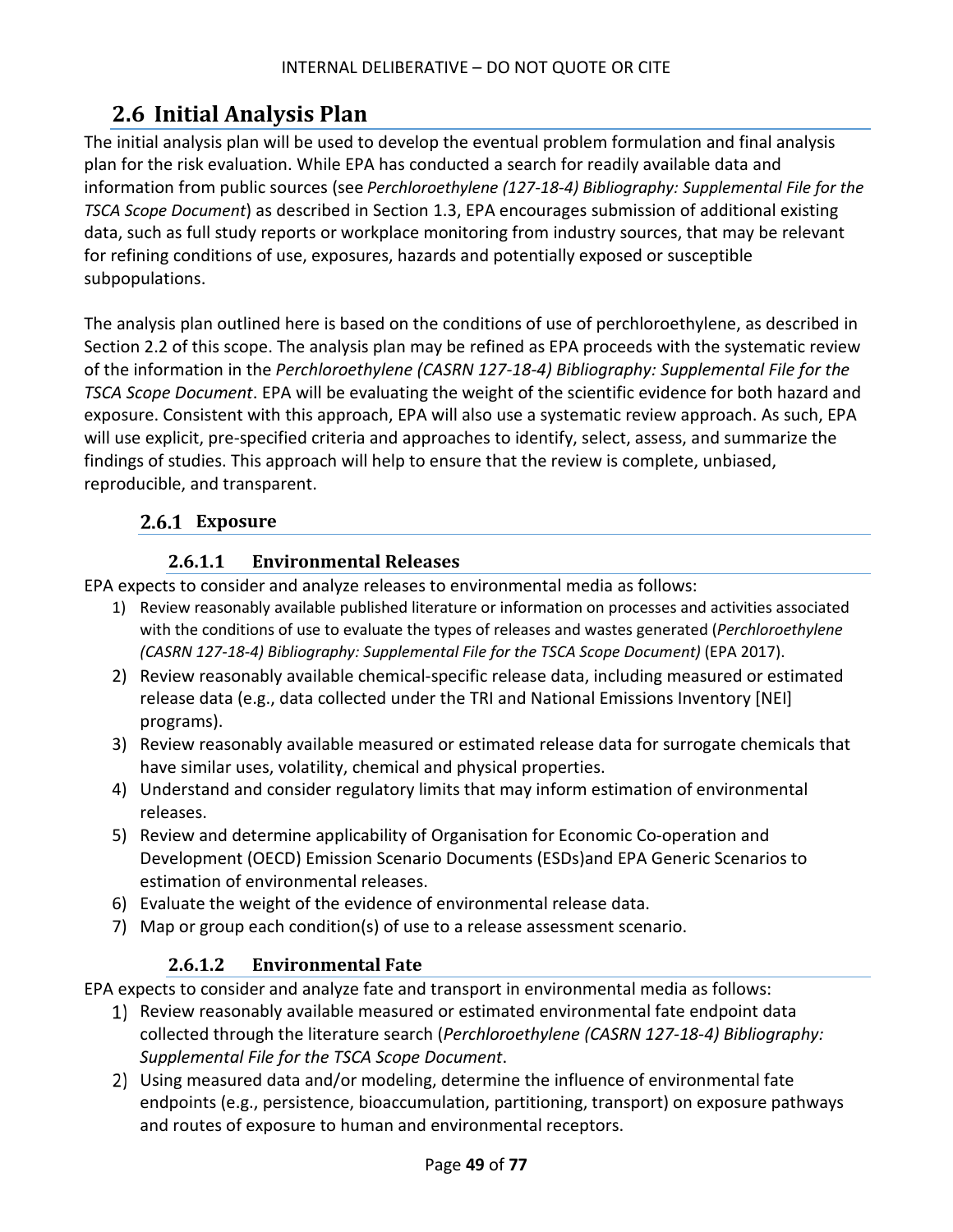Evaluate the weight of the evidence of environmental fate data.

## **2.6.1.3 Environmental Exposures**

EPA expects to consider the following in developing its environmental exposure assessment of perchloroethylene:

- 1) Review reasonably available environmental and biological monitoring data for all media relevant to environmental exposure.
- 2) Review reasonably available information on releases to determine how modeled estimates of concentrations near industrial point sources compare with available monitoring data. Available exposure models will be evaluated and considered alongside available monitoring data to characterize environmental exposures. Modeling approaches to estimate surface water concentrations, sediment concentrations and soil concentrations generally consider the following inputs: release into the media of interest, fate and transport and characteristics of the environment.
- 3) Review reasonably available biomonitoring data. Consider whether these monitoring data could be used to compare with species or taxa-specific toxicological benchmarks.
- 4) Determine applicability of existing additional contextualizing information for any monitored data or modeled estimates during risk evaluation. Review and characterize the spatial and temporal variability, to extent data are available, and characterize exposed aquatic and terrestrial populations.
- 5) Evaluate the weight of evidence of environmental occurrence data and modeled estimates.
- 6) Map or group each condition(s) of use to environmental assessment scenario(s).

# **2.6.1.4 Occupational Exposures**

EPA expects to consider and analyze both worker and occupational non-user exposures as follows:

- 1) Review reasonably available exposure monitoring data for specific condition(s) of use. Exposure data to be reviewed may include workplace monitoring data collected by government agencies such as OSHA and the National Institute of Occupational Safety and Health (NIOSH), and monitoring data found in published literature (e.g., personal exposure monitoring data (direct measurements) and area monitoring data (indirect measurements) (*Perchloroethylene (CASRN 127-18-4) Bibliography: Supplemental File for the TSCA Scope Document)*.
- 2) Review reasonably available exposure data for surrogate chemicals that have uses, volatility and chemical and physical properties similar to perchloroethylene.
- 3) For conditions of use where data limited or not available, review existing exposure models that may be applicable in estimating exposure levels.
- 4) Review reasonably available data that may be used in developing, adapting or applying exposure models to the particular risk evaluation.
- 5) Evaluate the weight of the evidence of occupational exposure data.
- 6) Map or group each condition of use to occupational exposure assessment scenario(s).

# **2.6.1.5 Consumer Exposures**

EPA expects to consider and analyze both consumers using a consumer product and bystanders associated with the consumer using the product as follows:

- 1) Review reasonably available consumer product-specific exposure data related to consumer uses/exposures.
- 2) Evaluate the weight of the evidence of consumer exposure data.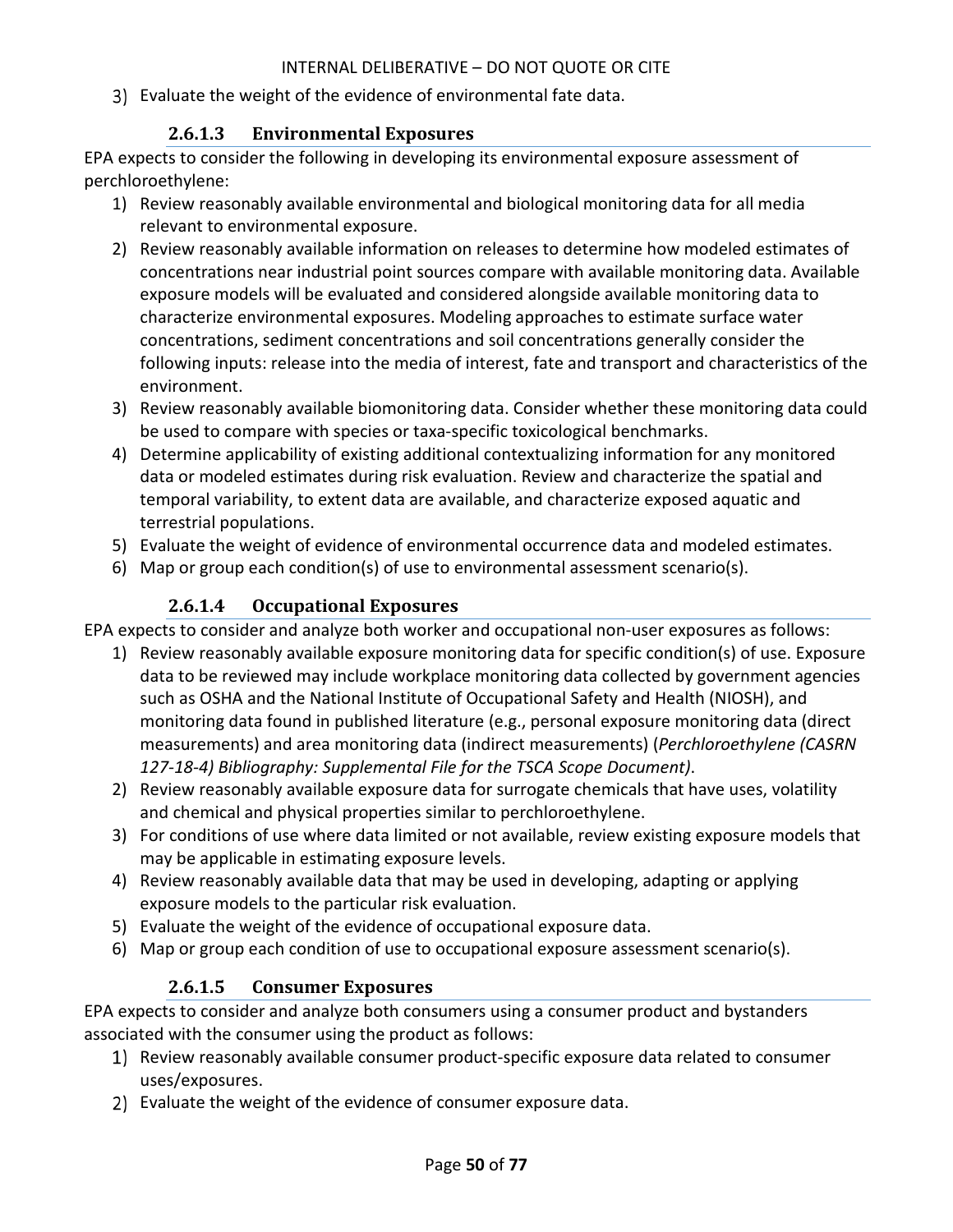- For exposure pathways where data are not available, review existing exposure models that may be applicable in estimating exposure levels.
- Review reasonably available data that may be used in developing, adapting or applying exposure models to the particular risk evaluation. For example, existing models developed for a chemical assessment may be applicable to another chemical assessment if model parameter data are available.
- 5) Review reasonably available consumer product-specific sources to determine how those exposure estimates compare with those reported in monitoring data.
- Review reasonably available population- or subpopulation-specific exposure factors and activity patterns to determine if potentially exposed or susceptible subpopulations need be further refined.
- Map or group each condition of use to consumer exposure assessment scenario(s).

# **2.6.1.6 General Population**

EPA expects to consider and analyze general population exposures as follows:

- 1) Review reasonably available environmental and biological monitoring data for media to which general population exposures are expected.
- For exposure pathways where data are not available, review existing exposure models that may be applicable in estimating exposure levels.
- Consider and incorporate applicable media-specific regulations into exposure scenarios or modeling.
- Review reasonably available data that may be used in developing, adapting or applying exposure models to the particular risk evaluation. For example, existing models developed for a chemical assessment may be applicable to another chemical assessment if model parameter data are available.
- 5) Review reasonably available information on releases to determine how modeled estimates of concentrations near industrial point sources compare with available monitoring data.
- Review reasonably available population- or subpopulation-specific exposure factors and activity patterns to determine if potentially exposed or susceptible subpopulations need be further defined.
- Evaluate the weight of the evidence of general population exposure data.
- Map or group each condition of use to general population exposure assessment scenario(s).

# **Hazards (Effects)**

# **2.6.2.1 Environmental Hazards**

EPA will conduct an environmental hazard assessment of perchloroethylene as follows:

- 1) Review reasonably available environmental hazard data, including data from alternative test methods (e.g., computational toxicology and bioinformatics; high-throughput screening methods; data on categories and read-across; *in vitro* studies).
- 2) Conduct hazard identification (the qualitative process of identifying acute and chronic endpoints) and concentration-response assessment (the quantitative relationship between hazard and exposure) for all identified environmental hazard endpoints.
- 3) Derive concentrations of concern (COC) for all identified ecological endpoints.
- 4) Evaluate the weight of the evidence of environmental hazard data.
- 5) Consider the route(s) of exposure, available biomonitoring data and available approaches to integrate exposure and hazard assessments.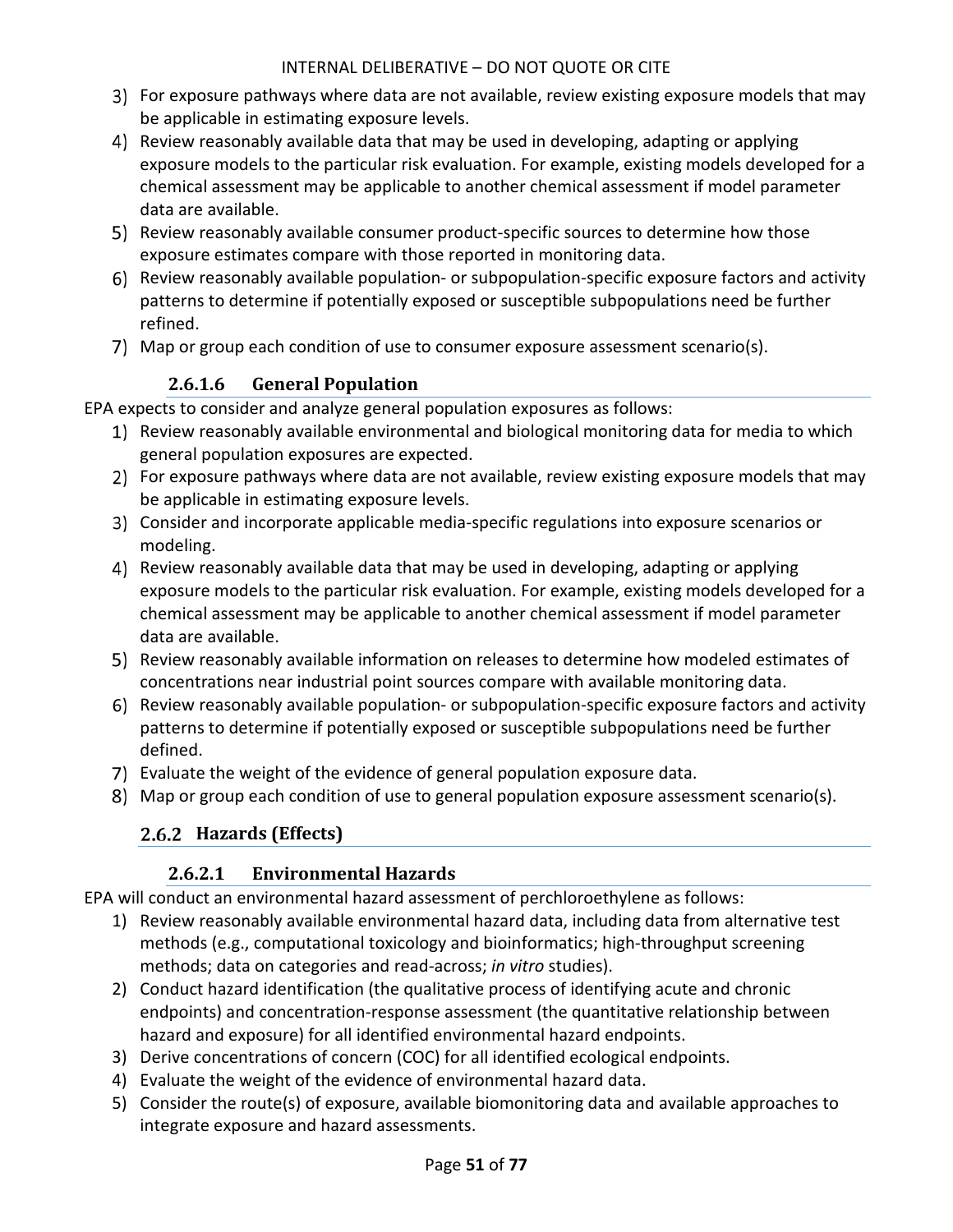## **2.6.2.2 Human Health Hazards**

EPA expects to consider and analyze human health hazards as follows:

- 1) Review reasonably available human health hazard data, including data from alternative test methods (e.g., computational toxicology and bioinformatics; high-throughput screening methods; data on categories and read-across; *in vitro* studies; systems biology.
- 2) In evaluating reasonably available data, determine whether particular human receptor groups may have greater susceptibility to the chemical's hazard(s) than the general population.
- Conduct hazard identification (the qualitative process of identifying non-cancer and cancer endpoints) and dose-response assessment (the quantitative relationship between hazard and exposure) for all identified human health hazard endpoints.
- Derive points of departure (PODs) where appropriate; conduct benchmark dose modeling depending on the available data. Adjust the PODs as appropriate to conform (e.g., adjust for duration of exposure) to the specific exposure scenarios evaluated.
- Evaluate the weight of the evidence of human health hazard data.
- Consider the route(s) of exposure (oral, inhalation, dermal), available route-to-route extrapolation approaches, available biomonitoring data and available approaches to correlate internal and external exposures to integrate exposure and hazard assessment.

### **Risk Characterization**

Risk characterization is an integral component of the risk assessment process for both ecological and human health risks. EPA will derive the risk characterization in accordance with EPA's *Risk Characterization Handbook* [\(U.S. EPA, 2000a\)](http://hero.epa.gov/index.cfm?action=search.view&reference_id=52149). As defined in EPA's *Risk Characterization Policy*, "the risk characterization integrates information from the preceding components of the risk evaluation and synthesizes an overall conclusion about risk that is complete, informative and useful for decision makers." Risk characterization is considered to be a conscious and deliberate process to bring all important considerations about risk, not only the likelihood of the risk, but also the strengths and limitations of the assessment, and a description of how others have assessed the risk into an integrated picture.

Risk characterization at EPA assumes different levels of complexity depending on the nature of the risk assessment being characterized. The level of information contained in each risk characterization varies according to the type of assessment for which the characterization is written. Regardless of the level of complexity or information, the risk characterization for TSCA risk evaluations will be prepared in a manner that is transparent, clear, consistent and reasonable (TCCR) [\(U.S. EPA, 2000a\)](http://hero.epa.gov/index.cfm?action=search.view&reference_id=52149). EPA will also present information in this section consistent with approaches described in the Risk Evaluation Framework Rule.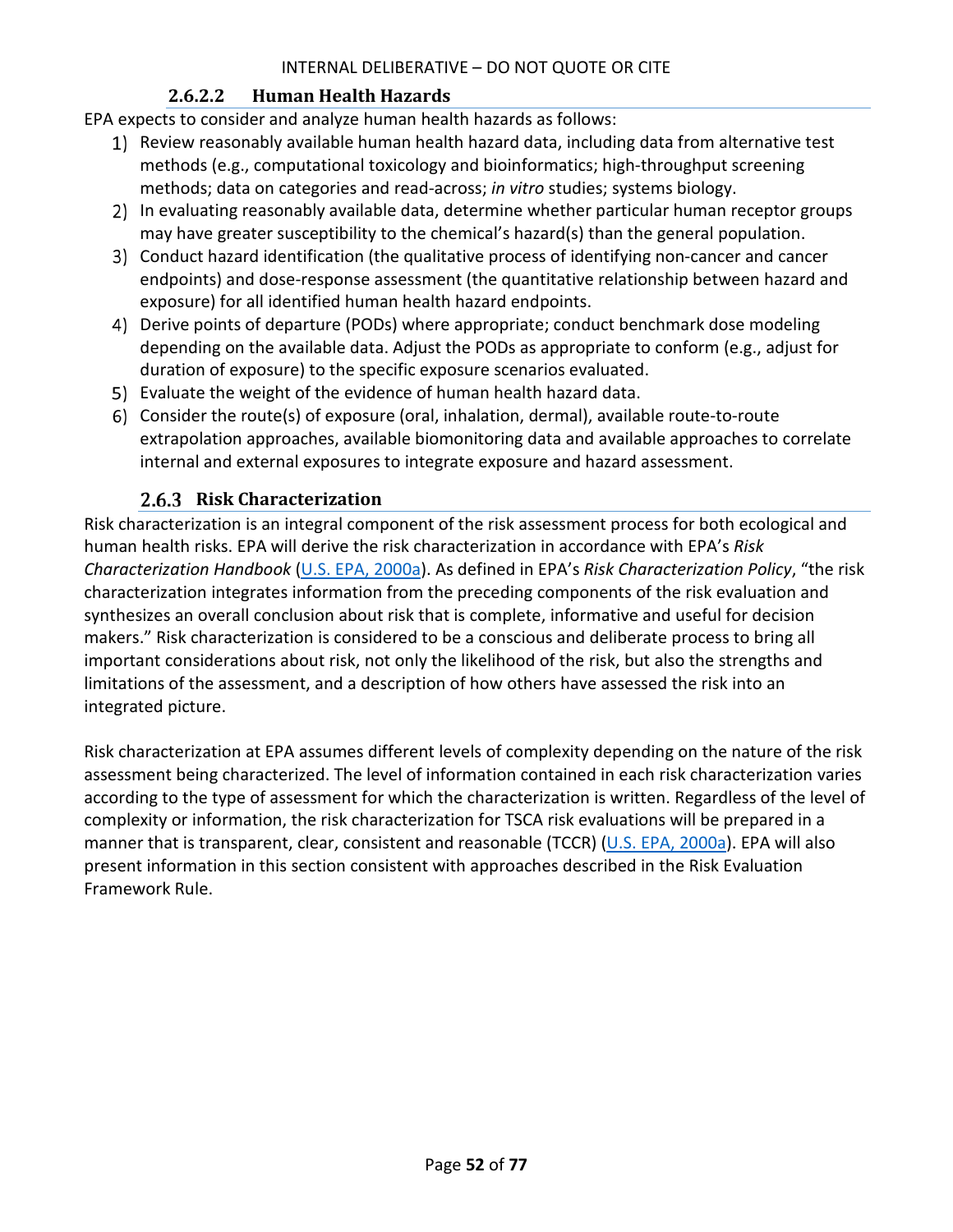# **REFERENCES**

- [ACGIH](http://hero.epa.gov/index.cfm?action=search.view&reference_id=594530) (American Conference of Governmental Industrial Hygienists). (2001). Documentation of the threshold limit values and biological exposure indices (7th ed.). Cincinnati, OH. [https://www.acgih.org/forms/store/ProductFormPublic/documentation-of-the-threshold-limit](https://www.acgih.org/forms/store/ProductFormPublic/documentation-of-the-threshold-limit-values-and-biological-exposure-indices-7th-ed)[values-and-biological-exposure-indices-7th-ed](https://www.acgih.org/forms/store/ProductFormPublic/documentation-of-the-threshold-limit-values-and-biological-exposure-indices-7th-ed)
- [ATSDR](http://hero.epa.gov/index.cfm?action=search.view&reference_id=2990770) (Agency for Toxic Substances and Disease Registry). (2014). Toxicological profile for tetrachloroethylene (Draft for public comment). Atlanta, GA: US Department of Health and Human Services, Public Health Service.

<http://www.atsdr.cdc.gov/ToxProfiles/tp.asp?id=265&tid=48>

- [Browning, E.](http://hero.epa.gov/index.cfm?action=search.view&reference_id=29334) (1965). Toxicity and metabolism of industrial solvents. Amsterdam, The Netherlands: Elsevier Publishing Co.
- [Cal/EPA](http://hero.epa.gov/index.cfm?action=search.view&reference_id=630408) (California Environmental Protection Agency). (2001). Public health goal for tetrachloroethylene in drinking water. Sacramento, CA: Office of Environmental Health Hazard Assessment.<http://www.oehha.org/water/phg/pdf/PCEAug2001.pdf>
- [Cal/EPA](http://hero.epa.gov/index.cfm?action=search.view&reference_id=3827356) (California Environmental Protection Agency). (2016). Hot spots unit risk and cancer potency values.<https://oehha.ca.gov/media/CPFs042909.pdf>
- [CDC](http://hero.epa.gov/index.cfm?action=search.view&reference_id=3827236) (Centers for Disease Control and Prevention). (2017). National report on human exposure to environmental chemicals.<https://www.cdc.gov/exposurereport/>
- [DLI; NCA](http://hero.epa.gov/index.cfm?action=search.view&reference_id=3827403) (Dry Cleaning and Laundry Institute International and the National Cleaners Association). (2017). Public comment on tetrachloroethylene . TSCA Review and Scoping. (EPA-HQ-OPPT-2016-0732).

[Dow Chemical Co](http://hero.epa.gov/index.cfm?action=search.view&reference_id=3797950) (Dow Chemical Company). (2008). Product safety assessment: Perchloroethylene.

- [ECB](http://hero.epa.gov/index.cfm?action=search.view&reference_id=3839195) (European Chemicals Bureau). (2005). European Union risk assessment report. Tetrachloroethylene: Part 1 - Environment. (EINECS No: 204-825-9). United Kingdom: European Commission – Joint Research Centre Institute for Health and Consumer Protection European Chemicals Bureau.
- [Gossett, JM.](http://hero.epa.gov/index.cfm?action=search.view&reference_id=732584) (1987). Measurement of Henry's law constants for C1 and C2 chlorinated hydrocarbons. Environ Sci Technol 21: 202-208.<http://dx.doi.org/10.1021/es00156a012>
- [Hansch, C; Leo, A; Hoekman, D.](http://hero.epa.gov/index.cfm?action=search.view&reference_id=51424) (1995). Exploring QSAR: Hydrophobic, electronic, and steric constants. In C Hansch; A Leo; DH Hoekman (Eds.), ACS Professional Reference Book. Washington, DC: American Chemical Society.
- [Hickman, JC.](http://hero.epa.gov/index.cfm?action=search.view&reference_id=3827362) (2000). Tetrachloroethylene. In Kirk-Othmer Encyclopedia of Chemical Technology. New York, NY: John Wiley & Sons.<http://dx.doi.org/10.1002/0471238961.2005201808090311.a01>
- [Horvath, AL.](http://hero.epa.gov/index.cfm?action=search.view&reference_id=194749) (1982). Halogenated hydrocarbons: Solubility-miscibility with water. New York, NY: Marcel Dekker, Inc.
- [Howard, PH.](http://hero.epa.gov/index.cfm?action=search.view&reference_id=3828846) (1991). Handbook of environmental degradation rates. In PH Howard (Ed.). [online]: CRC Press.
- [HSDB](http://hero.epa.gov/index.cfm?action=search.view&reference_id=3839190) (Hazardous Substances Data Bank). (2012). Tetrachloroethylene CASRN: 127-18-4. Bethesda, MD: National Library of Medicine.<http://toxnet.nlm.nih.gov/>
- [IARC](http://hero.epa.gov/index.cfm?action=search.view&reference_id=3827359) (International Agency for Research on Cancer). (2014). Tetrachloroethylene [IARC Monograph]. <https://monographs.iarc.fr/ENG/Monographs/vol106/mono106-002.pdf>
- [ICIS.](http://hero.epa.gov/index.cfm?action=search.view&reference_id=3839194) (2011). US chemical profile: Perchloroethylene. [http://www.icis.com/resources/news/2011/04/25/9454665/us-chemical-profile](http://www.icis.com/resources/news/2011/04/25/9454665/us-chemical-profile-perchloroethylene/)[perchloroethylene/](http://www.icis.com/resources/news/2011/04/25/9454665/us-chemical-profile-perchloroethylene/)
- [Kanegsberg, B; Kanegsberg, E.](http://hero.epa.gov/index.cfm?action=search.view&reference_id=3045069) (2011). Handbook of Critical Cleaning, Applications, Processes, and Controls. Boca Raton: CRC Press.<http://dx.doi.org/10.1201/b10858>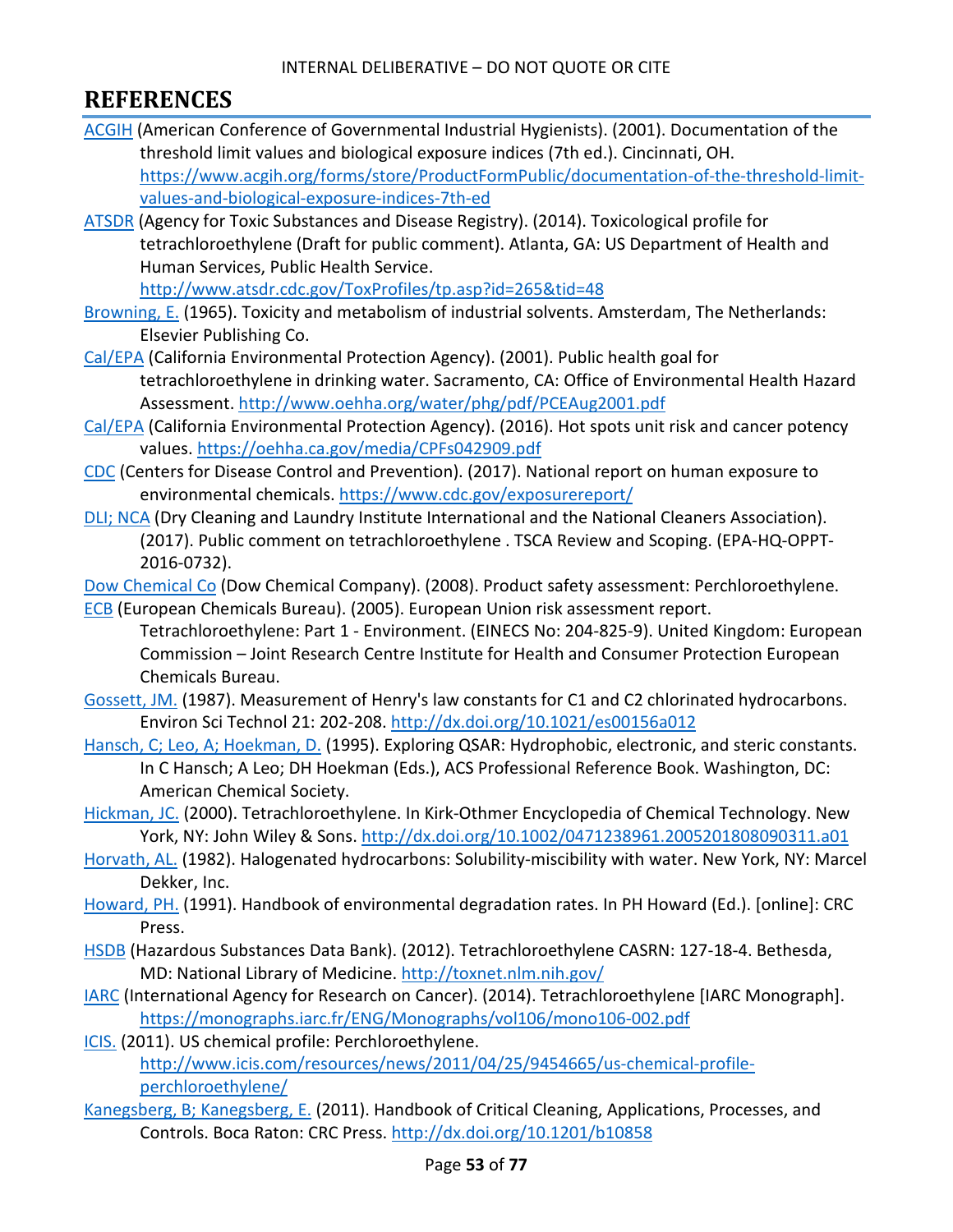- [Lewis, RJ, Sr.](http://hero.epa.gov/index.cfm?action=search.view&reference_id=3378175) (2007). Hawley's condensed chemical dictionary (15th ed.). Hoboken, NJ: John Wiley & Sons.<http://dx.doi.org/10.1002/9780470114735>
- [Lide, DR.](http://hero.epa.gov/index.cfm?action=search.view&reference_id=3827361) (2007). CRC handbook of chemistry and physics: A ready-reference book of chemical and physical data. In DR Lide (Ed.), (88th ed.). Boca Raton, FL: CRC Press.
- [Lin, YS; Egeghy, PP; Rappaport, SM.](http://hero.epa.gov/index.cfm?action=search.view&reference_id=1067556) (2008). Relationships between levels of volatile organic compounds in air and blood from the general population. J Expo Sci Environ Epidemiol 18: 421-429. <http://dx.doi.org/10.1038/sj.jes.7500635>
- [NAC/AEGL](http://hero.epa.gov/index.cfm?action=search.view&reference_id=3838526) (National Advisory Committee for Acute Exposure Guideline Levels for Hazardous Substances). (2009). Tetrachloroethylene (CAS reg. no. 127-18-4): Interim acute exposure guideline levels (AEGLs). (Interim 1 modified without modeling results) [AEGL]. Washington, DC: National Advisory Committee for Acute Exposure Guideline Levels. [https://www.epa.gov/sites/production/files/2014-](https://www.epa.gov/sites/production/files/2014-08/documents/tetrachloroethylene_interim_ornl_dec2009c.pdf)

[08/documents/tetrachloroethylene\\_interim\\_ornl\\_dec2009c.pdf](https://www.epa.gov/sites/production/files/2014-08/documents/tetrachloroethylene_interim_ornl_dec2009c.pdf)

- [NFPA](http://hero.epa.gov/index.cfm?action=search.view&reference_id=2991057) (National Fire Protection Association). (2010). Fire protection guide to hazardous materials (14th ed.). Quincy, MA.
- [NICNAS](http://hero.epa.gov/index.cfm?action=search.view&reference_id=3797979) (National Industrial Chemicals Notification and Assessment Scheme). (2001). Tetrachloroethylene – Priority Existing Chemical. Assessment Report No. 15. <http://www.nicnas.gov.au/publications/car/pec/pecindex.htm>
- [NIOSH](http://hero.epa.gov/index.cfm?action=search.view&reference_id=3838549) (National Institute for Occupational Safety and Health). (1994). Immediately dangerous to life or health (IDLH) values: Tetrachloroethylene. Cincinnati, OH: National Institutes for Occupational Safety and Health.<https://www.cdc.gov/niosh/idlh/127184.html>
- [NIOSH](http://hero.epa.gov/index.cfm?action=search.view&reference_id=3827401) (National Institute for Occupational Safety and Health). (2005). NIOSH pocket guide to chemical hazards & other databases CD-ROM. (DHHS-2005-151). Cincinnati, OH.
- [NTP](http://hero.epa.gov/index.cfm?action=search.view&reference_id=632655) (National Toxicology Program). (1986). Toxicology and carcinogenesis studies of tetrachloroethylene (perchloroethylene) (CAS no. 127-18-4) in F344/N rats and B6C3F1 mice (inhalation studies). (NTP TR 311). Research Triangle Park, NC: U.S. Department of Health and Human Services, National Toxicology Program.

[http://ntp.niehs.nih.gov/ntp/htdocs/LT\\_rpts/tr311.pdf](http://ntp.niehs.nih.gov/ntp/htdocs/LT_rpts/tr311.pdf)

- [NTP](http://hero.epa.gov/index.cfm?action=search.view&reference_id=2825907) (National Toxicology Program). (2014). Report on carcinogens. Thirteenth edition. Research Triangle Park, NC: U.S. Department of Health and Human Services, Public Health Service.
- [OECD](http://hero.epa.gov/index.cfm?action=search.view&reference_id=3827416) (Organisation for Economic Co-operation and Development). (2004). Emission scenario document on lubricants and lubricant additives. In OECD Series On Emission Scenario Documents. (JT00174617). Paris, France.
- [OECD](http://hero.epa.gov/index.cfm?action=search.view&reference_id=3827299) (Organisation for Economic Co-operation and Development). (2009a). Emission scenario document on adhesive formulation. (JT03263583). Paris, France.
- [OECD](http://hero.epa.gov/index.cfm?action=search.view&reference_id=3827413) (Organisation for Economic Co-operation and Development). (2009b). Emission scenario document on plastic additives. (JT03267870). Paris, France.
- [OECD](http://hero.epa.gov/index.cfm?action=search.view&reference_id=3827298) (Organisation for Economic Co-operation and Development). (2009c). Emission scenario documents on coating industry (paints, lacquers and varnishes). (JT03267833). Paris, France.
- [OECD](http://hero.epa.gov/index.cfm?action=search.view&reference_id=3827300) (Organisation for Economic Co-operation and Development). (2013). Emission scenario document on the industrial use of adhesives for substrate bonding. Paris, France.
- [OSHA](http://hero.epa.gov/index.cfm?action=search.view&reference_id=3838548) (Occupational Safety & Health Administration). (1997). Table Z-2 Permissible exposure limits (PELs). Available online at

[https://www.osha.gov/pls/oshaweb/owadisp.show\\_document?p\\_id=9993&p\\_table=STANDAR](https://www.osha.gov/pls/oshaweb/owadisp.show_document?p_id=9993&p_table=STANDARDS) [DS](https://www.osha.gov/pls/oshaweb/owadisp.show_document?p_id=9993&p_table=STANDARDS) (accessed June 10, 2004).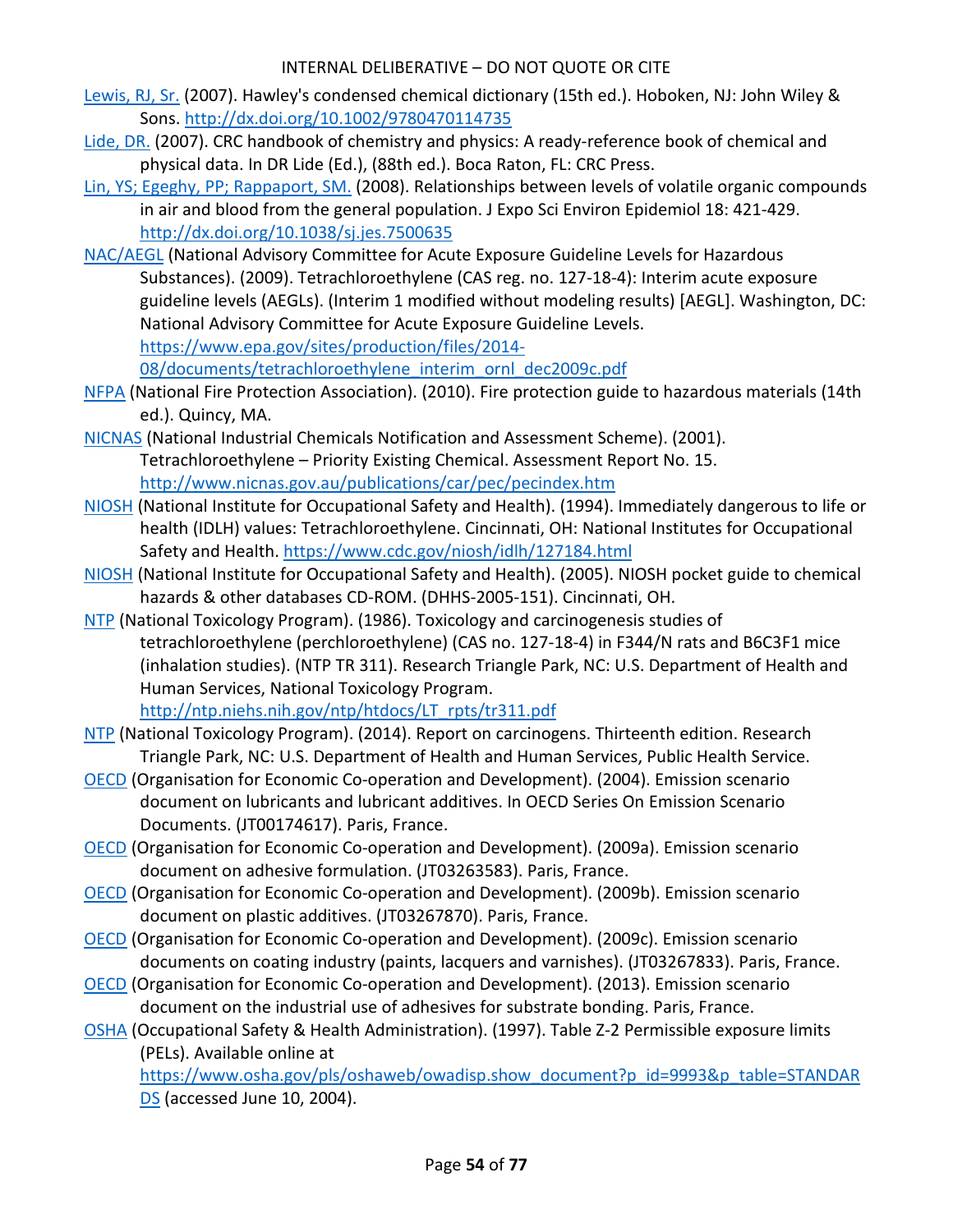- [OSHA](http://hero.epa.gov/index.cfm?action=search.view&reference_id=3827305) (Occupational Safety & Health Administration). (2017). Chemical Exposure Health Data (CEHD) provided by OSHA to EPA. U.S. Occupational Safety and Health Administration.
- [Riddick, JA; Bunger, WB; TK, S.](http://hero.epa.gov/index.cfm?action=search.view&reference_id=3827366) (1985). Techniques of Chemistry. Fourth edition. Organic solvents. New York, NY: John Wiley and Sons.
- [SCHER](http://hero.epa.gov/index.cfm?action=search.view&reference_id=3827364) (Scientific Committee on Health and Environmental Risks). (2008). Scientific opinion on the risk assessment report on tetrachloroethylene (CAS no. 127-18-4; EINECS no. 204-825-9). Human health part. European Union.

[https://ec.europa.eu/health/archive/ph\\_risk/committees/04\\_scher/docs/scher\\_o\\_088.pdf](https://ec.europa.eu/health/archive/ph_risk/committees/04_scher/docs/scher_o_088.pdf)

- [Smart, BE; Fernandez, RE.](http://hero.epa.gov/index.cfm?action=search.view&reference_id=3052028) (2000). Kirk-Othmer encyclopedia of chemical technology Fluorinated aliphatic compounds [Encyclopedia]. Hoboken, NJ: John Wiley and Sons, Inc. <http://dx.doi.org/10.1002/0471238961.0612211519130118.a01>
- [Snedecor, G; Hickman, JC; Mertens, JA.](http://hero.epa.gov/index.cfm?action=search.view&reference_id=3827414) (2004). Kirk-Othmer Encyclopedia of Chemical Technology Chloroethylenes. [online]: John Wiley & Sons, Inc.
- [Stoye, D.](http://hero.epa.gov/index.cfm?action=search.view&reference_id=3827368) (2000). Ulmann's Encyclopedia of Industry Chemistry Solvents. [online]: John Wiley & Sons.
- [Tirsell, D.](http://hero.epa.gov/index.cfm?action=search.view&reference_id=3827370) (2000). Ulmann's Encyclopedia of Industry Chemistry Dry cleaning. [online]: John Wiley & Sons.
- [U.S. Coast Guard.](http://hero.epa.gov/index.cfm?action=search.view&reference_id=3827365) (1984). The chemical hazards response information system (CHRIS) hazardous chemical data. Washington, DC: Department of Transportation.
- [U.S. EPA](http://hero.epa.gov/index.cfm?action=search.view&reference_id=3827321) (U.S. Environmental Protection Agency). (1977). Control of volatile organic emissions from solvent metal cleaning [EPA Report]. (EPA-450/2-77-022). Research Triangle Park, NC: U.S. Environmental Protection Agency, Office of Air and Waste Management, Office of Air Quality Planning and Standards.
- U.S. EPA. (1980a). Ambient Water Quality Criteria for Tetrachloroethylene. Washington, D.C.: U.S. Environmental Protection Agency.
- [U.S. EPA](http://hero.epa.gov/index.cfm?action=search.view&reference_id=3827297) (U.S. Environmental Protection Agency). (1980b). Compilation of air pollutant emission factors. Chapter 4.7: Wste solvent reclamation. Office of Air and Radiation, Office of Air Quality and Planning Standards.
- U.S. EPA. (1985a). Health Assessment Document fo Tetrachloroethylene (Perchloroethylene) Washington, D.C.: U.S. Environmental Protection Agency.
- [U.S. EPA](http://hero.epa.gov/index.cfm?action=search.view&reference_id=3827355) (U.S. Environmental Protection Agency). (1985b). Occupational exposure and environmental release assessment of tetrachloroethylene. Office of Pesticides and Toxic Substances.
- [U.S. EPA](http://hero.epa.gov/index.cfm?action=search.view&reference_id=3827363) (U.S. Environmental Protection Agency). (1991). Economic impact analysis of regulatory controls in the dry cleaning industry. Final. (EPA-450/3-91-021). Office of Air Quality, Planning and Standards.
- [U.S. EPA](http://hero.epa.gov/index.cfm?action=search.view&reference_id=52149) (U.S. Environmental Protection Agency). (2000a). Science policy council handbook: Risk characterization (pp. 1-189). (EPA/100/B-00/002). Washington, D.C.: U.S. Environmental Protection Agency, Science Policy Council. [https://www.epa.gov/risk/risk-characterization](https://www.epa.gov/risk/risk-characterization-handbook)[handbook](https://www.epa.gov/risk/risk-characterization-handbook)
- [U.S. EPA](http://hero.epa.gov/index.cfm?action=search.view&reference_id=3827354) (U.S. Environmental Protection Agency). (2000b). Tetrachloroethylene (perchloroethylene) 127-18-4. Office of Air Toxics. [https://www.epa.gov/sites/production/files/2016-](https://www.epa.gov/sites/production/files/2016-09/documents/tetrachloroethylene.pdf) [09/documents/tetrachloroethylene.pdf](https://www.epa.gov/sites/production/files/2016-09/documents/tetrachloroethylene.pdf)
- [U.S. EPA](http://hero.epa.gov/index.cfm?action=search.view&reference_id=35002) (U.S. Environmental Protection Agency). (2001). Sources, emission and exposure for trichloroethylene (TCE) and related chemicals [EPA Report]. (EPA/600/R-00/099). Washington, DC.
- [U.S. EPA](http://hero.epa.gov/index.cfm?action=search.view&reference_id=86237) (U.S. Environmental Protection Agency). (2005a). Guidelines for carcinogen risk assessment [EPA Report] (pp. 1-166). (EPA/630/P-03/001F). Washington, DC: U.S. Environmental Protection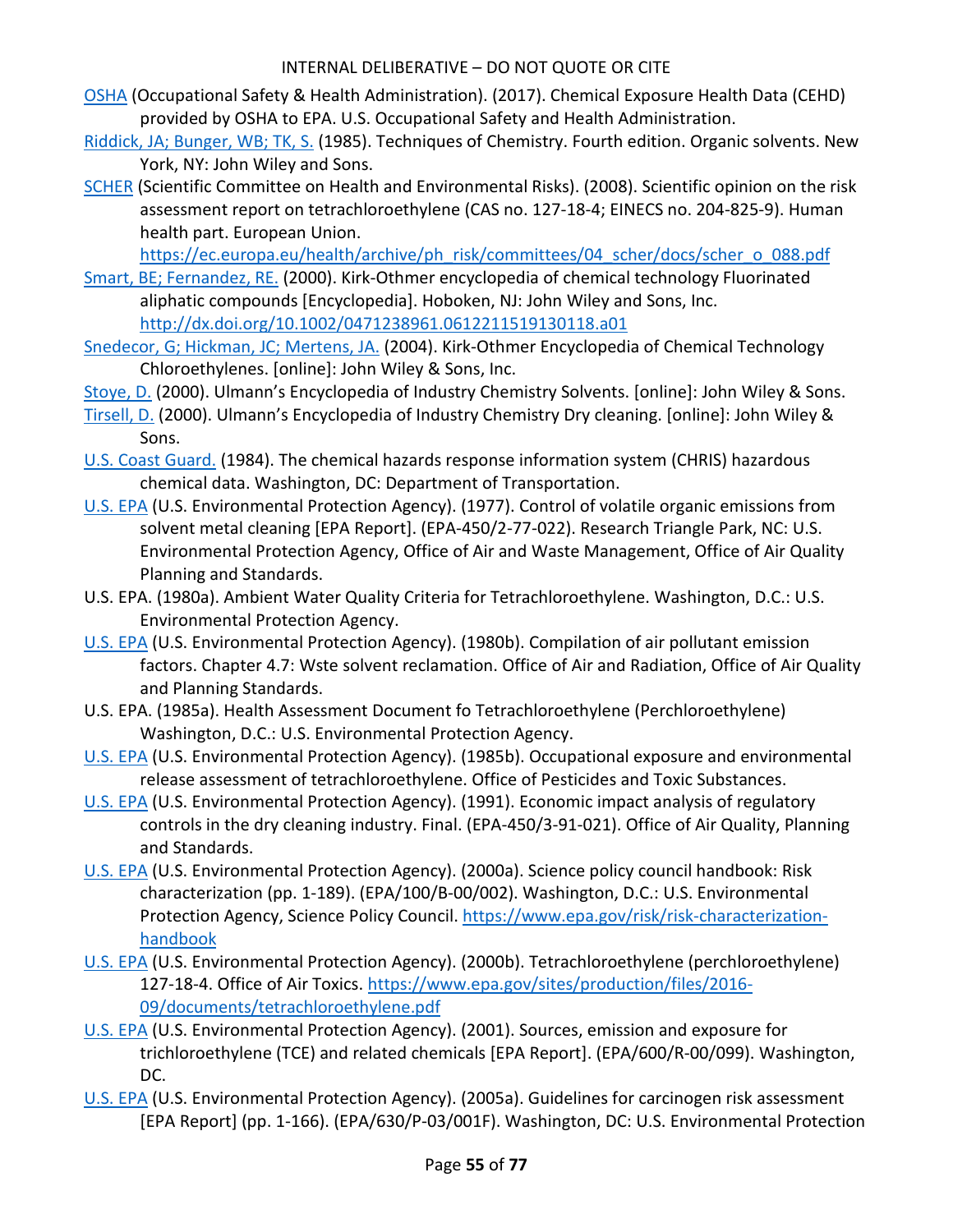Agency, Risk Assessment Forum. [http://www2.epa.gov/osa/guidelines-carcinogen-risk](http://www2.epa.gov/osa/guidelines-carcinogen-risk-assessment)[assessment](http://www2.epa.gov/osa/guidelines-carcinogen-risk-assessment)

- [U.S. EPA](http://hero.epa.gov/index.cfm?action=search.view&reference_id=3827353) (U.S. Environmental Protection Agency). (2005b). Perchloroethylene dry cleaners refined human health risk characterization. [https://www.epa.gov/sites/production/files/2015-](https://www.epa.gov/sites/production/files/2015-06/documents/riskassessment_dry_cleaners.pdf) [06/documents/riskassessment\\_dry\\_cleaners.pdf](https://www.epa.gov/sites/production/files/2015-06/documents/riskassessment_dry_cleaners.pdf)
- [U.S. EPA](http://hero.epa.gov/index.cfm?action=search.view&reference_id=3827375) (U.S. Environmental Protection Agency). (2006a). Economic impact analysis of the perchloroethylene dry cleaning residual risk standard. (EPA 452/R-06-005).
- [U.S.](http://hero.epa.gov/index.cfm?action=search.view&reference_id=194567) EPA (U.S. Environmental Protection Agency). (2006b). A framework for assessing health risk of environmental exposures to children (pp. 1-145). (EPA/600/R-05/093F). Washington, DC: U.S. Environmental Protection Agency, Office of Research and Development, National Center for Environmental Assessment[. http://cfpub.epa.gov/ncea/cfm/recordisplay.cfm?deid=158363](http://cfpub.epa.gov/ncea/cfm/recordisplay.cfm?deid=158363)
- [U.S. EPA](http://hero.epa.gov/index.cfm?action=search.view&reference_id=3044969) (U.S. Environmental Protection Agency). (2006c). Risk assessment for the halogenated solvent cleaning source category [EPA Report]. (EPA Contract No. 68-D-01-052). Research Triangle Park, NC: U.S. Environmental Protection Agency, Office of Air Quality Planning and Standards. <http://www3.epa.gov/airtoxics/degrea/residrisk2008.pdf>
- [U.S. EPA](http://hero.epa.gov/index.cfm?action=search.view&reference_id=3827379) (U.S. Environmental Protection Agency). (2009). Contaminant occurrence support document for category 1 contaminants for the second six-year review of national primary drinking water regulations. (EPA-815-B-09-010).
- [U.S. EPA](http://hero.epa.gov/index.cfm?action=search.view&reference_id=786546) (U.S. Environmental Protection Agency). (2011). Exposure factors handbook: 2011 edition (final) [EPA Report]. (EPA/600/R-090/052F). Washington, DC: U.S. Environmental Protection Agency, Office of Research and Development, National Center for Environmental Assessment. <http://cfpub.epa.gov/ncea/cfm/recordisplay.cfm?deid=236252>
- U.S. EPA. (2012a). Estimation Programs Interface (EPI) Suite™ for Microsoft® Windows (Version 4.11). Available online a[t http://www.epa.gov/opptintr/exposure/pubs/episuite.htm](http://www.epa.gov/opptintr/exposure/pubs/episuite.htm)
- [U.S. EPA](http://hero.epa.gov/index.cfm?action=search.view&reference_id=3491015) (U.S. Environmental Protection Agency). (2012b). Toxicological Review of Tetrachloroethylene (Perchloroethylene) (CAS No. 127-18-4) In Support of Summary Information on the Integrated Risk Information System (IRIS) (pp. 1077).
- [U.S. EPA](http://hero.epa.gov/index.cfm?action=search.view&reference_id=3827389) (U.S. Environmental Protection Agency). (2012c). Vapor intrusion database: evaluation and characterization of attenuation factors for chlorinated volatile organic compounds and residential buildings. (EPA 530-R-10-002). Washington, D.C.: Office of Solid Waste and Emergency Response.
- [U.S. EPA](http://hero.epa.gov/index.cfm?action=search.view&reference_id=3045553) (U.S. Environmental Protection Agency). (2014a). Degreasing with TCE in commercial facilities: Protecting workers [EPA Report]. Washington, DC: U.S. Environmental Protection Agency, Office of Pollution Prevention and Toxics.
- [U.S. EPA](http://hero.epa.gov/index.cfm?action=search.view&reference_id=3839191) (U.S. Environmental Protection Agency). (2014b). Draft generic scenario on the use of additives in plastics compounding. Washington D.C.: Office of Pollution Prevention and Toxics.
- [U.S. EPA](http://hero.epa.gov/index.cfm?action=search.view&reference_id=3839192) (U.S. Environmental Protection Agency). (2014c). Draft generic scenario on the use of additives in the thermoplastics converting industry. Washington, DC: U.S. Environmental Protection Agency, Office of Pollution Prevention and Toxics.
- [U.S. EPA](http://hero.epa.gov/index.cfm?action=search.view&reference_id=3036194) (U.S. Environmental Protection Agency). (2014d). TSCA work plan chemical risk assessment. Trichloroethylene: Degreasing, spot cleaning and arts & crafts uses. (EPA Document #740-R1- 4002). Washington, DC: Office of Chemical Safety and Pollution Prevention. [http://www2.epa.gov/sites/production/files/2015-](http://www2.epa.gov/sites/production/files/2015-09/documents/tce_opptworkplanchemra_final_062414.pdf) [09/documents/tce\\_opptworkplanchemra\\_final\\_062414.pdf](http://www2.epa.gov/sites/production/files/2015-09/documents/tce_opptworkplanchemra_final_062414.pdf)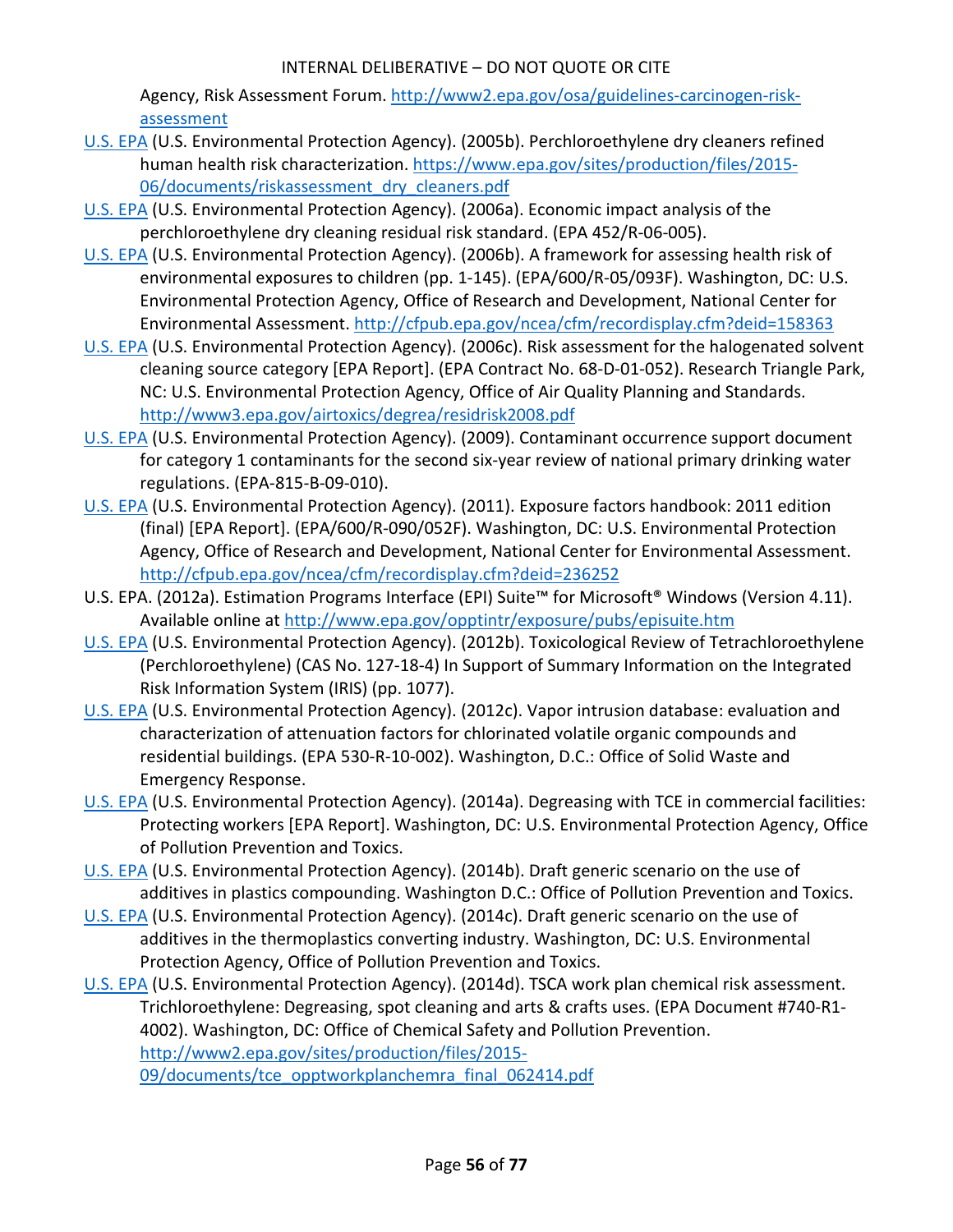- [U.S. EPA](http://hero.epa.gov/index.cfm?action=search.view&reference_id=3827235) (U.S. Environmental Protection Agency). (2015). 2013 National Monitoring Programs Annual Report (UATMP, NATTS, CSATAM). (EPA-454/R-15-005a). <https://www3.epa.gov/ttn/amtic/files/ambient/airtox/2013nmpreport.pdf>
- [U.S. EPA](http://hero.epa.gov/index.cfm?action=search.view&reference_id=3839188) (U.S. Environmental Protection Agency). (2016a). Instructions for reporting 2016 TSCA chemical data reporting. [https://www.epa.gov/chemical-data-reporting/instructions-reporting-](https://www.epa.gov/chemical-data-reporting/instructions-reporting-2016-tsca-chemical-data-reporting)[2016-tsca-chemical-data-reporting](https://www.epa.gov/chemical-data-reporting/instructions-reporting-2016-tsca-chemical-data-reporting)
- [U.S. EPA](http://hero.epa.gov/index.cfm?action=search.view&reference_id=3827204) (U.S. Environmental Protection Agency). (2016b). Public database 2016 chemical data reporting (May 2017 release). Washington, DC: US Environmental Protection Agency, Office of Pollution Prevention and Toxics. Retrieved fro[m https://www.epa.gov/chemical-data-reporting](https://www.epa.gov/chemical-data-reporting)
- [U.S. EPA](http://hero.epa.gov/index.cfm?action=search.view&reference_id=3355305) (U.S. Environmental Protection Agency). (2016c). TSCA work plan chemical risk assessment: Peer review draft 1-bromopropane: (n-Propyl bromide) spray adhesives, dry cleaning, and degreasing uses CASRN: 106-94-5 [EPA Report]. (EPA 740-R1-5001). Washington, DC. [https://www.epa.gov/sites/production/files/2016-03/documents/1](https://www.epa.gov/sites/production/files/2016-03/documents/1-bp_report_and_appendices_final.pdf) [bp\\_report\\_and\\_appendices\\_final.pdf](https://www.epa.gov/sites/production/files/2016-03/documents/1-bp_report_and_appendices_final.pdf)
- [U.S. EPA](http://hero.epa.gov/index.cfm?action=search.view&reference_id=3834224) (U.S. Environmental Protection Agency). (2017). Toxics Release Inventory (TRI). Retrieved from<https://www.epa.gov/toxics-release-inventory-tri-program/tri-data-and-tools>
- [Whittaker, SG;](http://hero.epa.gov/index.cfm?action=search.view&reference_id=3827371) Johanson, CA. (2011). A profile of the dry cleaning industry in King County, Washington. Final report. King County, Washington: Local Hazardous Waste Management Program. [http://www.hazwastehelp.org/publications/publications\\_detail.aspx?DocID=Oh73%2fQilg9Q%](http://www.hazwastehelp.org/publications/publications_detail.aspx?DocID=Oh73%2fQilg9Q%3d) [3d](http://www.hazwastehelp.org/publications/publications_detail.aspx?DocID=Oh73%2fQilg9Q%3d)
- [WHO](http://hero.epa.gov/index.cfm?action=search.view&reference_id=631155) (World Health Organization). (2006). Concise international chemical assessment document 68: Tetrachloroethene. Geneva, Switzerland: World Health Organization, International Programme on Chemical Safety[. http://www.inchem.org/documents/cicads/cicads/cicad68.htm](http://www.inchem.org/documents/cicads/cicads/cicad68.htm)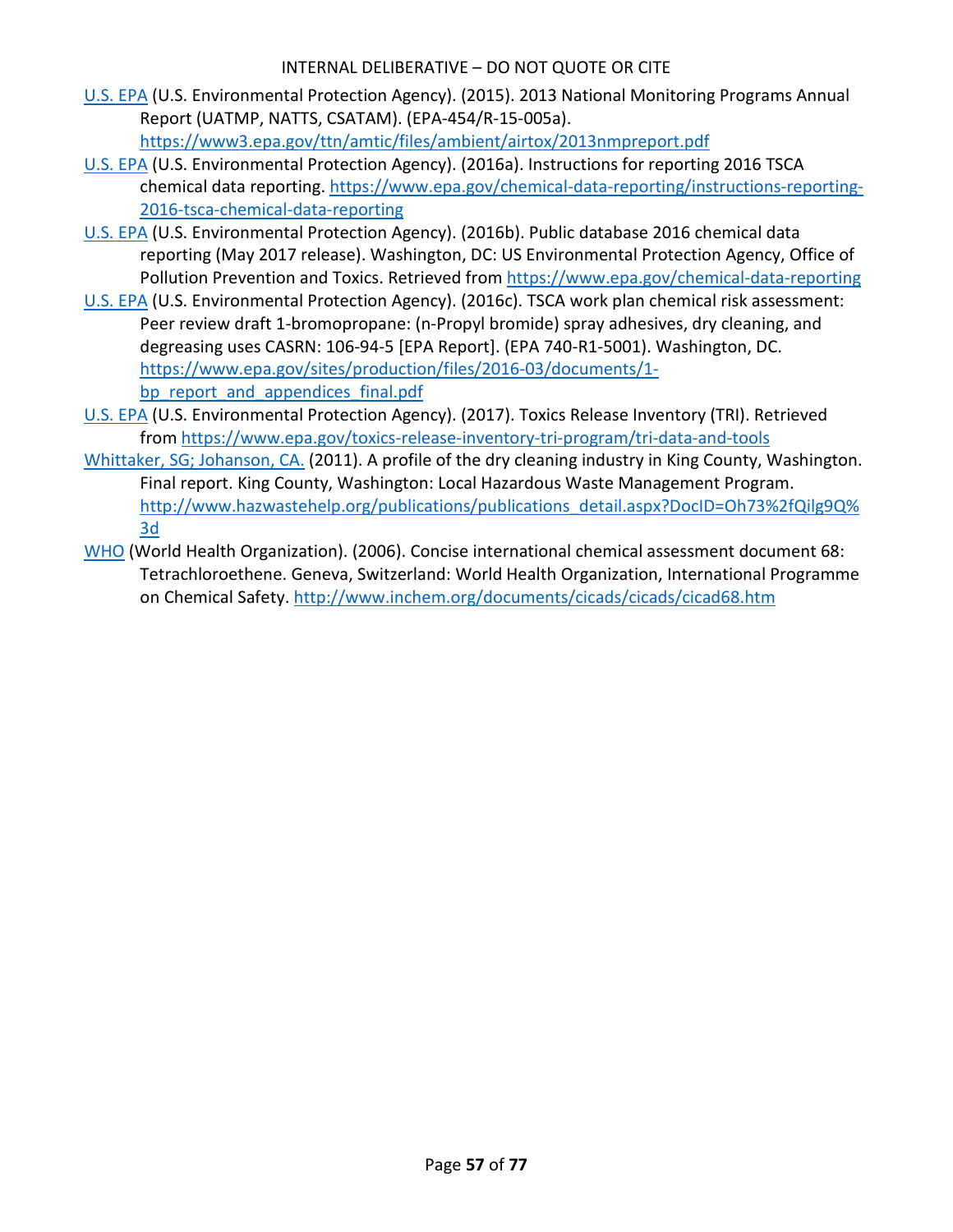# **APPENDICES**

# **Appendix A REGULATORY HISTORY**

#### $A.1$ **Federal Laws and Regulations**

|  |  |  | Table_Apx A-1. Federal Laws and Regulations |
|--|--|--|---------------------------------------------|
|--|--|--|---------------------------------------------|

| <b>Statutes/Regulations</b>                                     | <b>Description of</b><br><b>Authority/Regulation</b>                                                                                                                                                                                                                                                       | <b>Description of Regulation</b>                                                                                                                                                                  |
|-----------------------------------------------------------------|------------------------------------------------------------------------------------------------------------------------------------------------------------------------------------------------------------------------------------------------------------------------------------------------------------|---------------------------------------------------------------------------------------------------------------------------------------------------------------------------------------------------|
| <b>EPA Regulations</b>                                          |                                                                                                                                                                                                                                                                                                            |                                                                                                                                                                                                   |
| <b>Toxics Substances Control Act</b><br>$(TSCA)$ – Section 6(b) | EPA is directed to identify and<br>begin risk evaluations on<br>10 chemical substances drawn<br>from the 2014 update of the<br><b>TSCA Work Plan for Chemical</b><br>Assessments.                                                                                                                          | Perchloroethylene is on the<br>initial list of chemicals to be<br>evaluated for unreasonable<br>risk under TSCA (81 FR 91927,<br>December 19, 2016).                                              |
| <b>Toxics Substances Control Act</b><br>$(TSCA)$ – Section 8(a) | The TSCA section 8(a)<br><b>Chemical Data Reporting (CDR)</b><br>Rule requires manufacturers<br>(including importers) to give<br>EPA basic exposure-related<br>information on the types,<br>quantities and uses of<br>chemical substances produced<br>domestically and imported<br>into the United States. | Perchloroethylene<br>manufacturing (including<br>importing), processing, and<br>use information is reported<br>under the Chemical Data<br>Reporting (CDR) rule (76 FR<br>50816, August 16, 2011). |
| <b>Toxics Substances Control Act</b><br>$(TSCA)$ – Section 8(b) | EPA must compile, keep<br>current, and publish a list (the<br>TSCA Inventory) of each<br>chemical substance<br>manufactured, processed or<br>imported in the United States.                                                                                                                                | Perchloroethylene was on the<br>initial TSCA Inventory and<br>therefore was not subject to<br>EPA's new chemicals review<br>process (76 FR 50816, August<br>16, 2011).                            |
| <b>Toxics Substances Control Act</b><br>$(TSCA)$ – Section 8(e) | Manufacturers (including<br>imports), processors, and<br>distributors must immediately<br>notify EPA if they obtain<br>information that supports the<br>conclusion that a chemical<br>substance or mixture presents<br>a substantial risk of injury to<br>health or the environment.                       | Eleven risk reports received<br>for perchloroethylene (1978-<br>2010) (US EPA, ChemView.<br>Accessed April 13, 2017).                                                                             |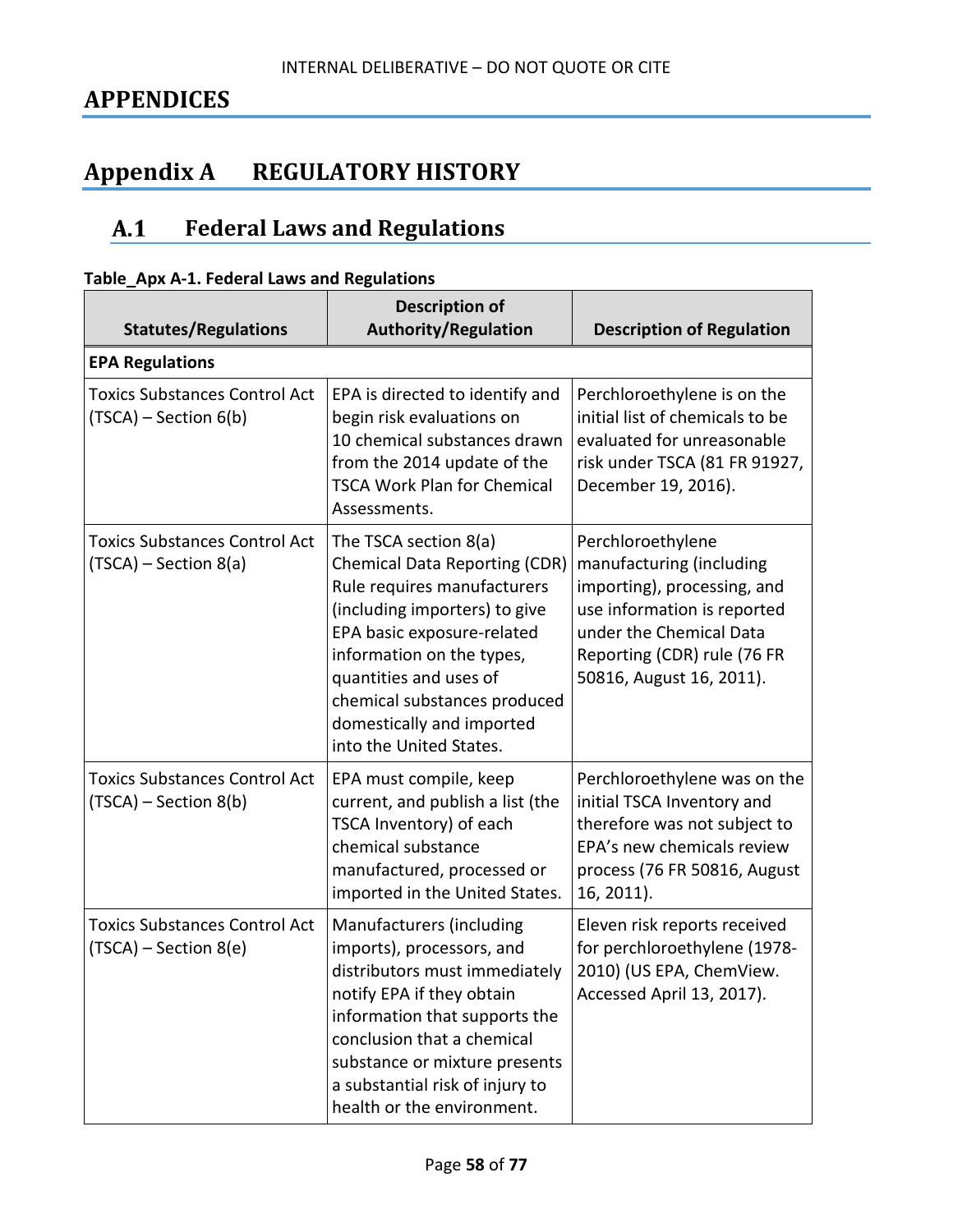| <b>Statutes/Regulations</b>                                                           | <b>Description of</b><br><b>Authority/Regulation</b>                                                                                                                                                                                                                                                                                                                                                                                                                                                                                                                                                                                                                                                                        | <b>Description of Regulation</b>                                                                                                                                                            |
|---------------------------------------------------------------------------------------|-----------------------------------------------------------------------------------------------------------------------------------------------------------------------------------------------------------------------------------------------------------------------------------------------------------------------------------------------------------------------------------------------------------------------------------------------------------------------------------------------------------------------------------------------------------------------------------------------------------------------------------------------------------------------------------------------------------------------------|---------------------------------------------------------------------------------------------------------------------------------------------------------------------------------------------|
| <b>Toxics Substances Control Act</b><br>(TSCA) - Section 4                            | Provides EPA with authority to<br>issue rules and orders<br>requiring manufacturers<br>(including importers) and<br>processors to test chemical<br>substances and mixtures.                                                                                                                                                                                                                                                                                                                                                                                                                                                                                                                                                 | Nine chemical data<br>submissions from test rules<br>received for<br>perchloroethylene (1978-<br>1980) (US EPA, ChemView.<br>Accessed April 13, 2017).                                      |
| <b>Emergency Planning and</b><br>Community Right-to-Know Act<br>(EPCRA) - Section 313 | Requires annual reporting<br>from facilities in specific<br>industry sectors that employ<br>10 or more full time<br>equivalent employees and that January 1, 1987.<br>manufacture, process or<br>otherwise use a TRI-listed<br>chemical in quantities above<br>threshold levels.                                                                                                                                                                                                                                                                                                                                                                                                                                            | Perchloroethylene is a listed<br>substance subject to<br>reporting requirements under<br>40 CFR 372.65 effective as of                                                                      |
| Federal Insecticide, Fungicide,<br>and Rodenticide Act (FIFRA) -<br>Sections 3 and 6  | FIFRA governs the sale,<br>distribution and use of<br>pesticides. Section 3 of FIFRA<br>generally requires that<br>pesticide products be<br>registered by EPA prior to<br>distribution or sale. Pesticides<br>may only be registered if,<br>among other things, they do<br>not cause "unreasonable<br>adverse effects on the<br>environment." Section 6 of<br>FIFRA provides EPA with the<br>authority to cancel pesticide<br>registrations if either (1) the<br>pesticide, labeling or other<br>material does not comply with<br>FIFRA; or (2) when used in<br>accordance with widespread<br>and commonly recognized<br>practice, the pesticide<br>generally causes unreasonable<br>adverse effects on the<br>environment. | EPA removed<br>perchloroethylene and other<br>chemical substances from its<br>list of pesticide product inert<br>ingredients used in pesticide<br>products (63 FR 34384, June<br>24, 1998). |
| Clean Air Act (CAA) - Section<br>112(b)                                               | Defines the original list of<br>189 hazardous air pollutants<br>(HAP). Under 112(c) of the                                                                                                                                                                                                                                                                                                                                                                                                                                                                                                                                                                                                                                  | Lists perchloroethylene as a<br>Hazardous Air Pollutant (42<br>U.S. Code § 7412), and is                                                                                                    |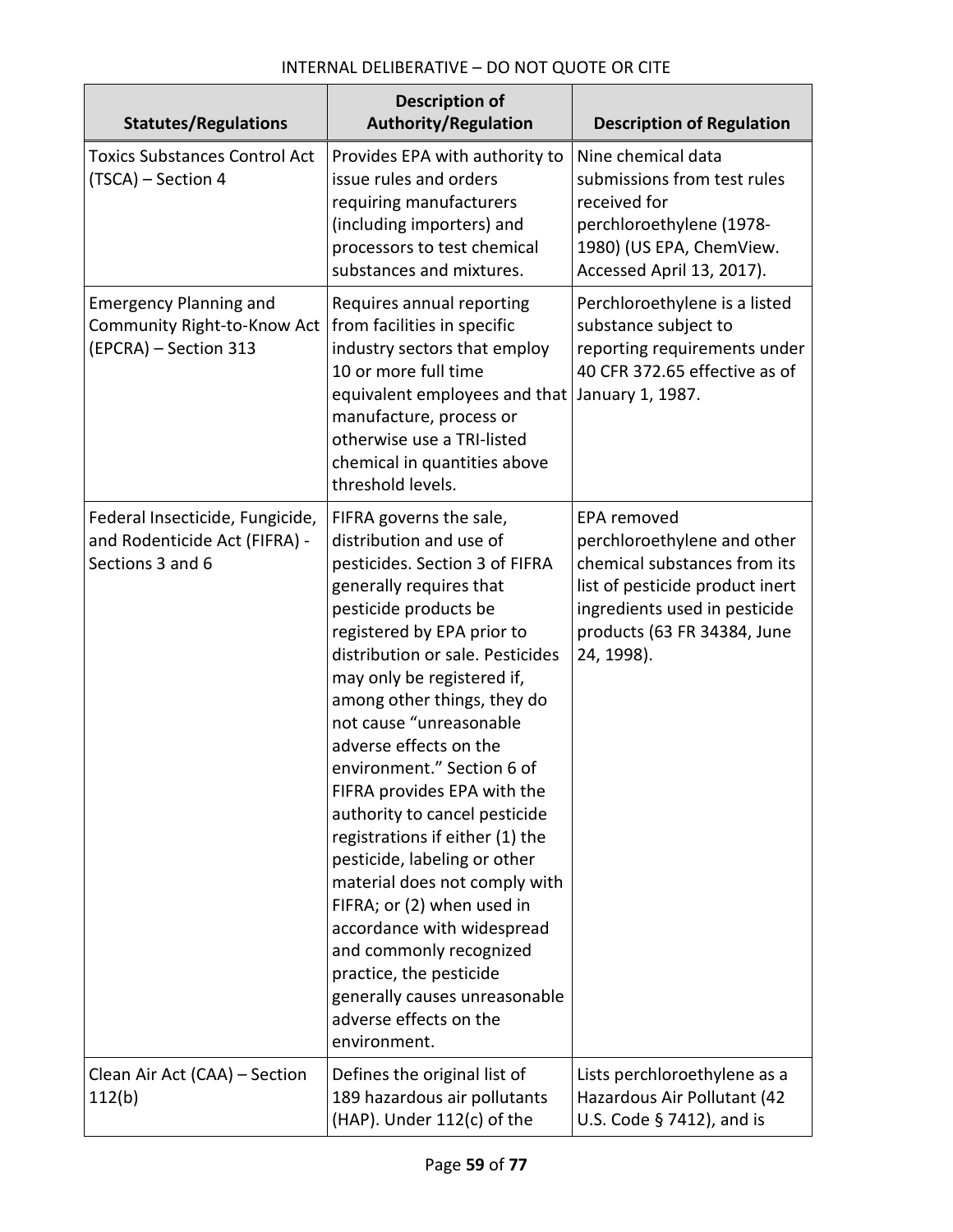| <b>Statutes/Regulations</b>             | <b>Description of</b><br><b>Authority/Regulation</b>                                                                                                                                                                                                                                                                                                                                                                                                                                                                                                                                                                                                                                               | <b>Description of Regulation</b>                                                                                                                                                                                                                                                                                                                                                                                                                                                                                                                                                                                                                                                                                                                                                                                     |
|-----------------------------------------|----------------------------------------------------------------------------------------------------------------------------------------------------------------------------------------------------------------------------------------------------------------------------------------------------------------------------------------------------------------------------------------------------------------------------------------------------------------------------------------------------------------------------------------------------------------------------------------------------------------------------------------------------------------------------------------------------|----------------------------------------------------------------------------------------------------------------------------------------------------------------------------------------------------------------------------------------------------------------------------------------------------------------------------------------------------------------------------------------------------------------------------------------------------------------------------------------------------------------------------------------------------------------------------------------------------------------------------------------------------------------------------------------------------------------------------------------------------------------------------------------------------------------------|
|                                         | CAA, EPA must identify and list<br>source categories that emit<br>HAP and then set emission<br>standards for those listed<br>source categories under CAA<br>section 112(d). CAA section<br>112(b)(3)(A) specifies that any<br>person may petition the<br>Administrator to modify the<br>list of HAP by adding or<br>deleting a substance. Since<br>1990 EPA has removed two<br>pollutants from the original list<br>leaving 187 at present.                                                                                                                                                                                                                                                        | considered an "urban air<br>toxic" (CAA Section 112(k)).                                                                                                                                                                                                                                                                                                                                                                                                                                                                                                                                                                                                                                                                                                                                                             |
| Clean Air Act (CAA) - Section<br>112(d) | Section 112(d) states that the<br>EPA must establish national<br>emission standards for HAP<br>(NESHAP) for each category or<br>subcategory of major sources<br>and area sources of HAPs<br>[listed pursuant to Section<br>112(c)]. The standards must<br>require the maximum degree<br>of emission reduction that the<br>EPA determines to be<br>achievable by each particular<br>source category. Different<br>criteria for maximum<br>achievable control technology<br>(MACT) apply for new and<br>existing sources. Less stringent<br>standards, known as generally<br>available control technology<br>(GACT) standards, are allowed<br>at the Administrator's<br>discretion for area sources. | There are a number of<br>source-specific CAA, Section<br>112, NESHAPs for<br>perchloroethylene, including:<br>Dry cleaners (73 FR 39871,<br>July 11, 2008)<br>Organic liquids distribution<br>(non-gasoline) (69 FR 5038,<br>February 3, 2004)<br>Off-site waste and recovery<br>operations (64 FR 38950, July<br>20, 1999)<br><b>Rubber Tire Manufacturing</b><br>(67 FR 45588, July 9, 2002)<br>Wood furniture<br>manufacturing (60 FR 62930,<br>December 7, 1995)<br>Synthetic organic chemical<br>manufacturing (59 FR 19402,<br>April 22,1994)<br><b>Chemical Manufacturing Area</b><br>Source Categories (74 FR<br>56008, October 29, 2009)<br><b>Publicly Owned Treatment</b><br>Works (64 FR 57572, October<br>26, 1999)<br>Site Remediation includes<br>perchloroethylene (68 FR<br>58172, October 8, 2003) |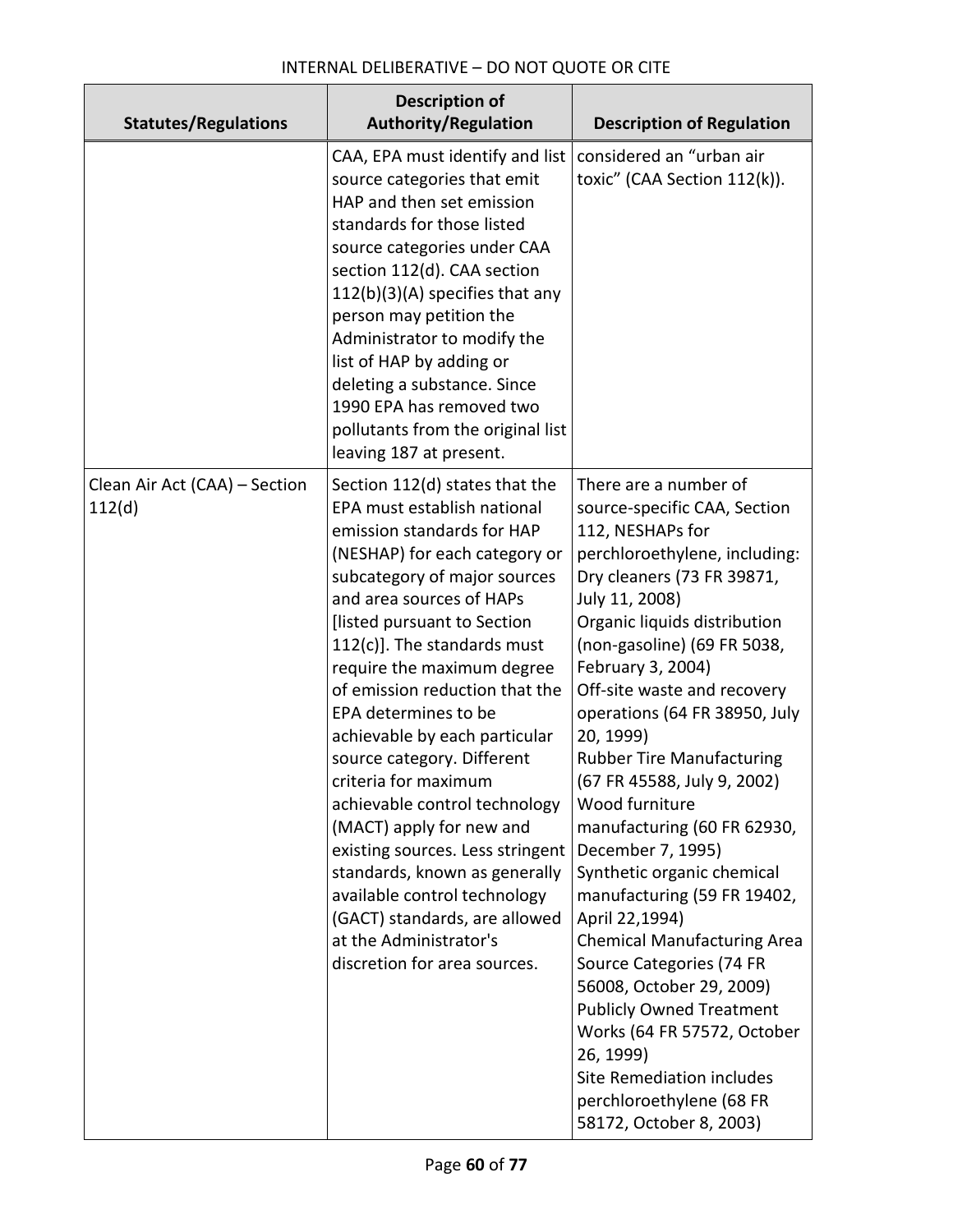| <b>Statutes/Regulations</b>                                           | <b>Description of</b><br><b>Authority/Regulation</b>                                                                                                                                                                                                                                                                                                                                                                                                                                                                       | <b>Description of Regulation</b>                                                                                                                                                                                                                                                                                                                                                                                                                                                                                                                                                 |
|-----------------------------------------------------------------------|----------------------------------------------------------------------------------------------------------------------------------------------------------------------------------------------------------------------------------------------------------------------------------------------------------------------------------------------------------------------------------------------------------------------------------------------------------------------------------------------------------------------------|----------------------------------------------------------------------------------------------------------------------------------------------------------------------------------------------------------------------------------------------------------------------------------------------------------------------------------------------------------------------------------------------------------------------------------------------------------------------------------------------------------------------------------------------------------------------------------|
| Clean Air Act (CAA) - Section<br>183(e)                               | Section 183(e) requires EPA to<br>list the categories of consumer<br>and commercial products that<br>account for at least 80 percent<br>of all VOC emissions in areas<br>that violate the National<br>Ambient Air Quality Standards<br>(NAAQS) for ozone and to<br>issue standards for these<br>categories that require "best<br>available controls." In lieu of<br>regulations, EPA may issue<br>control techniques guidelines<br>if the guidelines are<br>determined to be substantially<br>as effective as regulations. | Perchloroethylene is listed<br>under the National Volatile<br><b>Organic Compound Emission</b><br><b>Standards for Aerosol</b><br>Coatings (40 CFR part 59,<br>subpart E). Perchloroethylene<br>has a reactivity factor of 0.04g<br>$O3/g$ VOC.                                                                                                                                                                                                                                                                                                                                  |
| Clean Air Act (CAA) - Section<br>612                                  | Under Section 612 of the<br>Clean Air Act (CAA), EPA's<br><b>Significant New Alternatives</b><br>Policy (SNAP) program reviews<br>substitutes for ozone<br>depleting substances within a<br>comparative risk framework.<br>EPA publishes lists of<br>acceptable and unacceptable<br>alternatives. A determination<br>that an alternative is<br>unacceptable or acceptable<br>only with conditions, is made<br>through rulemaking.                                                                                          | Under the SNAP program, EPA<br>listed perchloroethylene as an<br>acceptable substitute in<br>cleaning solvent for metal<br>cleaning, electronics cleaning<br>and precision cleaning (59 FR<br>13044, March 18, 1994).<br>Perchloroethylene is cited as<br>an alternative to methyl<br>chloroform and CFC-113 for<br>metals, electronics and<br>precision cleaning.<br>Perchloroethylene was also<br>noted to have no ozone<br>depletion potential and cited<br>as a VOC-exempt solvent and<br>acceptable ozone-depleting<br>substance substitute (72 FR<br>30142, May 30, 2007). |
| Clean Water Act (CWA) -<br>Section 301(b), 304(b), 306,<br>and 307(b) | Requires establishment of<br><b>Effluent Limitations Guidelines</b><br>and Standards for<br>conventional, toxic, and<br>non-conventional pollutants.<br>For toxic and non-<br>conventional pollutants, EPA                                                                                                                                                                                                                                                                                                                 | Perchloroethylene is<br>designated as a toxic<br>pollutant under section<br>$307(a)(1)$ of CWA and as such<br>is subject to effluent<br>limitations. Also under section<br>304, perchloroethylene is                                                                                                                                                                                                                                                                                                                                                                             |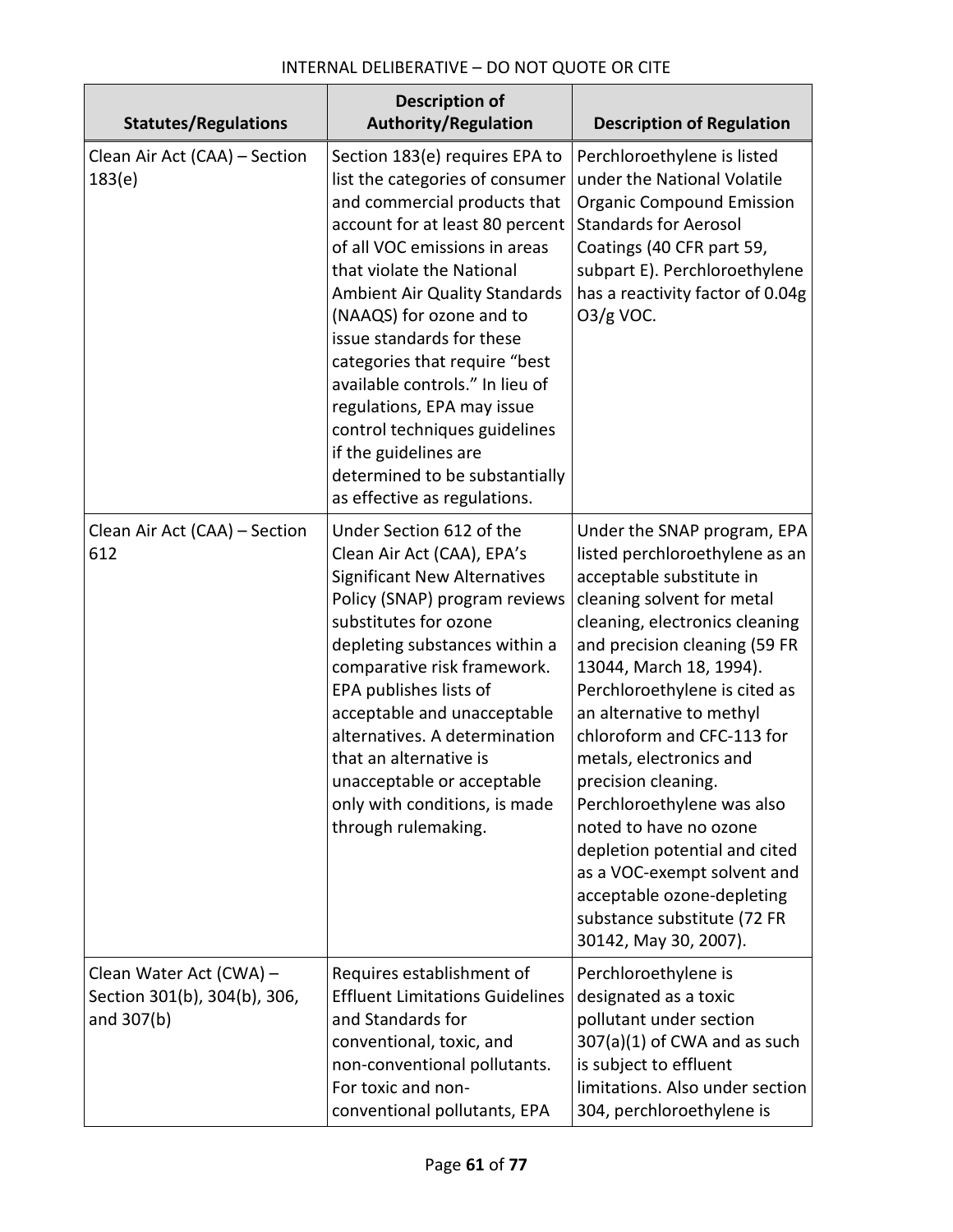| <b>Statutes/Regulations</b>                      | <b>Description of</b><br><b>Authority/Regulation</b>                                                                                                                                                                                                                                                                                                                                                                                                                                                                                                                                                                                                                 | <b>Description of Regulation</b>                                                                                                                                                                                                                                                                                                                                |
|--------------------------------------------------|----------------------------------------------------------------------------------------------------------------------------------------------------------------------------------------------------------------------------------------------------------------------------------------------------------------------------------------------------------------------------------------------------------------------------------------------------------------------------------------------------------------------------------------------------------------------------------------------------------------------------------------------------------------------|-----------------------------------------------------------------------------------------------------------------------------------------------------------------------------------------------------------------------------------------------------------------------------------------------------------------------------------------------------------------|
|                                                  | identifies the best available<br>technology that is<br>economically achievable for<br>that industry after considering<br>statutorily prescribed factors<br>and sets regulatory<br>requirements based on the<br>performance of that<br>technology.                                                                                                                                                                                                                                                                                                                                                                                                                    | included in the list of total<br>toxic organics (TTO) (40 CFR<br>$413.02(i)$ ).                                                                                                                                                                                                                                                                                 |
| Clean Water Act (CWA) -<br>Section 307(a)        | Establishes a list of toxic<br>pollutants or combination of<br>pollutants under the CWA. The<br>statute specifies a list of<br>families of toxic pollutants also<br>listed in the Code of Federal<br>Regulations at 40 CFR 401.15.<br>The "priority pollutants"<br>specified by those families are<br>listed in 40 CFR part 423,<br>Appendix A. These are<br>pollutants for which best<br>available technology effluent<br>limitations must be<br>established on either a<br>national basis through rules<br>(Sections 301(b), 304(b),<br>307(b), 306), or on a case-by-<br>case best professional<br>judgement basis in NPDES<br>permits (Section $402(a)(1)(B)$ ). |                                                                                                                                                                                                                                                                                                                                                                 |
| Safe Drinking Water Act<br>(SDWA) - Section 1412 | Requires EPA to publish a non-<br>enforceable maximum<br>contaminant level goals<br>(MCLGs) for contaminants<br>which 1. may have an adverse<br>effect on the health of<br>persons; 2. are known to occur<br>or there is a substantial<br>likelihood that the<br>contaminant will occur in<br>public water systems with a<br>frequency and at levels of                                                                                                                                                                                                                                                                                                              | Perchloroethylene is subject<br>to National Primary Drinking<br><b>Water Regulations (NPDWR)</b><br>under SDWA with a MCLG of<br>zero and an enforceable<br>maximum contaminant level<br>(MCL) of 0.005 mg/L (40 CFR<br>141.61). On January 11, 2017,<br>EPA announced a review of<br>the eight existing NPDWRs<br>(82 FR 3518).<br>Perchloroethylene is one of |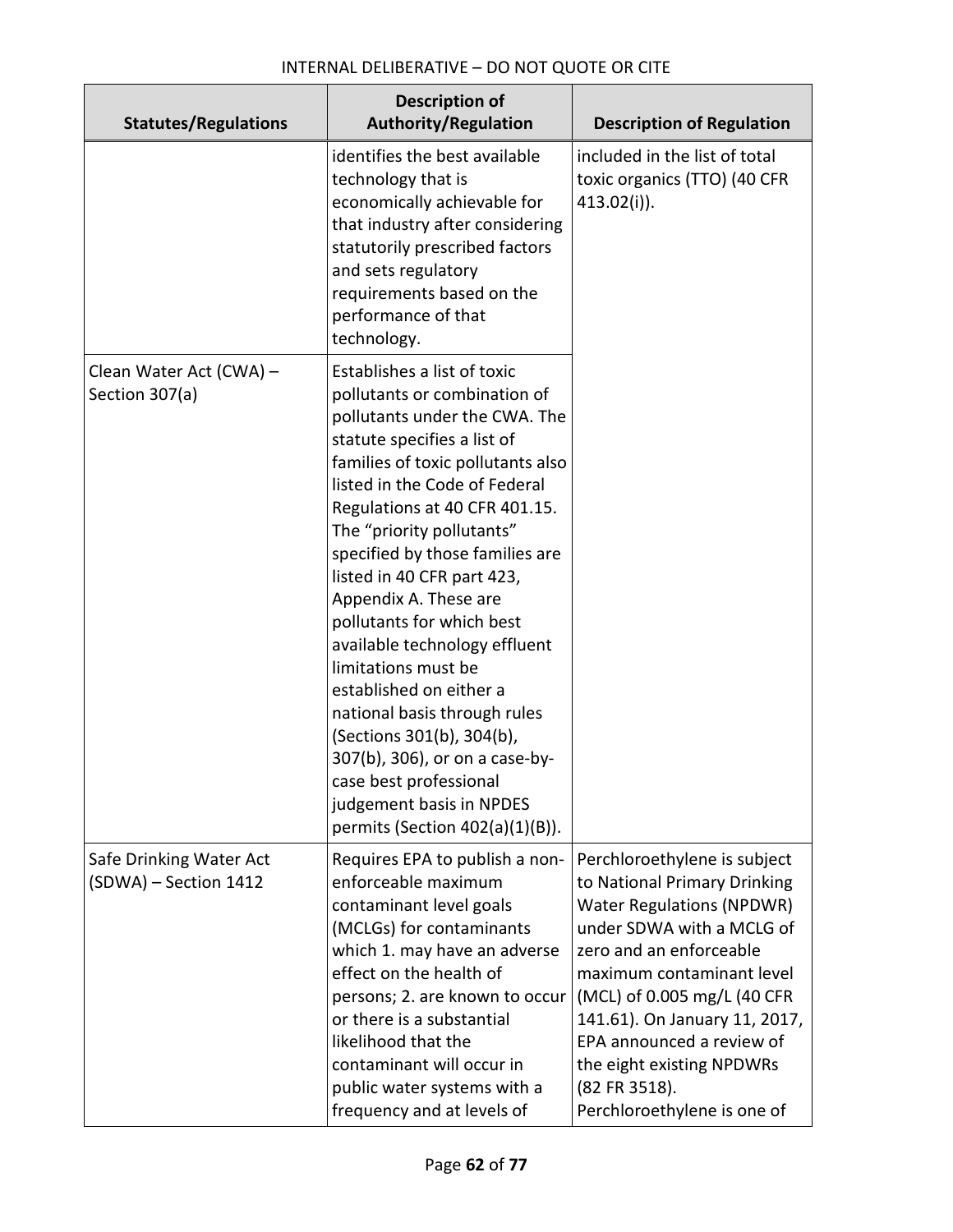| <b>Statutes/Regulations</b>                                                                                               | <b>Description of</b><br><b>Authority/Regulation</b>                                                                                                                                                                                                                                                                                                                                                                                                                                                                                                                                                                                                          | <b>Description of Regulation</b>                                                                                                                                      |
|---------------------------------------------------------------------------------------------------------------------------|---------------------------------------------------------------------------------------------------------------------------------------------------------------------------------------------------------------------------------------------------------------------------------------------------------------------------------------------------------------------------------------------------------------------------------------------------------------------------------------------------------------------------------------------------------------------------------------------------------------------------------------------------------------|-----------------------------------------------------------------------------------------------------------------------------------------------------------------------|
|                                                                                                                           | public health concern; and 3.<br>in the sole judgment of the<br>Administrator, regulation of<br>the contaminant presents a<br>meaningful opportunity for<br>health risk reductions for<br>persons served by public water<br>systems. When EPA publishes<br>an MCLG, EPA must also<br>promulgate a National Primary<br><b>Drinking Water Regulation</b><br>(NPDWR) which includes<br>either an enforceable<br>maximum contaminant level<br>(MCL) or a required treatment<br>technique. Public water<br>systems are required to<br>comply with NPDWRs                                                                                                           | the eight NPDWRs. EPA<br>requested comment on the<br>eight NPDWRs identified as<br>candidates for revision.                                                           |
| Comprehensive<br>Environmental Response,<br><b>Compensation and Liability</b><br>Act (CERCLA) - Section 102(a)<br>and 103 | Authorizes EPA to promulgate<br>regulations designating as<br>hazardous substances those<br>substances which, when<br>released into the environment,<br>may present substantial<br>danger to the public health or<br>welfare or the environment.<br>EPA must also promulgate<br>regulations establishing the<br>quantity of any hazardous<br>substance the release of which<br>must be reported under<br>Section 103.<br>Section 103 requires persons<br>in charge of vessels or facilities<br>to report to the National<br>Response Center if they have<br>knowledge of a release of a<br>hazardous substance above<br>the reportable quantity<br>threshold. | Perchloroethylene is a<br>hazardous substance under<br><b>CERCLA. Releases of</b><br>perchloroethylene in excess<br>of 100 pounds must be<br>reported (40 CFR 302.4). |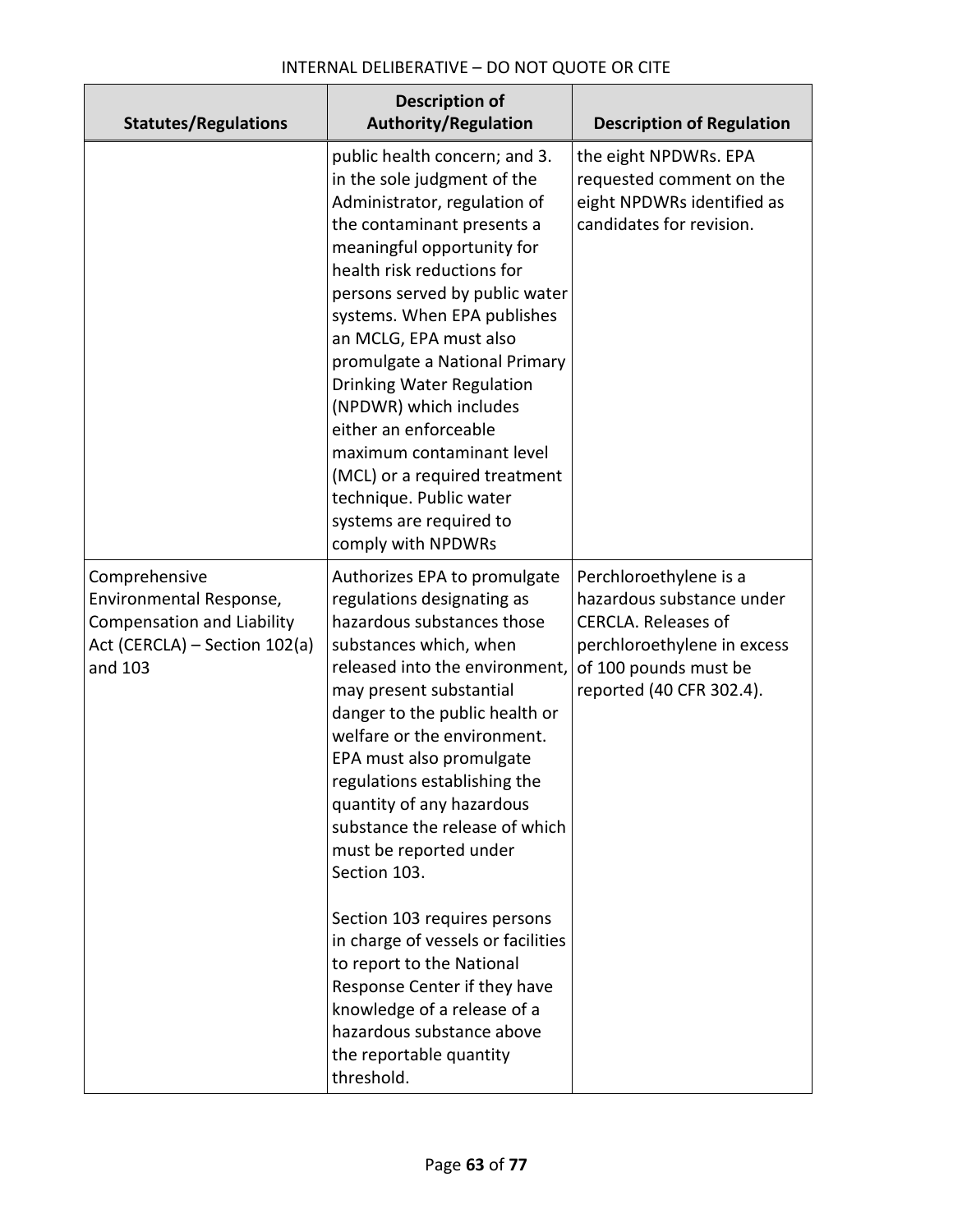| <b>Statutes/Regulations</b>                                               | <b>Description of</b><br><b>Authority/Regulation</b>                                                                                                                                                                                                                                                                                                                                          | <b>Description of Regulation</b>                                                                                                                                                                                                                                                                                                                                                                                                            |
|---------------------------------------------------------------------------|-----------------------------------------------------------------------------------------------------------------------------------------------------------------------------------------------------------------------------------------------------------------------------------------------------------------------------------------------------------------------------------------------|---------------------------------------------------------------------------------------------------------------------------------------------------------------------------------------------------------------------------------------------------------------------------------------------------------------------------------------------------------------------------------------------------------------------------------------------|
| <b>Resource Conservation and</b><br>Recovery Act (RCRA) - Section<br>3001 | Directs EPA to develop and<br>promulgate criteria for<br>identifying the characteristics<br>of hazardous waste, and for<br>listing hazardous waste, taking<br>into account toxicity,<br>persistence, and degradability<br>in nature, potential for<br>accumulation in tissue, and<br>other related factors such as<br>flammability, corrosiveness,<br>and other hazardous<br>characteristics. | Perchloroethylene is included<br>on the list of hazardous<br>wastes pursuant to RCRA<br>3001.<br>In 2013, EPA modified its<br>hazardous waste<br>management regulations to<br>conditionally exclude solvent-<br>contaminated wipes that<br>have been cleaned and<br>reused from the definition of<br>solid waste under RCRA (78<br>FR 46447, July 31, 2013).<br><b>RCRA Hazardous Waste Code:</b><br>D039 at 0.7 mg/L; F001, F002;<br>U210. |
| Superfund Amendments and<br>Reauthorization Act (SARA) -                  | Requires the Agency to revise<br>the hazardous ranking system<br>and update the National<br>Priorities List of hazardous<br>waste sites, increases state<br>and citizen involvement in the<br>superfund program and<br>provides new enforcement<br>authorities and settlement<br>tools.                                                                                                       | Perchloroethylene is listed on<br>SARA, an amendment to<br><b>CERCLA and the CERCLA</b><br>Priority List of Hazardous<br>Substances. This list includes<br>substances most commonly<br>found at facilities on the<br><b>CERCLA National Priorities List</b><br>(NPL) that have been deemed<br>to pose the greatest threat to<br>public health.                                                                                              |
| <b>Other Federal Regulations</b>                                          |                                                                                                                                                                                                                                                                                                                                                                                               |                                                                                                                                                                                                                                                                                                                                                                                                                                             |
| <b>Federal Hazardous Substance</b><br>Act (FHSA)                          | <b>Allows the Consumer Product</b><br>Safety Commission (CPSC) to<br>(1) require precautionary<br>labeling on the immediate<br>container of hazardous<br>household products or (2) to<br>ban certain products that are<br>so dangerous or the nature of<br>the hazard is such that<br>required labeling is not<br>adequate to protect<br>consumers.                                           | Under the Federal Hazardous<br>Substance Act, section<br>1500.83(a)(31), visual novelty<br>devices containing<br>perchloroethylene are<br>regulated by CPSC.                                                                                                                                                                                                                                                                                |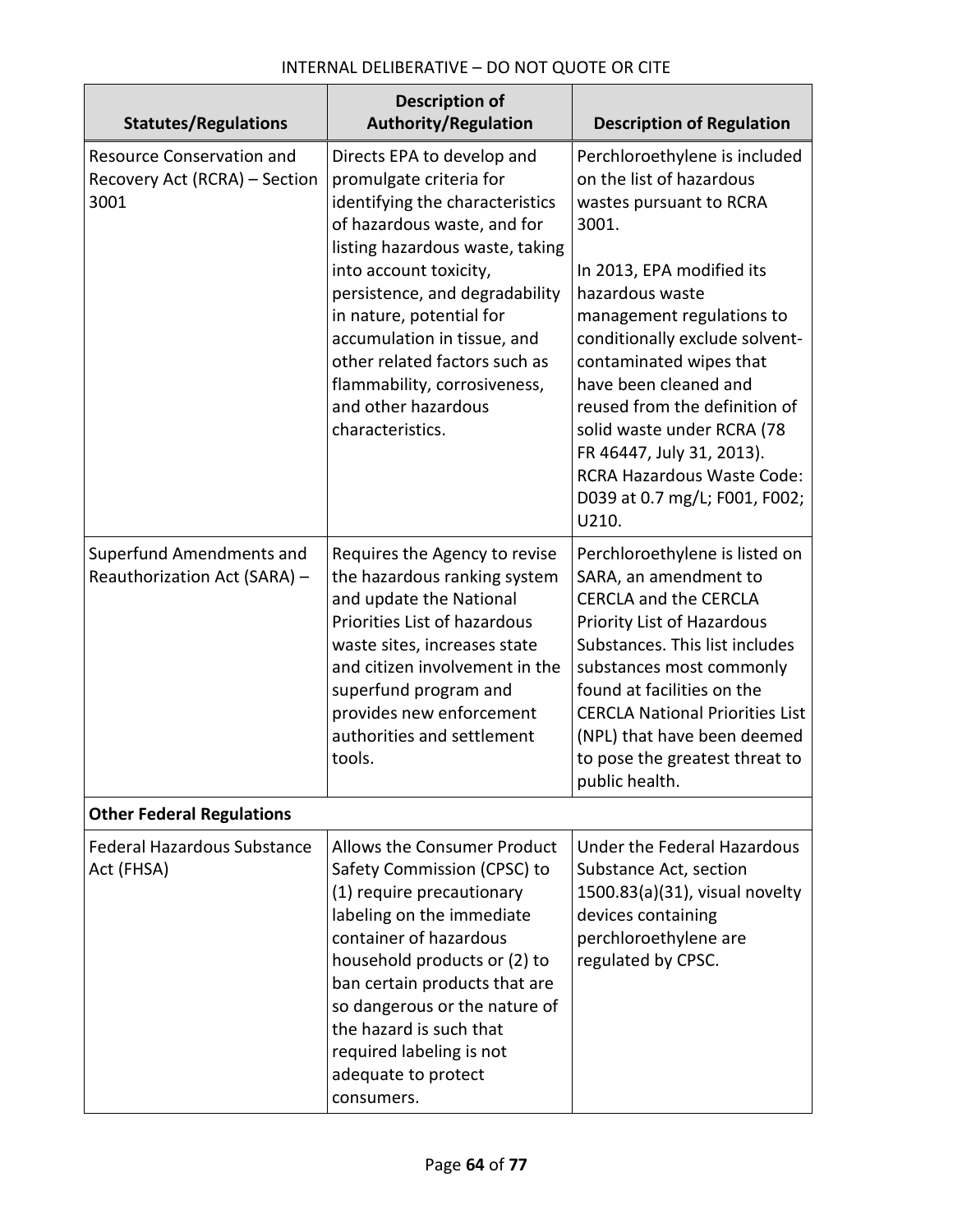| <b>Statutes/Regulations</b>                            | <b>Description of</b><br><b>Authority/Regulation</b>                                                                                                                                                                                                                                                                                                                                                                                                                                                                                                                                                       | <b>Description of Regulation</b>                                                                                                                                                                                                                                                         |
|--------------------------------------------------------|------------------------------------------------------------------------------------------------------------------------------------------------------------------------------------------------------------------------------------------------------------------------------------------------------------------------------------------------------------------------------------------------------------------------------------------------------------------------------------------------------------------------------------------------------------------------------------------------------------|------------------------------------------------------------------------------------------------------------------------------------------------------------------------------------------------------------------------------------------------------------------------------------------|
| Federal Food, Drug, and<br>Cosmetic Act (FFDCA)        | Provides the U.S. FDA (Food<br>and Drug Administration) with<br>authority to oversee the safety<br>of food, drugs and cosmetics.                                                                                                                                                                                                                                                                                                                                                                                                                                                                           | The FDA regulates<br>perchloroethylene in bottled<br>water. The maximum<br>permissible level of<br>perchloroethylene in bottled<br>water is 0.005 mg/L (21 CFR<br>165.110).                                                                                                              |
| Occupational Safety and<br>Health Act (OSH Act)        | Requires employers to provide<br>their workers with a place of<br>employment free from<br>recognized hazards to safety<br>and health, such as exposure<br>to toxic chemicals, excessive<br>noise levels, mechanical<br>dangers, heat or cold stress or<br>unsanitary conditions. Under<br>the Act, the Occupational<br>Safety and Health<br>Administration can issue<br>occupational safety and health<br>standards including such<br>provisions as Permissible<br>Exposure Limits (PELs),<br>exposure monitoring,<br>engineering and<br>administrative control<br>measures and respiratory<br>protection. | In 1970, OSHA issued<br>occupational safety and<br>health standards for<br>perchloroethylene that<br>included a Permissible<br>Exposure Limit (PEL) of<br>100 ppm TWA, exposure<br>monitoring, control measures<br>and respiratory protection (29<br>CFR 1910.1000).                     |
| <b>Atomic Energy Act</b><br>Department of Energy (DOE) | The Atomic Energy Act<br>authorizes DOE to regulate the<br>health and safety of its<br>contractor employees                                                                                                                                                                                                                                                                                                                                                                                                                                                                                                | 10 CFR 851.23, Worker Safety<br>and Health Program, requires<br>the use of the 2005 ACGIH<br>TLVs if they are more<br>protective than the OSHA PEL.<br>The 2005 TLV for<br>perchloroethylene is 25 ppm<br>(8hr Time Weighted Average)<br>and 100 ppm Short Term<br>Exposure Limit(STEL). |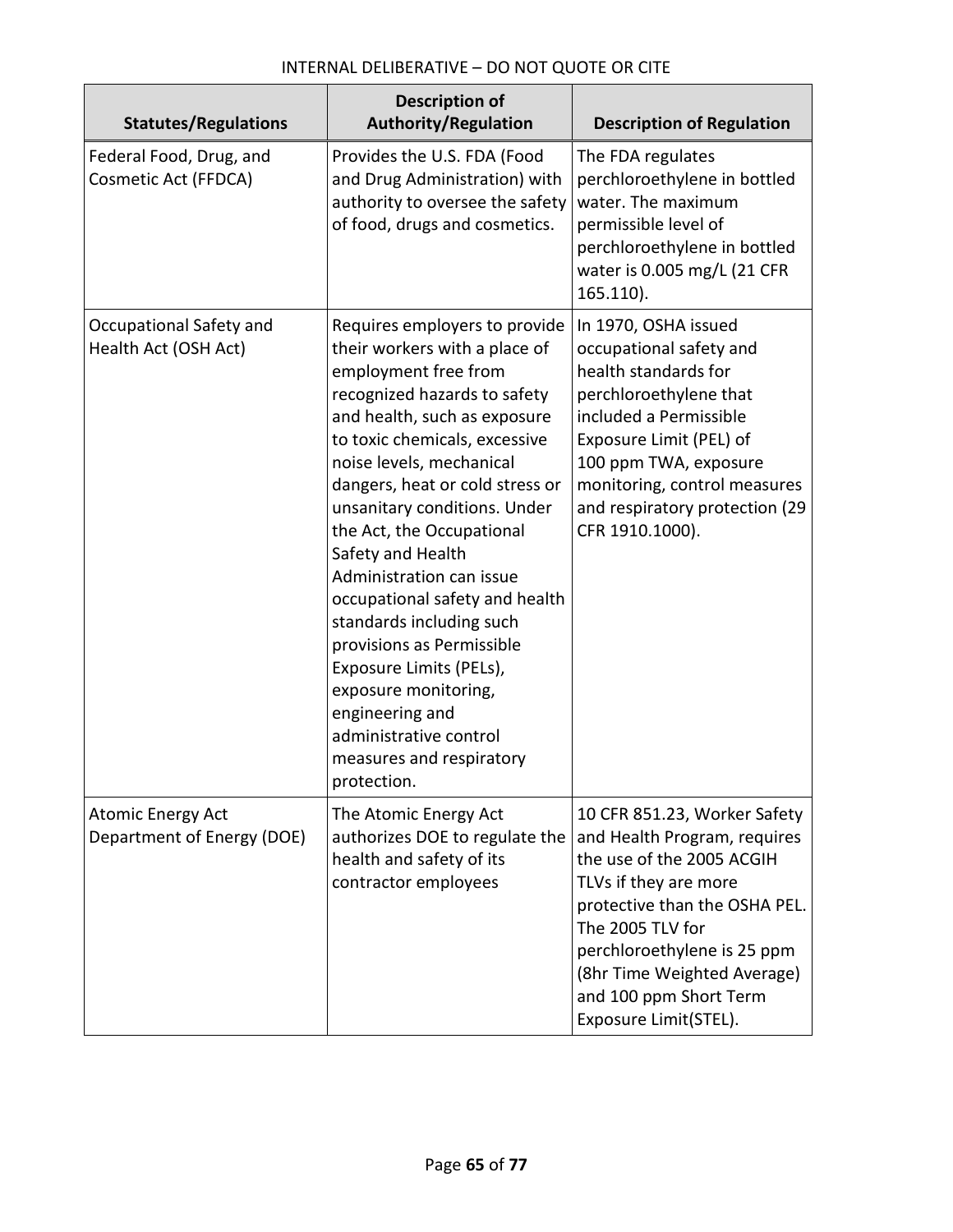#### $A.2$ **State Laws and Regulations**

| <b>State Actions</b>                                                              | <b>Description of Action</b>                                                                                                                                                                                                                                                                                                                                                                                                                                                                                                                                                                                                                                                                                                                                                                                                                                                                                                                                                                                                                                                                                                                                                                                                                                                                                                  |
|-----------------------------------------------------------------------------------|-------------------------------------------------------------------------------------------------------------------------------------------------------------------------------------------------------------------------------------------------------------------------------------------------------------------------------------------------------------------------------------------------------------------------------------------------------------------------------------------------------------------------------------------------------------------------------------------------------------------------------------------------------------------------------------------------------------------------------------------------------------------------------------------------------------------------------------------------------------------------------------------------------------------------------------------------------------------------------------------------------------------------------------------------------------------------------------------------------------------------------------------------------------------------------------------------------------------------------------------------------------------------------------------------------------------------------|
| <b>State actions</b>                                                              |                                                                                                                                                                                                                                                                                                                                                                                                                                                                                                                                                                                                                                                                                                                                                                                                                                                                                                                                                                                                                                                                                                                                                                                                                                                                                                                               |
| <b>State Permissible</b><br><b>Exposure Limits</b>                                | California has a workplace PEL of 25 ppm (California, OEHHA,<br>1988)                                                                                                                                                                                                                                                                                                                                                                                                                                                                                                                                                                                                                                                                                                                                                                                                                                                                                                                                                                                                                                                                                                                                                                                                                                                         |
| State Right-to-Know Acts                                                          | Massachusetts (454 CMR 21.00), New Jersey (42 N.J.R 1709(a)),<br>Pennsylvania (Chapter 323, Hazardous Substance List), Rhode<br>Island (RI Gen. Laws Sec. 28-21-1et seq).                                                                                                                                                                                                                                                                                                                                                                                                                                                                                                                                                                                                                                                                                                                                                                                                                                                                                                                                                                                                                                                                                                                                                     |
| Volatile Organic<br>Compound (VOC)<br><b>Regulations for Consumer</b><br>Products | Many states regulate perchloroethylene as a VOC. These<br>regulations may set VOC limits for consumer products and/or ban<br>the sale of certain consumer products as an ingredient and/or<br>impurity. Regulated products vary from state to state, and could<br>include contact and aerosol adhesives, aerosols, electronic<br>cleaners, footwear or leather care products, and general<br>degreasers, among other products. California (Title 17, California<br>Code of Regulations, Division 3, Chapter 1, Subchapter 8.5, Articles<br>1, 2, 3 and 4), Connecticut (R.C.S.A Sections 22a-174-40, 22a-174-<br>41, and 22a-174-44), Delaware (Adm. Code Title 7, 1141), District<br>of Columbia (Rules 20-720, 20-721, 20-735, 20-736, 20-737),<br>Illinois (35 Adm Code 223), Indiana (326 IAC 8-15), Maine<br>(Chapter 152 of the Maine Department of Environmental<br>Protection Regulations), Maryland (COMAR 26.11.32.00 to<br>26.11.32.26), Michigan (R 336.1660 and R 336. 1661), New<br>Hampshire (Env-A 4100) New Jersey (Title 7, Chapter 27,<br>Subchapter 24), New York (6 CRR-NY III A 235), Rhode Island (Air<br>Pollution Control Regulation No. 31), and Virginia (9VAC5<br>CHAPTER 45) all have VOC regulations or limits for consumer<br>products. Some of these states also require emissions reporting. |
| Other                                                                             | There are several state level NESHAPs for dry cleaning and<br>restrictions or phase outs of perchloroethylene (e.g. California,<br>Maine, Massachusetts). Numerous states list perchloroethylene<br>on a list of chemical substances of high concern to children (e.g.<br>Oregon, Vermont, Washington). Under the California Proposition<br>65 list (California OEHHA), perchloroethylene is known to the state<br>of California to cause cancer.                                                                                                                                                                                                                                                                                                                                                                                                                                                                                                                                                                                                                                                                                                                                                                                                                                                                             |

# **Table\_Apx A-2. State Laws and Regulations**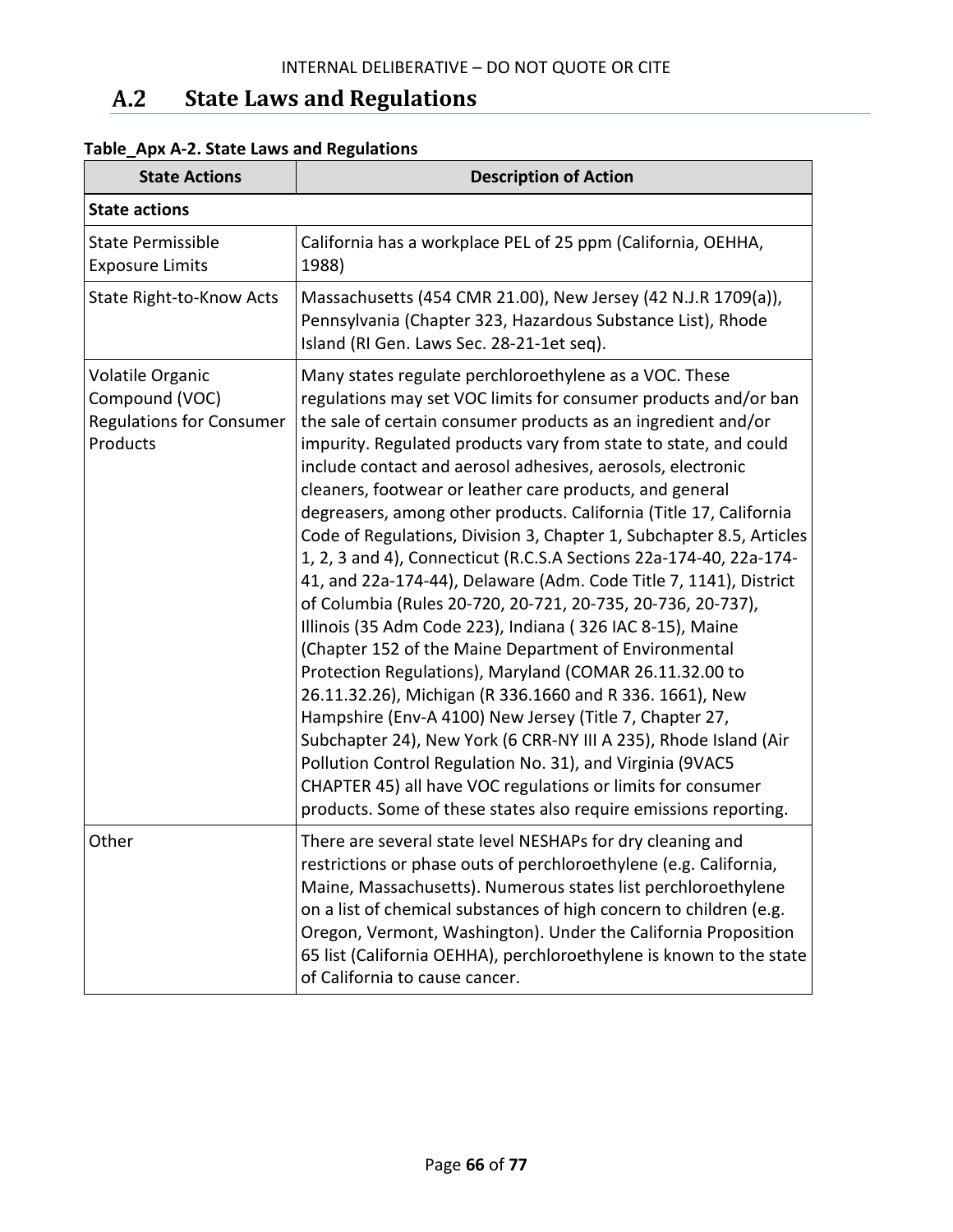#### $A.3$ **International Laws and Regulations**

| Country/Organization                                                                                                                 | <b>Requirements and Restrictions</b>                                                                                                                                                                                                                                                                                                                                                                                                                                                                                                                                                                                                                                                                                                                                                                                                                                                                         |
|--------------------------------------------------------------------------------------------------------------------------------------|--------------------------------------------------------------------------------------------------------------------------------------------------------------------------------------------------------------------------------------------------------------------------------------------------------------------------------------------------------------------------------------------------------------------------------------------------------------------------------------------------------------------------------------------------------------------------------------------------------------------------------------------------------------------------------------------------------------------------------------------------------------------------------------------------------------------------------------------------------------------------------------------------------------|
| Canada                                                                                                                               | Perchloroethylene is on the Canadian List of Toxic Substances (CEPA<br>1999 Schedule 1). The use and sale of perchloroethylene in the dry<br>cleaning industry is regulated under Use in Dry Cleaning and Reporting<br>Requirements Regulations (Canada Gazette, Part II on March 12, 2003.<br>Perchloroethylene is also regulated for use and sale for solvent<br>degreasing under Solvent Degreasing Regulations (SOR/2003-283)<br>(Canada Gazette, Part II on August 13, 2003). The purpose of the<br>regulation is to reduce releases of perchloroethylene into the<br>environment from solvent degreasing facilities using more than<br>1,000 kilograms of perchloroethylene per year. The regulation includes a<br>market intervention by establishing tradable allowances for the use of<br>perchloroethylene in solvent degreasing operations that exceed the<br>1,000 kilograms threshold per year. |
| <b>European Union</b>                                                                                                                | Perchloroethylene was evaluated under the 2013 Community Rolling<br>Action Plan (CoRAP). The conclusion was no additional regulatory action<br>was required (European Chemicals Agency (ECHA) database. Accessed<br>April, 18 2017).                                                                                                                                                                                                                                                                                                                                                                                                                                                                                                                                                                                                                                                                         |
| Australia                                                                                                                            | In 2011, a preliminary assessment of perchloroethylene was conducted<br>(National Industrial Chemicals Notification and Assessment Scheme,<br>NICNAS, 2016, Tetrachloroethylene. Accessed April, 18 2017).                                                                                                                                                                                                                                                                                                                                                                                                                                                                                                                                                                                                                                                                                                   |
| Japan                                                                                                                                | Perchloroethylene is regulated in Japan under the following legislation:<br>Act on the Evaluation of Chemical Substances and Regulation of<br>$\bullet$<br>Their Manufacture, etc. (Chemical Substances Control Law; CSCL)<br>Act on Confirmation, etc. of Release Amounts of Specific Chemical<br>Substances in the Environment and Promotion of Improvements<br>to the Management Thereof<br>Industrial Safety and Health Act (ISHA)<br>Air Pollution Control Law<br><b>Water Pollution Control Law</b><br>Soil Contamination Countermeasures Act<br>Law for the Control of Household Products Containing Harmful<br><b>Substances</b><br>(National Institute of Technology and Evaluation (NITE) Chemical Risk<br>Information Platform (CHIRP). Accessed April 18, 2017)                                                                                                                                  |
| Australia, Austria, Belgium,<br>Canada, Denmark,<br>European Union, Finland,<br>France, Germany, Hungary,<br>Ireland, Israel, Japan, | Occupational exposure limits for perchloroethylene (GESTIS International<br>limit values for chemical agents (Occupational exposure limits, OELs)<br>database. Accessed April 18, 2017).                                                                                                                                                                                                                                                                                                                                                                                                                                                                                                                                                                                                                                                                                                                     |

# **Table\_Apx A-3. Regulatory Actions by Other Governments and Tribes**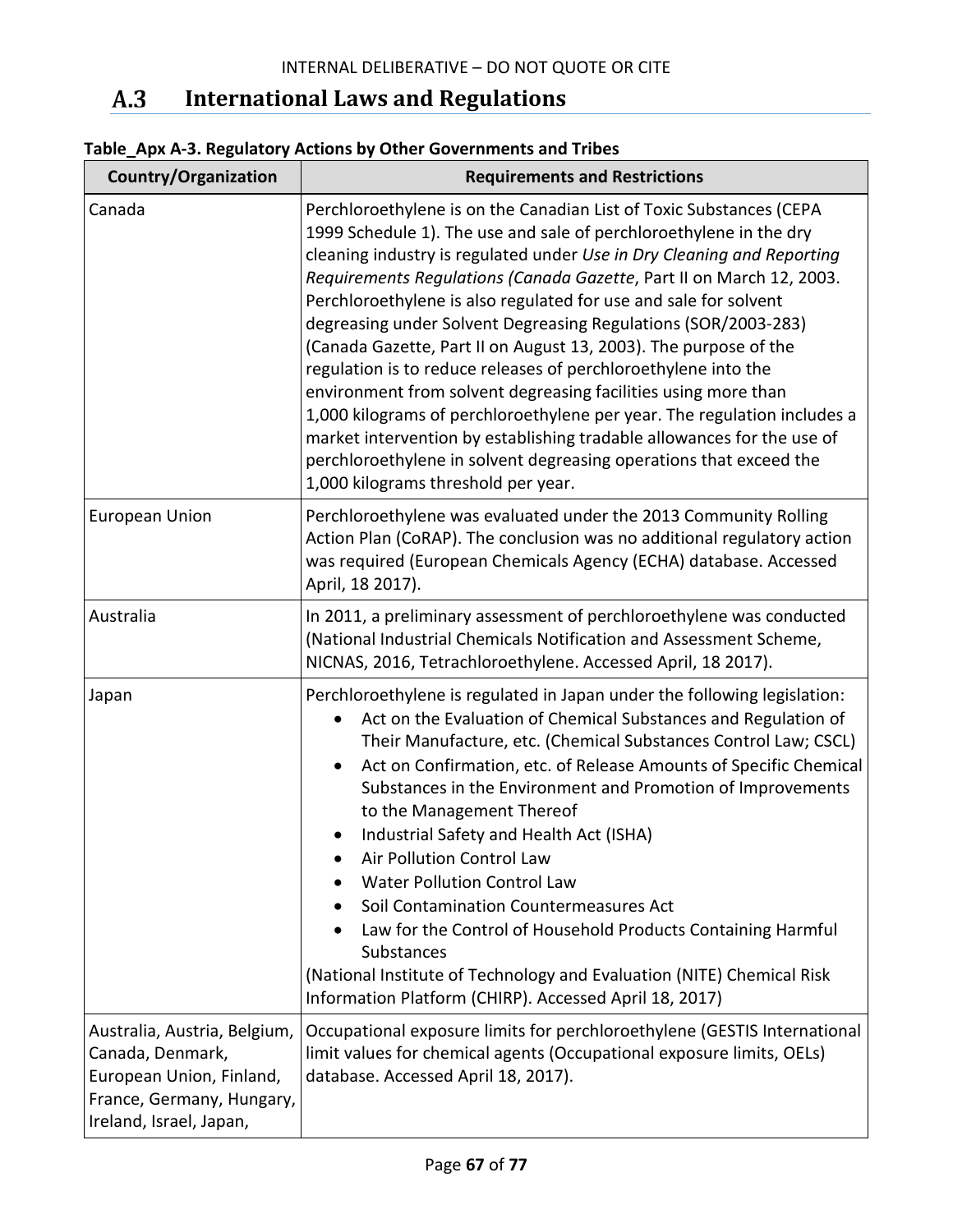| Country/Organization                                                                                                                       | <b>Requirements and Restrictions</b>                                                                                                                                                                                                                     |
|--------------------------------------------------------------------------------------------------------------------------------------------|----------------------------------------------------------------------------------------------------------------------------------------------------------------------------------------------------------------------------------------------------------|
| Latvia, New Zealand,<br>People's Republic of China,<br>Poland, Singapore, South<br>Korea, Spain, Sweden,<br>Switzerland, United<br>Kingdom |                                                                                                                                                                                                                                                          |
| <b>Basel Convention</b>                                                                                                                    | Halogenated organic solvents (Y41) are listed as a category of waste<br>under the Basel Convention - Annex I. Although the United States is not<br>currently a party to the Basel Convention, this treaty still affects U.S.<br>importers and exporters. |
| <b>OECD Control of</b><br>Transboundary<br><b>Movements of Wastes</b><br>Destined for Recovery<br><b>Operations</b>                        | Halogenated organic solvents (A3150) are listed as a category of waste<br>subject to The Amber Control Procedure under Council Decision C (2001)<br>$107$ /Final.                                                                                        |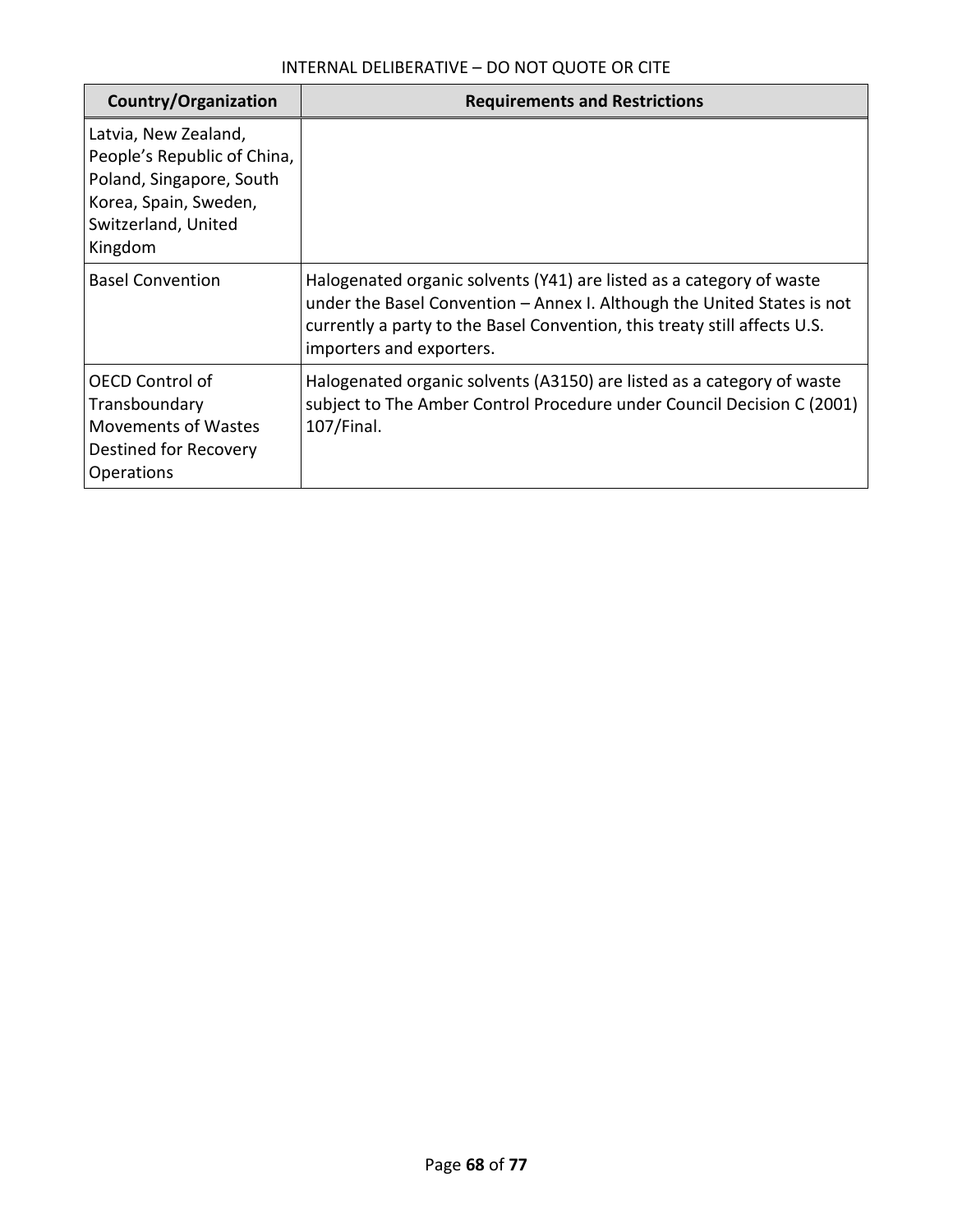# **Appendix B PROCESS, RELEASE AND OCCUPATIONAL EXPOSURE INFORMATION**

This appendix provides information and data found in preliminary data gathering for perchloroethylene.

#### $B.1$ **Process Information**

Process-related information potentially relevant to the risk evaluation may include process diagrams, descriptions and equipment. Such information may inform potential release sources and worker exposure activities for consideration. The following subsections provide process descriptions based on cursory review of several sources identified from the preliminary literature search. EPA will continue to review and further refine the descriptions for each life cycle stage throughout the risk evaluation process.

# **B.1.1 Manufacture (Including Import)**

Perchloroethylene was previously produced through chlorination of acetylene to tetrachloroethane, then dehydrochlorination to trichloroethylene (TCE), followed by chlorination of TCE to pentachloroethane and finally dehydrochlorination to perchloroethylene [\(Snedecor et al., 2004\)](http://hero.epa.gov/index.cfm?action=search.view&reference_id=3827414). The last U.S. plant using the acetylene process was shut down in 1978 [\(Snedecor et al., 2004\)](http://hero.epa.gov/index.cfm?action=search.view&reference_id=3827414). Currently, most perchloroethylene is manufactured using one of three methods: chlorination of ethylene dichloride (EDC); chlorination of hydrocarbons containing one to three carbons (C1 to C3) or their partially chlorinated derivatives; or oxychlorination of two-carbon (C2) chlorinated hydrocarbons [\(ATSDR, 2014;](http://hero.epa.gov/index.cfm?action=search.view&reference_id=2990770) [Snedecor et al., 2004;](http://hero.epa.gov/index.cfm?action=search.view&reference_id=3827414) [U.S. EPA, 1985b\)](http://hero.epa.gov/index.cfm?action=search.view&reference_id=3827355).

**Chlorination of EDC –** The chlorination of EDC involves a non-catalytic reaction of chlorine and EDC or other C2 chlorinated hydrocarbons to form perchloroethylene and TCE as co-products and hydrochloric acid (HCl) as a byproduct [\(ATSDR, 2014;](http://hero.epa.gov/index.cfm?action=search.view&reference_id=2990770) [Snedecor et al., 2004;](http://hero.epa.gov/index.cfm?action=search.view&reference_id=3827414) [U.S. EPA, 1985b\)](http://hero.epa.gov/index.cfm?action=search.view&reference_id=3827355). Following reaction, the product undergoes quenching, HCl separation, neutralization, drying and distillation [\(U.S. EPA, 1985b\)](http://hero.epa.gov/index.cfm?action=search.view&reference_id=3827355).

**Chlorination of C1-C3 hydrocarbons –** The chlorination of C1-C3 hydrocarbons involves the reaction of chlorine with a hydrocarbon such as methane, ethane, propane, propylene or their chlorinated derivatives, at high temperatures (550–700°C), with or without a catalyst, to form perchloroethylene and carbon tetrachloride (CCl<sub>4</sub>) as co-products and HCl as a byproduct [\(ATSDR, 2014;](http://hero.epa.gov/index.cfm?action=search.view&reference_id=2990770) Snedecor et al., [2004;](http://hero.epa.gov/index.cfm?action=search.view&reference_id=3827414) [U.S. EPA, 1985b\)](http://hero.epa.gov/index.cfm?action=search.view&reference_id=3827355). Due to phase-out of CFC-11 and CFC-12 and most CCl<sub>4</sub> uses, most facilities using this method maximize the production of perchloroethylene and minimize or eliminate the production of CCl<sub>4</sub> [\(Snedecor et al., 2004\)](http://hero.epa.gov/index.cfm?action=search.view&reference_id=3827414).

**Oxychlorination of C2 chlorinated hydrocarbons –** The oxychlorination of C2 chlorinated hydrocarbons involves the reaction of either chlorine or HCl and oxygen with EDC in the presence of a catalyst to produce perchloroethylene and TCE as co-products [\(ATSDR, 2014;](http://hero.epa.gov/index.cfm?action=search.view&reference_id=2990770) [Snedecor et al., 2004\)](http://hero.epa.gov/index.cfm?action=search.view&reference_id=3827414). Following reaction, the product undergoes HCl separation, drying, distillation, neutralization with ammonia and a final drying step [\(U.S. EPA, 1985b\)](http://hero.epa.gov/index.cfm?action=search.view&reference_id=3827355).

In all three processes the product ratio of perchloroethylene to  $TCE/CCI<sub>4</sub>$  products are controlled by adjusting the reactant ratios [\(Snedecor et al., 2004\)](http://hero.epa.gov/index.cfm?action=search.view&reference_id=3827414).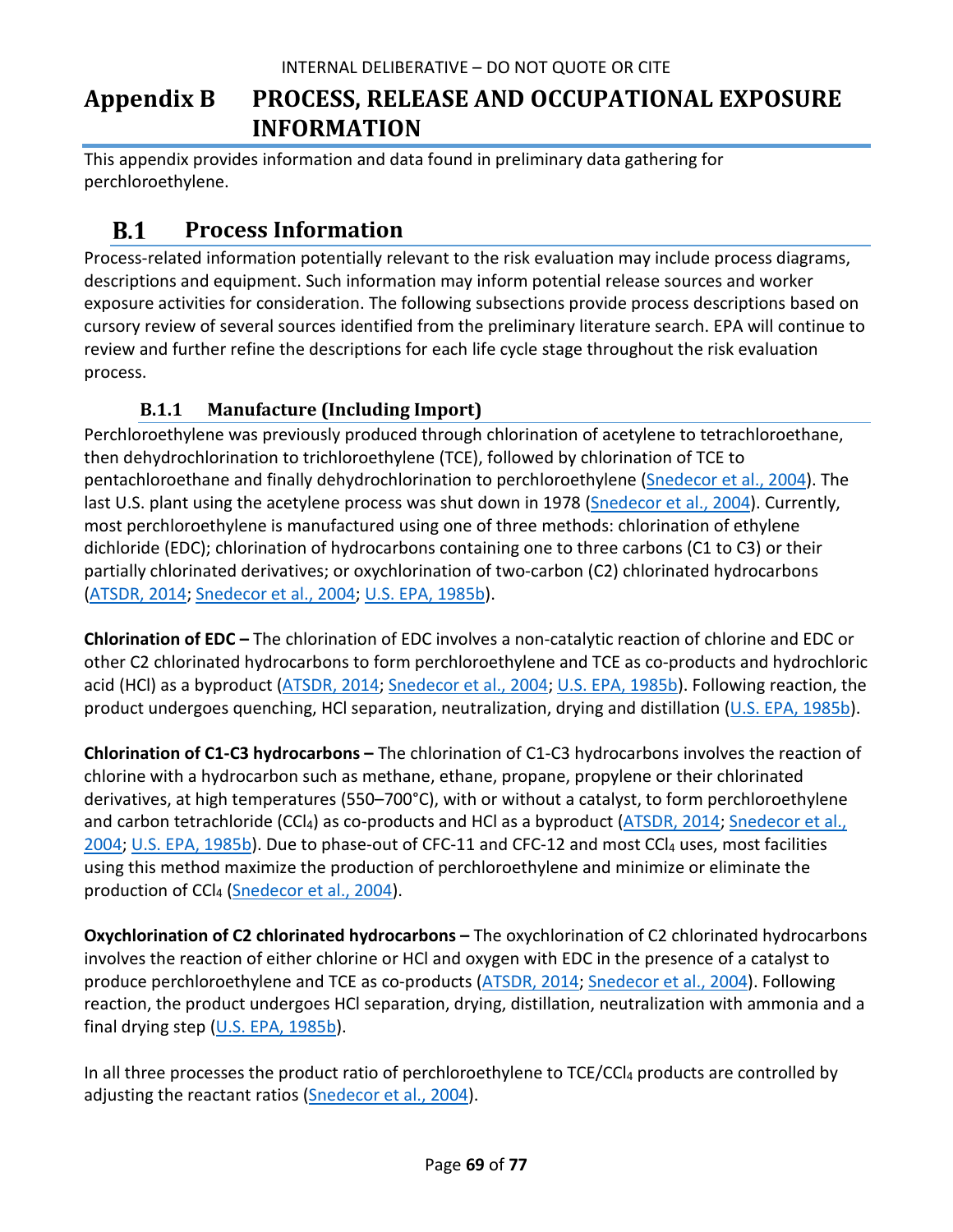According to [Snedecor et al. \(2004\),](http://hero.epa.gov/index.cfm?action=search.view&reference_id=3827414) perchloroethylene may be shipped by barge, tank car, tank truck or 55-gallon steel drums. Perchloroethylene may be stored in steel tanks that are dry, free of rust and equipped with a chemical vent dryer and controlled evaporation vent (Snedecor [et al., 2004\)](http://hero.epa.gov/index.cfm?action=search.view&reference_id=3827414).

# **B.1.1.1 Domestic Manufacture**

Perchloroethylene was previously produced through chlorination of acetylene to tetrachloroethane, then dehydrochlorination to TCE, followed by chlorination of TCE to pentachlorethane and finally dehydrochlorination to perchloroethylene [\(Snedecor et al., 2004\)](http://hero.epa.gov/index.cfm?action=search.view&reference_id=3827414). The last U.S. plant using the acetylene process was shut down in 1978 [\(Snedecor et al., 2004\)](http://hero.epa.gov/index.cfm?action=search.view&reference_id=3827414). Currently, most perchloroethylene is manufactured using one of three methods: chlorination of EDC; chlorination of hydrocarbons containing one to three carbons (C1 to C3) or their partially chlorinated derivatives; or oxychlorination of two-carbon (C2) chlorinated hydrocarbons [\(ATSDR, 2014;](http://hero.epa.gov/index.cfm?action=search.view&reference_id=2990770) [Snedecor et al., 2004;](http://hero.epa.gov/index.cfm?action=search.view&reference_id=3827414) [U.S. EPA, 1985b\)](http://hero.epa.gov/index.cfm?action=search.view&reference_id=3827355).

- Chlorination of EDC The chlorination of EDC involves a noncatalytic reaction of chlorine and EDC or other C2 chlorinated hydrocarbons to form perchloroethylene and TCE as co-products and HCl as a byproduct [\(ATSDR, 2014;](http://hero.epa.gov/index.cfm?action=search.view&reference_id=2990770) [Snedecor et al., 2004;](http://hero.epa.gov/index.cfm?action=search.view&reference_id=3827414) [U.S. EPA, 1985b\)](http://hero.epa.gov/index.cfm?action=search.view&reference_id=3827355). Following reaction, the product undergoes quenching, HCl separation, neutralization, drying and distillation [\(U.S. EPA, 1985b\)](http://hero.epa.gov/index.cfm?action=search.view&reference_id=3827355). This process is advantageous at facilities that have a feedstock source of mixed C2 chlorinated hydrocarbons from other processes and an outlet for the HCl byproduct [\(Snedecor et al., 2004\)](http://hero.epa.gov/index.cfm?action=search.view&reference_id=3827414).
- Chlorination of C1-C3 hydrocarbons The chlorination of C1-C3 hydrocarbons involves the reaction of chlorine with a hydrocarbon such as methane, ethane, propane, propylene or their chlorinated derivatives, at high temperatures (550–700°C), with or without a catalyst, to form perchloroethylene and CCl4 as co-products and HCl as a byproduct [\(ATSDR, 2014;](http://hero.epa.gov/index.cfm?action=search.view&reference_id=2990770) [Snedecor et](http://hero.epa.gov/index.cfm?action=search.view&reference_id=3827414)  [al., 2004;](http://hero.epa.gov/index.cfm?action=search.view&reference_id=3827414) [U.S. EPA, 1985b\)](http://hero.epa.gov/index.cfm?action=search.view&reference_id=3827355). This process is advantageous because mixed chlorinated hydrocarbon wastes from other processes can be used as a feedstock [\(ATSDR, 2014;](http://hero.epa.gov/index.cfm?action=search.view&reference_id=2990770) [Snedecor](http://hero.epa.gov/index.cfm?action=search.view&reference_id=3827414)  [et al., 2004\)](http://hero.epa.gov/index.cfm?action=search.view&reference_id=3827414). Due to phase-out of CFC-11 and CFC-12 and most CCl<sub>4</sub> uses, most facilities using this method maximize the production of perchloroethylene and minimize or eliminate the production of CCl4 [\(Snedecor et al., 2004\)](http://hero.epa.gov/index.cfm?action=search.view&reference_id=3827414).
- Oxychlorination of C2 chlorinated hydrocarbons The oxychlorination of C2 chlorinated hydrocarbons involves the reaction of either chlorine or HCl and oxygen with EDC in the presence of a catalyst to produce perchloroethylene and TCE as co-products [\(ATSDR, 2014;](http://hero.epa.gov/index.cfm?action=search.view&reference_id=2990770) [Snedecor et al., 2004\)](http://hero.epa.gov/index.cfm?action=search.view&reference_id=3827414). Following reaction, the product undergoes HCl separation, drying, distillation and neutralization with ammonia, and a final drying step [\(U.S. EPA, 1985b\)](http://hero.epa.gov/index.cfm?action=search.view&reference_id=3827355). The advantage of this process is that no byproduct HCl is produced and can be combined with other processes as a net HCl consumer [\(ATSDR, 2014;](http://hero.epa.gov/index.cfm?action=search.view&reference_id=2990770) [Snedecor et al., 2004\)](http://hero.epa.gov/index.cfm?action=search.view&reference_id=3827414).

In all three processes the product ratio of perchloroethylene to TCE/CCl4 products are controlled by adjusting the reactant ratios [\(Snedecor et al., 2004\)](http://hero.epa.gov/index.cfm?action=search.view&reference_id=3827414).

# **B.1.1.2 Import**

According to [Snedecor et al. \(2004\),](http://hero.epa.gov/index.cfm?action=search.view&reference_id=3827414) perchloroethylene may be shipped by barge, tank car, tank truck or 55-gallon steel drums. Perchloroethylene may be stored in steel tanks that are dry, free of rust and equipped with a chemical vent dryer and controlled evaporation vent [\(Snedecor et al., 2004\)](http://hero.epa.gov/index.cfm?action=search.view&reference_id=3827414).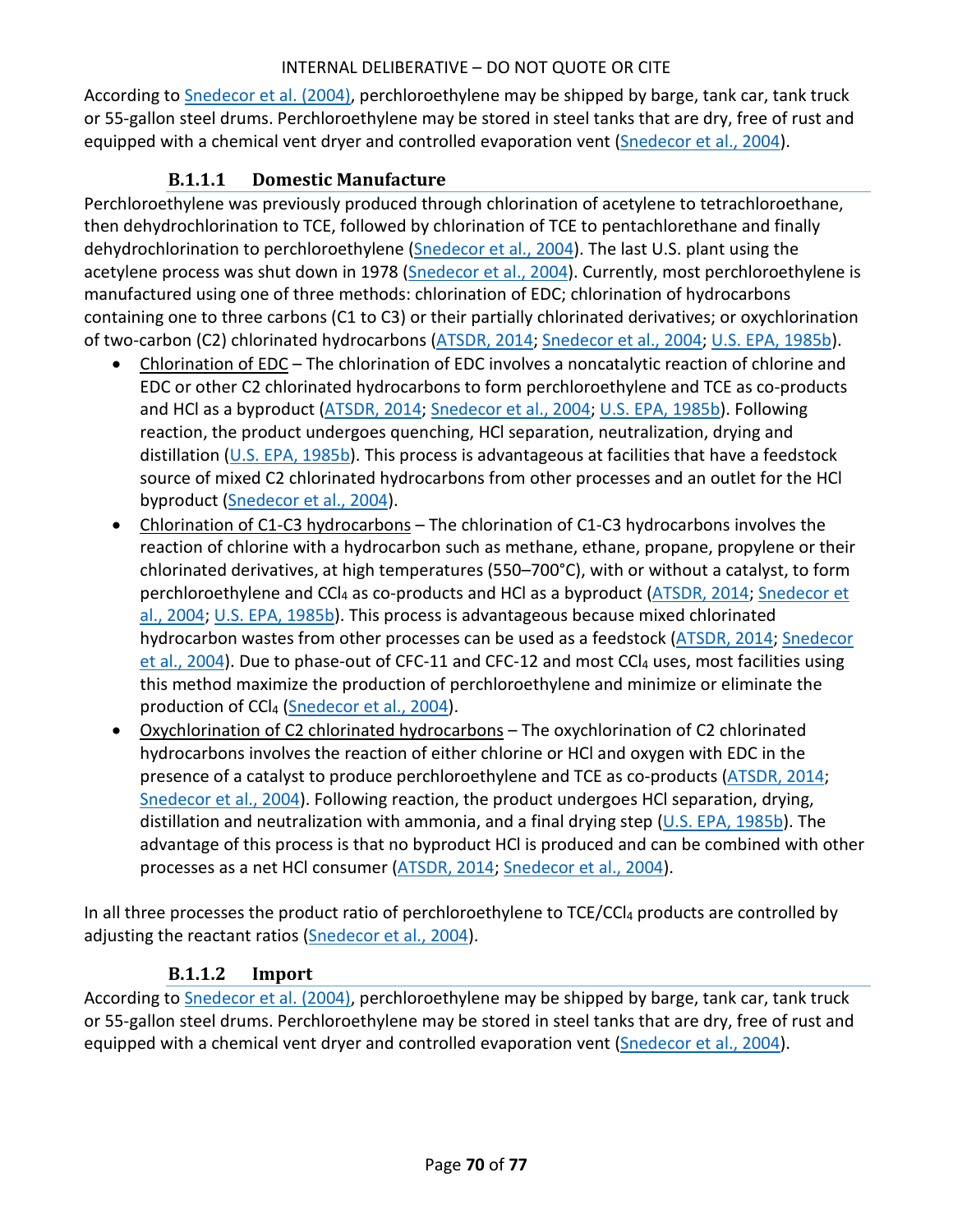#### **B.1.2 Processing and Distribution**

### **B.1.2.1 Reactant or Intermediate**

Processing as a reactant or intermediate is the use of perchloroethylene as a feedstock in the production of another chemical product via a chemical reaction in which perchloroethylene is consumed to form the product. In the past, perchloroethylene was used as feedstock (with chlorine) for the manufacture of one- and two-carbon (C1 and C2) CFCs [\(Smart and Fernandez, 2000\)](http://hero.epa.gov/index.cfm?action=search.view&reference_id=3052028). However, due to discovery that CFCs contribute to stratospheric ozone depletion, the use of CFCs was phasedout by the year 2000 to comply with the Montreal Protocol [\(Smart and Fernandez, 2000\)](http://hero.epa.gov/index.cfm?action=search.view&reference_id=3052028). Since the phase-out of CFCs, perchloroethylene has been used to manufacture the CFC alternatives, HCFCs, specifically the HCFC-123 alternative to CFC-11 [\(Smart and Fernandez, 2000\)](http://hero.epa.gov/index.cfm?action=search.view&reference_id=3052028). Perchloroethylene is also used as a feedstock in the production of trichloroacetyl chloride [\(Smart and Fernandez, 2000\)](http://hero.epa.gov/index.cfm?action=search.view&reference_id=3052028).

HCFC-123 is produced by fluorination of perchloroethylene with liquid or gaseous hydrofluoric acid (HF). The manufacture of HCFC is more complex than the manufacture of CFCs due to potential byproduct formation or catalyst inactivation caused by the extra hydrogen atom in the HCFCs (Smart [and Fernandez, 2000\)](http://hero.epa.gov/index.cfm?action=search.view&reference_id=3052028). Therefore, the process involved in the manufacture of HCFCs requires additional reaction and distillation steps as compared to the CFC manufacturing process [\(Smart and Fernandez,](http://hero.epa.gov/index.cfm?action=search.view&reference_id=3052028)  [2000\)](http://hero.epa.gov/index.cfm?action=search.view&reference_id=3052028).

### **B.1.2.2 Incorporating into a Formulation, Mixture or Reaction Product**

Incorporation into a formulation, mixture or reaction product refers to the process of mixing or blending of several raw materials to obtain a single product or preparation. The uses of perchloroethylene that may require incorporation into a formulation include adhesives, sealants, coatings, inks, lubricants and plastic and rubber manufacturing. Perchloroethylene specific formulation processes were not identified; however, several ESDs published by the OECD and Generic Scenarios published by EPA have been identified that provide general process descriptions for these types of products.

The formulation of coatings and inks typically involves dispersion, milling, finishing and filling into final packages [\(OECD, 2009c;](http://hero.epa.gov/index.cfm?action=search.view&reference_id=3827298) [U.S. EPA, 2001\)](http://hero.epa.gov/index.cfm?action=search.view&reference_id=35002). Adhesive formulation involves mixing together volatile and non-volatile chemical components in sealed, unsealed or heated processes [\(OECD, 2009a\)](http://hero.epa.gov/index.cfm?action=search.view&reference_id=3827299). Sealed processes are most common for adhesive formulation because many adhesives are designed to set or react when exposed to ambient conditions [\(OECD, 2009a\)](http://hero.epa.gov/index.cfm?action=search.view&reference_id=3827299). Lubricant formulation typically involves the blending of two or more components, including liquid and solid additives, together in a blending vessel [\(OECD, 2004\)](http://hero.epa.gov/index.cfm?action=search.view&reference_id=3827416). In plastics and rubber manufacturing the formulation step usually involves the compounding of the polymer resin with additives and other raw materials to form a masterbatch in either open or closed blending processes [\(U.S. EPA, 2014b;](http://hero.epa.gov/index.cfm?action=search.view&reference_id=3839191) [OECD, 2009b\)](http://hero.epa.gov/index.cfm?action=search.view&reference_id=3827413). After compounding, the resin is fed to an extruder where is it converted into pellets, sheets, films or pipes [\(U.S. EPA, 2014b\)](http://hero.epa.gov/index.cfm?action=search.view&reference_id=3839191).

# **B.1.2.3 Incorporating into an Article**

Incorporation into an article typically refers to a process in which a chemical becomes an integral component of an article (as defined at 40 CFR 704.3) that is distributed for industrial, trade or consumer use. The use of perchloroethylene in plastic and rubber manufacturing is the only use that would incorporate perchloroethylene into an article. An ESD published by the OECD and one generic scenario published by EPA were identified that include general process descriptions for the formation of plastic articles.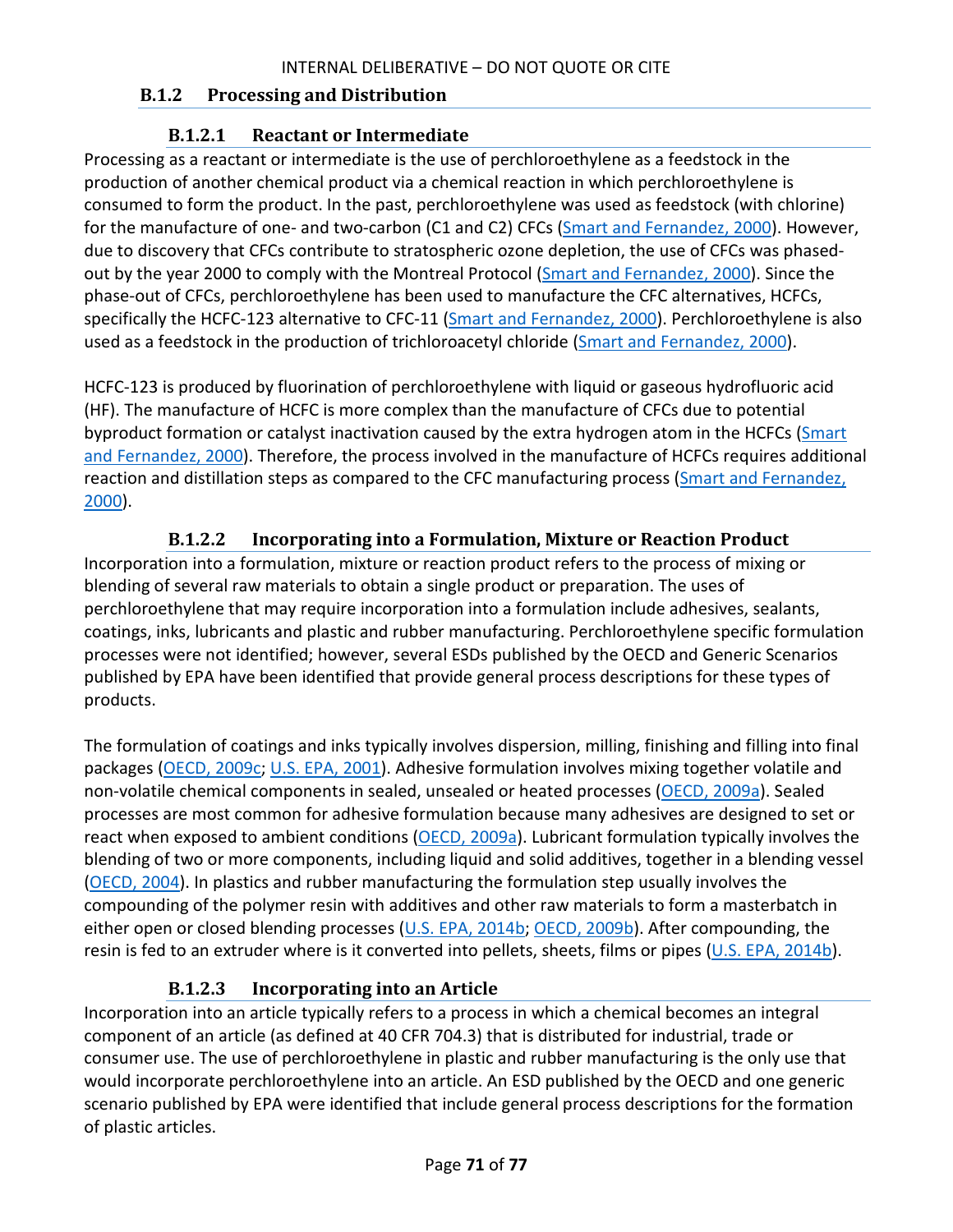In plastic manufacturing, the final plastic article is produced in a conversion process that forms the compounded plastic into the finished products [\(U.S. EPA, 2014c;](http://hero.epa.gov/index.cfm?action=search.view&reference_id=3839192) [OECD, 2009b\)](http://hero.epa.gov/index.cfm?action=search.view&reference_id=3827413). The converting process is different depending on whether the plastic is a thermoplastic or a thermosetting material [\(OECD,](http://hero.epa.gov/index.cfm?action=search.view&reference_id=3827413)  [2009b\)](http://hero.epa.gov/index.cfm?action=search.view&reference_id=3827413). Thermoplastics converting involves the melting of the plastic material, forming it into a new shape and then cooling it [\(U.S. EPA, 2014c;](http://hero.epa.gov/index.cfm?action=search.view&reference_id=3839192) [OECD, 2009b\)](http://hero.epa.gov/index.cfm?action=search.view&reference_id=3827413). The converting of thermoplastics may involve extrusion, injection molding, blow molding, rotational molding or thermoforming [\(U.S. EPA,](http://hero.epa.gov/index.cfm?action=search.view&reference_id=3839192)  [2014c;](http://hero.epa.gov/index.cfm?action=search.view&reference_id=3839192) [OECD, 2009b\)](http://hero.epa.gov/index.cfm?action=search.view&reference_id=3827413).

Conversion of thermosetting materials involves using heat and pressure to promote curing, typically through cross-linking [\(OECD, 2009b\)](http://hero.epa.gov/index.cfm?action=search.view&reference_id=3827413). The primary conversion process for thermosetting materials is compression molding; however, fiber reinforced thermosetting plastics are converted using hand layup, spray molding and filament winding [\(OECD, 2009b\)](http://hero.epa.gov/index.cfm?action=search.view&reference_id=3827413). After the forming process, finishing operations such as filing, grinding, sanding, polishing, painting, bonding, coating and engraving are performed to complete the process [\(U.S. EPA, 2014c\)](http://hero.epa.gov/index.cfm?action=search.view&reference_id=3839192).

# **B.1.2.4 Repackaging**

Typical repackaging sites receive the chemical in bulk containers and transfer the chemical from the bulk container into another smaller container in preparation for distribution in commerce.

### **B.1.2.5 Recycling**

Waste perchloroethylene solvent is generated when it becomes contaminated with suspended and dissolved solids, organics, water or other substance [\(U.S. EPA, 1980b\)](http://hero.epa.gov/index.cfm?action=search.view&reference_id=3827297). Waste solvents can be restored to a condition that permits reuse via solvent reclamation/recycling [\(U.S. EPA, 1985b,](http://hero.epa.gov/index.cfm?action=search.view&reference_id=3827355) [1980b\)](http://hero.epa.gov/index.cfm?action=search.view&reference_id=3827297). Waste perchloroethylene is shopped to a solvent recovery site where it is piped or manually loaded into process equipment [\(U.S. EPA, 1985b\)](http://hero.epa.gov/index.cfm?action=search.view&reference_id=3827355). The waste solvent then undergoes a vapor recovery (e.g., condensation, adsorption and absorption) or mechanical separation (e.g., decanting, filtering, draining, setline and centrifuging) step followed by distillation, purification and final packaging [\(U.S. EPA, 1985b,](http://hero.epa.gov/index.cfm?action=search.view&reference_id=3827355) [1980b\)](http://hero.epa.gov/index.cfm?action=search.view&reference_id=3827297).

#### **B.1.3 Uses**

In this document, EPA has grouped uses based on CDR categories, and identified examples within these categories as subcategories of use. Note that some subcategories of use may be grouped under multiple CDR categories. The differences between these uses will be further investigated and defined later during risk evaluation.

#### **B.1.3.1 Cleaning and Furniture Care Products**

The "Cleaning and Furniture Care Products" category encompasses chemical substances contained in products that are used to remove dirt, grease, stains and foreign matter from furniture and furnishings or to cleanse, sanitize, bleach, scour, polish, protect or improve the appearance of surfaces. Products designed to clean wood floors or other substrates which contain methylene chloride are used in industrial or commercial settings and are primarily formulated as liquids.

#### **Dry Cleaning Solvent and Spot Cleaner**

Perchloroethylene can be used as a solvent in dry cleaning machines and is found in products used to spot clean garments. Spot cleaning products can be applied to the garment either before or after the garment is dry cleaned. The process and worker activities associated with commercial dry cleaning and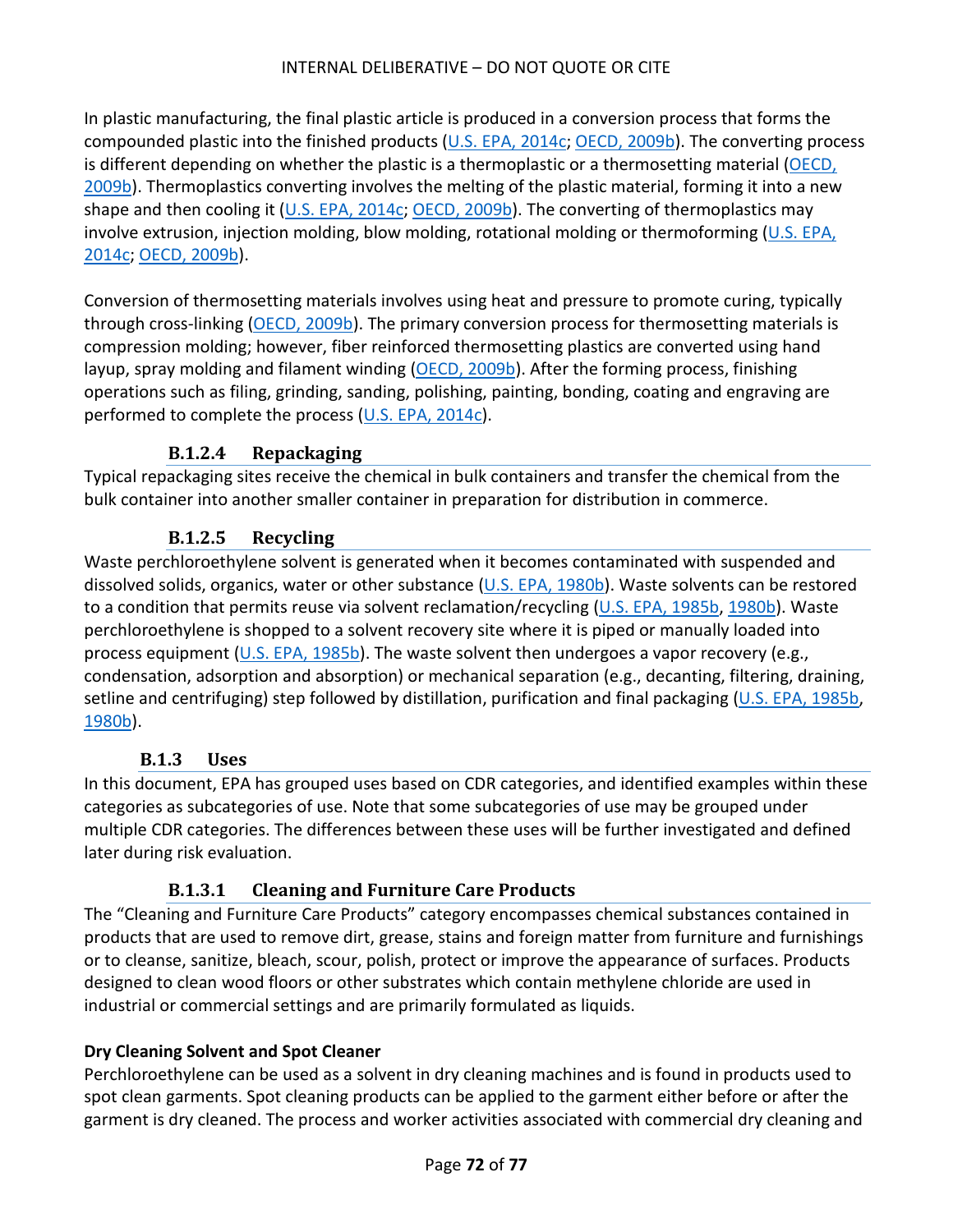spot cleaning have been previously described in EPA's 1-Bromopropane (1-BP) Draft Risk Assessment [\(U.S. EPA, 2016c\)](http://hero.epa.gov/index.cfm?action=search.view&reference_id=3355305). Note: The 1-BP risk assessment focuses on use at commercial dry cleaning facilities; however, according to EPA's *Economic Impact Analysis of the Final Perchloroethylene Dry Cleaning Residual Risk Standard* [\(2006a\)](http://hero.epa.gov/index.cfm?action=search.view&reference_id=3827375), there are seven industrial dry cleaners that use perchloroethylene. Industrial dry cleaners clean heavily stained articles such as work gloves, uniforms, mechanics' overalls, mops and shop rags [\(U.S. EPA, 2006a\)](http://hero.epa.gov/index.cfm?action=search.view&reference_id=3827375). The general worker activities at industrial dry cleaners are not expected to significantly differ from activities at commercial dry cleaners.

#### **Non-Aerosol Degreasers and Cleaners**

Perchloroethylene can also be used as a solvent in non-aerosol degreasing and cleaning products. Nonaerosol cleaning products typically involve dabbing or soaking a rag with cleaning solution and then using the rag to wipe down surfaces or parts to remove contamination ( $U.S. EPA$ , 2014a). The cleaning solvent is usually applied in excess and allowed to air-dry [\(U.S. EPA, 2014a\)](http://hero.epa.gov/index.cfm?action=search.view&reference_id=3045553). Parts may be cleaned in place or removed from the service item for more thorough cleaning  $(U.S. EPA, 2014a)$ .

#### **Aerosol Spray Degreasers and Cleaners**

Aerosol degreasing is a process that uses an aerosolized solvent spray, typically applied from a pressurized can, to remove residual contaminants from fabricated parts. Products containing perchloroethylene may be used in aerosol degreasing applications such as brake cleaning, engine degreasing and metal product cleaning. This use has been previously described in EPA's 1-BP Draft Risk Assessment [\(2016c\)](http://hero.epa.gov/index.cfm?action=search.view&reference_id=3355305). Aerosol degreasing may occur at either industrial facilities or at commercial repair shops to remove contaminants on items being serviced. Aerosol degreasing products may also be purchased and used by consumers for various applications.

## **B.1.3.2 Solvents for Cleaning and Degreasing**

EPA has gathered information on different types of cleaning and degreasing systems from recent TCE risk assessment [\(U.S. EPA, 2014d\)](http://hero.epa.gov/index.cfm?action=search.view&reference_id=3036194) and risk management activities (FR 81(242): 91592-91624. December 16, 2016, and FR 82(12): 7432-7461. January 19, 2017) and 1-BP risk assessment [\(U.S. EPA, 2016c\)](http://hero.epa.gov/index.cfm?action=search.view&reference_id=3355305) activities. Provided below are descriptions of five cleaning and degreasing uses of perchloroethylene.

#### *Vapor Degreasers*

Vapor degreasing is a process used to remove dirt, grease and surface contaminants in a variety of metal cleaning industries. Vapor degreasing may take place in batches or as part of an in-line (i.e., continuous) system. Vapor degreasing equipment can generally be categorized into one of three degreaser types described below:

**Batch vapor degreasers:** In batch machines, each load (parts or baskets of parts) is loaded into the machine after the previous load is completed. Individual organizations, regulations and academic studies have classified batch vapor degreasers differently. For the purposes of the scope document, EPA categories the batch vapor degreasers into five types: open top vapor degreasers (OTVDs); OTVDs with enclosures; closed-loop degreasing systems (airtight); airless degreasing systems (vacuum drying); and airless vacuum-to-vacuum degreasing systems.

**Conveyorized vapor degreasers:** In conveyorized systems, an automated parts handling system, typically a conveyor, continuously loads parts into and through the vapor degreasing equipment and the subsequent drying steps. Conveyorized degreasing systems are usually fully enclosed except for the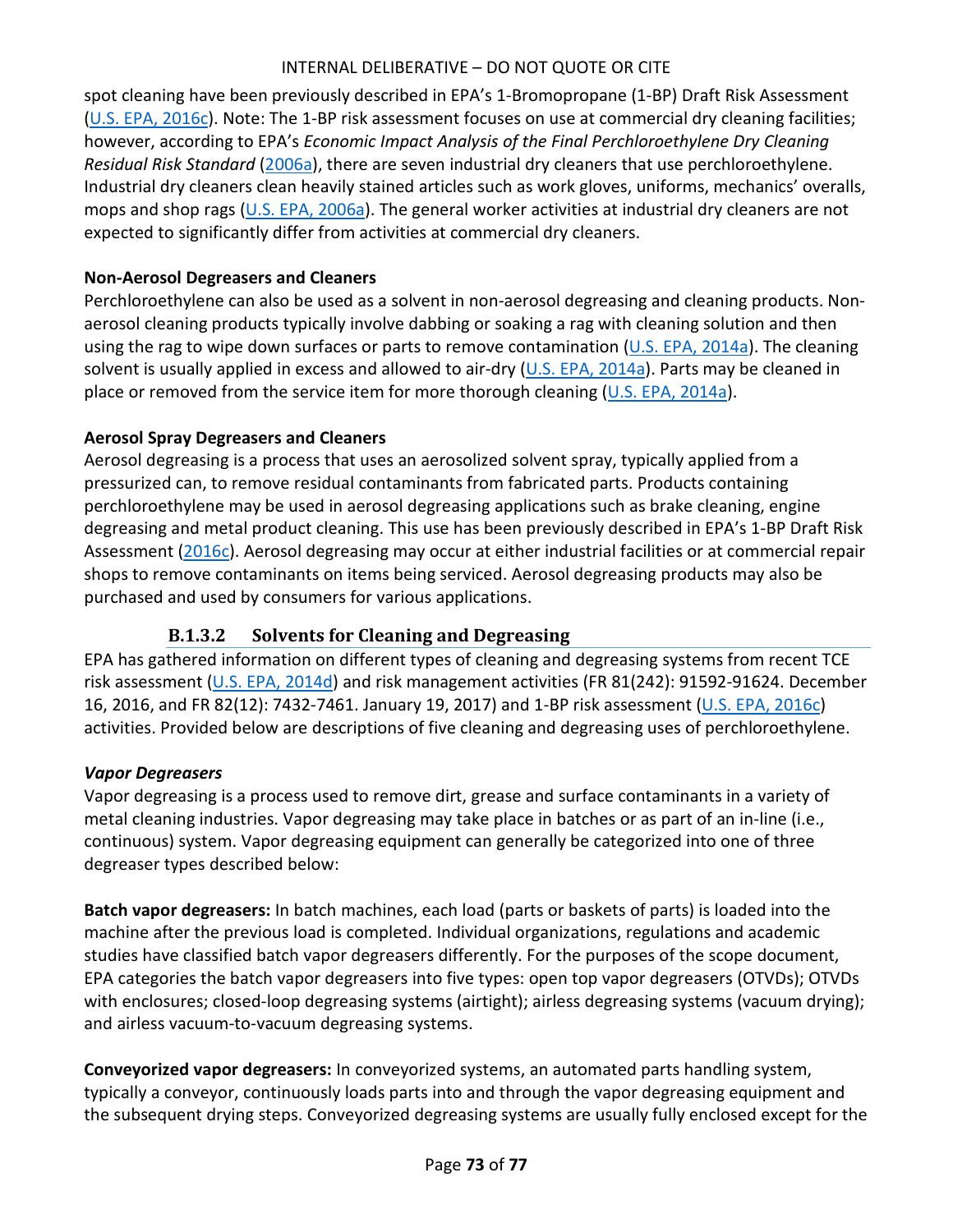conveyor inlet and outlet portals. Conveyorized degreasers are likely used in shops where there are a large number of parts being cleaned. There are seven major types of conveyorized degreasers: monorail degreasers; cross-rod degreasers; vibra degreasers; ferris wheel degreasers; belt degreasers; strip degreasers; and circuit board degreasers [\(U.S. EPA, 1977\)](http://hero.epa.gov/index.cfm?action=search.view&reference_id=3827321).

**Continuous web vapor degreasers:** Continuous web cleaning machines are a subset of conveyorized degreasers but differ in that they are specifically designed for cleaning parts that are coiled or on spools such as films, wires and metal strips [\(Kanegsberg and Kanegsberg, 2011;](http://hero.epa.gov/index.cfm?action=search.view&reference_id=3045069) [U.S. EPA, 2006c\)](http://hero.epa.gov/index.cfm?action=search.view&reference_id=3044969). In continuous web degreasers, parts are uncoiled and loaded onto rollers that transport the parts through the cleaning and drying zones at speeds greater than 11 feet per minute [\(U.S. EPA, 2006c\)](http://hero.epa.gov/index.cfm?action=search.view&reference_id=3044969). The parts are then recoiled or cut after exiting the cleaning machine [\(Kanegsberg and Kanegsberg, 2011;](http://hero.epa.gov/index.cfm?action=search.view&reference_id=3045069) [U.S. EPA, 2006c\)](http://hero.epa.gov/index.cfm?action=search.view&reference_id=3044969).

#### *Cold Cleaners*

Perchloroethylene can also be used as a solvent in cold cleaners, which are non-boiling solvent degreasing units. Cold cleaning operations include spraying, brushing, flushing and immersion; the use process and worker activities associated with cold cleaning have been previously described in EPA's 1- BP Draft Risk Assessment [\(U.S. EPA, 2016c\)](http://hero.epa.gov/index.cfm?action=search.view&reference_id=3355305).

#### *Non-Aerosol Degreasers and Cleaners*

Perchloroethylene can also be used as a solvent in non-aerosol degreasing and cleaning products. Nonaerosol cleaning products typically involve dabbing or soaking a rag with cleaning solution and then using the rag to wipe down surfaces or parts to remove contamination ( $U.S. EPA$ , 2014a). The cleaning solvent is usually applied in excess and allowed to air-dry (U.S. [EPA, 2014a\)](http://hero.epa.gov/index.cfm?action=search.view&reference_id=3045553). Parts may be cleaned in place or removed from the service item for more thorough cleaning [\(U.S. EPA, 2014a\)](http://hero.epa.gov/index.cfm?action=search.view&reference_id=3045553).

## *Aerosol Spray Degreasers and Cleaners*

Aerosol degreasing is a process that uses an aerosolized solvent spray, typically applied from a pressurized can, to remove residual contaminants from fabricated parts. Products containing perchloroethylene may be used in aerosol degreasing applications such as brake cleaning, engine degreasing and metal product cleaning. This use has been previously described in EPA's 1-BP Draft Risk Assessment [\(U.S. EPA, 2016c\)](http://hero.epa.gov/index.cfm?action=search.view&reference_id=3355305). Aerosol degreasing may occur at either industrial facilities or at commercial repair shops to remove contaminants on items being serviced. Aerosol degreasing products may also be purchased and used by consumers for various applications.

## **B.1.3.3 Lubricant and Greases**

In the 2016 CDR [\(U.S. EPA, 2016b\)](http://hero.epa.gov/index.cfm?action=search.view&reference_id=3827204), two companies reported commercial use of perchloroethylene in lubricants and greases. The *Preliminary Information on Manufacturing, Processing, Distribution, Use, and Disposal: Tetrachloroethylene (Perchloroethylene)* [\[EPA-HQ-OPPT-2016-0732-0003](https://www.regulations.gov/document?D=EPA-HQ-OPPT-2016-0732-0003) ] identified perchloroethylene in penetrating lubricants, cutting oils, aerosol lubricants, red greases, white lithium greases, silicone lubricants and greases and chain and cable lubricants. Most of the products identified by EPA are applied by either aerosol or non-aerosol spray applications.

## **B.1.3.4 Adhesives and Sealants**

Based on products identified in *Preliminary Information on Manufacturing, Processing, Distribution, Use, and Disposal: Tetrachloroethylene (Perchloroethylene)* [\[EPA-HQ-OPPT-2016-0732-0003](https://www.regulations.gov/document?D=EPA-HQ-OPPT-2016-0732-0003) ] and 2016 CDR reporting, perchloroethylene may be used in adhesive and sealants for industrial, commercial and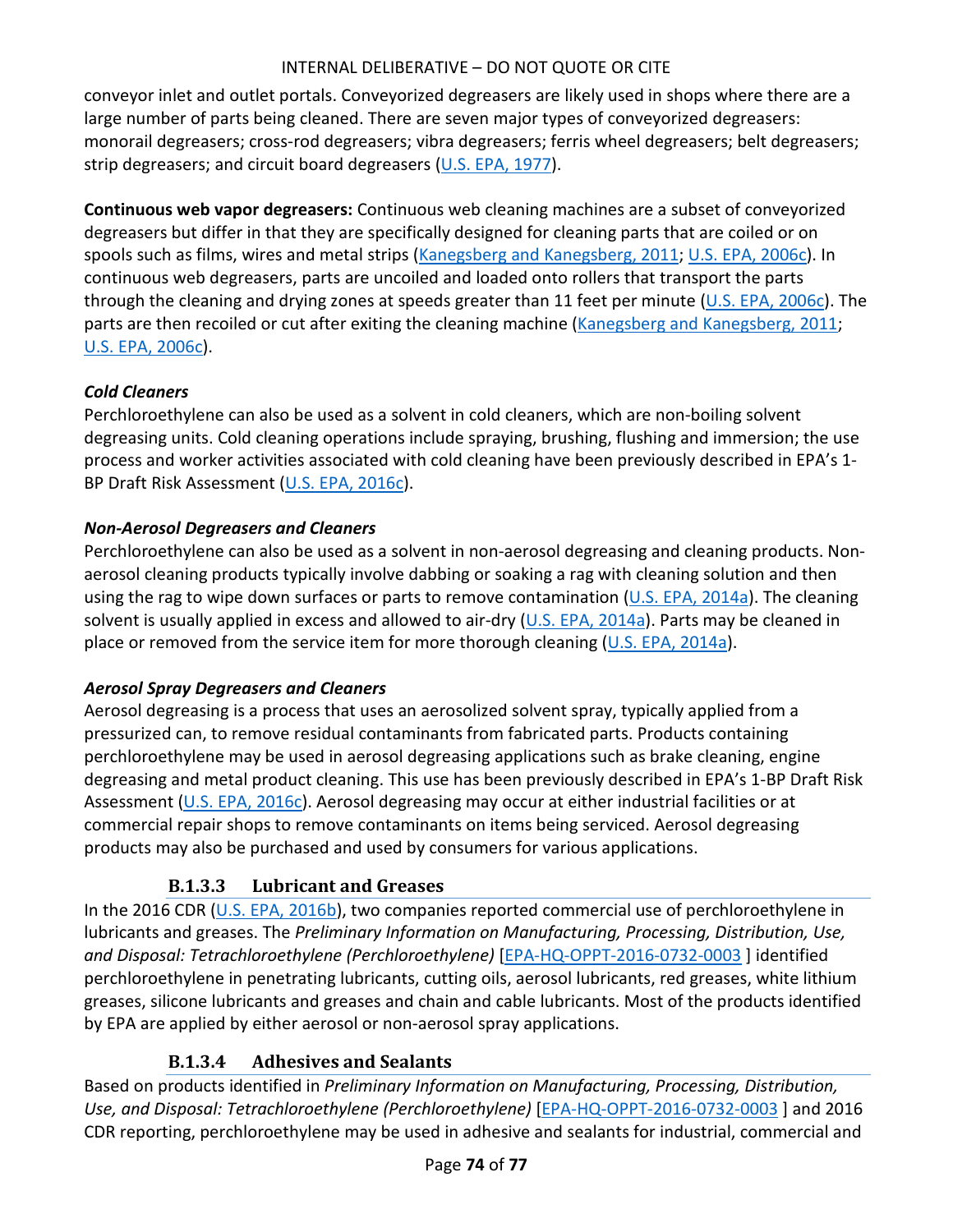consumer applications [\(U.S. EPA, 2016b\)](http://hero.epa.gov/index.cfm?action=search.view&reference_id=3827204). The OECD ESD for Use of Adhesives [\(2013\)](http://hero.epa.gov/index.cfm?action=search.view&reference_id=3827300) provides general process descriptions and worker activities for industrial adhesive uses.

Liquid adhesives are unloaded from containers into the coating reservoir, applied to a flat or threedimensional substrate and the substrates are then joined and allowed to cure [\(OECD, 2013\)](http://hero.epa.gov/index.cfm?action=search.view&reference_id=3827300). The majority of adhesive applications include spray, roll, curtain, syringe or bead application [\(OECD, 2013\)](http://hero.epa.gov/index.cfm?action=search.view&reference_id=3827300). For solvent-based adhesives, the volatile solvent (in this case perchloroethylene) evaporates during the curing stage [\(OECD, 2013\)](http://hero.epa.gov/index.cfm?action=search.view&reference_id=3827300). Worker activities include unloading activities, container and equipment cleaning activities and manual applications of adhesive [\(OECD, 2013\)](http://hero.epa.gov/index.cfm?action=search.view&reference_id=3827300). Based on EPA's knowledge of the industry, overlap in process descriptions, worker activities and application methods are expected.

EPA's *Preliminary Information on Manufacturing, Processing, Distribution, Use, and Disposal: Tetrachloroethylene (Perchloroethylene)* [\(EPA-HQ-OPPT-2016-0732-0003\)](https://www.regulations.gov/document?D=EPA-HQ-OPPT-2016-0732-0003) states that the use of perchloroethylene in consumer adhesives is especially prevalent with uses in arts and crafts and light repairs. EPA has also identified several sealants and adhesives that contain perchloroethylene and are marketed for commercial uses, such as construction applications. Based on EPA's knowledge of the industry, the likely application methods for commercial and consumer uses include spray, brush, syringe, eyedropper, roller and bead applications.

# **B.1.3.5 Paints and Coatings**

Based on products identified in *Preliminary Information on Manufacturing, Processing, Distribution, Use, and Disposal: Tetrachloroethylene (Perchloroethylene)* [\(EPA-HQ-OPPT-2016-0732-0003\)](https://www.regulations.gov/document?D=EPA-HQ-OPPT-2016-0732-0003) ] and 2016 CDR reporting [\(U.S. EPA, 2016b\)](http://hero.epa.gov/index.cfm?action=search.view&reference_id=3827204), perchloroethylene may be used in various paints and coatings for industrial, commercial and consumer applications. Several OECD ESDs and EPA generic scenarios provide general process descriptions and worker activities for industrial and commercial uses.

Typical coating applications include manual application with roller or brush, air spray systems, airless and air-assisted airless spray systems, electrostatic spray systems, electrodeposition/electrocoating and autodeposition, dip coating, curtain coating systems, roll coating systems and supercritical carbon dioxide systems [\(OECD, 2009c\)](http://hero.epa.gov/index.cfm?action=search.view&reference_id=3827298). After application, solvent-based coatings typically undergo a drying stage in which the solvent evaporates from the coating [\(OECD, 2009c\)](http://hero.epa.gov/index.cfm?action=search.view&reference_id=3827298).

## **B.1.3.6 Processing Aid for Pesticide, Fertilizer and Other Agricultural Manufacturing**

In the 2016 CDR [\(U.S. EPA, 2016b\)](http://hero.epa.gov/index.cfm?action=search.view&reference_id=3827204), two sites owned by Olin Corporation reported use of perchloroethylene as a "processing aid, not otherwise listed" for use in the "pesticide, fertilizer, and other agricultural chemical manufacturing" industry.

## **B.1.3.7 Processing Aid, Specific to Petroleum Production**

In the 2016 CDR [\(U.S. EPA, 2016b\)](http://hero.epa.gov/index.cfm?action=search.view&reference_id=3827204), two sites owned by Olin Corporation reported use of perchloroethylene as a "processing aid, specific to petroleum production" for use in the "Petrochemical Manufacturing" industry. A Dow Product Safety Assessment [\(Dow Chemical Co, 2008\)](http://hero.epa.gov/index.cfm?action=search.view&reference_id=3797950) for perchloroethylene describes a use at oil refineries for catalyst regeneration. EPA assumes this CDR reporting code is related to the use in catalyst regeneration.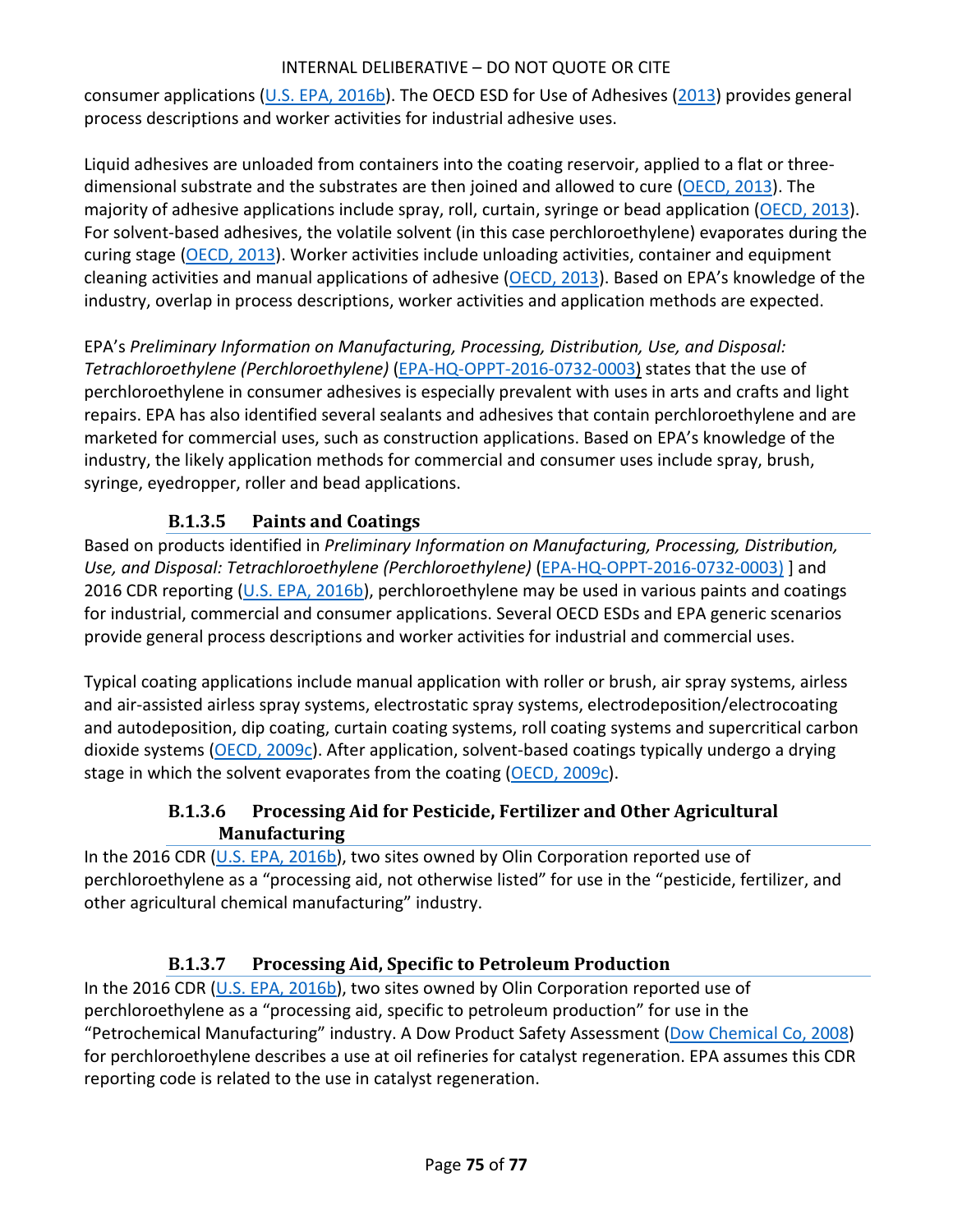#### **B.1.3.8 Other Uses**

#### *Other Industrial Uses*

Based on products identified in *Preliminary Information on Manufacturing, Processing, Distribution, Use, and Disposal: Tetrachloroethylene (Perchloroethylene)* [\(EPA-HQ-OPPT-2016-0732-0003\)](https://www.regulations.gov/document?D=EPA-HQ-OPPT-2016-0732-0003) , a variety of other industrial uses may exist for perchloroethylene, including textile processing, laboratory applications, foundry applications and wood furniture manufacturing. It is unclear at this time the total volume of perchloroethylene used in any of these applications. More information on these uses will be gathered through expanded literature searches in subsequent phases of the risk evaluation process.

#### *Other Commercial/Consumer Uses*

Based on products identified in EPA's *Preliminary Information on Manufacturing, Processing, Distribution, Use, and Disposal: Tetrachloroethylene (Perchloroethylene)* [\(EPA-HQ-OPPT-2016-0732-](https://www.regulations.gov/document?D=EPA-HQ-OPPT-2016-0732-0003) [0003\)](https://www.regulations.gov/document?D=EPA-HQ-OPPT-2016-0732-0003) , a variety of other commercial and consumer uses may exist for perchloroethylene including carpet cleaning; laboratory applications; metal and stone polishes; inks and ink removal products; welding applications; photographic film applications; mold cleaning, release and protectant products. Similar to the "Other" industrial uses, more information on these uses will be gathered through expanded literature searches in subsequent phases of the risk evaluation process.

#### **B.1.4 Disposal**

Perchloroethylene is listed as a hazardous waste under RCRA and federal regulations prevent land disposal of various chlorinated solvents that may contain perchloroethylene [\(ATSDR, 2014\)](http://hero.epa.gov/index.cfm?action=search.view&reference_id=2990770). Perchloroethylene may be disposed of by absorption in vermiculite, dry sand, earth or other similar material and then buried in a secured sanitary landfill or incineration [\(HSDB, 2012\)](http://hero.epa.gov/index.cfm?action=search.view&reference_id=3839190). In incineration, complete combustion is necessary to prevent phosgene formation and acid scrubbers must be used to remove any haloacids produced [\(ATSDR, 2014\)](http://hero.epa.gov/index.cfm?action=search.view&reference_id=2990770). Perchloroethylene may also be discharged to waterways if proper permits are held [\(ATSDR, 2014\)](http://hero.epa.gov/index.cfm?action=search.view&reference_id=2990770).

#### **Occupational Exposure Data**  $B.2$

EPA presents below an example of occupational exposure-related information from the preliminary data gathering. EPA will consider this information and data in combination with other data and methods for use in the risk evaluation.

Table Apx B- 1 summarizes OSHA CEHD data by NAICS code [\(OSHA, 2017\)](http://hero.epa.gov/index.cfm?action=search.view&reference_id=3827305).

<span id="page-75-0"></span>

| Table_Apx B- 1. Summary of Industry Sectors with Perchloroethylene Personal Monitoring Air |
|--------------------------------------------------------------------------------------------|
| Samples Obtained from OSHA Inspections Conducted Between 2011 and 2016                     |

| <b>NAICS</b> | <b>NAICS Description</b>                                      |
|--------------|---------------------------------------------------------------|
| 236220       | Commercial and Institutional Building Construction            |
| 238220       | Plumbing, Heating, and Air-Conditioning Contractors           |
| 313310       | Textile and Fabric Finishing Mills                            |
| 313312       | Textile and Fabric Finishing (except Broadwoven Fabric) Mills |
| 323113       | <b>Commercial Screen Printing</b>                             |
| 326199       | All Other Plastics Product Manufacturing                      |
| 331512       | <b>Steel Investment Foundries</b>                             |
| 332439       | <b>Other Metal Container Manufacturing</b>                    |